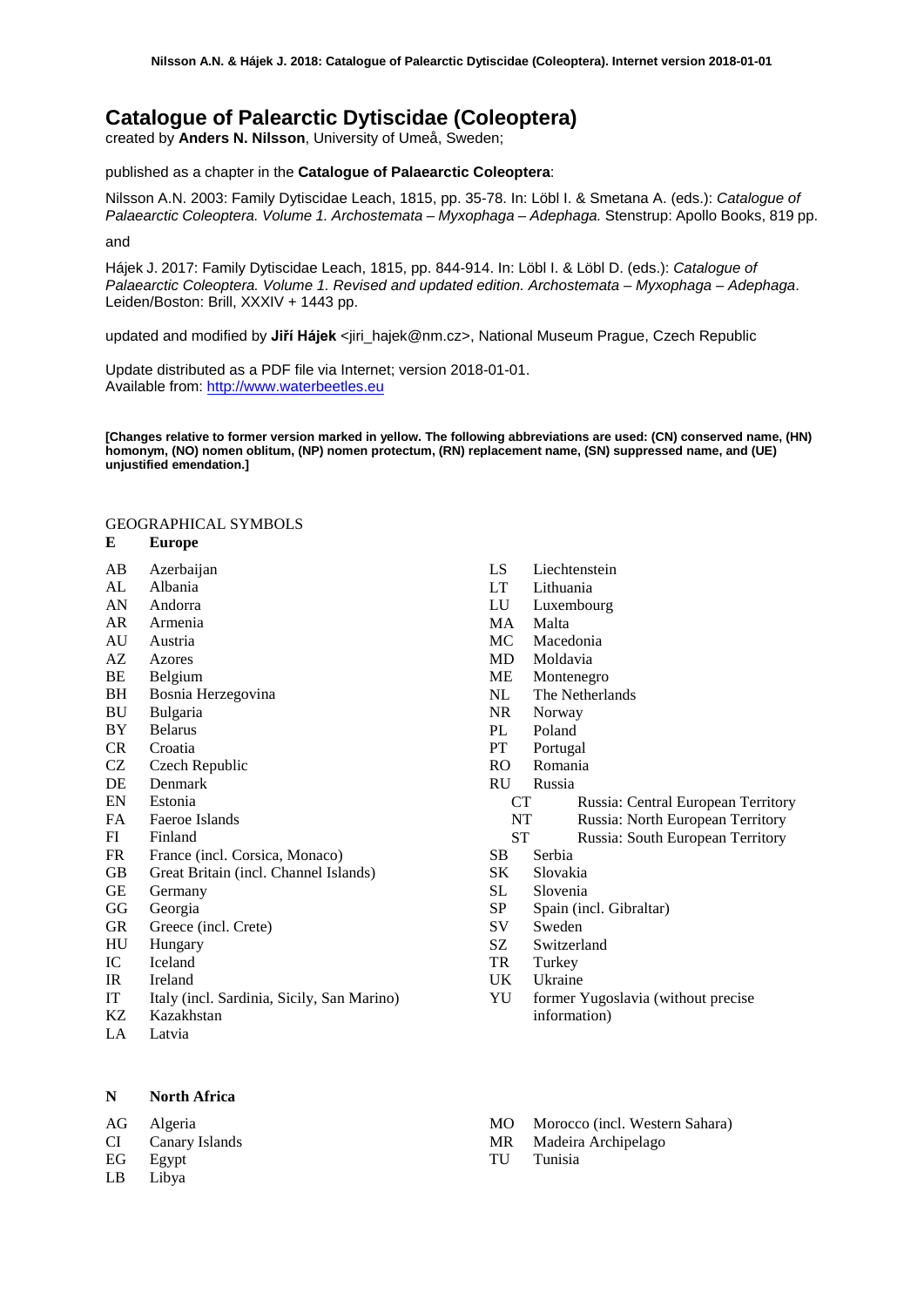| $\mathbf{A}$ | <b>Asia</b>             |
|--------------|-------------------------|
|              | AE United Arab Emirates |
|              | $\blacksquare$          |

| AF         |               | Afghanistan                 |  |
|------------|---------------|-----------------------------|--|
| AP         |               | India: Arunachal Pradesh    |  |
| BA         |               | Bahrain                     |  |
| <b>BT</b>  | <b>Bhutan</b> |                             |  |
|            | CH China      |                             |  |
|            | ANH           | Anhui (Anhwei)              |  |
|            | BEI           | Beijing (Peking or Peiping) |  |
|            | <b>CHQ</b>    | Chongqing                   |  |
|            | <b>FUJ</b>    | Fujian (Fukien)             |  |
|            | GAN           | Gansu (Kansu)               |  |
|            | <b>GUA</b>    | Guandong (Kwantung)         |  |
|            | GUI           | Guizhou (Kweichow)          |  |
|            | <b>GUX</b>    | Guangxi (Kwangsi)           |  |
|            | HAI           | Hainan                      |  |
|            | HEB           | Hebei (Hopeh)               |  |
|            | HEI           | Heilongjiang (Heilungkiang) |  |
|            | HEN           | Henan (Honana)              |  |
|            | HKG           | <b>Hong Kong</b>            |  |
|            | HUB           | Hubei (Hupeh)               |  |
|            | <b>HUN</b>    | Hunan                       |  |
| <b>JIA</b> |               | Jiangsu (Kiangsu)           |  |
| JIL        |               | Jilin (Kirin)               |  |
|            | ЛX            | Jiangxi (Kiangsi)           |  |
|            | LIA           | Liaoning                    |  |
|            | <b>MAC</b>    | Macao                       |  |
|            | <b>NIN</b>    | Ningxia (Ningsia)           |  |
|            | <b>NMO</b>    | Nei Mongol (Inner Mongolia) |  |
|            | QIN           | Qinghai (Tsinghai)          |  |
|            | <b>SCH</b>    | Sichuan (Szechwan)          |  |
|            | SHA           | Shaanxi (Shensi)            |  |
|            | SHG           | Shanghai                    |  |
|            | <b>SHN</b>    | Shandong (Shantung)         |  |
|            | <b>SHX</b>    | Shanxi (Shansi)             |  |
|            | TAI           | Taiwan (Formosa)            |  |
|            | TIA           | Tianjin (Tsiensin)          |  |
|            | XIN           | Xinjiang (Sinkiang)         |  |
|            |               |                             |  |

## XIZ Xizang (Tibet) YUN Yunnan ZHE Zhejiang (Chekiang)<br>CY Cyprus **Cyprus** HP India: Himachal Pradesh IN Iran<br>IO Iraq IQ Iraq IS Israel JA Japan JO Jordan<br>KA Kashm KA Kashmir KI Kyrgyzstan<br>KU Kuwait KU Kuwait KZ Kazakhstan LE Lebanon MG Mongolia NC North Korea NP Nepal OM Oman PA Pakistan<br>QA Qatar QA Qatar RU Russia ES Russia: East Siberia FE Russia: Far East WS Russia: West Siberia SA Saudi Arabia<br>SC South Korea SC South Korea<br>SD India: Sikkin SD India: Sikkim, Darjeeling District<br>SI Egypt: Sinai Egypt: Sinai SY Syria<br>TD Tajiki TD Tajikistan<br>TM Turkmenis Turkmenistan TR Turkey<br>UP India: U India: Uttarakhand (= Uttaranchal), Uttar Pradesh UZ Uzbekistan<br>YE Yemen (inc Yemen (incl. Socotra)

- **World Zoogeographical Regions**
- **AFR** Afrotropical Region
- **AUR** Australian Region
- **NAR** Nearctic Region
- **NTR** Neotropical Region
- **ORR** Oriental Region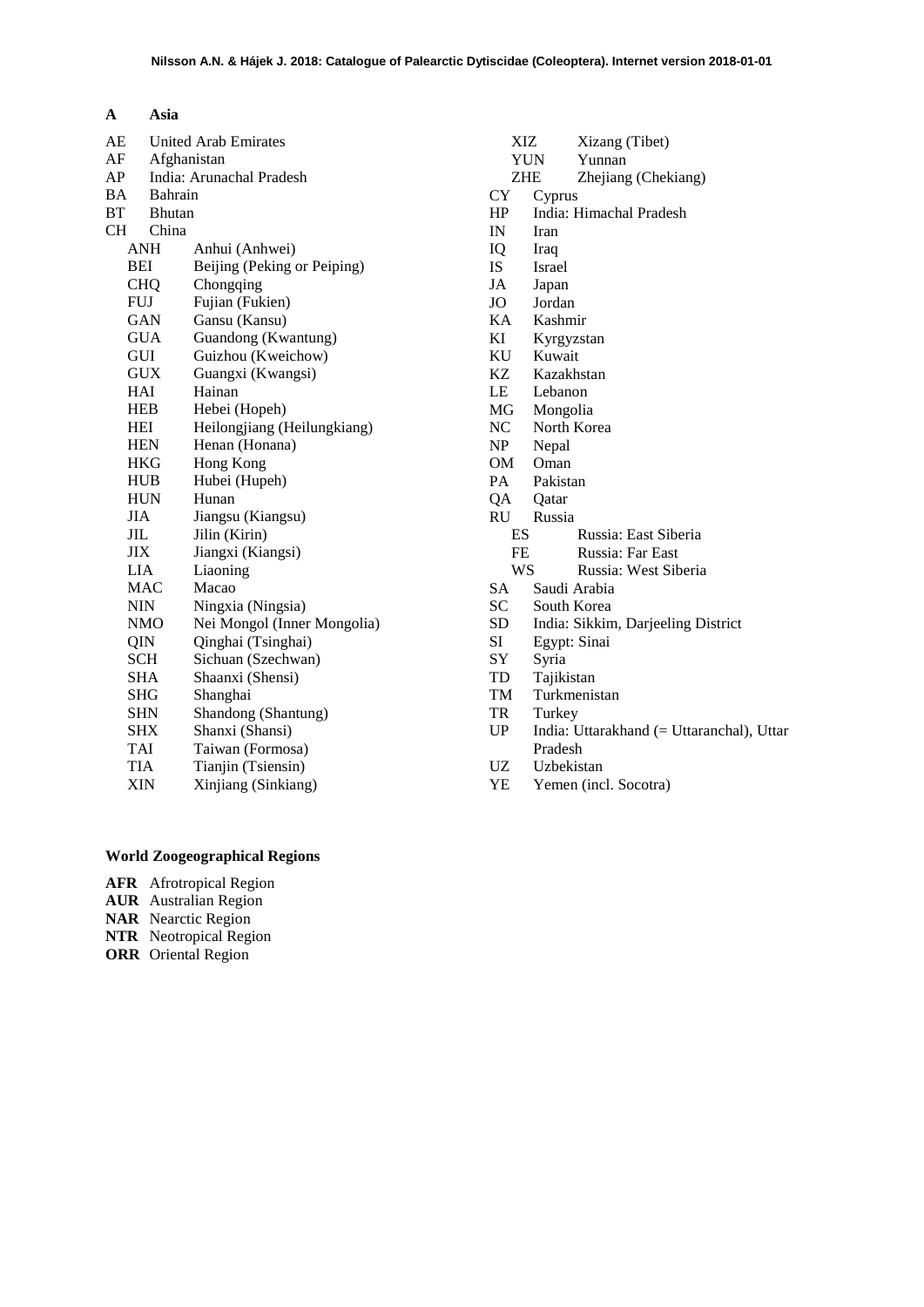family **DYTISCIDAE** Leach, 1815 subfamily **Agabinae** Thomson, 1867 tribe Agabini Thomson, 1867

**genus** *Agabus* **Leach, 1817: 69** type species *Agabus paykullii* Leach, 1817 (*= Dytiscus serricornis* Paykull, 1799)

**subgenus** *Acatodes* Thomson, 1859: 13 type species *Dytiscus fuscipennis* Paykull, 1798

- = *Allonychus* Zaitzev, 1905a: 39 [RN] type species *Agabus coxalis* Sharp, 1882
- = *Arctodytes* Thomson, 1874: 541 type species *Dytiscus elongatus* Gyllenhal in C.R. Sahlberg, 1826
- = *Badynectus* Seidlitz, 1872:57 type species *Dytiscus fuscipennis* Paykull, 1798
- *= Heteronychus* Seidlitz, 1887: 81 [HN] type species *Agabus coxalis* Sharp, 1882
- *= Mesogabus* Guéorguiev, 1969: 61 type species *Agabus insignis* Guéorguiev, 1969 (= *Dytiscus arcticus* Paykull, 1798)
- = *Scytodytes* Seidlitz, 1887: 81 type species *Dytiscus sturmii* Gyllenhal, 1808
- *abaensis* Šťastný & Hájek, 2016: 312 **A:** CH (GAN SCH)

*aequabilis* Gschwendtner, 1923: 105 (*Gaurodytes*) **A:** CH (SCH XIN) KI UZ

*aequalis* Sharp, 1882: 501 **A:** CH (GAN JIL SCH) MG RU (ES FE)

*amoenus* Solsky, 1874: 142 **E:** GG RU (ST) UK **A:** KZ UZ

- 
- *angusi* Nilsson, 1994b: 172 **A:** CH (HEI) MG RU (ES)

*arcticus alpinus* Motschulsky, 1860a: 102 (*Colymbetes*) **A:** MG RU (ES WS)

= *insignis* Guéorguiev, 1969: 62

= *punctipennis* J.R. Sahlberg, 1880: 56 (*Gaurodytes*)

= *sibiricus* J.R. Sahlberg, 1880: 56 (*Gaurodytes*)

*arcticus arcticus* Paykull, 1798: 201 (*Dytiscus*) **E:** FI GB IR NR RU (NT) SV **NAR**

= *reticulatus* Kirby, 1837: 71 (*Colymbetes*)

*arcticus ochoticus* Poppius, 1908: 54 **A:** RU (FE)

*bergi* Zaitzev, 1913: 195 **E:** AR GG **A:** TR

*browni* Kamiya, 1934: 181 **A:** CH (BEI) JA SC

= *brunneus* Kamiya, 1935: 8 [HN]

= *orientalis* Kamiya, 1938: 36 [RN]

*clypealis* Thomson, 1867: 107 (*Gaurodytes*) **E:** BY DE FI GE LA PL RU (CT NT) SV UK **A:** RU (ES FE WS)

**NAR**

= *scholzi* W. Kolbe, 1916: 253

*confinis* Gyllenhal, 1808: 511 (*Dytiscus*) **E:** FI LA NR RU (NT) SV **A:** MG RU (ES FE WS) **NAR**

= *longulus* LeConte, 1878: 596 (*Gaurodytes*)

= *ovoideus* Crotch, 1873: 418 (*Gaurodytes*)

*congener* Thunberg, 1794: 75 (*Dytiscus*) **E:** AN AR AU BE BU BY CR CZ DE EN FI FR GB GE GG GR HU IR IT LA LT LU MC NL NR RO RU (CT NT ST) PL SK SV SZ UK **A:** CH (JIL QIN) JA KZ MG RU (ES FE WS) TR

= *congener* Paykull, 1798: 214 (*Dytiscus*) [HN]

= *daisetsuzanus* Kamiya, 1938: 34

= *foveolatus* Mulsant & Godart, 1860: 177

= *funkii* Seidlitz, 1887: 92

= *venturii* Bertolini, 1870: 242

*conspicuus* Sharp, 1873b: 48 **A**: JA RU (FE) SC

= *deplanatus* Guignot, 1952: 18

= *procerus* Régimbart, 1899: 281 (*Platynectes*)

*costulatus* Motschulsky, 1859a: 541 (*Colymbetes*) **A:** KI KZ MG RU (ES FE WS)

= *tunkunensis* Zimmermann, 1928: 178 (*Gaurodytes*)

*coxalis coxalis* Sharp, 1882: 535 **A:** KZ MG RU (ES WS)

= *splichali* Reitter, 1899: 196

*coxalis ermaki* Zaitzev, 1953: 259 (*Gaurodytes*) **E:** RU (NT) **A:** RU (ES FE WS) **NAR**

*coxalis schmidti* Zaitzev, 1913: 197 **E:** AR GG RU (ST) TR

*discolor* Harris, 1828: 164 (*Colymbetes*) **E:** FI NR RU (NT) SV **A:** RU (ES FE) **NAR**

*= levanderi* Hellén, 1929: 40

*elongatus* Gyllenhal in C.R. Sahlberg, 1826: 169 (*Dytiscus*) **E:** FI NR RU (NT) SV **A:** RU (ES WS) **NAR** = *bryanti* F.S. Carr, 1930: 278

*fulvipennis* Régimbart, 1899: 277 **A:** CH (HEB HUB JIX SCH SHN SHX TAI)

*= chinensis* Zimmermann, 1919a: 211 (*Gaurodytes*)

*fuscipennis* Paykull, 1798: 209 (*Dytiscus*) **E:** AU BY CZ DE EN FI GE HU LA LT NR PL RU (CT NT ST) SK SV

UK **A:** KZ RU (ES FE WS) **NAR**

= *eversmanni* Ballion, 1855: 237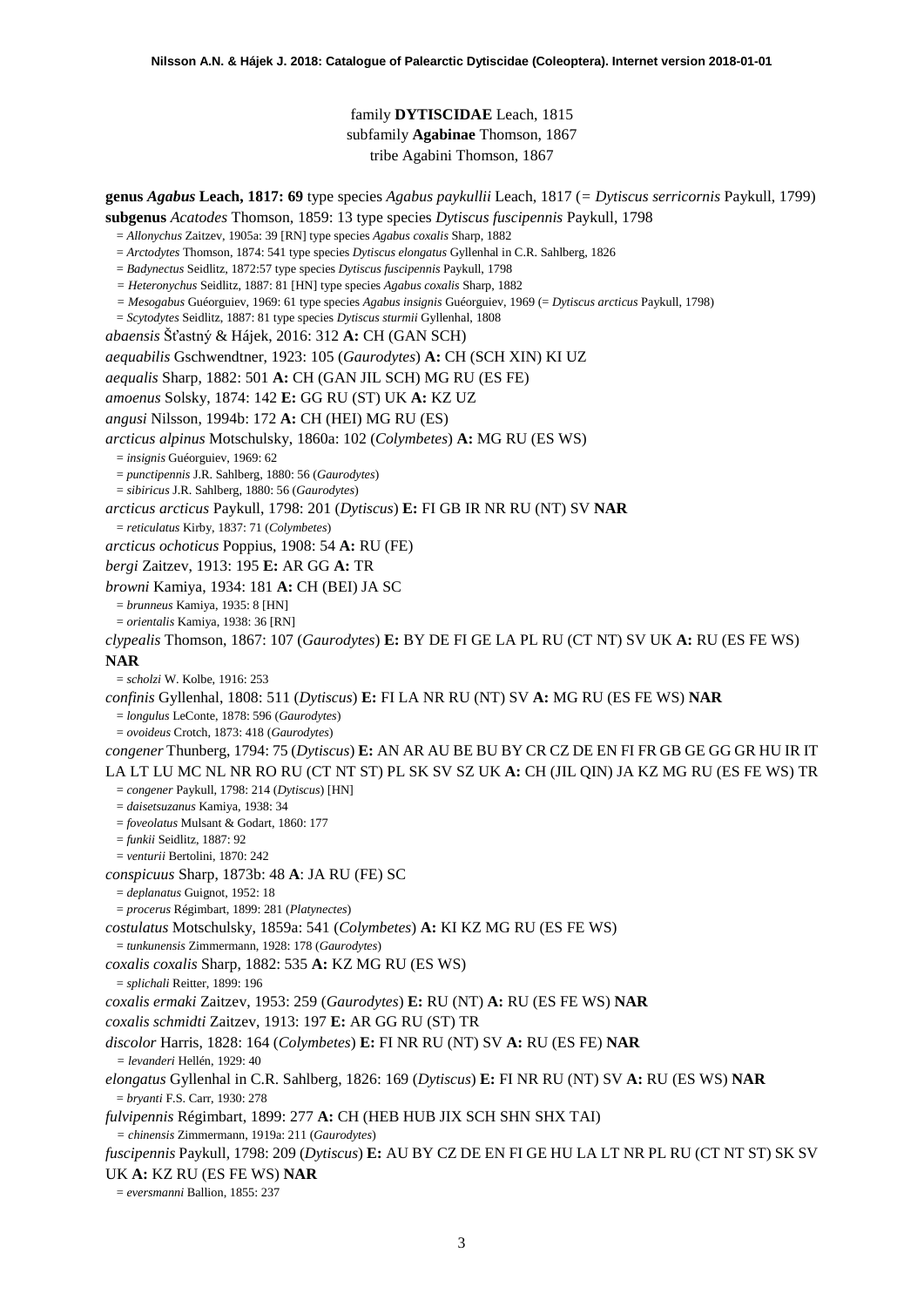= *fossarum* Germar, 1823: 29 (*Dytiscus*) = *obscurior* J.R. Sahlberg, 1875: 170 (*Acatodes*) *granulatus* Falkenström, 1936a: 95 (*Gaurodytes*) **A:** CH (SCH) *hummeli* Falkenström, 1936c: 2 (*Gaurodytes*) **A:** CH (SCH TAI) *inexspectatus* Nilsson, 1990a: 157 **A:** RU (ES WS) **NAR** *infuscatus* Aubé, 1838b: 330 **E:** FI NR RU (NT) **A:** MG RU (ES FE WS) **NAR** = *dubiosus* Poppius, 1905: 20 = *gelidus* U. Sahlberg, 1906: 15 *japonicus continentalis* Guéorguiev, 1970: 259 [RN] **A:** CH (FUJ GUX HEB HUB JIA JIX LIA SCH TAI YUN) RU (FE) SC **ORR** = *falkenstromi* Zaitzev, 1953: 254 [HN] (*Gaurodytes*) *japonicus ezo* Nakane, 1989: 23 **A:** CH (TAI) JA RU (FE) *japonicus japonicus* Sharp, 1873b: 50 **A:** JA *japonicus shiroumanus* Nakane, 1959: 98 (*Gaurodytes*) **A:** JA *joachimschmidti* Brancucci & Hendrich, 2008:52 **A:** CH (XIZ) *kaszabi* Guéorguiev, 1972: 37 **A:** MG *kokoosson* Feng, 1936: 8 **A:** CH (SHX) *lapponicus* Thomson, 1867: 108 (*Gaurodytes*) **E:** FI FR IT NR RU (NT) SP SV SZ **A:** MG RU (ES FE WS) TR = *obovatus* J.R. Sahlberg, 1875: 176 (*Gaurodytes*) = *obscuripennis* J.R. Sahlberg, 1875: 177 (*Gaurodytes*) *matsumotoi* Satô & Nilsson, 1990: 193 **A:** JA RU (FE) *moestus* Curtis, 1835: lx (*Colymbetes*) **E:** FI RU (NT) **A:** RU (ES FE WS) **NAR** = *borealis* Sharp, 1882: 513 = *nigripalpis* J.R. Sahlberg, 1880: 56 *mucronatus* Falkenström, 1936a: 89 (*Gaurodytes*) **A:** CH (SCH SHA) *pseudoclypealis* Scholz, 1933: 74 **E:** BY FI LA PL RU (CT NT ST) **A:** RU (WS) = *haraldi* Håkan Lindberg, 1933: 121 *puetzi* Fery, 2011a: 93 **A:** CH (SCH) *regimbarti* Zaitzev, 1906b: 174 **A:** CH (BEI GAN GUI HEB HEI JIX LIA SCH SHA SHN SHX XIZ YUN) NC *rufipennis* Gschwendtner, 1933: 163 (*Gaurodytes*) **A:** CH (FUJ) *setulosus* J.R. Sahlberg, 1895: 39 (*Gaurodytes*) **E:** FI LA NR RU (CT NT ST) SV UK *sinuaticollis* Régimbart, 1899: 278 **A:** AP CH (GAN GUX SCH YUN XIN XIZ) HP NP UP *slovzovi* J.R. Sahlberg, 1880: 59 (*Gaurodytes*) **E:** KZ **A:** RU (ES WS) *sturmii* Gyllenhal in Schönherr, 1808: 18 (*Dytiscus*) **E:** AU BE BH BU BY CR CZ DE EN FI FR GB GE GG IR IT LA LT LU ME NL NR PL RO RU (CT NT ST) SK SL SP SV SZ UK **A:** KZ RU (ES WS) TR = *fallax* Munster, 1932: 85 = *goedelii* A. Villa & G.B. Villa, 1833: 33 (*Colymbetes*) *suoduogangi* Šťastný & Nilsson, 2003: 212 **A:** CH (YUN) *thomsoni* J.R. Sahlberg, 1871: 407 (*Gaurodytes*) **E:** FI NR RU (NT) SV **A:** RU (ES FE WS) **NAR** = *coriaceus* J.R. Sahlberg, 1875: 174 (*Gaurodytes*) *tibetanus* Zaitzev, 1908a: 425 **A:** CH (QIN) *turcmenus* Guignot, 1957b: 93 **A:** KI CH (XIN) *zetterstedti* Thomson, 1856: 216 **E:** FI NR RU (NT) SV **A:** RU (ES FE WS) **NAR** = *browni* Leech, 1938: 126 [HN] **subgenus** *Agabus* Leach, 1817: 69 type species *Agabus paykullii* Leach, 1817 (= *Dytiscus serricornis* Paykull, 1799) = *Apator* Semenov, 1899: 512 type species *Agabus kessleri* Hochhuth, 1871 (= *Colymbetes bifarius* Kirby, 1837) = *Carrhydrus* Fall, 1922: 35 type species *Carrhydrus crassipes* Fall, 1922 = *Eriglenus* Thomson, 1859: 14 type species *Dytiscus abbreviatus* Fabricius, 1787 (= *Dytiscus undulatus* Schrank, 1776) = *Neonecticus* Guignot, 1951b: 84 type species *Agabus disintegratus* Crotch, 1873

*amnicola* J.R. Sahlberg, 1880: 58 (*Gaurodytes*) **A:** RU (ES) **NAR**  $=$  *triton* Fall, 1922: 17

*bifarius* Kirby, 1837: 71 (*Colymbetes*) **E:** BY RU (CT NT ST) UK **A:** RU (Siberia) **NAR** = *kessleri* Hochhuth, 1871: 238

*clavicornis* Sharp, 1882: 536 **A:** CH (HEI) MG RU (ES FE) **NAR**

= *verus* Brown, 1931: 115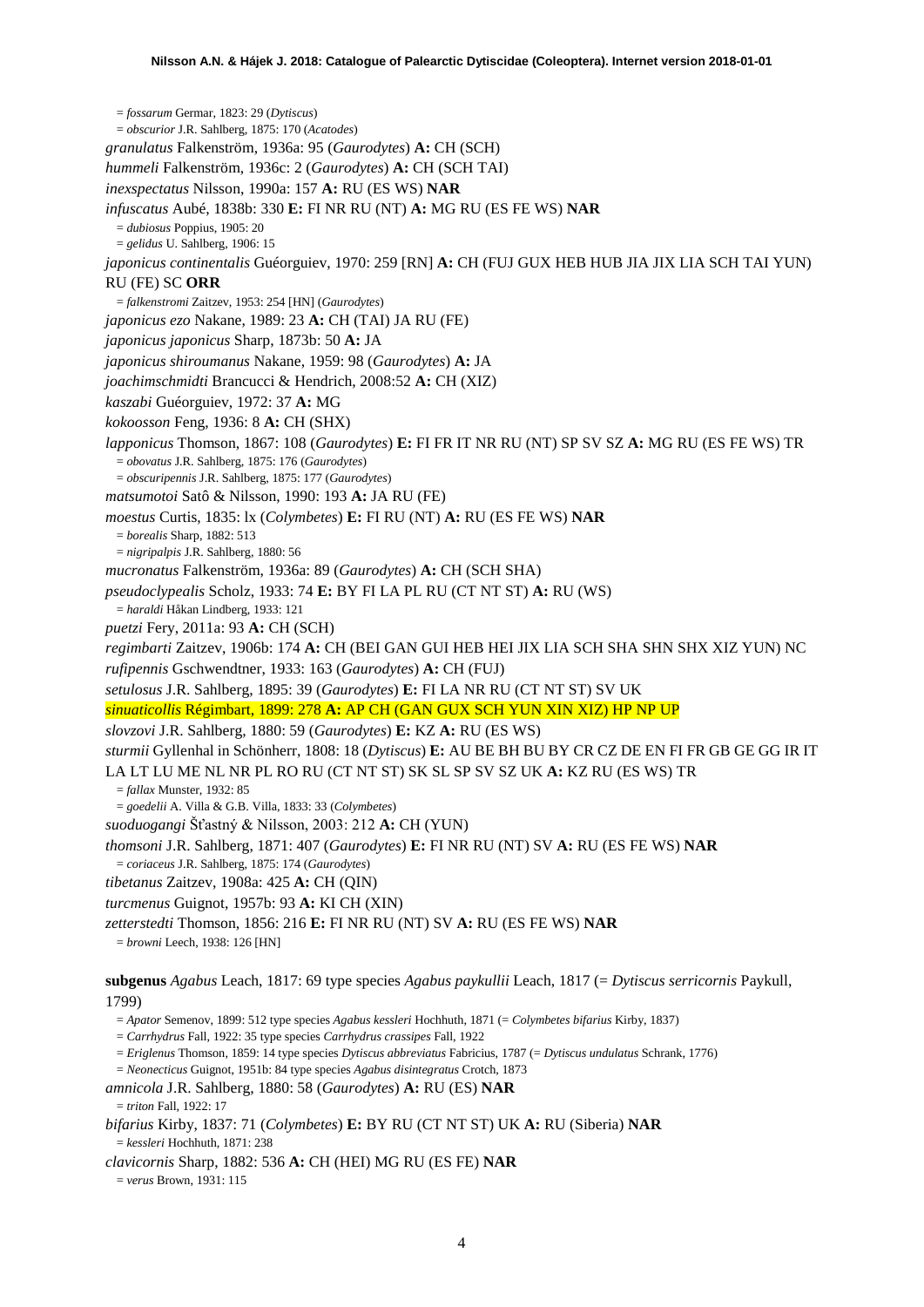*fulvaster* Zaitzev, 1906a: 26 **E:** KZ RU (ST) **A:** KZ MG RU (ES WS) *jacobsoni* Zaitzev, 1905c: 225 **E:** RU (NT) **A:** RU (FE) *labiatus* Brahm, 1790: 27 (*Dytiscus*) **E:** AL AR AU BE BH BU BY CR CZ DE EN FI FR GB GE GG HU IR IT LA LT MC MD ME NL NR PL PT RU (CT NT ST) SB SK SL SP SV SZ UK **A:** KI KZ RU (ES WS) TR = *assimilis* Sturm, 1834: 112 (*Colymbetes*) = *femoralis* Paykull, 1798: 215 (*Dytiscus*) = *femoralis* Gravenhorst, 1807: 102 (*Dytiscus*) = *hochhuti* Zaitzev, 1908c: clx = *impressus* Zoubkoff, 1833: 317 (*Colymbetes*) = *transcaucasicus* Zaitzev, 1927: 28 *lineatus* Gebler, 1848: 75 **E:** KZ MD RU (CT ST) UK **A:** KZ MG RU (ES WS) TR = *desertorum* Morawitz, 1863: 169 *lotti* Turner, Toledo & Mazzoldi, 2015: 3 **E:** AU CZ HU IT SK *luteaster* Zaitzev, 1906a: 27 **E:** RU (NT) **A:** RU (ES FE WS) *mandsuricus* Guignot, 1956b: 396 (*Ilybius*) **A:** CH (HEI) RU (FE) = *charini* Lafer, 1988: 54 (*Eriglenus*) *pallens* Poppius, 1905: 22 **E:** RU (NT) **A:** KZ MG RU (ES FE WS) **NAR** = *hudsonicus* Leech, 1938: 123 = *mongolicus* Guéorguiev, 1968a: 27 = *zaitzewi* Poppius, 1909: 12 *poppiusi* Nilsson, 2003c: 97 **A:** RU (ES) *serricornis* Paykull, 1799: 49 (*Dytiscus*) **E:** FI NR RU (CT NT) SV **A:** RU (ES WS) = *clavatus* Latreille, 1804: 166 (*Dytiscus*) = *minor* J.R. Sahlberg, 1875: 170 = *paykullii* Leach, 1817: 72 [RN] *uliginosus* Linnaeus, 1760: 216 (*Dytiscus*) **E:** AU BE BY CR CZ DE EN FI FR GB GE HU IC IT LA LT LU MD NL NR PL RO RU (CT NT ST) SB SK SL SV SZ UK = *aeratus* Stephens, 1828: 79 (*Colymbetes*) = *dispar* Bold, 1849: xxiv = *reichei* Aubé, 1837: 138 = *uliginosus* O.F. Müller, 1776:71 (*Dyticus*) [HN] *undulatus* Schrank, 1776: 70 (*Dytiscus*) **E:** AB AL AR AU BE BH BU BY CR CZ DE EN FR GB GE GG HU IT LA LT LU NL NR PL RO RU (CT ST) SB SK SL SV SZ UK **A:** IN KI = *abbreviatus* Fabricius, 1787: 191 (*Dytiscus*) = *imperfectus* Meier, 1899: 98 = *interruptus* Schilsky, 1888: 183 = *pictus* Meier, 1899: 98 = *ruficeps* Ménétriés, 1832: 141 (*Colymbetes*) *uralensis* Nilsson & Petrov, 2006: 162 **E:** RU (CT) **A:** KZ RU (ES) *vereschaginae* Angus, 1984: 193 **A:** RU (ES WS) *zimmermanni* Scholz, 1920: 15 **E:** BU GR RO RU (ST) UK **A:** TR **subgenus** *Gaurodytes* Thomson, 1859: 14 type species *Dytiscus bipustulatus* Linnaeus, 1767 = *Agabinectes* Guignot, 1932: 525 type species *Dytiscus brunneus* Fabricius, 1798

= *Dichodytes* Thomson, 1886: x type species *Gaurodytes angusticollis* J.R. Sahlberg, 1871 (= *Agabus adpressus* Aubé, 1837)

= *Dichonectes* Guignot, 1945a: 21 type species *Dytiscus biguttatus* Olivier, 1795

= *Gabinectes* Guignot, 1931: 202 type species *Dytiscus brunneus* Fabricius, 1798

= *Metronectes* Sharp, 1882: 491 type species *Agabus aubei* Perris, 1869

= *Necticus* Hope, 1838: 131 [HN] type species *Dytiscus bipustulatus* Linnaeus, 1767

= *Xanthodytes* Seidlitz, 1887: 81 type species *Dytiscus nebulosus* Forster, 1771

*adpressus* Aubé, 1837: 169 **E:** FI NR RU (NT) SV **A:** KZ MG RU (ES WS) **NAR**

= *angusticollis* J.R. Sahlberg, 1871: 408 (*Gaurodytes*)

= *haeffneri* Aubé, 1837: 170

= *sahlbergi* Sharp, 1882: 517

= *solus* Leech, 1949: 248

= *subquadratus* Motschulsky, 1860a: 102 (*Colymbetes*)

*adustus* Guignot, 1954a: 223 **A:** IN KA

*affinis* Paykull, 1798: 211 (*Dytiscus*) **E:** AU BE BY CR CZ DE EN FI FR GB GE HU IR IT LA LT LU NL NR PL RO RU (CT NT ST) SK SV SZ UK **A:** JA (Hokkaido) RU (ES FE WS)

= *branchiatus* Babington, 1832: 329 (*Colymbetes*)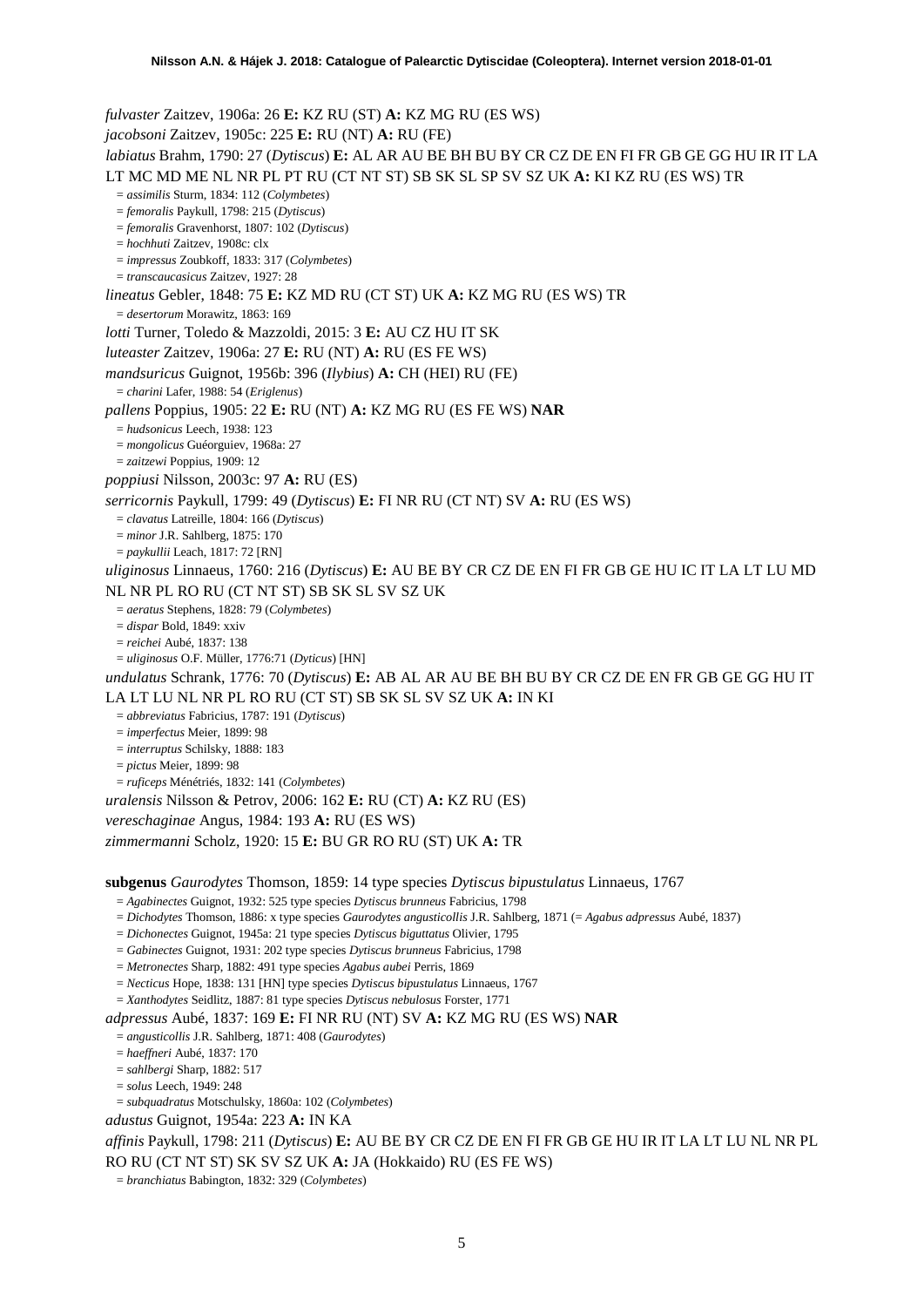= *guttulus* Schönherr, 1808: 19 (*Dytiscus*)

*africanus* Pederzani & Schizzerotto, 1998: 88 **N:** TU

*alexandrae* Ribera, Hernando & Aguilera, 2001: 256 **N:** MO

*alinae* Lafer, 1988: 58 (*Gaurodytes*) **A:** RU (FE)

*aubei* Perris, 1869: 6 **E:** FR (Corsica) IT (Elba)

= *parallelipennis* Desbrochers des Loges, 1871: 337

*basalis* Gebler, 1829: 65 (*Colymbetes*) **A:** CH (XIN) KI KZ MG RU (WS) TD UZ

= *abnormicollis* Ballion, 1871: 329

= *pallidipennis* Jakovlev, 1897: 40 [HN]

= *songoricus* Gebler, 1859: 450 [RN] (*Colymbetes*)

*biguttatus* Olivier, 1795: 26 (*Dytiscus*) **E:** AB AL AR AU BE BH BU BY CR CZ FR GB GE GG GR HU IR IT LS LU MC ME NL PL PT RO RU (CT ST) SB SK SL SP SZ UK **N:** AG CI EG LB MO TU **A:** AF CH (SCH XIN) CY HP IN IQ IS JO KA KI LE PA RU (WS) SA SI SY TM TR UZ YE

= *alligator* Normand, 1933: 299

= *annulatus* Zoubkoff, 1833: 318 (*Colymbetes*)

= *concii* Franciscolo, 1942: 137

= *consanguineus* Wollaston, 1864: 81

= *fontinalis* Stephens, 1828: 66 (*Colymbetes*)

= *impressus* Guignot, 1932:540 [HN]

= *indicus* Régimbart, 1899: 272

= *melas* Aubé, 1837: 168

= *nigricollis* Zoubkoff, 1833: 317 (*Colymbetes*)

= *nitidus* Fabricius, 1801: 265 (*Dytiscus*)

= *nubiensis* Régimbart, 1895: 154

= *olivieri* Zaitzev, 1908b: 121 [RN]

= *pauper* Schilsky, 1888: 184

= *picicornis* Stephens, 1828: 66 (*Colymbetes*)

= *silesiacus* Letzner, 1844: 170

= *subaquilus* Gozis, 1912: 60

*biguttulus* Thomson, 1867: 110 (*Gaurodytes*) **E:** BY EN FI GE LA NR PL RU (CT NT) SV UK **A:** KI MG RU (ES WS)

= *boreellus* J.R. Sahlberg, 1871: 409 (*Gaurodytes*)

= *ovalis* J.R. Sahlberg, 1875: 178 (*Gaurodytes*)

*binotatus* Aubé, 1837: 161 **E:** FR (Corsica) IT

*bipustulatus* Linnaeus, 1767: 667 (*Dytiscus*) **E:** AB AL AN AR AU AZ BE BH BU BY CR CZ DE EN FA FI FR GB GE GG GR HU IC IR IT LA LS LT LU MC ME NL NR PL PT RO RU (CT NT ST) SB SK SL SP SV SZ TR UK **N:** AG LB MO TU **A:** AF CH (XIN) CY IN IS KA KI KZ LE RU (WS) SY TD TR UZ "Manchuria" **AFR**

= *abdominalis* Costa, 1847a: 134 (*Colymbetes*)

= *acuductus* Marsham, 1802: 416 (*Dytiscus*)

= *alpestris* Heer, 1837: 53

= *alpicola* Zaitzev, 1927: 24

= *alticola* Bruneau de Miré & Legros, 1963: 875

= *bipustulatus* O.F. Müller, 1776:71 (*Dyticus*) [HN]

= *callosus* Thomson, 1884: 1031 (*Gaurodytes*)

= *carbonarius* Fabricius, 1801: 263 [HN] (*Dytiscus*)

= *dolomitanus* Scholz, 1935: 37

= *falcozi* Guignot, 1932: 557

= *immaculatus* Schrank, 1781: 201 (*Dytiscus*)

= *kiesenwetterii* Seidlitz, 1887: 88

= *latus* Gebler, 1841: 371 (*Colymbetes*)

= *luctuosus* Geoffroy in Fourcroy, 1785: 67 (*Dyticus*)

= *maurus* Zimmermann, 1919a: 209 (*Gaurodytes*)

= *peyerimhoffi* Bruneau de Miré & Legros, 1963: 875

= *picipennis* J.R. Sahlberg, 1903a: 5

= *pyrenaeus* Fresneda & Hernando, 1989b: 35

= *regalis* Petri, 1903: 49

= *remotus* J.R. Sahlberg, 1913: 45

= *sexualis* Reiche, 1857: ix

= *snowdonius* Newman in Doubleday & Newman, 1833: 55 (*Colymbetes*)

= *solieri* Aubé, 1837: 183

*blatta* Jakovlev, 1897: 39 **A:** CH (QIN XIN) KI

= *piceus* Jakovlev, 1897: 40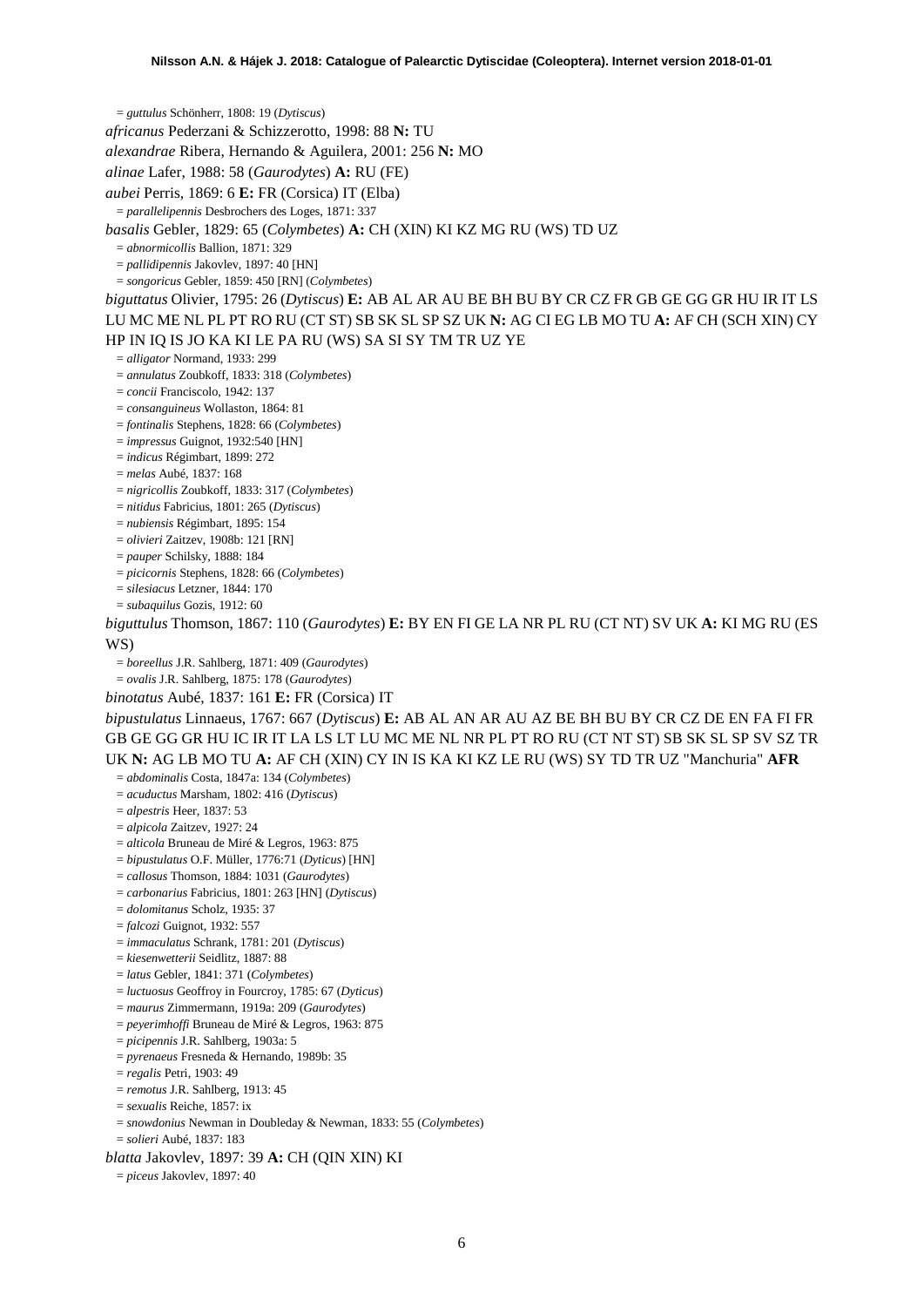<span id="page-6-0"></span>*brandti* Harold, 1880: 148 **A:** CH (BEI GAN HEB JIL LIA QIN SCH YUN) MG RU (FE) = *jeholensis* Kamiya, 1935: 8 *brunneus* Fabricius, 1798: 64 (*Dytiscus*) **E:** BE FR GB GE GR IT PT SP SZ **N:** AG LB MO TU **A:** SY = *castaneus* Gyllenhal in Schönherr, 1808: 21 (*Dytiscus*) = *ferrugineus* Stephens, 1828: 79 (*Colymbetes*) *caraboides* Sharp, 1882: 494 **E:** BU GG MC UK **A:** IN LE SY TR = *merkli* Régimbart, 1884a: 23 = *merkli* Régimbart, 1884b: xix [HN] *cephalotes* Reiche, 1861a: 202 **E:** FR (Corsica) *conspersus* Marsham, 1802: 427 (*Dytiscus*) **E:** AB AL AR BE BU CR DE FR GB GE GG GR HU IR IT MC ME NL PL PT RO RU (ST) SP SV UK **N:** AG CI EG LB MO TU **A:** AF CH (QIN XIN XIZ ZHE) CY HP IN IQ JO KA KI KU KZ LE PA RU (WS) SI SY TD TM TR UZ = *bulgaricus* Csiki, 1943: 214 (*Gaurodytes*) = *corsicus* Guignot, 1932: 571 = *gougeletii* Reiche, 1863: 474 = *humeralis* Audinet-Serville, 1821:96 (*Dytiscus*) = *luniger* Kolenati, 1845: 82 = *nebulosus* Schiødte, 1841: 467 [HN] = *perlautus* Gozis, 1912: 53 = *subnebulosus* Stephens, 1828: 72 (*Colymbetes*) *debilipes* Régimbart, 1899: 273 **A:** HP KA NP PA SD UP **ORR** = *skarduensis* Guignot, 1958: 30 = *subsericatus* Régimbart, 1899: 274 *dichrous* Sharp, 1878b: 169 **E**: "Caucasus" **A:** AF CH (SCH XIN) KI KZ MG RU (ES) TD "Baluchistan" = *dichrous* Sharp, 1890: 38 [HN] = *lederii* Seidlitz, 1887: 94 = *luteolus* Régimbart, 1899: 275 *didymus* Olivier, 1795: 26 (*Dytiscus*) **E:** AU BE BH BU BY CR[1](#page-50-0) CZ DE FR GB GE GR IT LT LU ME NL PL PT SL SP SV SZ UK **N:** AG MO TU **A:** IS LE SY TR = *chalybaeus* J.R. Sahlberg, 1903b: 12 = *vitreus* Paykull, 1798: 217 (*Dytiscus*) *dilatatus* Brullé, 1832: 127 (*Colymbetes*) **E:** AL BU C[R1](#page-6-0) GG GR IT MC RU (ST) TR UK **N:** AG EG MO TU **A:** CY IN IQ IS KI LE SI SY TR UZ = *balcanicus* Hlisnikovský, 1955b: 101 = *castaneus* Sharp, 1882: 500 [HN] = *gory* Aubé, 1837: 162 *faldermanni* Zaitzev, 1927: 22 **E:** AB **A:** IN IS LE SY TR = *iranicus* Guéorguiev, 1965b: 257 = *palaestinus* Zimmermann, 1934: 164 (*Gaurodytes*) *freudei* Guéorguiev, 1975: 97 **A:** KA NP UP *friedrichi* Falkenström, 1936a: 91 (*Gaurodytes*) **A:** CH (GAN SCH) KI *glacialis* Hochhuth, 1846: 218 **E:** AB AR GG RU (ST) **A:** IN TR = *armeniacus* Sharp, 1882: 497 = *inguttatus* Reitter, 1908: 223 *glazunovi* Zaitzev, 1953: 228 (*Gaurodytes*) **A:** AF UZ *godmanni* Crotch, 1867: 385 **E:** AZ *guttatus baudii* Seidlitz, 1887: 85 **E:** IT *guttatus guttatus* Paykull, 1798: 211 (*Dytiscus*) **E:** AN AU BE BH BU BY CR CZ DE EN FI FR GB GE HU IR IT LA LS LT LU MC ME NL NR PL RO RU (CT NT ST) SB SK SL SP SV SZ UK **A:** HP RU (WS) TR = *nigripes* Costa, 1847b: 97 (*Colymbetes*) = *picinus* Marsham, 1802: 428 (*Dytiscus*) = *septemseriatus* J.R. Sahlberg, 1875: 180 (*Gaurodytes*) = *severior* Gozis, 1912: 63 = *signatus* Grimmer, 1841: 32 (*Colymbetes*) = *styriacus* Sharp, 1882: 496 *heydeni* Wehncke, 1872b: 135 **E:** PT SP **N:** MO = *parvulus* Fresneda & Hernando, 1989a: 14 *kholini* Nilsson, 1994c: 45 **A:** CH (JIL) MG RU (FE) *laferi* Nilsson, 1994c: 47 **A:** CH (HEI) MG RU (FE)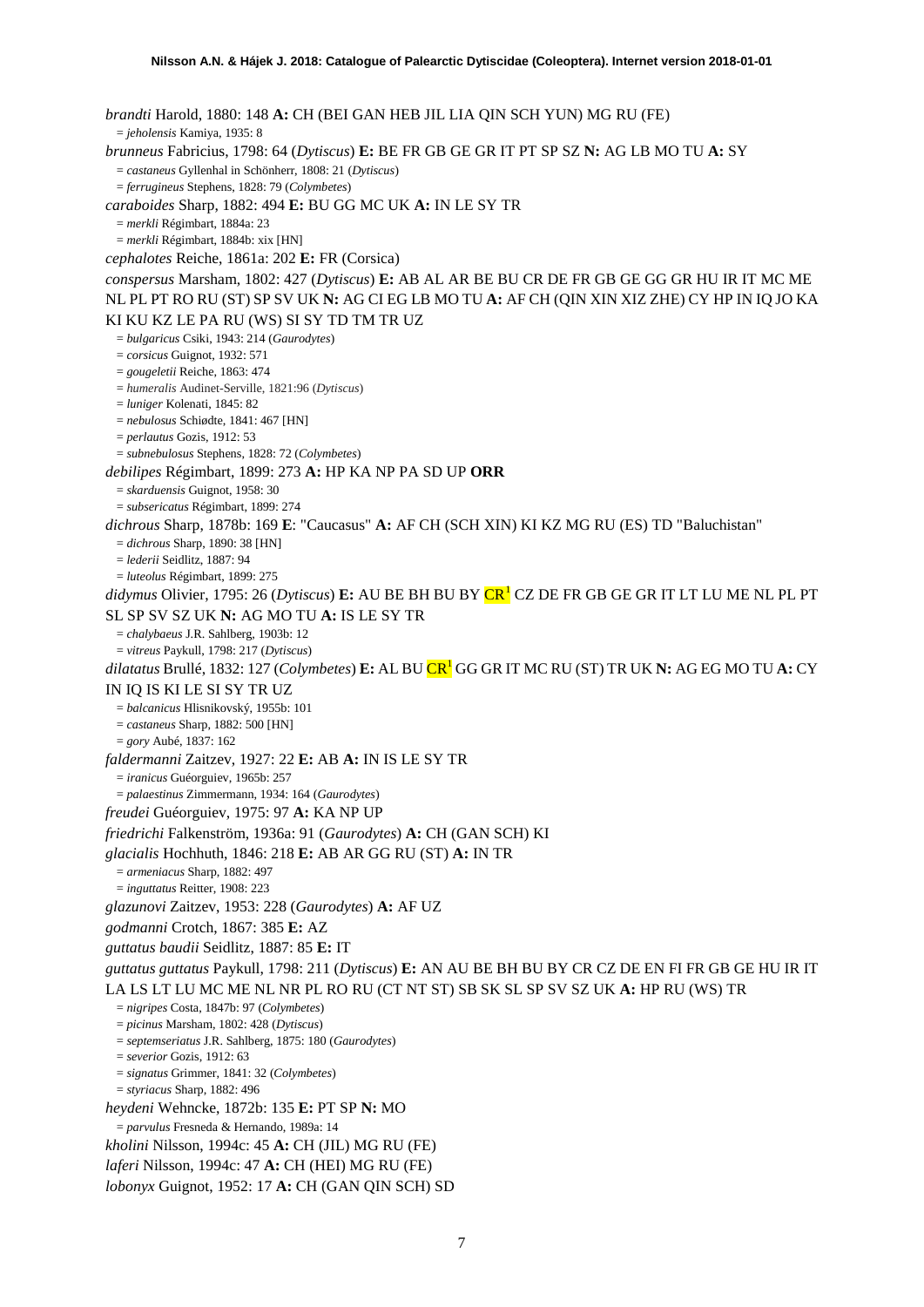*longissimus* Régimbart, 1899: 275 **A:** BT CH (QIN SCH) SD *maderensis* Wollaston, 1854: 85 **N:** MR *melanarius* Aubé, 1837: 180 **E:** AU BE BH BU BY CZ DE EN FI FR GB GE HU IT LA LT LU NL NR PL RO RU (CT NT) SK SV SZ UK YU = *frigidus* Schiødte, 1841: 477 = *kotschyi* Letzner, 1849: 95 = *tarsatus* Zetterstedt, 1838: 132 (*Dyticus*) = *tatricus* Roubal, 1938: 19 *nebulosus* Forster, 1771: 56 (*Dytiscus*) **E:** AB AL AR AU BE BH BU CR CZ DE EN FR GB GE GG GR HU IR IT LA LT LU MA MC ME NL NR PL PT RO RU (CT ST) SK SL SP SV SZ TR YU **N:** AG CI EG LB MO MR TU **A:**  CY IN IS JO LE SY TM TR = *abdominalis* Ragusa, 1887: 7 [HN] = *bipunctatus* Fabricius, 1787: 190 [HN] (*Dytiscus*) = *immaculatus* Gschwendtner, 1927: 92 [HN] (*Gaurodytes*) = *mixtus* Guignot, 1949a: 6 = *naevius* Gmelin, 1790: 1957 (*Dytiscus*) = *nigromaculatus* Goeze, 1777: 625 (*Dytiscus*) = *notatus* Bergsträsser, 1777: 31 (*Dytiscus*) = *pratensis* Schaufuss, 1882c: 620 = *ragusai* Zaitzev, 1908b: 123 [RN] = *rugosipennis* Guignot, 1932: 568 = *tesselatus* Geoffroy in Fourcroy, 1785: 68 (*Dyticus*) *nevadensis* Håkan Lindberg, 1939: 32 **E:** SP *ommani* Zaitzev, 1908a: 424 **A**: CH (QIN) *paludosus* Fabricius, 1801: 266 (*Dytiscus*) **E:** AR AU BE BH BU BY CR CZ DE EN FI FR GB GE GG GR HU IR IT LA LT LU ME NL NR PL PT RO RU (CT NT ST) SB SK SL SP SV SZ UK **A:** RU (WS) TR = *marginalis* Sharp, 1882: 502 = *pallidipennis* Laporte, 1835: 103 (*Colymbetes*) = *politus* Marsham, 1802: 419 (*Dytiscus*) *picotae* Foster & Bilton, 1997: 113 **E:** PT *ramblae* Millán & Ribera, 2001:109 **E:** SP **N:** LB MO TU rufulus Fairmaire, 1859c: [2](#page-50-1)72 E: FR (Corsica) IT (Sardinia, Sicily<sup>2</sup>) = *marginicollis* Fairmaire, 1860: 631 = *rotundatus* Wehncke, 1872b: 136 *safei* Abdul-Karim & Ali, 1986: 277 **A:** IQ *sikhotealinensis* Lafer, 1988: 56 (*Gaurodytes*) **A:** RU (FE) *solskii* Jakovlev, 1897: 40 **A:** AF IN KA KI PA TM UZ *striolatus* Gyllenhal, 1808: 508 (*Dytiscus*) **E:** AU BE BY CR CZ DE EN FI FR GB GE HU IT LA LT NL PL RU (CT NT ST) SK SV UK = *costatus* Gerhardt, 1910: 42 = *rectus* Babington, 1840: 53 (*Colymbetes*) *svenhedini* Falkenström, 1932b: 192 (*Gaurodytes*) **A:** CH (XIN) MG *taiwanensis* Nilsson & Wewalka, 1994: 993 **A:** CH (TAI) *tristis* Aubé, 1838b: 356 **E:** RU (NT) **A:** RU (ES FE WS) **NAR** = *atratus* Mannerheim, 1853: 157 = *crotchi* Zaitzev, 1905b: 212 = *dubius* Mannerheim, 1843: 221 = *kurilensis* Kamiya, 1938: 35 = *piceu*s Zaitzev, 1905b: 212 [HN] = *piceolus* Zaitzev, 1908b: 123 [RN] *udege* Nilsson, 1994b: 170 **A:** CH (JIL) NC RU (FE) *unguicularis* Thomson, 1867: 101 (*Eriglenus*) **E:** AU BE BY CZ DE EN FI FR GB GE IR LA LT LU NL PL RU (CT NT ST) SK SV UK **A:** RU (ES WS) *winkleri* Gschwendtner, 1923: 104 (*Gaurodytes*) **A:** AF CH (XIN) KA KI KZ TD UZ = *pamiricus* Guignot, 1955d: 274 *wollastoni* Sharp, 1882: 531 **N:** MR = *dissimilis* Falkenström, 1938: 13 [HN] (*Gaurodytes*) = *falkenstromi* J. Balfour-Browne, 1944a: 352 [RN] *yakutiae* Nilsson & Larson, 1990: 229 **A:** RU (ES FE)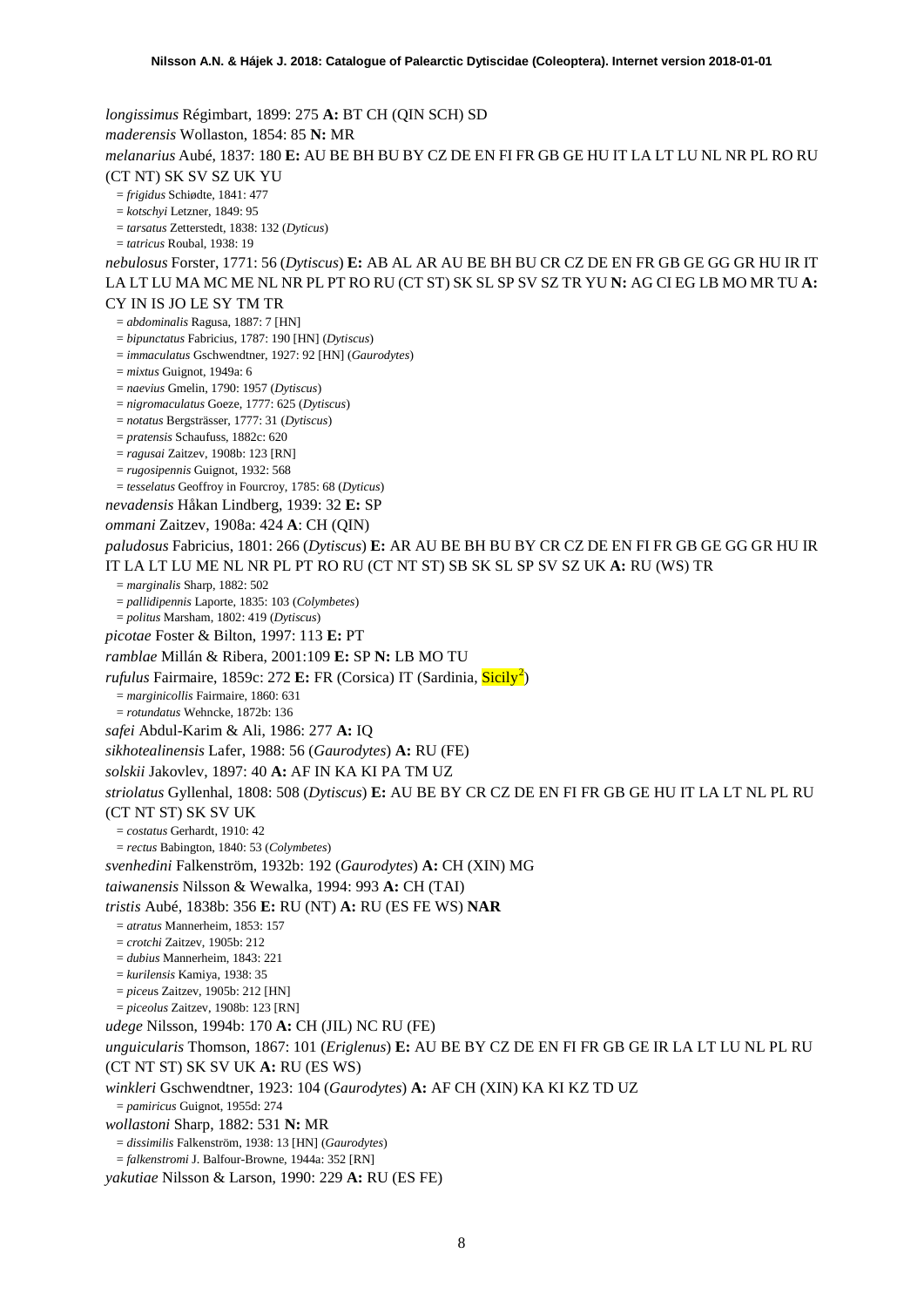**genus** *Hydronebrius* **Jakovlev, 1897: 37** type species *Agabus cordaticollis* Reitter, 1896 *amplicollis* Toledo, 1994: 207 **A:** CH (SCH YUN) *cordaticollis* Reitter, 1896: 233 (*Agabus*) **A:** KI TD UZ *kashmirensis* Vazirani, 1964: 145 (*Amphizoa*) **A:** KA = *guignoti* Vazirani, 1970b: 346 *mattheyi mattheyi* Brancucci, 1980a: 171 **A:** PA *mattheyi nepalensis* Brancucci, 1980a: 174 **A:** NP

### **genus** *Ilybiosoma* **Crotch, 1873: 398** type species *Ilybius regularis* LeConte, 1852

= *Nebriogabus* Guignot, 1936a: 187 type species *Agabus discicollis* Ancey, 1882 = *Ranagabus* J. Balfour-Browne, 1938: 106 type species *Agabus kermanensis* J. Balfour-Browne, 1939 *kermanense* J. Balfour-Browne, 1938: 107 (*Agabus*) **A:** IN *yeti* Brancucci & Hendrich, 2006:132 **A:** CH (XIZ)

**genus** *Ilybius* **Erichson, 1832: 18** type species *Dytiscus fenestratus* Fabricius, 1781

= *Agabidius* Seidlitz, 1887: 97 type species *Ilybius cinctus* Sharp, 1882: 560

= *Asternus* Guignot, 1931: 202 type species *Dytiscus chalconatus* Panzer, 1796

= *Hyobius* Gistel, 1856: 354 type species *Dytiscus fenestratus* Fabricius, 1781

= *Idiolybius* Gozis, 1886: 8 type species *Dytiscus fenestratus* Fabricius, 1781

= *Ilybidius* Guignot, 1948a: 169 type species *Ilybius discedens* Sharp, 1882: 557

= *Ilyobius* Gemminger & Harold, 1868: 451 type species *Dytiscus fenestratus* Fabricius, 1781

= *Parasternus* Guignot, 1936a: 186 type species *Agabus subtilis* Erichson, 1837

*adygheanus* Petrov, Shapovalov & Fery, 2010: 42 **E:** RU (ST)

*aenescens* Thomson, 1870: 125 **E:** AU BE BY CZ DE EN FI FR GB GE IR IT LA LT LU NL NR PL RU (CT NT)

SK SV SZ UK **A:** KZ RU (WS)

= *kiesenwetteri* Kraatz, 1872: 166

*albarracinensis* Fery, 1986: 345 (*Agabus*) **E:** FR PT SP

= *maestri* Fresneda & Hernando, 1987: 67 (*Agabus*)

= *maestri* Fresneda & Hernando, 1988: 173 (*Agabus*) [HN]

= *maestroae* Fery & Nilsson, 1993: 91 (*Agabus*) [UE]

*angustior* Gyllenhal, 1808: 500 (*Dytiscus*) **E:** BY DE EN FI GE LA LT NR PL RU (NT) SV **A:** MG RU (ES FE WS) **NAR**

*anjae* Nilsson, 1999a: 36 **A:** CH (HEI) JA RU (ES FE)

**=** *anjarum* Nilsson, 2007: 49 [UE]

*apicalis* Sharp, 1873b: 51 **A:** CH (BEI GAN HEI HUB JIA JIL JIX LIA SCH SHA SHG SHN) JA RU (FE) SC = *intermediatus* Feng, 1936: 10

*ater* De Geer, 1774: 401 (*Dytiscus*) **E:** AB AL AU BE BH BU BY CR CZ DE EN FI FR GB GE GG GR HU IR IT LA LS LT LU NL NR PL RO RU (CT NT ST) SK SL SP SV SZ UK **A:** IN TR RU (ES WS)

= *ater* Panzer, 1796: 38/t.15 [HN] (*Dytiscus*)

= *ungularis* LeConte, 1862: 521 (*Colymbetes*)

*balkei* Fery & Nilsson, 1993: 103 (*Agabus*) **A:** MG RU (ES FE WS)

*bedeli* Zaitzev, 1908b: 121 [RN] (*Agabus*) **N:** AG TU

= *politus* Reiche, 1861b: 369 [HN] (*Agabus*)

*chalconatus* Panzer, 1796: 38/t.17 (*Dytiscus*) **E:** AU BE BH BU CR CZ DE EN FI FR GB GE GR HU IR IT LA LT LU MC MD ME NL PL PT RO RU (ST) SK SL SP SV SZ UK YU **N:** AG MO **A:** IN IS SY TM TR

= *aterrimus* Stephens, 1828: 79 (*Colymbetes*)

= *fuscoaenescens* Régimbart, 1877b: 203 (*Agabus*)

= *fuscoaenescens* Régimbart, 1878a: cxlviii [HN] (*Agabus*)

= *nigroaeneus* Marsham, 1802: 428 (*Dytiscus*)

*chishimanus* Kôno, 1944: 80 **A:** CH (HEI JIL) MG RU (ES FE)

= *weymarni* J. Balfour-Browne, 1947b: 446

*cinctus* Sharp, 1878b: 169 **E:** AB GG RU (ST) UK **A:** CH (GAN GUX HEB HEI HUB JIA JIL LIA SCH SHA TIA XIN YUN) KZ MG RU (ES) UZ

= *angustulus* Régimbart, 1899: 289

= *chinensis* Csiki, 1901: 102

= *cinctus* Sharp, 1882: 560 [HN]

= *cinctus* Sharp, 1890: 38 [HN]

*crassus* Thomson, 1856: 224 **E:** AU BE CZ DE EN FI GE LT NR PL RU (CT NT) SK SV SZ UK **A:** RU (WS)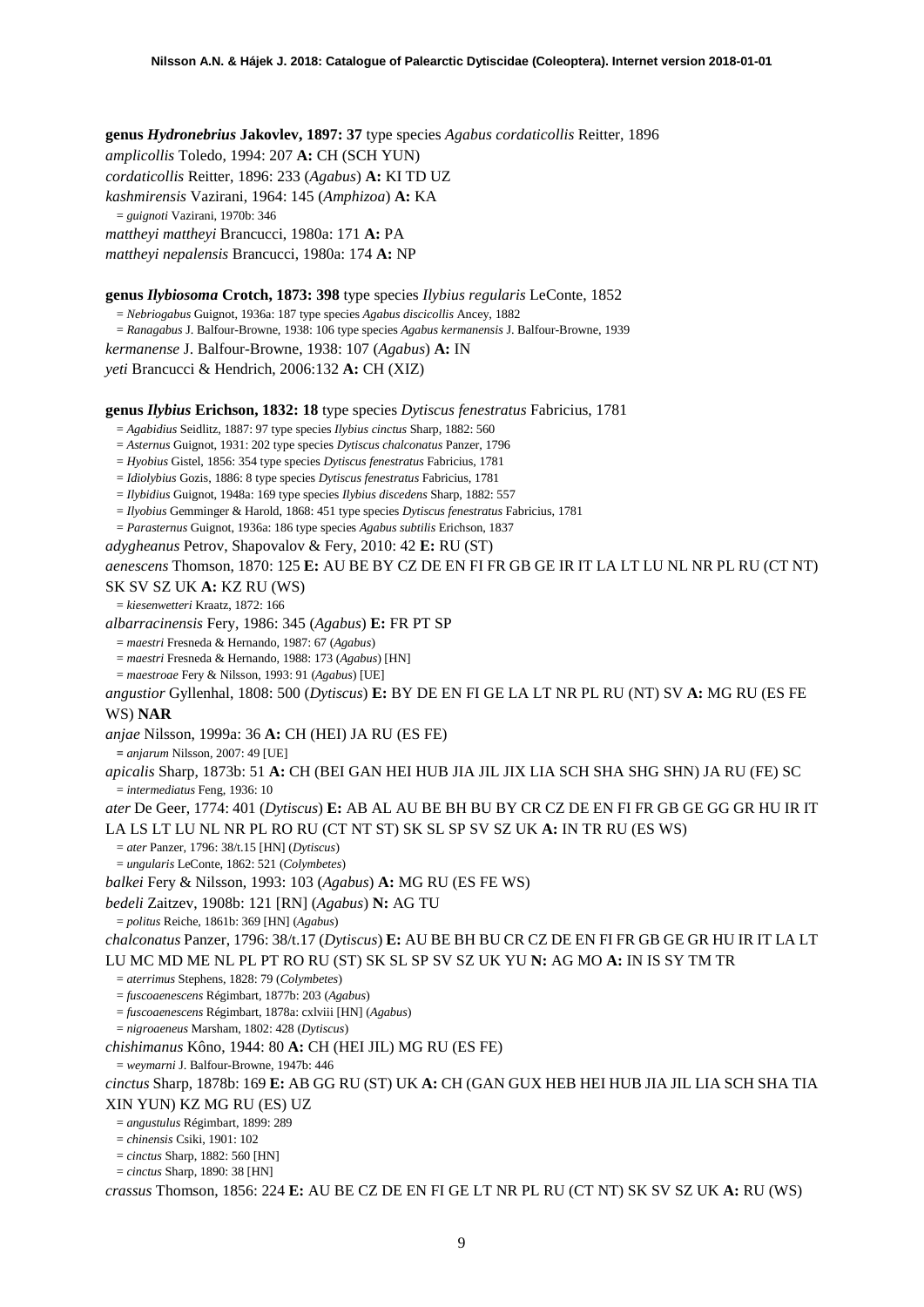*dettneri* Fery, 1986: 342 (*Agabus*) **E:** PT SP *discedens* Sharp, 1882: 557 **A:** RU (FE) **NAR** *enpalaiatheka* Fery & Hendrich, 2011b: 40 **A:** TR *erichsoni* Gemminger & Harold, 1868: 454 (*Agabus*) **E:** AB BY DE EN FI GE HU IT LA LT NR PL RU (CT NT) SV SZ **A:** IN JA KZ MG RU (ES FE WS) **NAR** = *cincticollis* Mäklin, 1881: 22 = *lutosus* Crotch, 1873: 419 [HN] (*Gaurodytes*) *fenestratus* Fabricius, 1781: 294 (*Dytiscus*) **E:** AU BE BH BU BY CR CZ DE EN FI FR GB GE HU IT LA LS LT LU ME NL NR PL RO RU (CT NT ST) SB SK SL SV SZ UK YU **A:** KI RU (ES WS) = *aeneus* Panzer, 1796: 38/t.16 [HN] (*Dytiscus*) = *ciliatus* Olivier, 1791: 311 (*Dytiscus*) = *prescotti* Mannerheim in Hummel, 1829: 21 (*Colymbetes*) *fuliginosus fuliginosus* Fabricius, 1792: 191 (*Dytiscus*) **E:** AB AL AN AR AU BE BH BU BY CR CZ DE EN FI FR GB GE GG GR HU IR IT LA LS LT LU MC MD ME NL NR PL RO RU (CT NT ST) SB SK SL SP SV SZ UK **N:**  MO **A:** IN KI KZ MG RU (WS) TR = *lacustris* Panzer, 1796: 38/t.14 [HN] (*Dytiscus*) = *pirinicus* Guéorguiev, 1957: 25 *fuliginosus turcestanicus* Gschwendtner, 1934: 74 **A:** CH (XIN) KZ *guttiger* Gyllenhal, 1808: 499 (*Dytiscus*) **E:** AU BE BY CR CZ DE EN FI FR GB GE HU IR IT LA LS LT LU NL NR PL RO RU (CT NT) SL SV SZ UK **A:** RU (WS) = *immunis* Stephens, 1828: 81 (*Colymbetes*) = *kiesenwetteri* Wehncke, 1872b: 136 [HN] = *quadrinotatus* Stephens, 1828: 83 (*Colymbetes*) *hozgargantae* Burmeister, 1983: 133 (*Agabus*) **E:** SP **N:** MO *hulae* Wewalka, 1984: 137 (*Agabus*) **A:** IS SY TR *jaechi* Fery & Nilsson, 1993: 94 (*Agabus*) **E:** GR TR **A:** TR *lagabrunensis* Schizzerotto & Fery, 1990: 148 (*Agabus*) **E:** IT *lateralis* Gebler, 1832: 40 (*Colymbetes*) **A:** CH (HEI) MG RU (ES FE) = *limbatus* Sharp, 1882: 557 *lenensis* Nilsson, 2000: 31 [RN] **A:** RU (ES WS) "Manchuria" = *aenescens* Poppius, 1905: 18 [HN] (*Agabus*) *lenkoranensis* Fery & Nilsson, 1993: 95 (*Agabus*) **E:** AB **A:** IN *meridionalis* Aubé, 1837: 126 **E:** FR IT PT SP **N:** MO = *hispanicus* Sharp, 1873a: 260 *minakawai* Nilsson & Ribera, 2007: 162 **A:** RU (FE) *montanus* Stephens, 1828: 76 (*Colymbetes*) **E:** BE DE FR GB GE IR IT LA LT LU NL PL PT RU (ST) SP **N:** AG  $MO$ = *melanocornis* Zimmermann, 1915: 223 (*Agabus*) *nakanei* Nilsson, 1994a: 58 **A:** JA RU (FE) *neglectus* Erichson, 1837: 158 (*Agabus*) **E:** AU BE BY CZ DE EN FR GE HU LA LT LU NL PL RU (CT NT ST) SK SV SZ UK *obtusus* Sharp, 1882: 558 **A:** CH (GAN SCH) MG RU (ES) *opacus* Aubé, 1837: 173 (*Agabus*) **E:** FI NR RU (NT) SV **A:** MG RU (ES FE WS) **NAR** = *gelidus* Fall, 1926: 142 [HN] (*Agabus*) = *mimmi* J.R. Sahlberg, 1875: 182 (*Gaurodytes*) [HN] = *mimmii* J.R. Sahlberg, 1874: xiv (*Gaurodytes*) = *pseudoconfertus* Wallis, 1926: 90 (*Agabus*) = *rufinus* Marseul, 1882: 28 (*Agabus*) = *sachalinensis* Kamiya, 1938: 37 (*Agabus*) = *sharpi* Jacobson, 1908: 430 [RN] (*Agabus*) = *sibericus* Sharp, 1882: 519 [HN] (*Agabus*) *ovalis* Gschwendtner, 1934: 74 **A:** RU (ES) *pederzanii* Fery & Nilsson, 1993: 95 (*Agabus*) **E:** IT *picipes* Kirby, 1837: 71 (*Colymbetes*) **E:** FI NR SV **A:** RU (WS) **NAR** *poppiusi* Zaitzev, 1907b: 208 **A:** CH (SCH) MG RU (ES) *pseudoneglectus* Franciscolo, 1972: 84 (*Agabus*) **E:** AL BU CR GR HU IT ME RO = *skiathos* Hinterseher, 1981: 87 (*Agabus*)

*quadriguttatus* Lacordaire in Boisduval & Lacordaire, 1835: 316 (*Colymbetes*) **E:** AU BE BU BY CR CZ DE EN FI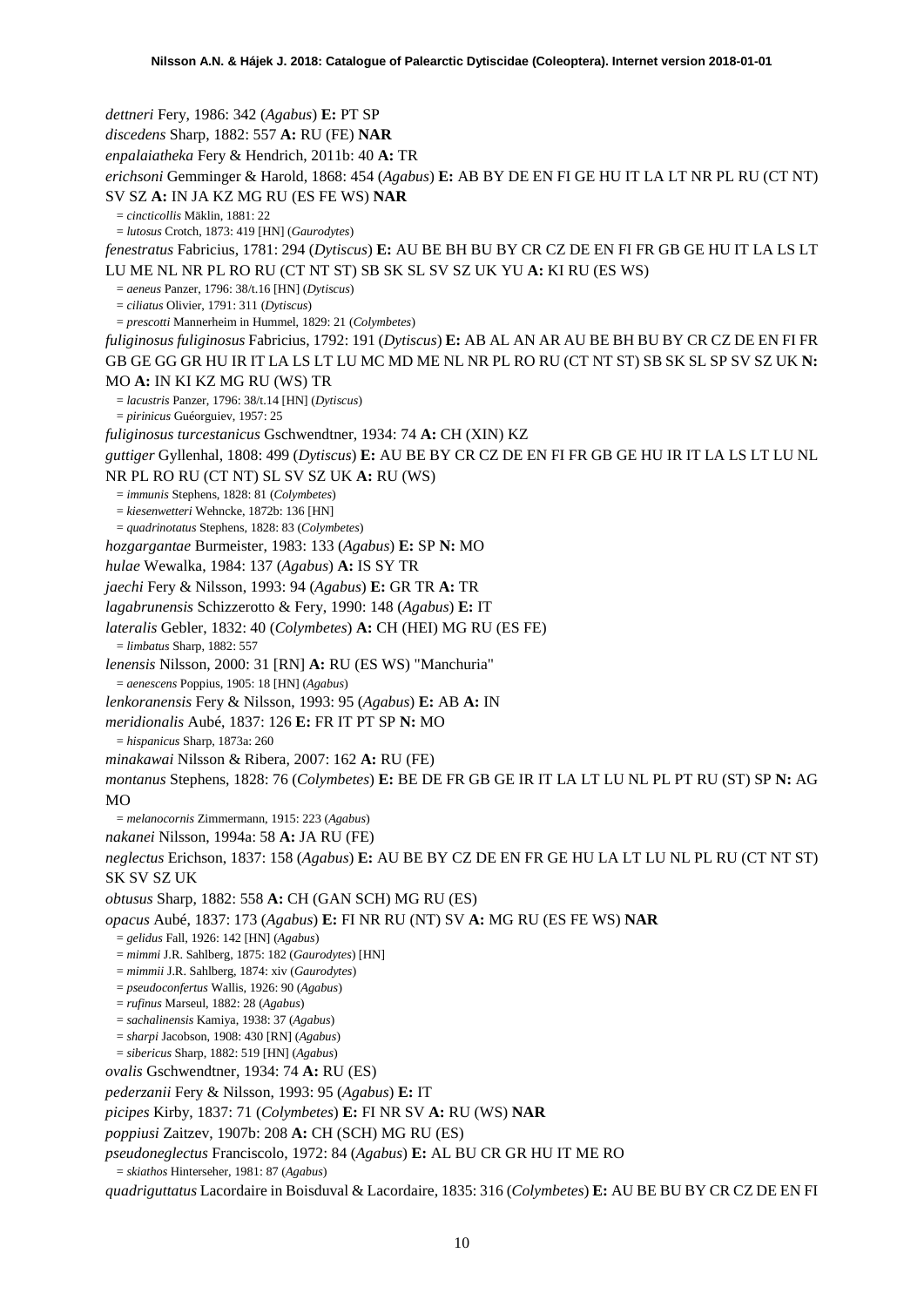FR GB GE GG GR HU IR IT LA LS LT LU NL NR PL RO RU (CT NT ST) SB SK SL SP SV SZ UK **A:** IN TR = *obscurus* Marsham, 1802: 414 [HN] (*Dytiscus*) = *sexdentatus* Schiødte, 1841: 487 *samokovi* Fery & Nilsson, 1993: 91 (*Agabus*) **E:** BU *satunini* Zaitzev, 1913: 196 (*Agabus*) **E:** GG RU (ST) **A:** RU (WS) TR *similis* Thomson, 1856: 225 **E:** BY CZ DE EN FI FR GE HU LA LT NR RU (CT NT) PL SV UK = *ovatus* Hochhuth, 1871: 237 *subaeneus* Erichson, 1837: 156 **E:** AB AR AU BE BY CR CZ DE EN FI FR GB GE GG HU IR IT LA LT LU MD NL NR PL RO RU (CT NT ST) SK SV SZ UK **A:** KI KZ MG RU (ES WS) **NAR** = *badenii* Wehncke, 1872c: 164 = *chalybeatus* Thomson, 1860: 48 = *lapponicus* Scholz, 1917: 251 = *suffusus* Crotch, 1873: 411 = *viridiaeneus* Crotch, 1873: 411 *subtilis* Erichson, 1837: 157 (*Agabus*) **E:** AU BY CZ DE EN FI FR GE HU IT LA LT NR PL RU (CT NT ST) SK SV UK **A:** RU (ES WS) = *altaicus* Gebler, 1848: 73 *thynias* Fery & Przewoźny, 2011: 60 E: TR *vittiger* Gyllenhal, 1827: 379 (*Dytiscus*) **E:** FI NR RU (NT) SV **A:** RU (WS) **NAR** *wasastjernae* C.R. Sahlberg, 1824: 167 (*Dyticus*) **E:** AU BY CZ DE FI GB GE LA NR PL RU (CT NT) SV UK **A:**  RU (WS) **NAR**

= *kenaiensis* Fall, 1926: 141 (*Agabus*)

= *palustris* Wallis, 1926: 92 (*Agabus*) *wewalkai* Fery & Nilsson, 1993: 85 (*Agabus*) **A:** TR

**genus** *Platambus* **Thomson, 1859: 14** type species *Dytiscus maculatus* Linnaeus, 1758

*= Agraphis* Guignot, 1954c: 199 type species *Agraphis confossa* Guignot, 1954 (= *Agabus sawadai* Kamiya, 1932)

= *Allogabus* Guignot, 1954c:199 type species *Agabus americanus* Aubé, 1838

= *Anagabus* Jakovlev, 1897: 38 type species *Anagabus semenowi* Jakovlev, 1897

*= Colymbinectes* Falkenström, 1936a: 97 type species *Colymbinectes ater* Falkenström, 1936

= *Neoplatynectes* Vazirani, 1970b: 305 type species *Platynectes princeps* Régimbart, 1888

= *Paraplatynectes* Vazirani, 1970b: 305 type species *Platynectes guttula* Régimbart, 1899

= *Stictogabus* Guignot, 1948a: 167 type species *Agabus angulicollis* Régimbart, 1899

*angulicollis* Régimbart, 1899: 273 (*Agabus*) **A:** CH (BEI GAN HEB NMO SCH SHA SHX XIZ YUN)

*ater* Falkenström, 1936a: 97 (*Colymbinectes*) **A:** CH (CHQ GUI SCH YUN)

*balfourbrownei* Vazirani, 1965: 28 **A:** CH (YUN) NP UP **ORR**

*biswasi* Vazirani, 1965: 32 **A:** NP UP

*brancuccii* Hendrich & Przewoźny, 2015: 192 A: CH (SCH)

*convexus* Okada, 2011: 32 **A:** JA

*dabieshanensis* Nilsson, 2003b: 266 **A:** CH (ANH)

*denticulatus* Nilsson, 2003b: 270 **A:** CH (SCH)

*elongatus* Bian & Ji, 2008: 33 **A:** CH (HAI)

*excoffieri* Régimbart, 1899: 281 **A:** CH (GAN GUI HAI HEB HUN SCH SHA SHN YUN XIZ ZHE) **ORR**

*fimbriatus* Sharp, 1884: 445 **A:** CH (JIL GAN HEB SCH) JA NC RU (FE) SC

= *kansouis* Feng, 1936: 9

*guttulus* Régimbart, 1899: 283 (*Platynectes*) **A:** CH (SHG)

*heteronychus* Nilsson, 2003b: 271 **A:** CH (GUA)

*ikedai* Nilsson, 1997: 635 (*Agabus*) **A:** JA

*insolitus* Sharp, 1884: 444 (*Agabus*) **A:** JA

*kempi* Vazirani, 1970b: 330 (*Agraphis*) **A:** BT NP SD

*khukri* Brancucci, 1990: 240 **A:** NP

*koreanus* Nilsson, 1997: 636 (*Agabus*) **A:** RU (FE) SC

*korgei* Hendrich & Przewoźny, 2015: 193 A: CH (SCH)

*lindbergi* Guéorguiev, 1963: 218 **A:** AF HP PA UP **ORR**

= *guignoti* Vazirani, 1965: 27

*lineatus* Gschwendtner, 1935a: 62 **A:** AP BT NP PA UP **ORR**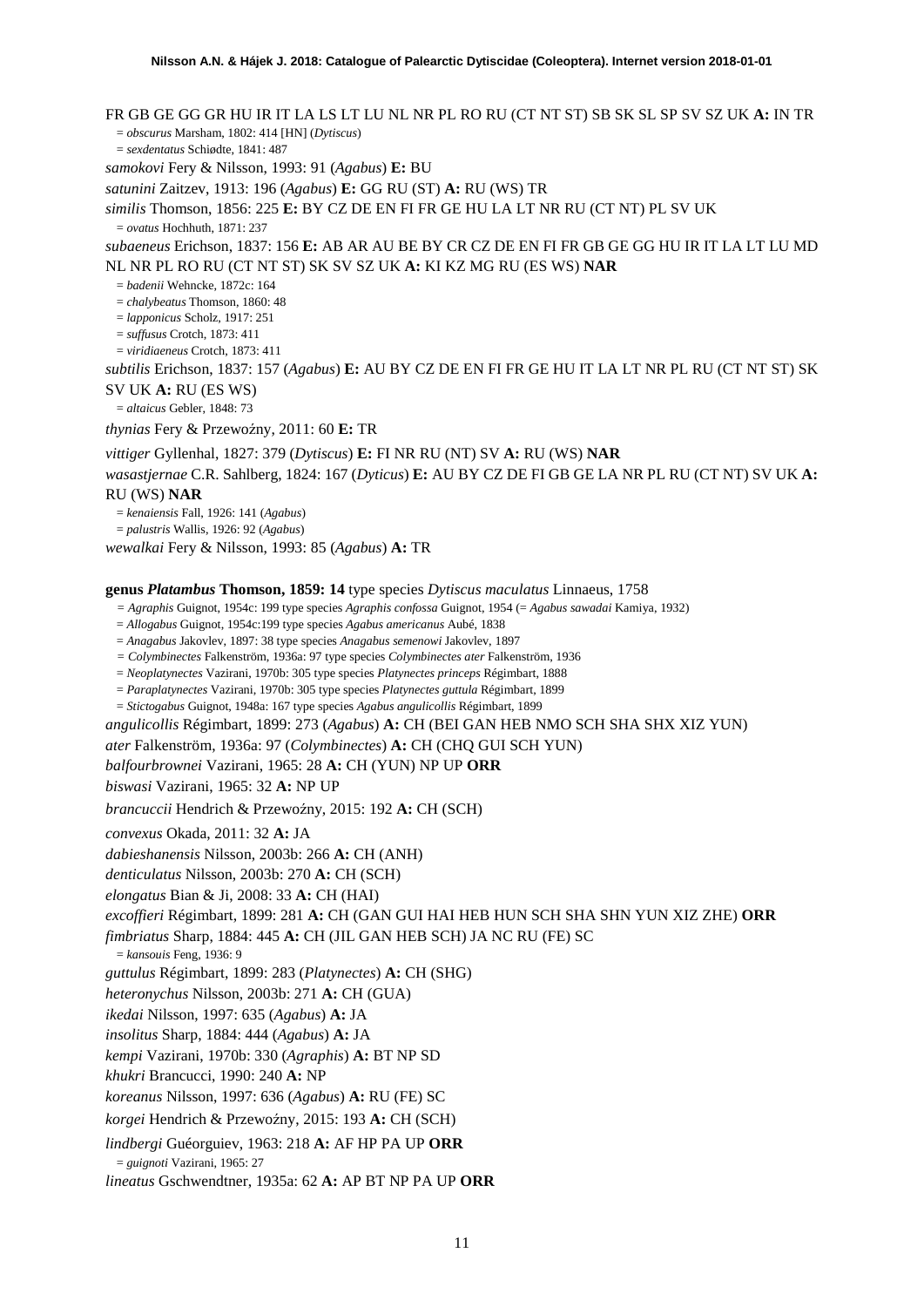*lunulatus* Fischer von Waldheim, 1829: 26 (*Colymbetes*) **E:** AB AR GG GR RU (ST) TR **N:** EG **A:** IN LE TR = *sinuatus* Aubé, 1837: 148 (*Agabus*) *maculatus* Linnaeus, 1758: 412 (*Dytiscus*) **E:** AL AN AR AU BE BH BU BY CR CZ DE EN FI FR GB GE GG GR HU IT LA LS LT LU MC ME NL NR PL RO RU (CT NT ST) SB SK SL SP SV SZ UK **A:** IN MG RU (WS) TR = *biocellatus* O.F. Müller, 1776: 72 (*Dytiscus*) = *cantalicus* Pic, 1912: 57 = *caucasicus* Zaitzev, 1927: 18 = *escalerai* Régimbart, 1900b: 121 = *glacialis* Graells, 1858: 42 [HN] (*Agabus*) = *graellsi* Gemminger & Harold, 1868: 455 [RN] (*Agabus*) = *hebraicus* Geoffroy in Fourcroy, 1785: 70 (*Dyticus*) = *inornatus* Schilsky, 1888: 183 = *ornatus* Herbst, 1784: 125 (*Dytiscus*) = *praetextus* Dalla Torre, 1877: 63 = *pulchellus* Heer, 1840: 149 (*Colymbetes*) *micropunctatus* Nilsson, 2003b: 269 **A:** CH (GUA) *nepalensis* Guéorguiev, 1968b: 42 (*Stictogabus*) **A:** AP BT NP SD = *bhutanensis* Wewalka, 1975b: 157 *optatus* Sharp, 1884: 445 (*Agabus*) **A:** CH (FUJ JIX) JA = *miyamotoi* Nakane, 1959: 95 (*Gaurodytes*) *pictipennis* Sharp, 1873b: 49 (*Agabus*) **A:** JA RU (FE) "Korea" *princeps* Régimbart, 1888: 615 (*Platynectes*) **A:** CH (GUA HKG YUN) **ORR** *= phufahensis* Brancucci, 2004: 82 *punctatipennis* Brancucci, 1984: 153 **A:** CH (FUJ GUA JIX) *satoi* Brancucci, 1982a: 226 **A:** BT NP *sawadai* Kamiya, 1932: 6 (*Agabus*) **A:** JA = *confossus* Guignot, 1954c: 200 (*Agraphis*) *schaefleini* Brancucci, 1988: 188 **A:** CH (YUN) **ORR** *schillhammeri* Wewalka & Brancucci, 1995: 99 **A:** CH (GUI HUB HUN SCH SHA) *semenowi* Jakovlev, 1897: 38 (*Anagabus*) **A:** KI TD *sogdianus* Jakovlev, 1897: [3](#page-51-0)9 (*Anagabus*) **A:** AF KA KI KZ<sup>3</sup> NP PA TD UZ = *holzschuhi* Wewalka, 1975b: 155 = *jucundus* Guignot, 1954a: 222 (*Agabus*) = *ledouxi* Legros, 1977: 14 (*Anagabus*) = *limbibasis* Reitter, 1900: 226 (*Anagabus*) = *vatelloides* Régimbart, 1899: 270 (*Agabus*) *striatus* Zeng & Pu, 1992: 482 (*Hydronebrius*) **A:** CH (SCH YUN) *stygius* Régimbart, 1899: 279 (*Agabus*) **A**: CH (BEI HEB JIL LIA SCH SHN YUN) JA SC *= jilanzhui* Wewalka & Brancucci, 1995: 98 *= nakanei* Nilsson, 1997: 631 (*Agabus*) *ussuriensis* Nilsson, 1997: 632 (*Agabus*) **A:** CH (FUJ HEB JIL LIA) NC RU (FE) SC *wangi* Brancucci, 2006: 67 **A:** CH (HUB YUN) *wewalkai* Brancucci, 1982b: 120 **A:** KA PA *wittmeri* Wewalka, 1975b: 158 **A:** BT NP **ORR** *wulingshanensis* Brancucci, 2005: 1 **A:** CH (HUB HUN) *yaanensis* Nilsson, 2003b: 272 **A:** CH (SCH) *yuxiae* Brancucci, 2011: 10 **A:** CH (GUX)

tribe Hydrotrupini Roughley, 2000

**genus** *Hydrotrupes* **Sharp, 1882: 491** type species *Hydrotrupes palpalis* Sharp, 1882 *chinensis* Nilsson, 2003a: 280 **A:** CH (ANH)

tribe Platynectini Toussaint & Balke, 2017

**genus** *Platynectes* **Régimbart, 1879: 454** type species *Agabus decemnotatus* Aubé, 1838 **subgenus** *Gueorguievtes* Vazirani, 1976: 170 type species *Agabus dissimilis* Sharp, 1873 = *Metaplatynectes* Guéorguiev, 1978: 271 type species *Dytiscus decempunctatus* Fabricius, 1775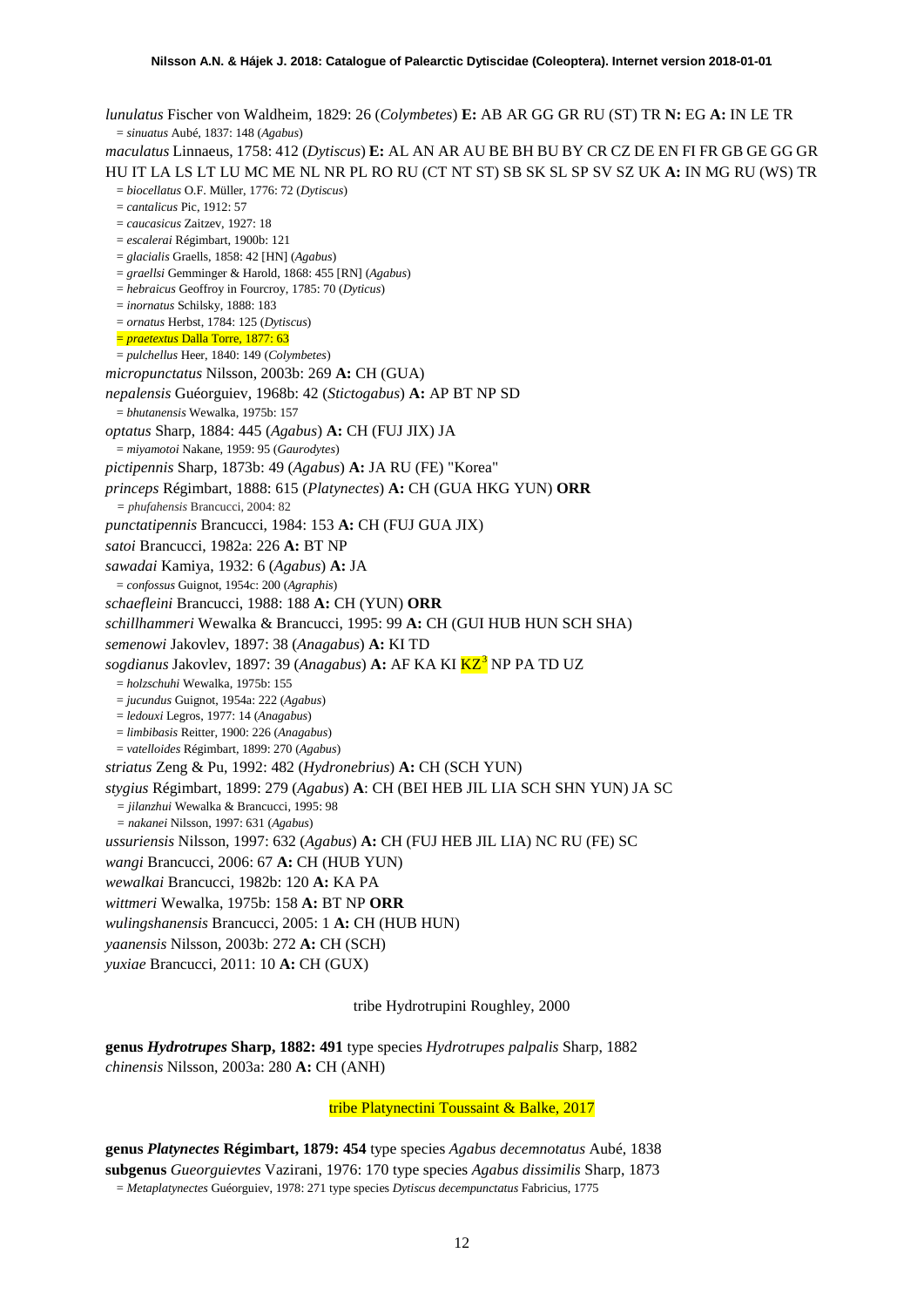*babai* Satô, 1982: 3 **A:** CH (TAI) *chujoi* Satô, 1982: 1 **A:** JA (Ryukyus) *deletus* Régimbart, 1899: 287 **A:** JA *dissimilis* Sharp, 1873b: 50 (*Agabus*) **A:** CH (ANH FUJ GUA GUI HUN JIX SHA SHX ZHE) *gemellatus* Šťastný, 2003: 235 **A:** CH (FUJ GUA GUI GUX HKG JIX MAC TAI) *hainanensis* Nilsson, 1998: 110 **A:** CH (HAI) *kashmiranus kashmiranus* J. Balfour-Browne, 1944a: 352 [RN] **A:** AF BT CH (XIZ) HP KA NP PA SD UP **ORR** = *lineatus* Kollar & Redtenbacher, 1844: 503 [HN] (*Colymbetes*) *kashmiranus lemberki* Šťastný, 2003: 230 **A:** CH (YUN) *major* Nilsson, 1998: 114 **A:** CH (YUN) **ORR**

*mazzoldii* Šťastný, 2003: 240 **A:** CH (YUN) **ORR**

*nanlingensis* Šťastný, 2003: 236 **A:** CH (FUJ GUA)

*rihai* Šťastný, 2003: 243 **A:** CH (SHN)

*wewalkai* Šťastný, 2003: 224 **A:** NP

# subfamily **Colymbetinae** Erichson, 1837

tribe Colymbetini Erichson, 1837

**genus** *Colymbetes* **Clairville, 1806: 188** type species *Dytiscus striatus* Linnaeus, 1758

= *Cymatopterus* Dejean, 1833: 54 type species *Dytiscus fuscus* Linnaeus, 1758

*dahuricus* Aubé, 1837: 99 **A:** CH (JIL) MG RU (ES FE) **NAR**

= *obscuratus* Mannerheim, 1853: 154 (*Cymatopteru*s)

= *seminiger* LeConte, 1862: 522

*dolabratus* Paykull, 1798: 204 (*Dytiscus*) **E:** FI IC NR RU (NT) SV **A:** KZ RU (ES FE WS) **NAR**

= *drewseni* LeConte, 1862: 523

= *groenlandicus* Aubé, 1838b: 233

= *thomsoni* Sharp, 1882: 628

*= tolli* Zaitzev, 1907b: 209 = *triseriatus* Kirby, 1837: 73

*fuscus* Linnaeus, 1758: 411 (*Dytiscus*) **E:** AR AU BE BH BU BY CR CZ DE EN FI FR GB GE GR HU IR IT KZ LA LS LT LU MA MC MD ME NL NR PL PT RO RU (CT NT ST) SK SL SP SV SZ TR UK YU **N:** AG EG LB MO TU **A:** AF CH (XIZ) CY IN IS KA KZ LE RU (WS) SI SY TM TR UZ

= *affinis* Stein, 1881: 222

= *semirufus* Zimmermann, 1921b: 89

= *transversestriatus* De Geer, 1774: 399 (*Dytiscus*)

*koenigi* Zaitzev, 1927: 30 **E:** GG **A:** IN TR

*magnus* Feng, 1936: 12 **A:** CH (HEI TIA)

*mesepotamicus* Abdul-Karim & Ali, 1986: 278 **A:** IQ

*minimus* Zaitzev, 1908a: 420 **A:** CH (QIN XIZ)

*paykulli* Erichson, 1837: 149 **E:** BY DE EN FI GE LA LT NL NR PL RU (CT NT ST) SV UK **A:** KZ RU (ES WS)

*piceus* Klug, 1834: t.33: 6 **N:** EG **A:** IN IQ KU SA SI YE

= *procerus* Sharp, 1882: 631

= *simplex* Walker, 1871: 11

*pseudostriatus* Nilsson, 2002:191 **A:** CH (HEI) JA MG RU (ES FE)

*schildknechti* Dettner, 1983: 39 **E:** FR IT PT SP **N:** AG LB MO TU

*semenowi* Jakovlev, 1896: 176 (*Cymatopterus*) **E:** AB GG RU (ST) UK **A:** AF CH (XIN XIZ) IN KI KZ TM

= *kokujewi* Jakovlev, 1896: 180 (*Cymatopterus*)

*striatus* Linnaeus, 1758: 411 (*Dytiscus*) **E:** BE BH BY CR CZ DE EN FI FR GE HU KZ LA LT NR PL RU (CT NT ST) SK SL SV UK **A:** KZ RU (ES WS)

= *bogemanni* Gyllenhal, 1813: 687 (*Dytiscus*)

*substrigatus* Sharp, 1882: 630 **A:** SA YE

*tschitscherini* Jakovlev, 1896: 177 (*Cymatopterus*) **A:** CH (XIN)

*vagans* Sharp, 1882: 630 **A:** IN KU

**genus** *Meladema* **Laporte, 1835: 98** type species *Meladema coriacea* Laporte, 1835 *coriacea* Laporte, 1835: 98 **E:** BU FR GR IT MA PT SP **N:** AG CI LB MO TU **A:** TR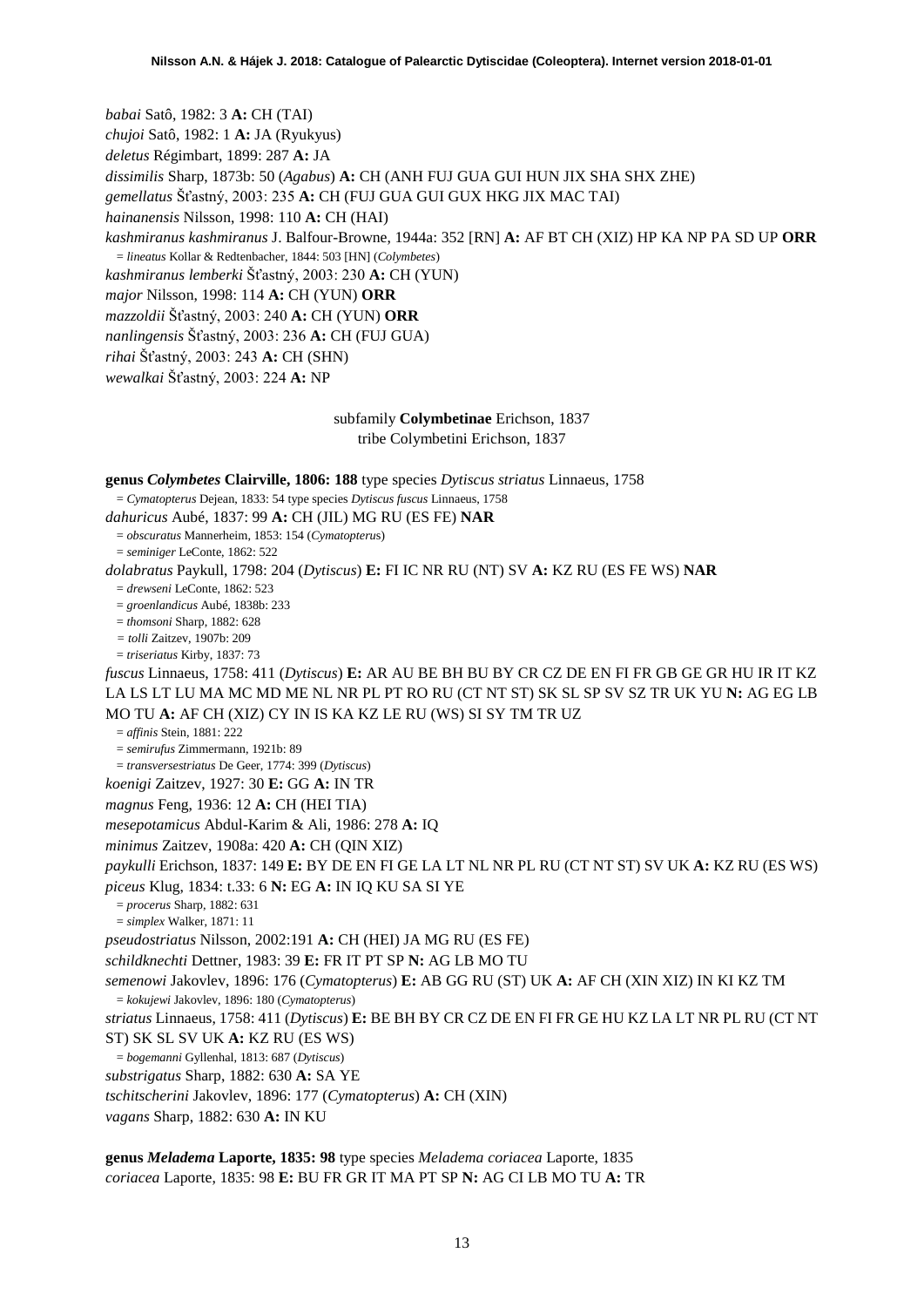*imbricata* Wollaston, 1871: 220 (*Scutopterus*) **N:** CI *lanio* Fabricius, 1775: 231 (*Dytiscus*) **N:** MR = *lowei* Gray, 1832: 284 (*Colymbetes*) *lepidoptera* Bilton & Ribera, 2017: 79 **E:** FR (Corsica) IT

**genus** *Melanodytes* **Seidlitz, 1887: 24** type species *Dytiscus pustulatus* Rossi, 1792 *pustulatus* Rossi, 1792: 68 (*Dytiscus*) **E:** AL BU CR FR GR IT ME TR

**genus** *Nartus* **Zaitzev, 1907a: 103** type species *Dytiscus grapii* Gyllenhal, 1808

= *Ilybiomorphus* Porta, 1923: 259 type species *Dytiscus grapii* Gyllenhal, 1808

= *Rantogiton* Gozis, 1910: 6 type species *Dytiscus grapii* Gyllenhal, 1808

*grapii* Gyllenhal, 1808: 505 (*Dytiscus*) **E:** AU BH BU BY CR CZ DE EN FI FR GB GE HU IR IT LA LT LU NL

NR PL RO RU (CT NT ST) SB SK SL SV SZ TR UK

= *niger* Lacordaire in Boisduval & Lacordaire, 1835: 314 (*Colymbetes*)

**genus** *Rhantus* **Dejean, 1833: 54** type species *Colymbetes pulverosus* Stephens, 1828 (= *Colymbetes suturalis*

W.S. Macleay, 1825)

= *Anisomera* Brullé, 1835: 200 [HN] type species *Anisomera bistriata* Brullé, 1835

= *Anisomeria* Brinck, 1943c: 140 [RN] type species *Anisomera bistriata* Brullé, 1835

= *Senilites* Brinck, 1948: 16 type species *Senilites tristanicola* Brinck, 1948

*bistriatus* Bergsträsser, 1777: 42 (*Dytiscus*) **E:** AL AU BE BH BU BY CR CZ DE EN FI FR GB GE GR HU IT KZ LA LT ME NL PL SK RO RU (CT NT ST) SV SZ UK **A:** IN KZ MG RU (WS) TM

= *aberratus* Gemminger & Harold, 1868: 448

= *maculicollis* Dalla Torre, 1877: 62 (*Colymbetes*) [HN]

= *nigropunctatus* Motschulsky, 1860b: 302

*= pericaspius* Guignot, 1956b: 398

*consputus* Sturm, 1834: 83 (*Colymbetes*) **E:** AU BH CZ FR GE HU LT PL RO RU (CT ST) SB SK SL **A:** RU (WS) = *dressleri* Zimmermann, 1920b: 200

= *luteicollis* Gebler, 1848: 72

*erraticus* Sharp, 1884: 446 **A:** JA RU (FE)

*exsoletus* Forster, 1771: 57 (*Dytiscus*) **E:** AU BE BH BY CR CZ DE EN FI FR GB GE HU IR IT LA LT LU MD NL NR PL PT RO RU (CT NT ST) SB SK SL SV SZ UK **A:** RU (ES WS) TM

= *adspersus* Panzer, 1796: 38/t.18 (*Dytiscus*)

= *collaris* Paykull, 1798: 200 [HN] (*Dytiscus*)

= *insolatus* Gebler, 1829: 66 (*Colymbetes*)

= *melanopterus* Zetterstedt, 1828: 211 (*Dyticus*)

= *melanotus* Dalla Torre, 1877: 62 (*Colymbetes*)

= *nigriventris* Newbery & Sharp, 1915 [HN]

= *oculatus* Herbst, 1784: 125 (*Dytiscus*)

*fengi* Zhao, Jia & Balke, 2011: 63 **A:** CH (XIZ)

*fennicus* Huldén, 1982: 125 **E:** BY FI RU (CT NT ST) SV

*formosanus* Kamiya, 1938: 42 **A:** CH (TAI)

*friedrichi* Falkenström, 1936b: 227 **A:** CH (SCH)

*frontalis* Marsham, 1802: 425 (*Dytiscus*) **E:** AB AR AU BE BH BY CR CZ DE EN FI FR GB GE GG HU IR IT KZ LA LS LT LU MD NL NR PL RO RU (CT NT ST) SB SK SL SV SZ UK **A:** KZ MG RU (ES WS) TR

= *flavicollis* Eschscholtz, 1818: 458 (*Dytiscus*)

= *gyllenhalii* Laporte, 1840: 162 (*Colymbetes*)

= *punctatus* Hoppe, 1795: 32 [HN] (*Dytiscus*)

= *roridus* O.F. Müller, 1776: 72 (*Dyticus*)

= *semicirculatus* Schneider, 1898: 51

= *suturalis* Lacordaire in Boisduval & Lacordaire, 1835: 311 [HN]

= *vermicularis* Fauvel, 1889:82

= *virgulatus* Illiger, 1806: 225 (*Dyticus*)

*gogonensis* Wewalka, 1975b: 160 **A:** BT

*hispanicus* Sharp, 1882: 622 **E:** FR PT SP **N:** AG EG MO

*includens* Walker, 1871: 11 (*Colymbetes*) **N:** EG **A:** IS SA SI SY YE **AFR**

= *aulicus* Omer-Cooper, 1931: 789

= *elevatus* Sharp, 1882: 609

= *pictiventris* Régimbart, 1905: 208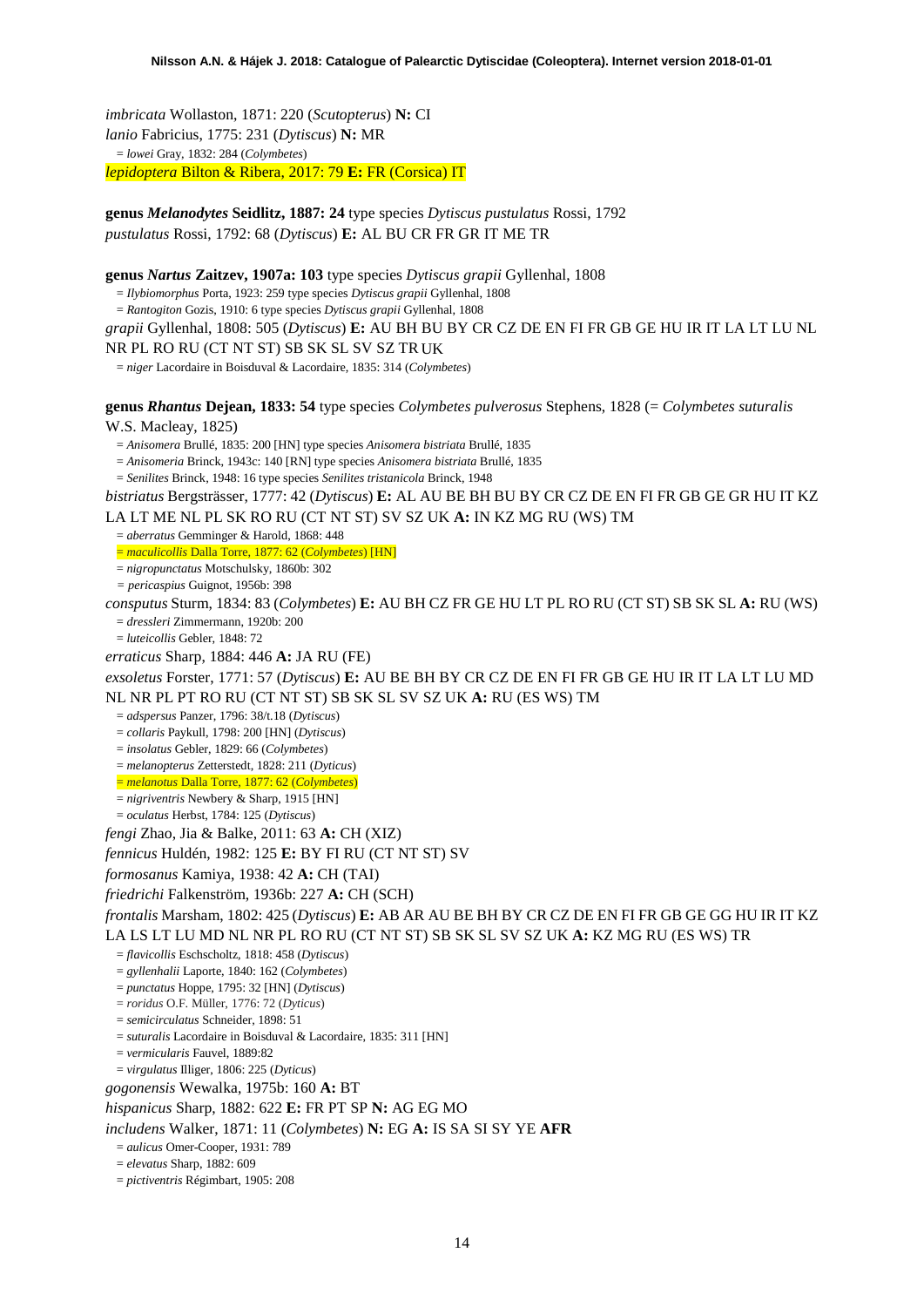*incognitus* Scholz, 1927: 147 **E:** BY DE LA LT PL RU (CT NT) SK UK

*latitans* Sharp, 1882: 621 **E:** AU BE BU BY CR CZ EN FR GE HU IT LA LT MD NL PL RO RU (CT ST) SBSK SL SZ UK **A:** KZ RU (ES WS)

*notaticollis* Aubé, 1837: 107 (*Colymbetes*) **E:** AU BY CZ DE EN FI FR GE GG IT LA LT MD NR PL RO RU (CT NT) SK SV SZ **A:** CH (HEI JIL) JA KZ MG RU (ES FE WS)

= *infuscatus* Erichson, 1837: 151 (*Colymbetes*)

= *nigriventris* Motschulsky, 1860a: 101

= *vibicicollis* Hochhuth, 1846: 216 (*Colymbetes*)

*ovalis* Gschwendtner, 1936: 371 **A:** BT NP SD

*pederzanii* Toledo & Mazzoldi, 1996: 237 **A:** CH (SCH)

*rufus* Zimmermann, 1922: 20 **A:** KI RU (WS)

= *subparallelus* Scholz, 1927: 146

*sexualis* Zimmermann, 1919a: 219 **A:** CH (XIZ) HP NP SD

*sikkimensis* Régimbart, 1899: 306 **A:** BT CH (HEB SCH YUN) HP NP PA SD **ORR**

= *punjabensis* Vazirani, 1970b: 355

*suturalis* W.S. Macleay, 1825: 31 (*Colymbetes*) **E:** AB AL AR AU AZ BE BH BU BY CR CZ DE EN FI FR GB GE GG GR HU IR IT LA LS LT LU MA MC ME NL NR PL PT RO RU (CT ST) SB SK SL SP SV SZ UK **N:** EG LB MO TU **A:** AF CH (BEI FUJ GAN GUA GUI GUX HEB HEI HUB JIA JIL LIA MAC NMO QIN SCH SHN SHX TAI XIZ YUN ZHE) CY HP IN IQ IS JA KA KI KU KZ MG NC NP PA RU (ES FE WS) SA SC SD SI TD TM TR UZ **AUR ORR**

= *annamita* Régimbart, 1899: 309

= *australis* Aubé, 1838b: 236 (*Colymbetes*)

= *birmanicus* Vazirani, 1970b: 352

= *bramardi* Guignot, 1942b: 87

= *chinensis* Falkenström, 1936b: 228

= *dispar* Régimbart, 1899: 308

= *flaviventris* Schilsky, 1908:600

= *hypochlorus* Gozis, 1911: 36

= *montrouzieri* Lucas in Montrouzier, 1860: 243 (*Colymbetes*)

= *morneri* Falkenström, 1937: 41

= *neoguineensis* Guéorguiev & Rocchi, 1993: 149

= *pulverosus* Stephens, 1828: 69 (*Colymbetes*)

= *punctatus* Geoffroy in Fourcroy, 1785: 70 [HN] (*Dyticus*)

= *regimbarti* Jakovlev, 1896: 182

= *ruficollis* Schilsky, 1908:600

= *rufimanus* White, 1846: 6 (*Colymbetes*)

= *sharpi* Jakovlev, 1896: 183

*suturellus* Harris, 1828: 164 (*Colymbetes*) **E:** AU BE BU BY CR CZ DE EN FI FR GB GE HU IR IT LA LT LU MD NL NR PL RU (CT NT) SK SV UK YU **A:** RU (ES FE WS) **NAR**

= *semilineatus* Fleischer, 1898: 25

= *subopacus* Mannerheim, 1853: 157 (*Agabus*)

= *zimmermanni* Wallis, 1933: 274

*taprobanicus* Sharp, 1890: 346 **A:** HP NP PA UP **ORR**

*thibetanus* Régimbart, 1899: 307 **A:** CH (HUB JIX SCH)

= *aequimarginatus* Falkenström, 1936b: 232

= *laticollis* Régimbart, 1899: 308

*vermiculatus* Motschulsky, 1860a: 101 **A:** CH (HEI) MG RU (ES)

*yessoensis* Sharp, 1891: 6 **A:** CH (FUJ HUN JIX LIA) JA SC

subfamily **Copelatinae** Branden, 1885

tribe Copelatini Branden, 1885

**genus** *Copelatus* **Erichson, 1832: 18** type species *Dytiscus posticatus* Fabricius, 1801 *antoniorum* Hájek & Brancucci, 2011: 127 **A:** AE OM *atrosulcatus* Régimbart, 1906b: 251 **A:** YE **AFR** = *edax* Guignot, 1955c: 5 *bacchusi* Wewalka, 1981: 66 **A:** UP *bangalorensis* Vazirani, 1970b: 311 **A:** CH (GUX SHG YUN) NP **ORR** *erichsonii* Guérin-Méneville, 1847: 51 **N:** EG **AFR**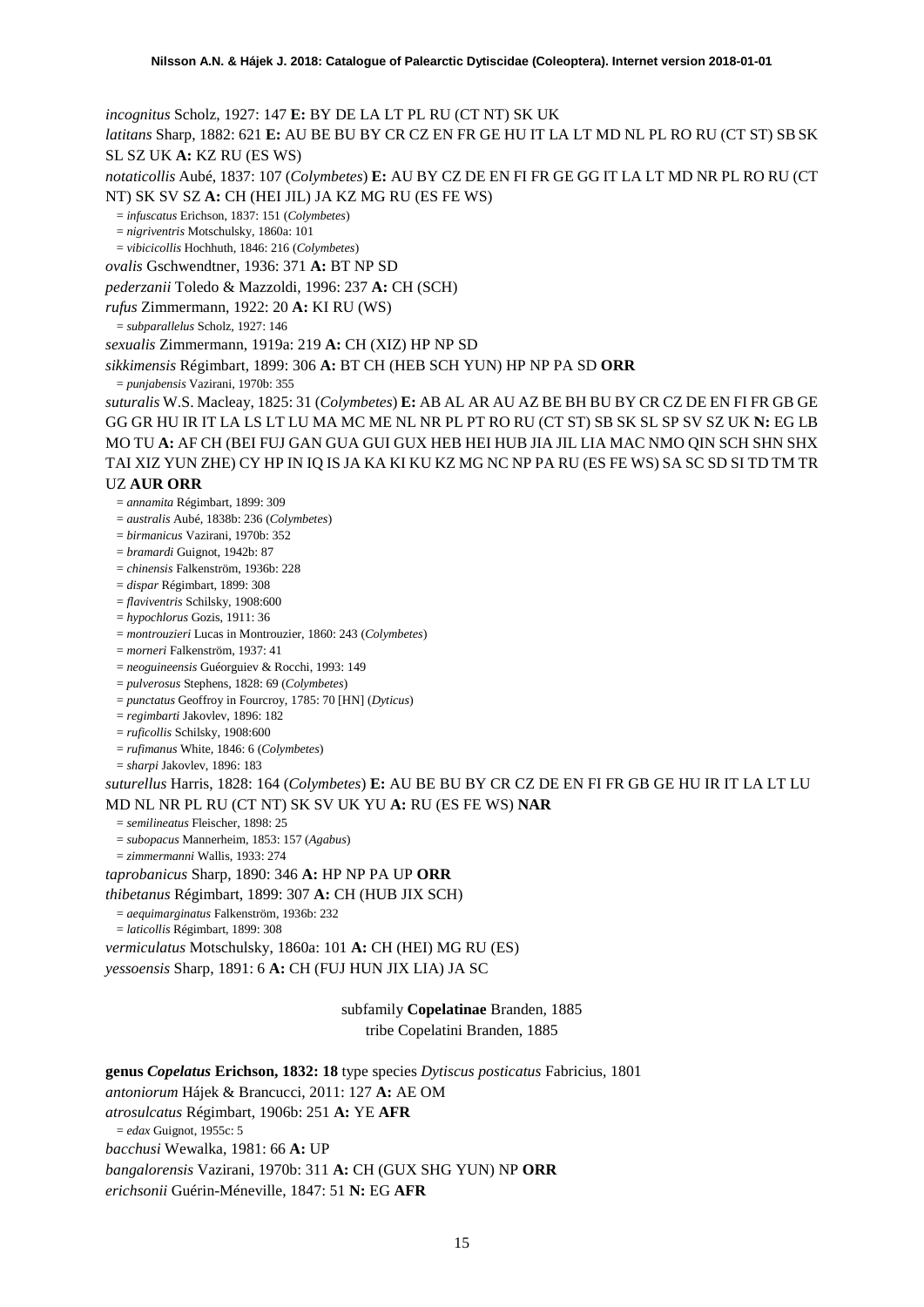= *erichsonii* Guérin-Méneville, 1849: 270 [HN] = *formosus* Wollaston, 1868: 34 *filiformis* Sharp, 1882: 563 **A:** "Himalaya" **ORR** *freudei* Guignot, 1955b: 72 **A:** BT PA **ORR** *gestroi* Sharp, 1882: 597 (*Aglymbus*) **N:** EG **A:** IS OM SA SI YE **AFR** *ibrahimi* Zalat, Saleh, Angus & Kaschef, 2000:15 **N:** EG *imasakai* Matsui & Kitayama, 2000: 95 **A:** JA (Ryukyus) *indicus* Sharp, 1882: 582 **A:** UP **ORR** *japonicus* Sharp, 1884: 445 **A:** CH (FUJ HUB SCH TAI YUN) JA SC = *chinensis* Régimbart, 1899: 298 = *collocallosus* Falkenström, 1932b: 192 *= collocallosus* Falkenström, 1933: 14 [HN] *kammuriensis* Tamu & Tsukamoto, 1955: 73 **A:** JA SC *koreanus* T. Mori, 1932: 49 **A:** SC *minutissimus* J. Balfour-Browne, 1939a: 79 **A:** JA **ORR** *nakamurai* Guéorguiev, 1970: 258 **A:** JA = *hasegawai* Satô, 1988: 123 *oblitus* Sharp, 1882: 582 **A:** CH (HKG MAC TAI) JA **ORR** *= andamanicus* Régimbart, 1899: 302 = *ryukyuensis* Satô, 1961a: 8 = *subfasciatus* Zimmermann, 1919b: 76 = *tokaraensis* Nakane, 1963: 25 *ogasawarensis* Kamiya, 1932: 6 **A:** JA *parallelus* Zimmermann, 1920a: 226 **A:** JA *pulchellus* Klug, 1834: t.33/7 (*Agabus*) **A:** IQ SA SI YE (Socotra) **AFR** = *africanus* Sharp, 1882: 583 = *basalis* Boheman, 1848: 244 = *discoideus* Sharp, 1882: 582 = *marginipennis* Laporte, 1835: 102 (*Colymbetes*) = *obtusus* Boheman, 1848: 242 = *strigulosus* Sharp, 1882: 582 *rimosus* Guignot, 1952: 27 **A:** CH (YUN) *sociennus* J. Balfour-Browne in Guignot, 1952: 26 **A:** CH (HKG MAC TAI) NP *takakurai* Satô, 1985b: 63 **A:** CH JA *tenebrosus* Régimbart, 1880: 210 **A:** CH (FUJ MAC TAI YUN) JA **AUR ORR** = *hisamatsui* Satô, 1961a: 8 = *pusillus* Sharp, 1882: 580 *teranishii* Kamiya, 1938: 27 **A:** JA = *multistriolatus* Guignot, 1956e: 490 *tomokunii* Satô, 1985b: 63 **A:** JA *weymarni* J. Balfour-Browne, 1947b: 440 **A:** CH (HEI LIA SHG) JA NC RU (FE) SC *zimmermanni* Gschwendtner in Zimmermann, 1934: 143 **A:** CH (ZHE) JA SC (Jeju Island)

**genus** *Exocelina* **Broun, 1886: 938** type species *Exocelina advena* Broun, 1886 (= *Celina australis* Clark, 1863) *= Papuadytes* Balke, 1998: 305 type species *Copelatus rivulus* Balke, 1998 (= *Copelatus damantiensis* Balke, 1998) *shizong* Balke & Bergsten, 2003: 90 (*Copelatus*) **A:** CH (YUN)

**genus** *Lacconectus* **Motschulsky, 1855a: 83** type species *Lacconectus fulvescens* Motschulsky, 1855 = *Paralacconectus* Vazirani, 1970b: 304 type species *Lacconectus scholzi* Gschwendtner, 1922 *arunachal* Brancucci, 2006: 61 **A:** AP *basalis* Sharp, 1882: 598 **A:** CH (TAI YUN) **ORR** *brancuccii* Hájek, Zhao & Jia, 2013: 92 **A:** CH (HAI) *formosanus* Kamiya, 1938: 29 (*Platynectes*) **A:** CH (FUJ JIX TAI) **ORR** *hainanensis* Hendrich, 1998: 102 **A:** CH (HAI) *holzschuhi* Brancucci, 1986: 104 **A:** NP SD *klausnitzeri* Brancucci, 2006: 59 **A:** AP *kubani* Brancucci, 2003: 98 **A:** CH (YUN) **ORR**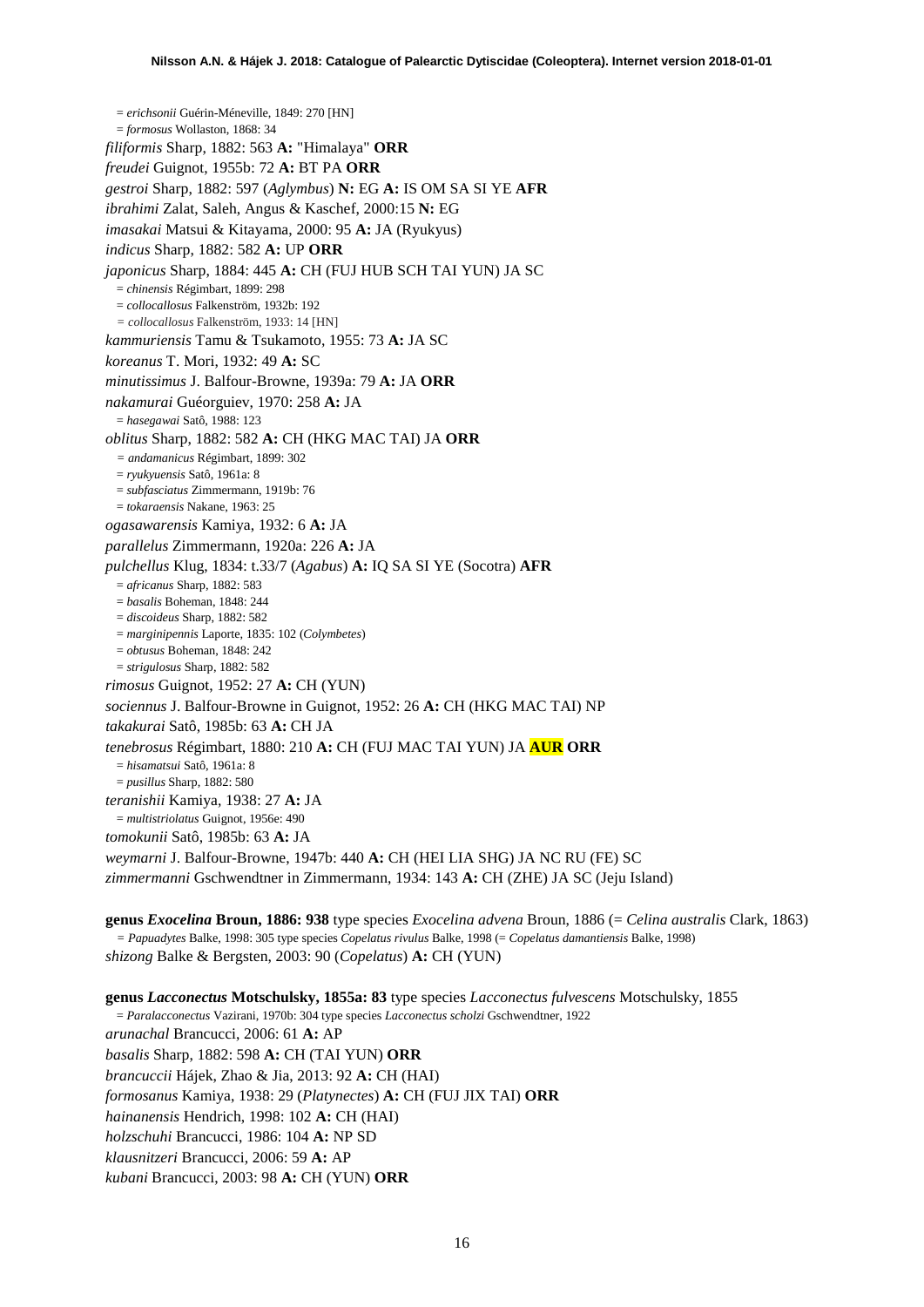*laccophiloides* Zimmermann, 1928: 175 **A:** CH (GUA) **ORR** = *kurosawai* Satô, 1979: 39 *maoyangensis* Brancucci, 2003: 103 **A:** CH (HAI) *menglunensis* Brancucci, 2003: 100 **A:** CH (YUN) *meyeri* Brancucci, 2003: 101 **A:** CH (YUN) **ORR** *nepalensis* Brancucci, 1989: 108 **A:** NP *nicolasi* Brancucci, 1986: 119 **A:** AP BT NP SD **ORR** *ovalis* Gschwendtner, 1936: 369 **A:** AP *pseudonicolasi* Brancucci, 2003: 106 **A:** CH (YUN) **ORR** *sikkimensis* Brancucci, 1989: 109 **A:** SD *similis* Brancucci, 1986: 109 **A:** CH (YUN) **ORR** *tonkinoides* Brancucci, 1986: 127 **A:** CH (GUA YUN) **ORR**

### **genus** *Liopterus* **Dejean, 1833: 54** type species *Dytiscus oblongus* Illiger, 1801

= *Pelocatus* Zaitzev, 1908b: 121 [RN] type species *Dytiscus oblongus* Illiger, 1801

*atriceps* Sharp, 1882: 569 (*Copelatus*) **E:** FR IT PT SP **N:** AG MO TU *haemorrhoidalis* Fabricius, 1787: 191 (*Dytiscus*) **E:** AB AR AU BE BH BU BY CR CZ DE EN FI FR GB GE GG GR HU IR IT LA LS LT LU MC ME NL PL RO RU (CT NT ST) SB SK SL SP SV SZ UK **N:** AG **A:** IN IS TD TM TR

= *agilis* Fabricius, 1792: 194 (*Dytiscus*)

= *oblongus* Illiger, 1801a: 72 *(Dytiscus)*

= *ruficollis* Schaller, 1783: 313 [HN] (*Dytiscus*)

= *schalleri* Gmelin, 1790: 1952 (*Dytiscus*)

subfamily **Cybistrinae** Sharp, 1880 tribe Cybistrini Sharp, 1880

**genus** *Cybister* **Curtis, 1827: 151** [RN] type species *Dytiscus lateralis* Fabricius, 1798

**subgenus** *Cybister* Curtis, 1827: 151 [RN] type species *Dytiscus lateralis* Fabricius, 1798

= *Alocomerus* Brinck, 1945: 11 type species *Cybister buqueti* Aubé, 1838

*= Cybisteter* Bedel, 1881: 242 type species *Dytiscus lateralis* Fabricius, 1798

= *Gschwendtnerhydrus* Brinck, 1945: 11 type species *Dytiscus tripunctatus* Olivier, 1795

= *Meganectes* Brinck, 1945: 11 type species *Cybister dejeanii* Aubé, 1838

= *Nealocomerus* Brinck, 1945: 11 type species *Dytiscus fimbriolatus* Say, 1825

**=** *Scaphinectes* Ádám, 1993: 81 [RN] type species *Dytiscus roeselii* Fuessli, 1775 (= *Dytiscus lateralimarginalis* De Geer, 1774)

*= Trochalus* Dejean, 1833: 53 [HN] type species *Dytiscus roeselii* Fuessli, 1775 (= *Dytiscus lateralimarginalis* De Geer, 1774)

*= Trogus* Leach, 1817: 70 [HN] type species *Dytiscus lateralis* Fabricius, 1798

*bengalensis* Aubé, 1838b: 61 **A:** CH (BEI GUA FUJ HAI HEB JIX SCH YUN ZHE) **ORR**

*cardoni* Severin, 1890: cxciii **A:** PA **ORR**

*cephalotes* Sharp, 1882: 737 **A:** SA YE **AFR**

= *konduensis* Gschwendtner, 1927:93

*chinensis* Motschulsky, 1854: 44 **A:** CH (BEI FUJ GUA HAI HEB HEI JIL LIA NIN SCH SHA SHN SHX TAI TIA) JA NC RU (FE) SC

*= japonicus* Sharp, 1873b: 45

*cognatus* Sharp, 1882: 744 **A:** HP **ORR**

*confusus* Sharp, 1882: 739 **A:** PA **ORR**

*crassipes* Sharp, 1882: 735 **A:** SA

*fumatus* Sharp, 1882: 731 **A:** CH (SHG) **ORR**

*gracilis* Sharp, 1882: 742 **A:** SD

*guerini* Aubé, 1838b: 57 **A:** CH (GUA HKG) "Manchuria" **ORR**

*laevis* Falkenström, 1936b: 243 **A:** CH (SCH)

*lateralimarginalis lateralimarginalis* De Geer, 1774: 396 (*Dytiscus*) **E:** AB AR AU BE BH BU BY CR CZ DE EN FR GB GE GR HU IT KZ LA LT LU MC MD ME NL PL PT RO RU (CT NT ST) SB SK SL SP SV SZ UK **N:** AG EG LB MO TU **A:** CY IN IS JO KI KU KZ LE SY

= *dispar* Rossi, 1790: 199 [HN] (*Dytiscus*)

= *dissimilis* Rossi, 1792: 66 (*Dytiscus*)

= *glaber* Bergsträsser, 1777: 31 [HN] (*Dytiscus*)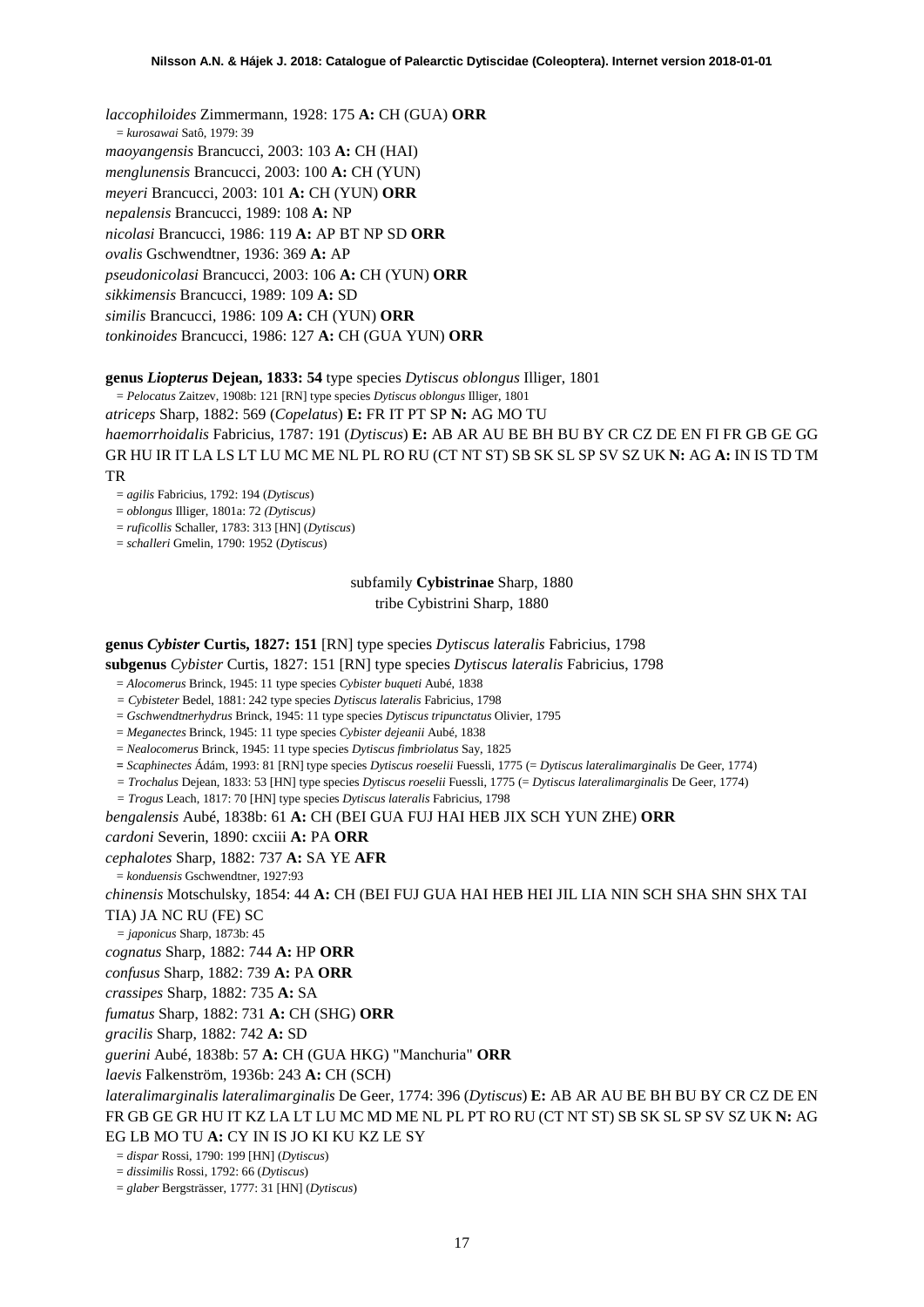= *herbeti* Peytoureau, 1894: xxxix (*Dytiscus*) = *herbeti* Peytoureau, 1895: 11 [HN] (*Dytiscus*) = *intricatus* Schaller, 1783: 311 (*Dytiscus*) = *jordanis* Reiche & Saulcy, 1855: 637 = *lepidus* Apetz in Küster, 1852: 34 = *lusitanicus* Sharp, 1882: 747 *= pallidus* Ménétriés, 1832: 140 [HN] (*Dytiscus*) = *politus* Gautier des Cottes, 1866: 179 = *roeselii* Fuessli, 1775: 18 (*Dytiscus*) = *tataricus* Gebler, 1829: 64 (*Dytiscus*) = *vetulus* Schrank, 1798: 710 (*Dytiscus*) = *virens* O.F. Müller, 1776: 70 (*Dyticus*) = *virescens* Gmelin, 1790: 1958 (*Dytiscus*) *lateralimarginalis ponticus* Sharp, 1882: 748 **A:** IN IQ *lateralimarginalis torquatus* Fischer von Waldheim, 1829: 25 (*Dytiscus*) **E:** GG RU (ST) **A:** AF CH (GAN NIN NMO XIN) KA TM TR *= chaudoirii* Hochhuth, 1846: 213 = *hedini* Zaitzev, 1908a: 419 = ? *kansou* Feng, 1936: 13 *lewisianus* Sharp, 1873b: 46 **A:** CH (ANH BEI HEB HUB JIA JIX LIA SHG ZHE) JA **ORR** *limbatus* Fabricius, 1775: 230 (*Dytiscus*) **A:** AF AP CH (TAI XIZ YUN) JA PA UP "Manchuria" **ORR** = *aciculatus* Herbst, 1784: 123 (*Dytiscus*) *reichei* Aubé, 1838b: 79 **N:** EG **AFR** *rugosus* W.S. Macleay, 1825: 32(*Dytiscus*) **A:** CH (TAI) JA **ORR** = *indicus* Aubé, 1838b: 62 *rugulosus* Kollar & Redtenbacher, 1844: 502 (*Trochalus*) **A:** KA *senegalensis* Aubé, 1838b: 72 **E:** IT **N:** AG **AFR** = *convexiusculus* H.J. Kolbe, 1883: 420 = *irroratus* H.J. Kolbe, 1883: 420 = *marginellus* Régimbart, 1895: 212 = *rufiventris* Régimbart, 1895: 214 = *seidlitzii* Ragusa, 1887: 43 *tripunctatus africanus* Laporte, 1835: 99 **E:** AL BH CR FR GR IT PT SP **N:** AG CI EG LB MO TU **A:** IS KU OM SA SI YE **AFR** = *aegyptiacus* Peyron, 1856: 722 = *haagi* Wehncke, 1876c: 358 (*Trogus*) = *meridionalis* Gené, 1836: 170 (*Trochalus*) = *punctipennis* Taschenberg, 1883: 176 (*Trogus*) *tripunctatus lateralis* Fabricius, 1798: 64 (*Dytiscus*) **E:** AB RU (ST) **A:** AE AF BT CH (GUA FUJ HAI HEB HEI HUB HUN JIA NAC SCH TAI YUN XIZ ZHE) CY HP IN IQ JA KA KI MG NP PA RU (FE) SD SY TD TM TR UP UZ **ORR** = *asiaticus* Sharp, 1882: 731 = *gotschii* Hochhuth, 1846: 214 = *orientalis* Gschwendtner, 1931c: 99 = *similis* Régimbart, 1899: 352 = *szechwanensis* Falkenström, 1936b: 238 *ventralis* Sharp, 1882: 742 **A:** CH (MAC SCH SHN TAI) UP **ORR** = *crassus* Sharp, 1882: 743 **subgenus** *Melanectes* Brinck, 1945: 11 type species *Cybister owas* Laporte, 1835 *bimaculatus* Aubé, 1838b: 84 **N:** AG **AFR** = *aequatorius* Zimmermann, 1917: 100 = *regimbarti* Wilke, 1920: 257 *brevis* Aubé, 183b8: 98 **A:** CH (LIA SCH TAI) JA SC *convexus* Sharp, 1882: 718 **A:** CH (YUN) **ORR** *posticus* Aubé, 1838b: 87 **A:** HP NP PA UP **ORR** *sugillatus* Erichson, 1834: 227 **A:** AF BT CH (BEI FUJ GUA HAI HEB HKG HUB JIX SCH TAI XIZ ZHE) JA NP PA SD UP **ORR** = *bisignatus* Aubé, 1838b: 88

= *notasicus* Aubé, 1838b: 90

= *olivaceus* Boheman, 1858: 21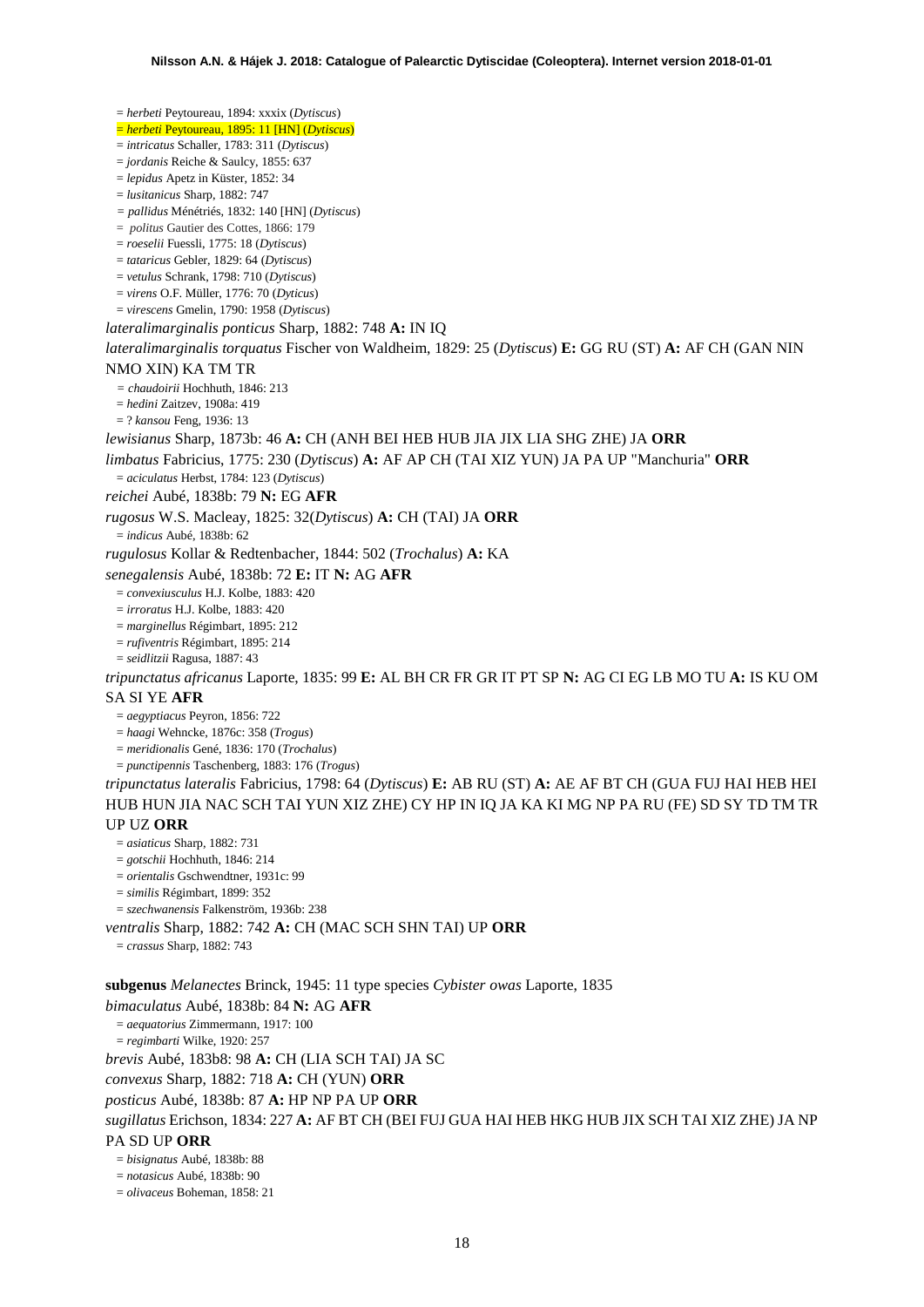*vulneratus* Klug, 1834: t.33/1 **E:** IT SP **N:** AG EG LB MO TU **A:** AE BA IN OM SA SI YE **AFR**

= *binotatus* Klug, 1835: 28

= *bivulnerus* Aubé, 1838b: 91

= *madagascariensis* Aubé, 1838b: 94

# subfamily **Dytiscinae** Leach, 1815

tribe Aciliini Thomson, 1867

**genus** *Acilius* **Leach, 1817: 69** type species *Dytiscus sulcatus* Linnaeus, 1758

**subgenus** *Acilius* Leach, 1817: 69 type species *Dytiscus sulcatus* Linnaeus, 1758

= *Heteroelytrus* Ádám, 1993: 81 [RN] type species *Dytiscus sulcatus* Linnaeus, 1758

*canaliculatus* Nicolai, 1822: 29 (*Dytiscus*) **E:** AU BE BH BU BY CR CZ DE EN FI FR GB GE HU IR IT LA LT LU NL NR PL RU (CT NT ST) SB SK SL SV SZ UK **A:** CH (JIL) KZ RU (ES FE WS)

= *caliginosus* Curtis, 1825: 63

= *dispar* Lacordaire in Boisduval & Lacordaire, 1835: 306

= *kotulae* Ulanowski, 1884: 6

= *laevisulcatus* Motschulsky, 1845b: 30

= *subimpressus* Motschulsky, 1845b: 30

= *sulcatoaffinis* Hummel, 1822: 7 (*Dyticus*)

= *sulcipennis* C.R. Sahlberg, 1824: 157 (*Dyticus*)

= *xantischius* Gozis, 1911: 20

*japonicus* Brinck, 1939: 168 **A:** JA

*kishii* Nakane, 1963: 26 **A:** JA

*sinensis* Peschet, 1915: 288 **A:** CH (SCH YUN)

= *guerryi* Olsoufieff, 1925: 90

*sulcatus* Linnaeus, 1758: 412 (*Dytiscus*) **E:** AB AL AR AU BE BH BU BY CR CZ DE EN FI FR GB GE GG HU IR IT LA LS LT LU ME NL NR PL PT RO RU (CT NT ST) SB SK SL SP SV SZ UK **N:** AG **A:** IN KI KZ RU (ES FE WS) TR

- = *blancki* Peyerimhoff, 1927: 79
- = *brevis* Aubé, 1837: 70

= *fasciatus* De Geer, 1774: 397 (*Dytiscus*)

= *marginalis* Ström, 1768: 327 (*Dytiscus*) [HN]

= *punctatus* Scopoli, 1763: 97 (*Dytiscus*)

= *scopolii* Gmelin, 1790: 1954 (*Dytiscus*)

= *scoticus* Stephens, 1828: 93

= *tomentosus* Motschulsky, 1845b: 30

= *varipes* Stephens, 1828: 93

**subgenus** *Homoeolytrus* Gobert, 1874: 440 type species *Acilius duvergeri* Gobert, 1874 *duvergeri* Gobert, 1874: 441 **E:** FR IT PT SP **N:** MO

**genus** *Graphoderus* **Dejean, 1833: 54** type species *Dytiscus cinereus* Linnaeus, 1758

= *Derographus* Portevin, 1929: 210 type species *Hydaticus austriacus* Sturm, 1834

= *Graphothorax* Motschulsky, 1853: 9 type species *Dytiscus cinereus* Linnaeus, 1758

= *Prosciastes* Gistel, 1856: 355 type species *Dytiscus cinereus* Linnaeus, 1758

*adamsii* Clark, 1864: 211 (*Hydaticus*) **A:** CH (BEI HEB HEI HUB JIA JIL LIA SHX ZHE) JA RU (FE) SC = *japonicus* Sharp, 1873b: 48 (*Hydaticus*)

*austriacus* Sturm, 1834: 46 (*Hydaticus*) **E:** AB AR AU BE BH BU BY CR CZ DE FR GE HU IT KZ LA LT MD NL PL RO RU (CT ST) SB SK SL SV SZ UK **A:** IN KI KZ MG RU (ES FE WS) TM TR

*bieneri* Zimmermann, 1921a: 86 **A:** RU (FE)

*bilineatus* De Geer, 1774: 400 (*Dytiscus*) **E:** AU BE BH BY CR CZ DE EN FI FR GB GE HU IT LA LT LU NL NR PL RO RU (CT NT ST) SB SK SL SV SZ UK **A:** RU (WS)

*cinereus* Linnaeus, 1758: 412 (*Dytiscus*) **E:** AB AR AU BE BH BU BY CR CZ DE EN FI FR GB GE GG GR HU IT KZ LA LT LU MC MD NL NR PL RO RU (CT ST) SB SK SL SP SV SZ UK **A:** IN KZ MG RU (WS) TR

= *intermedius* Westhoff, 1881: 53 (*Hydaticus*)

= *simulator* Westhoff, 1882: 304 (*Hydaticus*)

= *taeniatus* Rossi, 1792: 69 (*Dytiscus*)

*elatus* Sharp, 1882: 695 **A:** CH (HEI JIL NMO QIN) JA MG RU (ES FE)

*zonatus verrucifer* C.R. Sahlberg, 1824: 159 (*Dyticus*) **E:** EN FI IT LA NR RU (NT) SV **A:** RU (WS)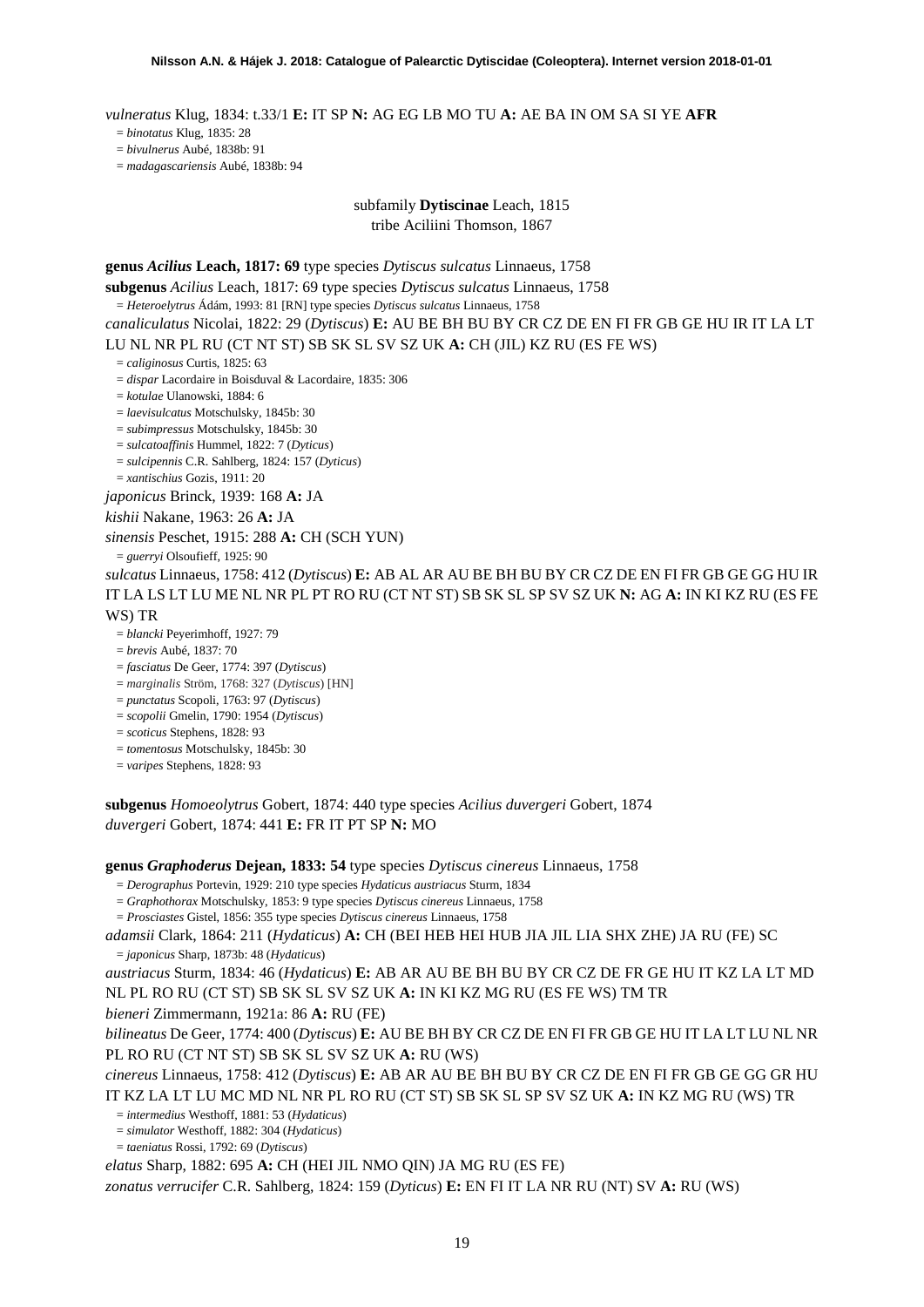#### = *bertolinii* Seidlitz, 1887: 107

- = *flavotestaceus* J.R. Sahlberg, 1875: 161
- = *piciventris* Thomson, 1868: 351
- = *rosenbergeri* Seidlitz, 1887: 107
- = *sahlbergii* Seidlitz, 1887: 107
- = *thomsonii* Seidlitz, 1887: 108

### *zonatus zonatus* Hoppe, 1795: 33 (*Dytiscus*) **E:** AR AU BE BU BY CR CZ DE FR GB GE GG HU LA LT LU MD NL PL SK SL RU (CT ST) SB SV SZ UK **A:** TR

= *interiectus* Westhoff, 1882: 304 (*Hydaticus*)

= *zonatus* Panzer, 1796: 38/t.13 [HN] (*Dytiscus*)

### **genus** *Rhantaticus* **Sharp, 1882: 672** type species *Hydaticus signatipennis* Laporte, 1835 (= *Hydaticus congestus*  Klug, 1833)

*congestus* Klug, 1833: 48 (*Hydaticus*) **N:** EG **A:** AP CH (FUJ GUA GUX HAI HUB TAI YUN) JA NP UP **AFR AUR ORR**

= *rochasi* Perroud & Montrouzier, 1864: 81 (*Hydaticus*)

= *signatipennis* Laporte, 1835: 95 (*Hydaticus*)

**genus** *Sandracottus* **Sharp, 1882: 672** type species *Dytiscus fasciatus* Fabricius, 1775 (= *Hydaticus mixtus* Blanchard, 1843)

*dejeanii* Aubé, 1838b: 165 (*Hydaticus*) **A:** AP HP IN PA UP **ORR**

*festivus* Illiger, 1801b: 166 (*Dytiscus*) **A:** AP CH (GUA GUX HAI HUN SCH YUN) HP PA **ORR**

*mixtus* Blanchard, 1843: pl. 4 (*Hydaticus*) **A:** CH (FUJ HUB JIA JIX SCH SHG XIZ ZHE) JA SC **ORR**

= *crucialis* Régimbart, 1899: 333

= *fasciatus* Fabricius, 1775: 825 [HN] (*Dytiscus*)

= *hunteri* Crotch, 1872: 205 [RN] (*Hydaticus*)

tribe Dytiscini Leach, 1815

### **genus** *Dytiscus* **Linnaeus, 1758: 411** type species *Dytiscus marginalis* Linnaeus, 1758

*= Leionotus* Kirby, 1837: 76 type species *Dytiscus conformis* Kunze, 1818 (=*Dytiscus marginalis* Linnaeus, 1758)

= *Macrodytes* Thomson, 1859: 12 type species *Dytiscus marginalis* Linnaeus, 1758

*circumcinctus* Ahrens, 1811: 67(=55) **E:** AU BE BU BY CR CZ DE EN FI FR GB GE GG HU IR IT LA LT MD ME NL NR PL RO RU (CT NT ST) SB SK SL SV SZ UK **A:** KZ RU (ES FE WS) TR **NAR**

= *angustatus* Curtis, 1826: 99

= *angustatus* Stephens, 1828: 88

= *anxius* Mannerheim, 1843: 218

= *circumscriptus* Lacordaire in Boisduval & Lacordaire, 1835: 300 [HN]

= *confusus* Motschulsky, 1860a: 101

= *dubius* Gyllenhal, 1827: 372 [HN]

= *flavocinctus* Hummel, 1823: 17

= *fuscostriatus* Motschulsky, 1859b: 167

= *ooligbukii* Kirby, 1837: 74

*circumflexus* Fabricius, 1801: 258 **E:** AB AR AU BE BH BU BY CR CZ DE EN FR GB GE GG GR HU IR IT LA LT LU MA MD NL PL PT RO RU (ST) SB SK SL SP SV UK **N:** AG EG LB MO TU **A:** CY IN IS ?KI ?KZ LE RU

### (WS) SY TR

= *dubius* Audinet-Serville, 1821: 90

= *flavomaculatus* Curtis, 1826: 99

= *flavoscutellatus* Latreille, 1804: 162

= *kunstleri* Peytoureau, 1894: xlii

= *kunstleri* Peytoureau, 1895: 14 [HN]

= *perplexus* Lacordaire in Boisduval & Lacordaire, 1835: 303

*dauricus dauricus* Gebler, 1832: 39 **A:** CH (HEI JIL XIN) JA MG RU (ES FE) **NAR**

= *amurensis* J. Balfour-Browne, 1944a: 356 [RN]

= *confluens* Say, 1830: 27 [HN]

= *confluens* Say, 1834: 440 [HN]

- = *confluentus* LeConte, 1850: 212 [RN]
- = *diffinis* LeConte, 1850: 212
- = *franklinii* Kirby, 1837: 77
- = *frontalis* Motschulsky, 1860a: 101 [HN]
- = *obscurus* Gschwendtner, 1922: 93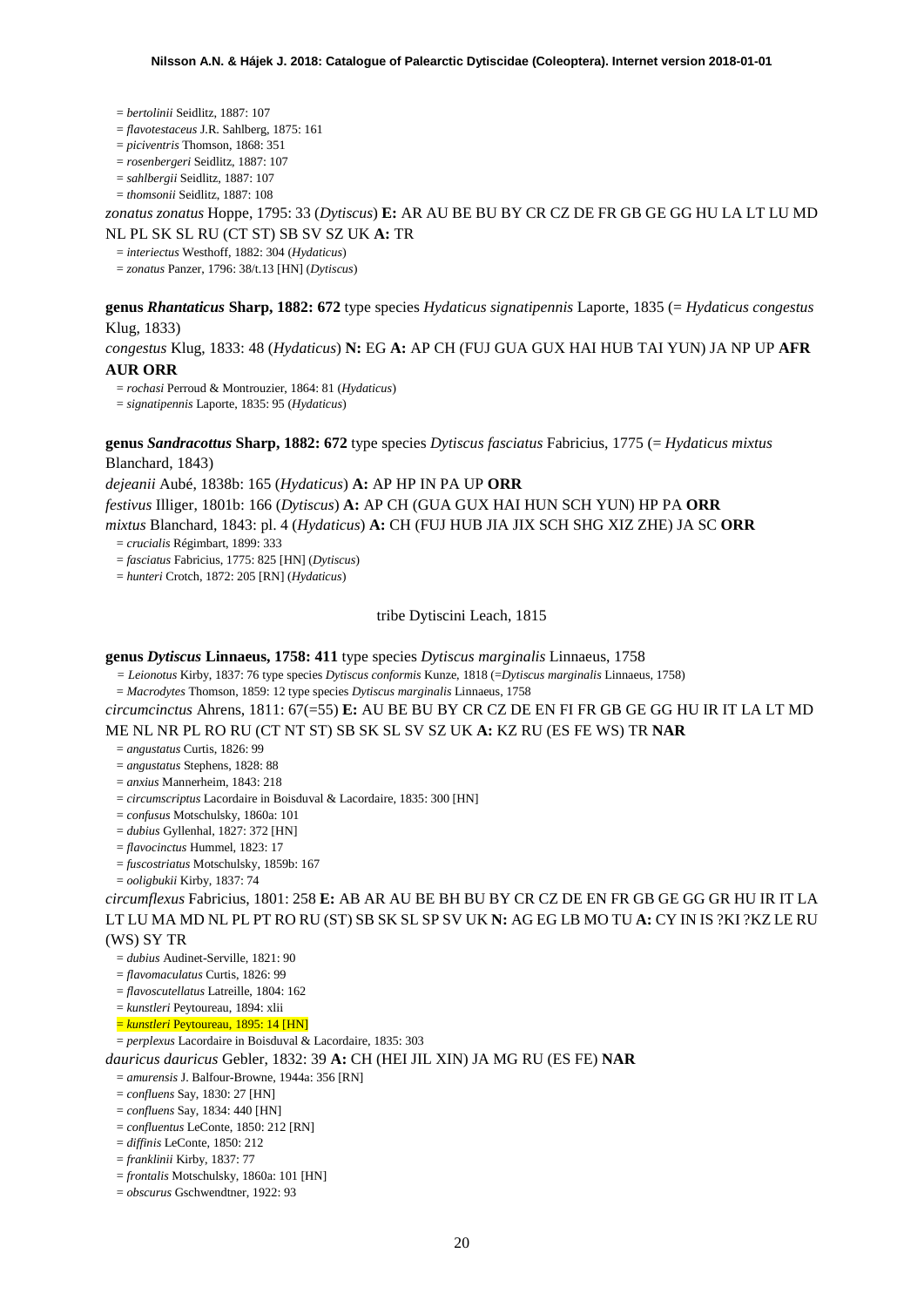= *strigifrons* Motschulsky, 1860a: 101 = *ventralis* Motschulsky, 1855b: 79 = *vexatus* Sharp, 1882: 643 *dauricus zaitzevi* Nakane, 1990d: 28 **A:** JA *delictus* Zaitzev, 1906a: 28 (*Macrodytes*) **A:** CH (HEI) RU (FE) *dimidiatus* Bergsträsser, 1777: 33 **E:** AB AL AR AU BE BH BU BY CR CZ DE EN FI FR GB GE GG GR HU IT LA LT LU MC MD ME NL PL RO RU (CT NT ST) SK SL SV SZ UK YU **A:** IN KI SY TR *distantus* Feng, 1936: 14 **A:** CH "Manchuria" *lapponicus disjunctus* Camerano, 1880: 120 **E:** IT *lapponicus lapponicus* Gyllenhal, 1808: 468 **E:** BE BY CZ DE EN FI FR GB GE GG IR LA LT NL NR PL RO RU (CT NT) SK SV **A:** KZ RU (ES WS) = *borealis* Motschulsky, 1860a: 101 = *septemtrionalis* Gyllenhal, 1827: 373 *latissimus* Linnaeus, 1758: 411 **E:** AU BE BY CR CZ DE EN FI FR GE HU IT LA LT LU NL NR PL RO RU (CT NT ST) SK SV SZ UK **A:** KI RU (WS) = *amplissimus* O.F. Müller, 1776: 69 = *anastomozans* Well, 1781: 386 *latro* Sharp, 1882: 644 **A:** CH (HEI) MG RU (ES FE WS) = *piceatus* Sharp, 1882: 644 = *stadleri* Gschwendtner, 1922: 93 *marginalis czerskii* Zaitzev, 1953: 328 **A:** CH (HEB HEI HEN) JA NC RU (ES FE) *marginalis marginalis* Linnaeus, 1758: 411 **E:** AB AL AU BE BH BU BY CR CZ DE EN FI FR GB GE GG GR HU IR IT LA LS LT LU MC ME NL NR PL PT RO RU (CT NT ST) SK SL SP SV SZ UK YU **A:** KI KZ RU (ES WS) TR = *circumductus* Audinet-Serville, 1821: 90 = *conformis* Kunze, 1818: 58 = *semicostatus* Reineck, 1921: 117 = *semistriatus* Linnaeus, 1758: 412 = *submarginatus* Stephens, 1828: 90 = *totomarginalis* De Geer, 1774: 391 *mutinensis* Branden, 1885: 97 **E:** CR GR IT *= mutinensis* Pederzani, 1971: 220 [HN] *persicus* Wehncke, 1876a: 52 **E:** AR GG RU (ST) UK **A:** AF IN TR UZ *pisanus* Laporte, 1835: 98 **E:** AN CR FR GR IT PT SP **N:** AG MO TU = *ibericus* Rosenhauer, 1856: 47 = *nonsulcatus* Zimmermann, 1919a: 233 *semisulcatus* O.F. Müller, 1776: 70 **E:** AL AU BE BU CR CZ DE EN FR GB GE GG GR IR IT LA LT LU ME NL NR PL PT SL SP SV SZ UK **N:** AG MO TU **A:** KZ RU (ES) TR **AUR** = *exspectatus* Peyerimhoff, 1905: 229 = *frischii* Bergsträsser, 1777: 43 = *laevis* Engert, 1911: 19 = *maurus* Schaufuss, 1882b: 238 = *maurus* Schaufuss, 1883: clxxiii [HN] = *porcatus* Thunberg, 1794: 74 = *punctatus* Olivier, 1795: 12 [HN] = *punctulatus* Fabricius, 1777: 238 [HN] = *stagnalis* Geoffroy in Fourcroy, 1785: 66 *sharpi* Wehncke, 1875a: 500 **A:** CH (HUN SHA) JA = *validus* Régimbart, 1899: 311 *sinensis* Feng, 1935: 182 **A:** CH (HEI SCH SHA) *thianschanicus* Gschwendtner, 1923: 107 (*Macrodytes*) **E:** RU (ST) **A:** AF KA TD TR tribe Eretini Crotch, 1873

**genus** *Eretes* **Laporte, 1833: 397** type species *Dytiscus griseus* Fabricius, 1781

= *Eunectes* Erichson, 1832: 17 [HN] type species *Dytiscus sticticus* Linnaeus, 1767

= *Nogrus* Dejean, 1833: 53 type species *Dytiscus griseus* Fabricius, 1781

*griseus* Fabricius, 1781: 293 (*Dytiscus*) **E:** AB AR AZ BH BU CR CZ FR GG GR HU IT ME PT RO RU (ST) SB SL SP UK **N:** AG EG LB MO TU **A:** AF BT CH (BEI FUJ HAI HEB HEI HUB JIA LIA MAC SCH SHA SHG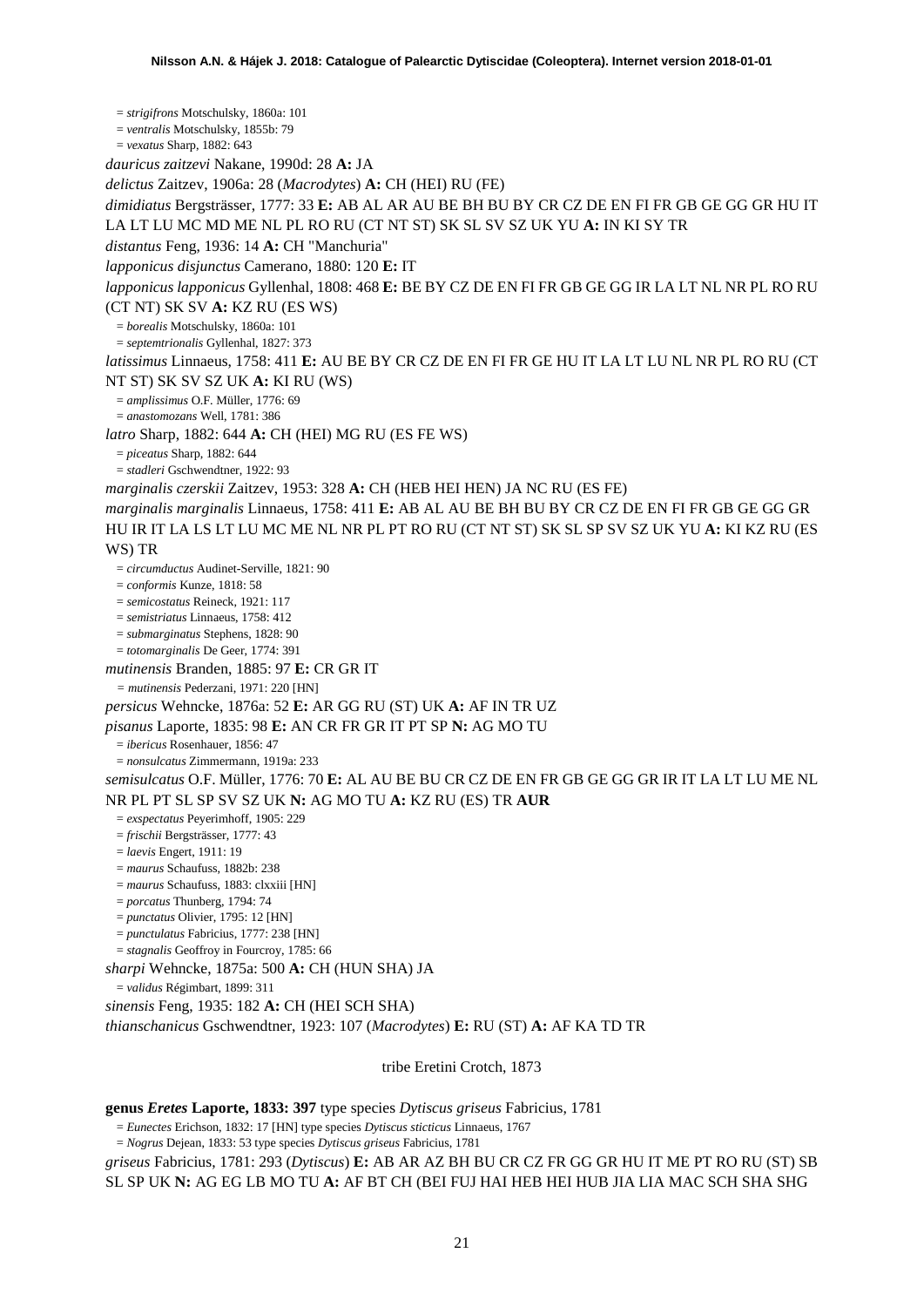# SHN SHX TAI XIZ YUN ZHE) IN IQ JA HP KA KU NP OM PA RU (FE) SC SI SY TR UP YE **AFR AUR ORR**

= *moroderi* Báguena Corella, 1935: 90

= *plicipennis* Motschulsky, 1845b: 29 (*Eunectes*)

= *succinctus* Klug, 1834: t.33/4 (*Eunectes*)

*sticticus* Linnaeus, 1767: 666 (*Dytiscus*) **E:** BU CR GR HU RU (ST) SK SP **N:** AG CI EG LB MO MR TU **A:** AE AF CY IN IS KI KZ QA SA SI TD TM TR YE **AFR NAR NTR**

= *conicollis* Wollaston, 1861b: 97 (*Eunectes*)

= *helvolus* Klug, 1834: t.33/3 (*Eunectes*)

= *occidentalis* Erichson, 1847: 73 (*Eunectes*)

= *punctatus* Zoubkoff, 1837: 66 (*Eunectes*)

= *subcoriaceus* Wollaston, 1861a: 99 (*Eunectes*)

= *subdiaphanus* Wollaston, 1861a: 100 (*Eunectes*)

#### tribe Hydaticini Sharp, 1882

**genus** *Hydaticus* **Leach, 1817: 69** type species *Dytiscus transversalis* Pontoppidan, 1763

**subgenus** *Hydaticus* Leach, 1817: 69 type species *Dytiscus transversalis* Pontoppidan, 1763

= *Icmaleus* Gistel, 1856: 355 type species *Dytiscus transversalis* Pontoppidan, 1763

*aruspex* Clark, 1864: 212 **E:** BY CZ DE EN FI FR GE HU LA NR PL RU (CT NT) SV UK **A:** CH (HEI JIL LIA)

JA RU (ES FE WS) **NAR**

= *americanus* Sharp, 1882: 651

= *laevipennis* Thomson, 1867: 88

= *laeviusculus* Poppius, 1906: 58

= *modestus* Sharp, 1882: 650

= *rugosus* Poppius, 1905: 23

*continentalis* J. Balfour-Browne, 1944a: 355 [RN] **E:** AU BE BH BY CR CZ DE EN FR GE HU IT LA LT PL RU

(CT ST) SK SV SZ UK **A:** RU (WS)

= *stagnalis* Fabricius, 1787: 191 [HN] (*Dytiscus*)

*schelkovnikovi* Zaitzev, 1913: 197 **E:** AB AR GG RU (ST) **A:** IN

= *litoralis* Zaitzev, 1913: 198

*seminiger* De Geer, 1774: 401 (*Dytiscus*) **E:** AU BE BH BY CR CZ DE EN FI FR GB GE HU IR IT LA LS LT LU NL NR PL RO RU (CT NT ST) SB SK SL SP SV SZ UK **A:** IN RU (ES WS)

= *cinctus* O.F. Müller, 1776: 669 [HN] (*Dyticus*)

= *danicus* Gmelin, 1790: 1955 (*Dytiscus*)

= *hybneri* Fabricius, 1787: 190 (*Dytiscus*)

= *parapleurus* Marsham, 1802: 427 (*Dytiscus*)

= *sexpunctatus* Drapiez, 1819a: 48 (*Dyticus*)

*transversalis laevisculptus* Zaitzev, 1910b: 223 **A:** IN TR

*transversalis transversalis* Pontoppidan, 1763: 677 (*Dytiscus*) **E:** AL AU BE BH BU BY CR CZ DE EN FI FR GB GE GG GR HU IT KZ LA LT LU MC MD ME NL NR PL RO RU (CT NT ST) SB SK SL SV SZ UK **A:** IS RU (WS)

= *degeneratus* Westhoff, 1882: 305

= *inderiensis* Zaitzev, 1915: 277

= *interruptemaculatus* Gerhardt, 1899b: 217

= *punctipennis* Thomson, 1867: 87

= *sahlbergi* Zaitzev, 1905c: 226

**subgenus** *Prodaticus* Sharp, 1882: 647 type species *Prodaticus pictus* Sharp, 1882

**=** *Guignotites* Brinck, 1943c: 141 [RN] type species *Dytiscus vittatus* Fabricius, 1775

= *Hydaticinus* Guignot, 1950a: 104 type species *Hydaticus rectus* Sharp, 1882 (= *Dytiscus xanthomelas* Brullé, 1837)

= *Isonotus* Guignot, 1936b: 53 [HN] type species *Dytiscus vittatus* Fabricius, 1775

= *Pleurodytes* Régimbart, 1899: 331 type species *Hydaticus dineutoides* Sharp, 1882

*africanus* Rocchi, 1976: 289 (*Prodaticus*) **A:** OM SA YE **AFR**

*agaboides* Sharp, 1882: 663 **A:** CH (HAI YUN) **ORR**

*arabicus* Guignot, 1951a: 21 **A:** YE

*bengalensis* Régimbart, 1899: 322 **A:** CH (YUN) **ORR**

*bivittatus* Laporte, 1835: 98 **N:** EG **AFR**

= *sharpi* Peschet, 1917: 45

*bowringii* Clark, 1864: 214 **A:** CH (ANH BEI HEB HUB JIA JIX LIA SCH SHA SHN TAI YUN ZHE) JA NC SC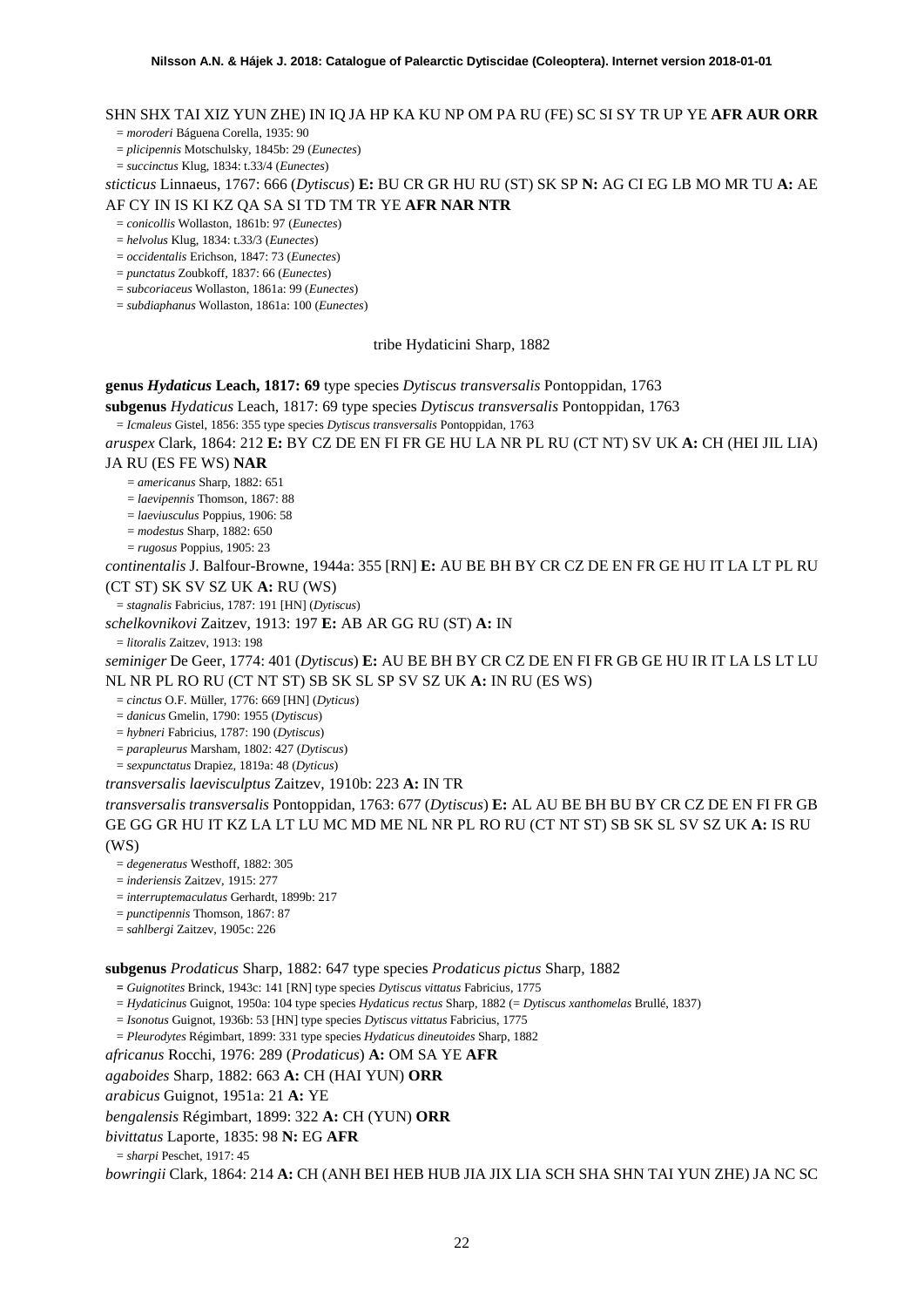### **ORR**

<span id="page-22-0"></span>*decorus* Klug, 1834: t.33/5 **N:** EG **A:** SA SI YE **AFR** *discindens* Walker, 1858: 204 **A:** BT **ORR** = *ceylonicus* Guignot, 1935b: 130 = *orissaensis* Nilsson, 1999b: 20 [RN] = *sharpi* Vazirani, 1969a: 264 [HN] *dorsiger* Aubé, 1838b: 193 **A:** SA YE **AFR** *dregei* Aubé, 1838b: 172 **A:** SA YE **AFR** = *jucundus* Reiche, 1850: 278 = *nigromarmoratus* Clark, 1864: 220 *fabricii* W.S. Macleay, 1825: 31 [RN] (*Colymbetes*) **A:** CH (XIZ YUN) **AUR ORR** = *fabriciusi* Ball, 1932: 19 [RN] = *rufulus* Aubé, 1838b: 199 = *varius* Fabricius, 1801: 267 [HN] (*Dytiscus*) *flavolineatus* Boheman, 1848: 237 **A:** SA YE **AFR** *grammicus* Germar, 1827: t.1 (*Dytiscus*) **E:** AB AR AU BH BU CR FR GE GG HU IT MC PL RO RU (ST) SK SL SZ TR UK YU **A:** AF CH (BEI HAI HEB HEI HUB JIA JIL LIA SCH YUN) IN JA KI KZ NC TM UZ = *lineolatus* Ménétriés, 1832: 140 (*Dytiscus*) = *nigrovittatus* Clark, 1864: 222 *histrio* Clark, 1864: 221 **A:** AE AF HP IN IQ KA OM PA SA UP YE **ORR** = *rectangulus* Sharp, 1882: 669 *incertus* Régimbart, 1888: 617 **A:** BT CH (YUN) HP NP **ORR** = *martensi* Wewalka, 1972a: 115 *leander* Rossi, 1790: 202 (*Dytiscus*) **E:** AB AL FR GR IT ME PT SP **N:** AG EG LB MO TU **A:** CY[4](#page-51-1) IN IQ IS JO SI SY TM TR **AFR** = *debarrosmachadoi* Franciscolo, 1968: 51 = *fusciventris* Reiche & Saulcy, 1855: 639 = *nauzieli* Fairmaire, 1859a: lii *litigiosus* Régimbart, 1880: 210 **A:** CH (HAI) **ORR** = *nubilus* Régimbart, 1899: 318 = *planatus* Régimbart, 1899: 317 *luczonicus* Aubé, 1838b: 179 **A:** CH (HKG) UP **ORR** *major* Régimbart, 1899: 328 **A:** CH (YUN) **ORR** *pacificus conspersus* Régimbart, 1899: 315 **A:** CH (SHN TAI) JA SC = *sakishimanus* Nakane, 1990c: 29 *pacificus pacificus* Aubé, 1838b: 177 **A:** CH (YUN) **ORR** = *banksii* Crotch, 1872: 205 [RN] = *latihamatus* Régimbart, 1899: 315 = *ruficollis* Fabricius, 1787: 189 [HN] (*Dytiscus*) *pictus* Sharp, 1882: 648 (*Prodaticus*) **A:** AE AF IN IQ  $KZ^5$  $KZ^5$  OM PA SA SY TD TM UZ *ponticus* Sharp, 1882: 662 **N:** EG LB **A:** IN IQ PA SA SI SY TD TM TR **ORR** *rhantoides* Sharp, 1882: 664 **A:** CH (FUJ GUA GUI HAI HEI HUB HKG HUN JIA SCH SHG TAI YUN ZHE) JA **ORR** = *fengi* Falkenström, 1936b: 236 *ricinus* Wewalka, 1979: 128 **A:** AF NP PA **ORR** *satoi dhofarensis* Pederzani, 2003: 18 **A:** OM *satoi satoi* Wewalka, 1975c: 91 **A:** BT CH (FUJ HEB LIA SCH TAI XIZ) JA SD **ORR** *servillianus* Aubé, 1838b: 197 **A:** AE OM YE **AFR** *= discoidalis* Hope, 1843: 364 *= flavomarginatus* Zimmermann, 1920a: 228 *tibetanus* Shaverdo, Wewalka & Li, 2012: 78 **A:** CH (XIZ) *thermonectoides* Sharp, 1884: 447 **A:** CH (JIA YUN ZHE) JA SC *vittatus* Fabricius, 1775: 825 (*Dytiscus*) **A:** CH (FUJ GUA HAI HKG HUB JIA JIX MAC SCH SHN SHX TAI ZHE) HP JA NP SD UP **ORR** = *lenzi* Schönfeldt, 1890: 170 (*Graphoderus*) = *nepalensis* Satô, 1961b: 60 = *sesquivittatus* Fairmaire, 1880b: 164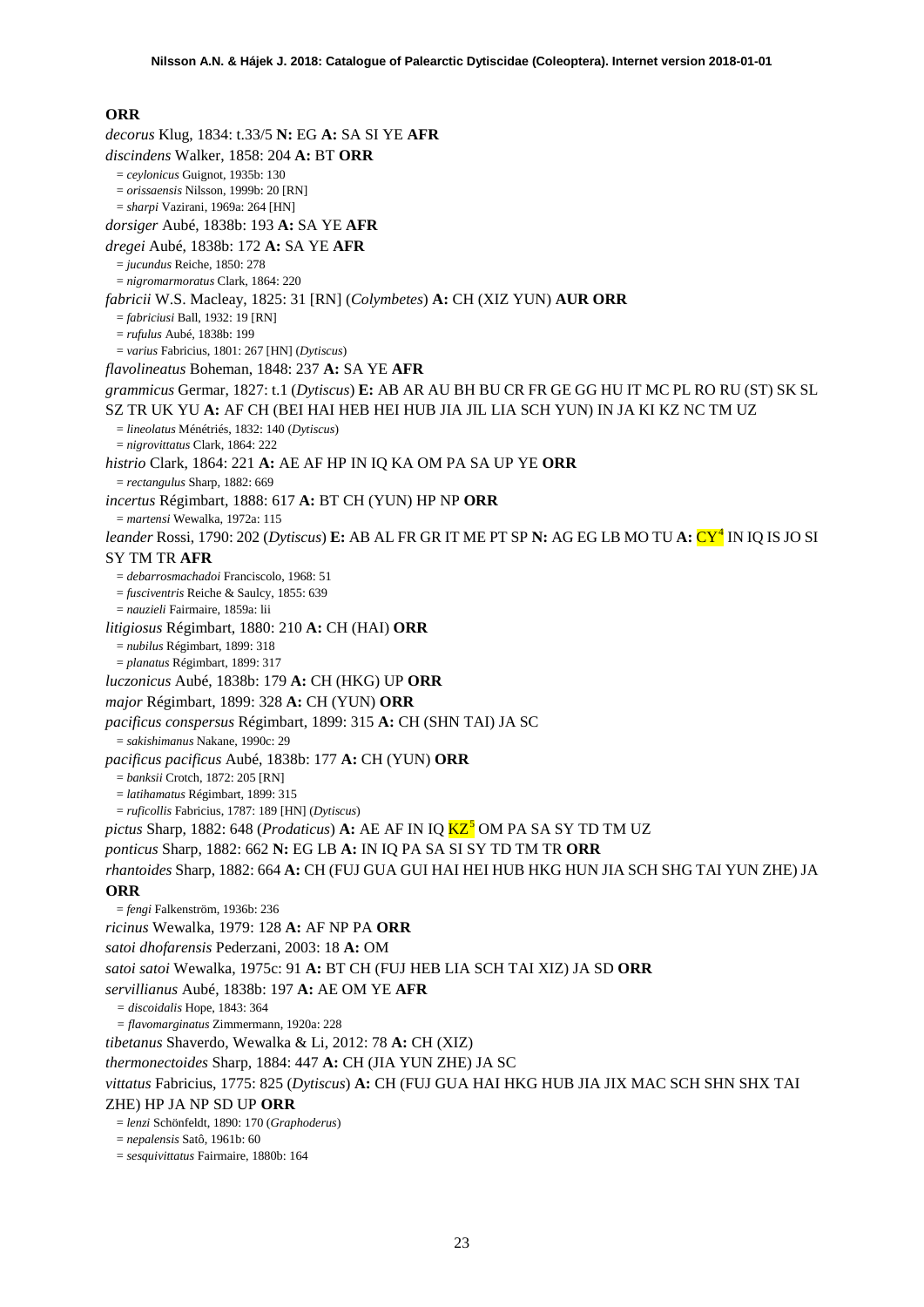subfamily **Hydroporinae** Aubé, 1836 tribe Bidessini Sharp, 1882

**genus** *Allodessus* **Guignot, 1953b: 110** type species *Hydroporus bistrigatus* Clark, 1862

*megacephalus* Gschwendtner, 1931b: 21 (*Bidessus*) **A**: CH (FUJ TAI) JA

= *maculosus* Gschwendtner, 1931a: 462 (*Bidessus*)

= *tokunagai* Kamiya, 1932: 5 (*Bidessus*)

**genus** *Bidessus* **Sharp, 1882: 336** type species *Dytiscus unistriatus* Schrank, 1781

*alienus* Zimmermann, 1919a: 140 **E:** AB CR MC MD RU (ST) **A:** IN KZ RU (WS) TM

*anatolicus anatolicus* Wewalka, 1972b: 72 **A:** TR

*anatolicus kadmos* Wewalka, 1989a: 147 **A:** IS

*anatolicus phoenix* Wewalka, 1989a: 146 **A:** IS

*calabricus* Guignot, 1957b: 91 **E:** BU CR GR IT MC SL **A:** CY IN IQ IS LE SY TR

*complicatus* Sharp, 1904: 4 **N:** EG **AFR**

= *brevistriga* Régimbart, 1906b: 245

= *ghesquieri* Guignot, 1948b: 1

*coxalis* Sharp, 1882: 351 **E:** FR PT SP **N:** AG MO TU

= *ibericus* Falkenström, 1939: 9

*cretensis* Fery, 1992b: 79 **E:** GR (Crete)

*delicatulus* Schaum, 1844: 198 (*Hydroporus*) **E:** AL AU BH BU CR CZ FR GE GR IT MC ME PL RU (ST) SK SL SZ **A:** TR

*exornatus* Reiche & Saulcy, 1855: 644 (*Hydroporus*) **E:** CR GR ME **A:** LE SY TR

*goudotii* Laporte, 1835: 105 (*Hydroporus*) **E:** AL FR GR IT PT SP **N:** AG MO TU

*grossepunctatus* Vorbringer, 1907: 418 **E:** AU BE BY CZ DE EN FI FR GE HU IT LA LT NL NR PL RU (CT NT ST) SL SV SZ UK **A:** RU (ES WS)

*minutissimus* Germar, 1823: 31 (*Hydroporus*) **E:** AU FR GB GE IR IT LU PT SP SZ **N:** AG CI MO TU

= *circumflexus* Breit, 1908: 59

= *interruptefasciatus* Breit, 1908: 59

= *lepineyi* Kocher, 1957: 367

= *trifasciatus* Wollaston, 1847: 453 (*Hydroporus*)

*muelleri* Zimmermann, 1927a: 34 **E:** GR IT ME

*= tiragalloi* Sanfilippo, 1978: 129

*nasutus* Sharp, 1887: 170 **E:** AB AR AU BH BU CR CZ HU MD RO RU (ST) SB SK UK **A:** IN IS KI KZ RU (WS) TM TR

*ovoideus* Régimbart, 1895: 81 **N:** EG **AFR**

*pumilus* Aubé, 1838b: 502 (*Hydroporus*) **E:** BH CR FR IT PT SP **N:** AG

= *pumilus* Aubé, 1838a: 342 [HN] (*Hydroporus*)

saucius Desbrochers des Loges, 1871: 338 (Hydroporus) E: FR (Corsica) IT (<mark>Montecristo<sup>[6](#page-51-3)</sup>, Sardinia</mark>)

= *baderi* Krausse, 1910: 146

= *bigoti* Guignot, 1957b: 91

*sharpi* Régimbart, 1895: 77 **N:** TU **AFR**

= *fictor* Omer-Cooper, 1959: 124

= *granulum* Régimbart, 1895: 79

= *nigeriensis* Omer-Cooper, 1974: 306

= *sedilloti* Régimbart, 1895: 78

= *sudanensis* Omer-Cooper, 1974: 306

*unistriatus* Goeze, 1777: 626 (*Dytiscus*) **E:** AU BE BH BU BY CR CZ DE EN FI FR GB GE GR HU IT LA LT LU MC ME NL NR PL RO RU (CT NT ST) SK SL SV SZ UK YU **A:** CH (HEB SHA) KZ MG RU (ES WS) TR

= *bisulcatus* Curtis, 1840: 276 (*Hygrotus*)

= *monostriatus* Geoffroy in Fourcroy, 1785: 69 (*Dyticus*)

= *nanus* Gmelin, 1790: 1956 (*Dytiscus*)

= *opacus* Guignot, 1932: 268

= *subrufulus* Schneider, 1898: 50

*= unistriatus* Schrank, 1781: 205 [HN] (*Dytiscus*)

**genus** *Clypeodytes* **Régimbart, 1894: 230** type species *Hydroporus cribrosus* Schaum, 1864 **subgenus** *Clypeodytes* Régimbart, 1894: 230 type species *Hydroporus cribrosus* Schaum, 1864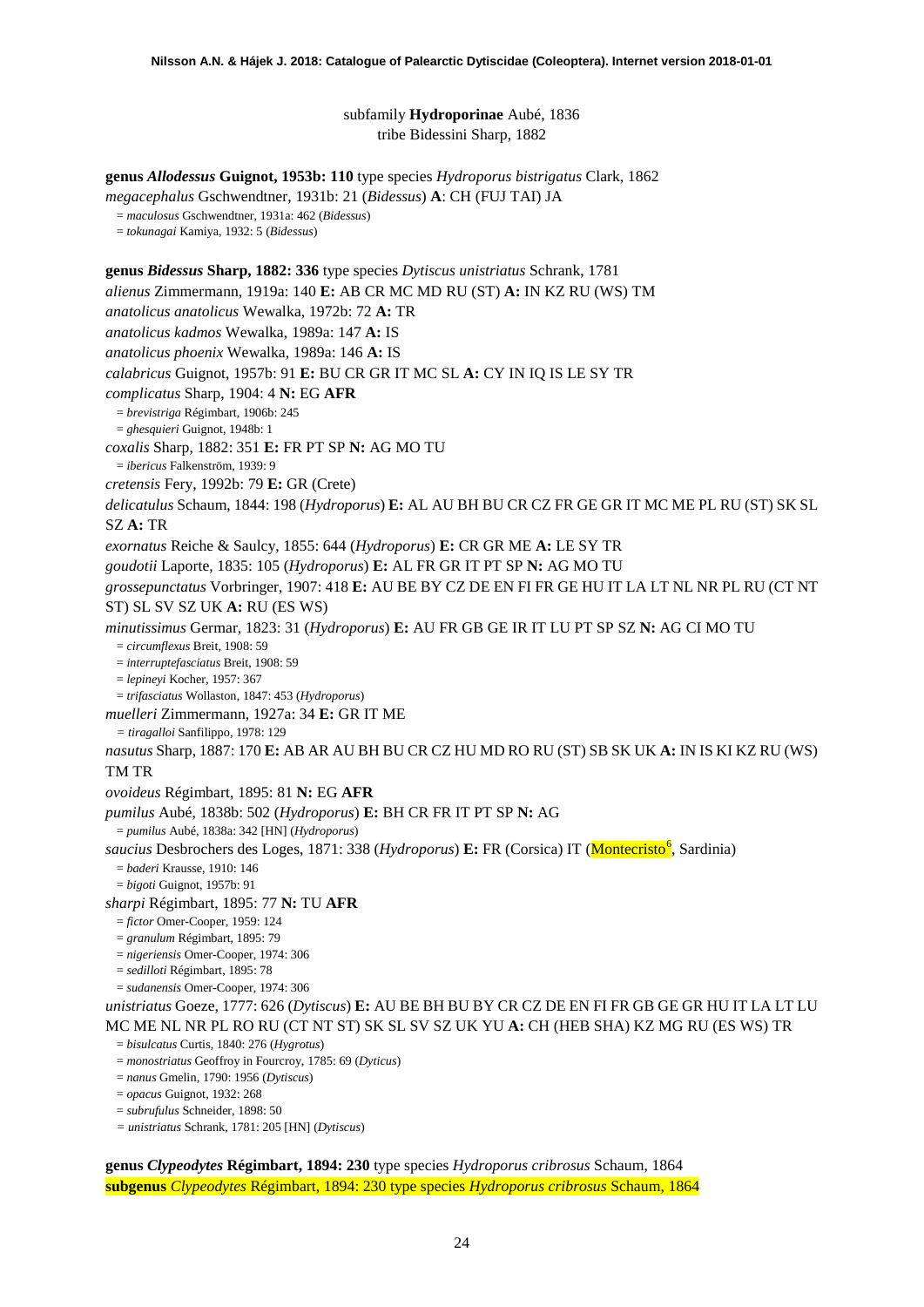*bufo* Sharp, 1890: 344 (*Bidessus*) **A:** CH (GUI HAI HUB) **ORR** *cribrosus* Schaum, 1864a: 107 (*Hydroporus*) **N:** EG **AFR**

**subgenus** *Hypoclypeus* Guignot, 1950a: 97 [RN] type species *Bidessus gestroi* Régimbart, 1888 = *Hypodytes* Guignot, 1936b: 20 [HN] type species *Bidessus gestroi* Régimbart, 1888 *jaechi* Wewalka & Biström, 1987: 49 **A:** NP

**genus** *Geodessus* **Brancucci, 1979: 214** type species *Geodessus besucheti* Brancucci, 1979 *besucheti* Brancucci, 1979: 214 **A:** HP NP SD

**genus** *Glareadessus* **Wewalka & Biström, 1998: 59** type species *Glareadessus stocki* Wewalka & Biström, 1998 *franzi* Wewalka & Biström, 1998: 62 **A:** IN *stocki* Wewalka & Biström, 1998: 61 **A:** AE OM

**genus** *Hydroglyphus* **Motschulsky, 1853: 5** type species *Dytiscus geminus* Fabricius, 1792 = *Guignotus* Houlbert, 1934: 53 type species *Dytiscus geminus* Fabricius, 1792 *amamiensis* Satô, 1961a: 7 (*Guignotus*) **A:** CH (HUB TAI) JA *angularis* Klug, 1834: t.34/1 (*Hydroporus*) **N:** AG EG MO TU **A:** AE IN IQ OM PA SA TR YE **AFR** = *klugii* Leprieur, 1880a: 36 (*Hydroporus*) = *klugii* Leprieur, 1880b: xxv [HN] (*Hydroporus*) *annamita* Régimbart, 1889a: 153 (*Bidessus*) **A:** CH **ORR** *confusus* Klug, 1834: t.34/4 (*Hydroporus*) **N:** EG TU **A:** IN KI OM SA SI SY TM TR YE **AFR** *coreanus* Lee & Ahn, 2016: 290 **A:** SC *flammulatus* Sharp, 1882: 359 (*Bidessus*) **A:** CH (JIX SCH TAI XIZ) IN JA NP PA SC UP **ORR** = *antennatus* Régimbart, 1892a: 118 (*Bidessus*) *geminus* Fabricius, 1792: 199 (*Dytiscus*) **E:** AB AL AR AU BE BH BU BY CR CZ DE EN FI FR GB GE GG GR HU IT LA LS LT LU MC MD ME NL NR PL PT RO RU (CT NT ST) SB SK SL SP SV SZ TR UK **N:** AG CI EG LB MO TU **A:** AF BT CH (GUI GUX HEI HEN JIL LIA SCH YUN) CY HP IN IQ IS KA KI KZ LE MG NC NP PA RU (ES WS) SA SC SI SY TD TM TR UP UZ **ORR** = *corsicus* Schneider, 1903: 51 (*Bidessus*) = *inmaculatus* Báguena Corella, 1935: 85 (*Bidessus*) = *monaulacus* Drapiez, 1820: 270 (*Hydroporus*) = *nitens* Falkenström, 1939: 7 (*Bidessus*) = *obscurus* J.R. Sahlberg, 1903c: 16 (*Bidessus*) = *ocellatus* Báguena Corella, 1935: 85 (*Bidessus*) = *pectinatus* Báguena Corella, 1935: 85 (*Bidessus*) = *pusillus* Fabricius, 1781: 297 (*Dytiscus*) [HN] = *pygmeus* Olivier, 1795: 39 (*Dytiscus*) [HN] = *symbolum* Kolenati, 1845: 86 (*Hydroporus*) = *trifidus* Panzer, 1795b: 26/t.2 (*Dytiscus*) *gujaratensis* Vazirani, 1973: 297 (*Guignotus*) **A:** IN OM **ORR** *hamulatus* Gyllenhal, 1813: 691 (*Hyphydrus*) **E:** BY CT DE EN FI GE LA LT PL RU (NT) SV UK **A:** MG RU (ES) *hormuzensis* Hájek & Brancucci, 2011: 134 **A:** AE IN OM *hummeli* Falkenström, 1932b: 191 (*Bidessus*) **A:** CH (SCH) *inconstans* Régimbart, 1892a: 119 (*Bidessus*) **A:** BT CH (TAI XIZ) JA NP SD **ORR** = *fulvescens* Zimmermann, 1923: 34 (*Bidessus*) *infirmus* Boheman, 1848: 251 (*Hydroporus*) **A:** OM SA YE **AFR** = *capensis* Régimbart, 1894: 234 (*Bidessus*) *japonicus* Sharp, 1873b: 54 (*Hydroporus*) **A:** CH (BEI FUJ GUA HEI HKG HUB JIA JIL JIX LIA ZHE) JA NC RU (FE) SC = *tangweii* Li, 1992: 36 (*Guignotus*) = *vernalis* Guignot, 1954c: 197 (*Guignotus*) = *yingkouensis* Li, 1992: 36 (*Guignotus*) = *yoshimurai* Kamiya, 1932: 4 (*Bidessus*) *kifunei* Nakane, 1987: 172 (*Guignotus*) **A:** JA *licenti* Feng, 1936: 3 (*Bidessus*) **A:** CH (BEI GAN GUA GUI GUX HEI HUN JIX SCH SHA TIA XIN ZHE) MG *major* Sharp, 1882: 354 (*Bidessus*) **N:** AG EG LB TU **A:** IS OM SA SI YE **AFR** = *sellatus* Peyerimhoff, 1931: 20 (*Bidessus*)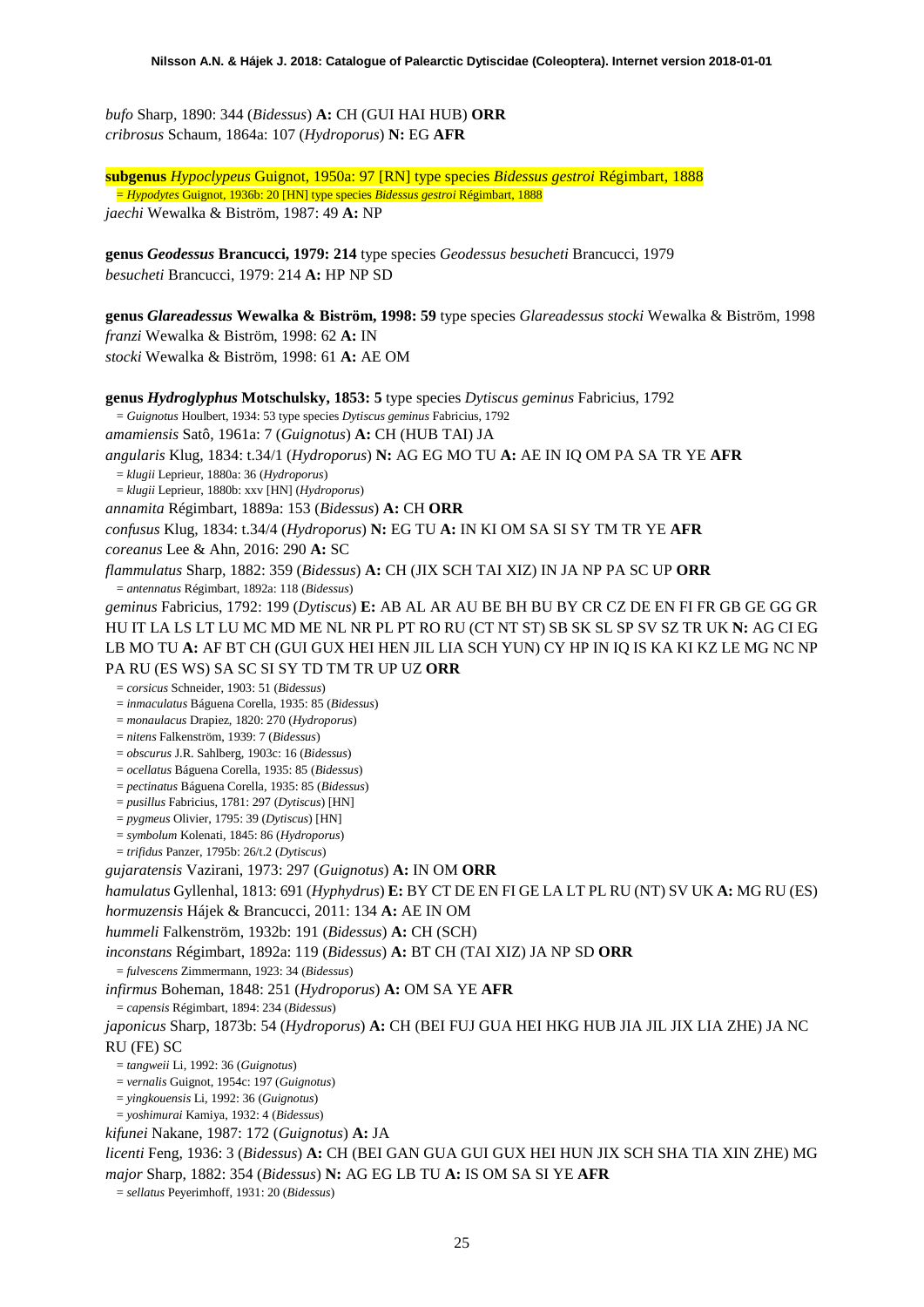*orientalis* Clark, 1863: 427 (*Hydroporus*) **A:** CH (FUJ GUI GUX HAI HKG HUB HUN XIZ YUN ZHE) **AUR ORR**

*pendjabensis* Guignot, 1954a: 221 (*Guignotus*) **A:** NP PA UP **ORR** *pentagrammus* Schaum, 1864a: 108 (*Hydroporus*) **N:** EG **AFR** *regimbarti* Gschwendtner, 1936: 367 (*Bidessus*) **A:** CH (GUX GUI SCH SHA YUN) **ORR** *signatellus* Klug, 1834: t.34/3 (*Hydroporus*) **E:** AB AR BH CR FR GG GR IT ME RU (ST) SP **N:** AG EG LB MO TU **A:** AE AF CY IN IQ IS JO KI KU KZ OM PA SA SI SY TD TM TR UZ YE **AFR**  = *razzautii* Dodero, 1922: 46 (*Bidessus*) = *tetragrammus* Hochhuth, 1846: 223 (*Hydroporus*) = *thermalis* Germar, 1838: xx (*Hydroporus*) *sinuspersicus* Hájek & Wewalka, 2009: 94 **A:** AE IN OM *socotraensis* Wewalka, 2004: 466 **A:** YE (Socotra) *trassaerti* Feng, 1936: 4 (*Bidessus*) **A:** CH (FUJ GUA GUI GUX HEB HEI HUB HUN JIA JIX SHA SCH TIA YUN ZHE)

**genus** *Leiodytes* **Guignot, 1936b: 20** type species *Hydroporus evanescens* Boheman, 1848

= *Liodytes* Guignot, 1950a: 97 [HN] type species *Hydroporus evanescens* Boheman, 1848

*frontalis* Sharp, 1884: 440 (*Bidessus*) **A:** JA SC

*gracilis* Gschwendtner, 1933: 162 (*Clypeodytes*) **A:** CH (HUB)

*indicus* Régimbart, 1892a: 117 (*Bidessus*) **A:** UP **ORR**

*kyushuensis* Nakane, 1990a: 62 (*Clypeodytes*) **A:** JA

*lanyuensis* Wang, Satô & P.-S. Yang, 1998: 161 **A:** CH (TAI)

*miyamotoi* Nakane, 1990a: 63 (*Clypeodytes*) **A:** JA

*nicobaricus* Redtenbacher, 1868: 21 (*Hydroporus*) **A:** CH (MAC) JA **ORR**

*orissaensis* Vazirani, 1969a: 328 (*Clypeodytes*) **A:** PA **ORR**

*perforatus* Sharp, 1882: 363 (*Bidessus*) **A:** CH (GUA GUI GUX HAI HKG HUN JIX SCH YUN) **ORR**

**genus** *Limbodessus* **Guignot, 1939: 52** type species *Bidessus neoguineensis* Régimbart, 1892 (= *Hydroporus compactus* Clark, 1862)

*compactus* Clark, 1862a: 421 (*Hydroporus*) **A:** JA **AUR ORR**

= *neoguineensis* Régimbart, 1892b: 990 (*Bidessus*)

= *tokarensis* Satô, 1972: 53 (*Uvarus*)

**genus** *Peschetius* **Guignot, 1942a: 21** type species *Hydroporus nodieri* Régimbart, 1895 *quadricostatus* Aubé, 1838b: 487 (*Hydroporus*) **A:** IN NP UP **ORR**

**genus** *Pseuduvarus* **Biström, 1988: 10** type species *Hydroporus vitticollis* Boheman, 1848 *vitticollis* Boheman, 1848: 256 (*Hydroporus*) **N:** MO **A:** CH (TAI) NP PA **AFR ORR**

- = *caligosus* Guignot, 1946a: 257 (*Amarodytes*)
- = *gentilis* Sharp, 1890: 344 (*Bidessus*)
- = *monticola* Guignot, 1957a: 98 (*Uvarus*)
- = *octoguttatus* Régimbart, 1895: 94 (*Bidessus*)
- = *ornatipennis* Régimbart, 1900c: 372 (*Bidessus*)

**genus** *Sinodytes* **Spangler, 1996: 243** type species *Sinodytes hubbardi* Spangler, 1996 *hubbardi* Spangler, 1996: 244 **A:** CH (GUX)

**genus** *Uvarus* **Guignot, 1939: 53** type species *Hydroporus lacustris* Say, 1823 *occultus* Sharp, 1882: 363 (*Bidessus*) **A:** SA *peringueyi* Régimbart, 1895: 84 (*Bidessus*) **A:** YE **AFR**

**genus** *Yola* **Gozis, 1886: 8** type species *Dytiscus bicarinatus* Latreille, 1804 = *Yolula* Guignot, 1950a: 100 type species *Bidessus dohrni* Sharp, 1882 *alluaudi* Peschet, 1926: 299 **N:** AG LB MO **AFR** *bicarinata bicarinata* Latreille, 1804: 179 (*Dytiscus*) **E:** BE CZ FR IT NL PT SL SP SZ **N:** AG MO TU *= bicarinatus* Drapiez, 1819b: 290 [HN] (*Dytiscus*)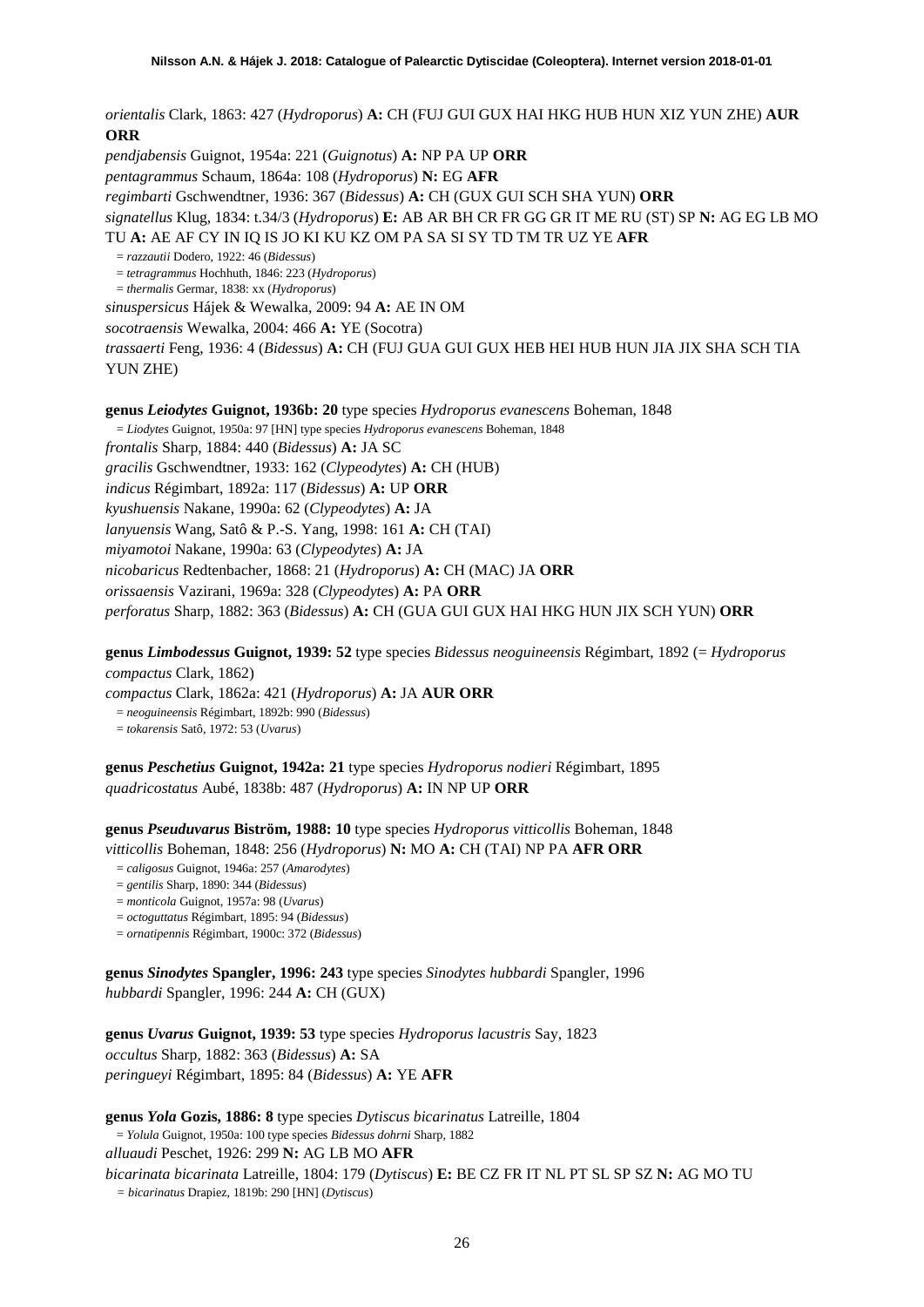= *bipunctatus* Ragusa, 1887: 224 (*Bidessus*) = *costatus* Gyllenhal in Schönherr, 1808: 31 (*Hyphydrus*) = *crispatus* Germar, 1817: t.1 (*Hydroporus*) = *cristatus* Lacordaire in Boisduval & Lacordaire, 1835: 335 (*Hydroporus*) *= interrupta* Báguena Corella, 1935: 84 *bicarinata obscurior* Desbrochers des Loges, 1871: 337 (*Hydroporus*) **E:** FR (Corsica) IT (Elba, Sardinia) **N:** TU *bicristata* Sharp, 1882: 347 (*Bidessus*) **A:** SA YE *buettikeri* Brancucci, 1985: 230 **A:** SA YE *consanguinea* Régimbart, 1892a:118 (*Bidessus*) **A:** NP **ORR** *darfurensis* J. Balfour-Browne, 1947a: 136 **A:** YE **AFR** = *decorata* Guignot, 1956a: 251 *enigmatica* Omer-Cooper, 1954: 212 **N:** EG **A:** SA SI YE **AFR** *nigrosignata* Régimbart, 1895: 71 **N:** AG **AFR** *= pescheti* Peyerimhoff, 1929: 168 *porcata* Klug, 1834: t.34/5 (*Hydroporus*) **N:** EG **A:** SA **AFR**

*wraniki* Wewalka, 2004: 468 **A:** YE (Socotra)

**genus** *Yolina* **Guignot, 1936b: 25** type species *Hydroporus elegantulus* Boheman, 1848 *insignis* Sharp, 1882: 348 (*Bidessus*) **N:** EG **A:** OM SA YE **AFR**

> tribe Hydroporini Aubé, 1836 subtribe Deronectina Galewski, 1994

**genus** *Amurodytes* **Fery & Petrov, 2013: 1823** type species *Amurodytes belovi* Fery & Petrov, 2013 *belovi* Fery & Petrov, 2013: 1824 **A:** RU (FE)

**genus** *Boreonectes* **Angus, 2010: 124** type species *Dytiscus griseostriatus* De Geer, 1774 *alpestris* Dutton & Angus, 2007: 11 (*Stictotarsus*) **E:** IT SZ *emmerichi* Falkenström, 1936a: 88 (*Deronectes*) **A:** CH (GAN QIN SCH XIZ) SD *griseostriatus griseostriatus* De Geer, 1774: 403 (*Dytiscus*) **E:** ?AR ?AU ?BH EN FI FR GE ?GG ?GR IT ?ME NR RU (NT) ?SL SV SZ **A:** ?KA ?MG ?PA ?TR ?**NAR[\\*](#page-26-0)** = *maritimus* Helliesen, 1890: 20 (*Deronectes*) = *nigrescens* Favre, 1890: 52 (*Hydroporus*) = *obscurus* Della Beffa, 1931: 179 [HN] (*Hydroporus*) = *palaestinus* Baudi di Selve, 1894: 3 (*Deronectes*) = *piochardi* Régimbart, 1878b: 350 (*Hydroporus*) *griseostriatus strandi* Brinck, 1943a: 141 (*Deronectes*) **E:** NR RU (NT) *ibericus* Dutton & Angus, 2007: 11 (*Stictotarsus*) **E:** FR IT PT SP **N:** MO *inexpectatus* Dutton & Angus, 2007: 11 (*Stictotarsus*) **E:** FR *macedonicus* Guéorguiev, 1959: 193 (*Potamonectes*) **E:** GR (Crete) MC *= creticus* Dutton & Angus, 2007: 12 (*Stictotarsus*) *multilineatus* Falkenström, 1922a: 16 (*Potamodytes*) **E:** FA FI FR GB IR NR NT SV **A:** RU (ES FE WS) = *Bartheus* Houlbert, 1934: 64 type species *Hydroporus latus* Stephens, 1829 *abnormicollis* Semenov, 1900: 682 **A:** AF CH (XIN) KI KZ TD UZ = *microthorax* Semenov, 1900: 683 *adanensis* Hájek, Šťastný, Boukal & Fery, 2011: 465 **A:** TR

*riberae* Dutton & Angus, 2007: 12 (*Stictotarsus*) **E:** BU **A:** TR

**genus** *Deronectes* **Sharp, 1882: 390** type species *Hydroporus latus* Stephens, 1829

*afghanicus* Wewalka, 1971: 139 **A:** AF PA

*algibensis* Fery & Fresneda, 1988a: 337 **E:** SP

*angelinii* Fery & Brancucci, 1997: 228 **E:** IT

*angulipennis* Peyron, 1858: 398 (*Hydroporus*) **A:** TR

*angusi* Fery & Brancucci, 1990: 431 **E:** SP

<span id="page-26-0"></span>Split cytogenetically into several taxa by Dutton & Angus (2007). The occurrence of *B. griseostriatus* in countries marked with question mark has to be verified; however, especially populations from Balkan Peninsula and Asia belong most probably to other species.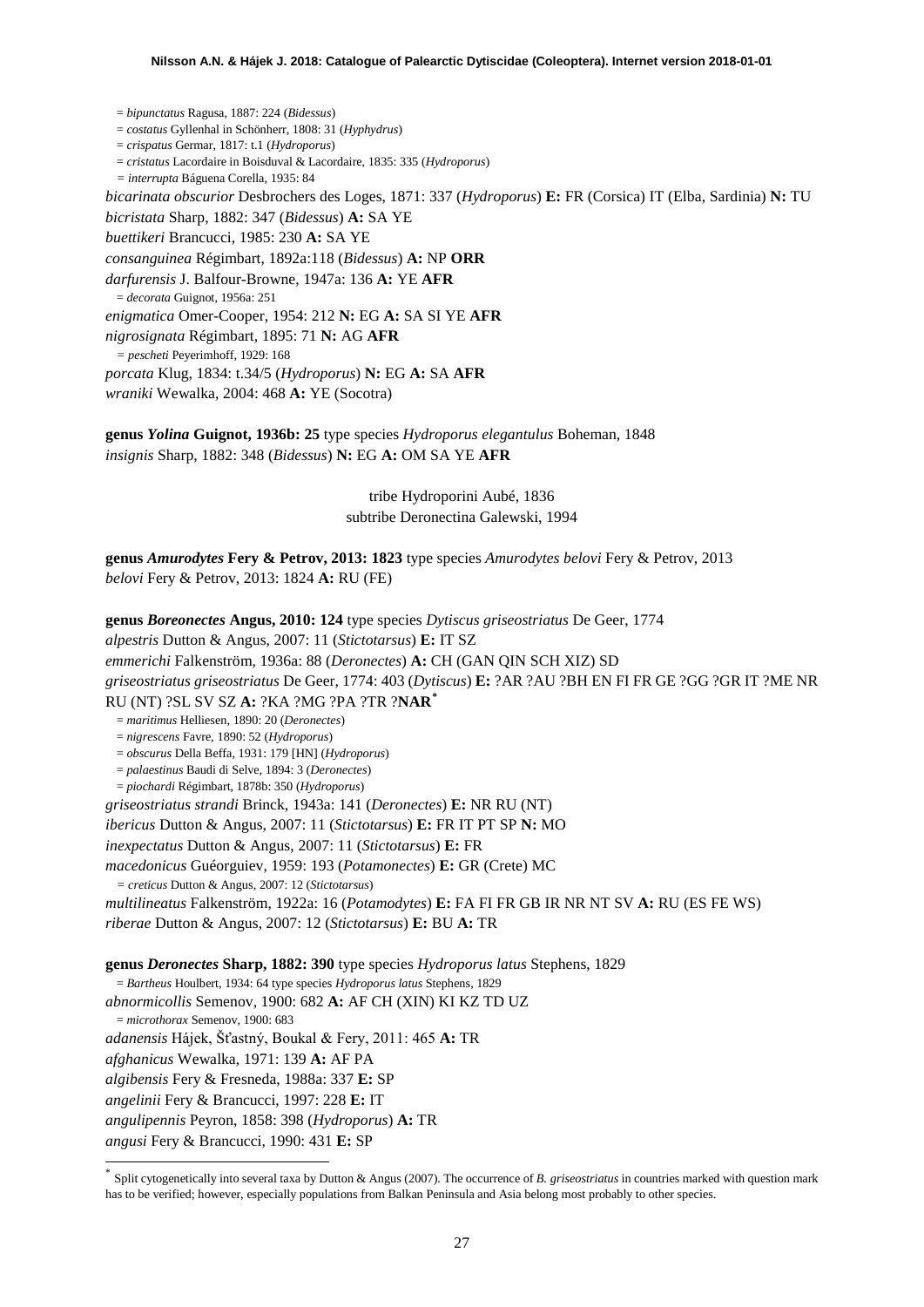*aubei aubei* Mulsant, 1843: 276 (*Hydroporus*) **E:** AU FR GE IT SZ *aubei sanfilippoi* Fery & Brancucci, 1997: 234 **E:** FR SP *balkei* Fery & Hosseinie, 1998: 252 **A:** IN *bameuli* Fery & Hosseinie, 1998: 243 **A:** PA *bicostatus* Schaum, 1864b: 111 (*Hydroporus*) **E:** PT SP *biltoni* Fery & Hosseinie, 1998: 245 **A:** IN *brancuccii* Fery & Hosseinie, 1998: 250 **A:** IN *brannanii* Schaufuss, 1869: 9 (*Hydroporus*) **E:** SP (Islas Baleares) *costipennis costipennis* Brancucci, 1983a: 138 **E:** PT SP *costipennis gignouxi* Fery & Brancucci, 1989: 303 **E:** SP = *gignouxorum* Nilsson, 2007: 49 [UE] *danielssoni* Fery & Hosseinie, 1998: 242 **A:** AF *delarouzei* Jacquelin du Val, 1856: 34 (*Hydroporus*) **E:** FR SP *depressicollis* Rosenhauer, 1856: 50 (*Hydroporus*) **E:** SP *doriae* Sharp, 1882: 421 **E**: "Caucasus" **A:** AR IN TR *elburs* Fery, Erman & Hosseinie, 2001:346 **A:** IN *elmii* Fery & Hosseinie, 1998: 254 **A:** IN *ermani* Hájek, Šťastný, Boukal & Fery, 2011: 468 **A:** TR *evelynae* Fery & Hosseinie, 1998: 254 **A:** TR *fairmairei* Leprieur, 1876a: 142 [RN] (*Hydroporus*) **E:** FR IT PT SP **N:** AG MO TU = *bombycinus* Leprieur, 1876a: 143 (*Hydroporus*) = *bombycinus* Leprieur, 1876b: cxxii [HN] (*Hydroporus*) = *fairmairei* Leprieur, 1876b: cxxi [HN] [RN] (*Hydroporus*) = *sublaevis* Rey, 1887: 2 (*Hydroporus*) = *vestitus* Fairmaire, 1859b: 27 [HN] (*Hydroporus*) *ferrugineus* Fery & Brancucci, 1987: 70 **E:** PT SP *fosteri* Aguilera & Ribera, 1996: 39 **E:** SP *hakkariensis* Wewalka, 1989b: 96 **A:** TR *hebaueri* Fery & Hosseinie, 1998: 256 **A:** TR = *hebauerorum* Nilsson, 2007: 49 [UE] *hendrichi* Fery & Hosseinie, 1998: 253 **A:** IN *hispanicus* Rosenhauer, 1856: 49 (*Hydroporus*) **E:** FR SP **N:** MO = *septensis* Lagar, 1968: 61 *jaechi* Wewalka, 1989b: 94 **A:** TR *kinzelbachi* Fery & Hosseinie, 1998: 262 **A:** SY TR *lareynii* Fairmaire, 1858: 455 (*Hydroporus*) **E:** FR (Corsica) = *coarcticolis* Reiche, 1862: 293 (*Hydroporus*) *latus* Stephens, 1829: 192 (*Hydroporus*) **E:** AU BE BH BU BY CR CZ DE EN FI FR GB GE GR HU IT LA LT LU ME NL NR PL RU (CT NT) SK SL SV SZ UK = *castaneus* Heer, 1837: 54 (*Hydroporus*) *= latus* Curtis, 1831: 343 [HN] (*Hydroporus*) = *ovatus* Sturm, 1835: 40 (*Hydroporus*) = *pyrenaeus* Schaefer, 1930: 104 [HN] (*Hydroporus*) *longipes* Sharp, 1882: 420 **A:** IN *moestus inconspectus* Leprieur, 1876a: 143 (*Hydroporus*) **E:** AL BU CR FR GR IT MC ME PT SP SZ **N:** MO = *inconspectus* Leprieur, 1876b: cxxii [HN] (*Hydroporus*) *moestus moestus* Fairmaire, 1858: 455 (*Hydroporus*) **E:** FR (Corsica) IT (Sardinia) *nilssoni* Fery & Wewalka, 1992: 22 **A:** IN TM *opatrinus* Germar, 1823: 31 [NP] (*Hydroporus*) **E:** FR PT SP SZ *= silphoides* Ponza, 1805:82 [NO] (*Dytiscus*) *palaestinensis* Fery & Hosseinie, 1999: 271 [RN] **A:** SY *= palaestinus* Fery & Hosseinie, 1998: 229 [HN] *parvicollis* Schaum, 1864b: 112 (*Hydroporus*) **E:** AR BU GG GR MC RO YU **A:** IN TR *= planicollis* Sharp, 1882: 420 *perrinae* Fery & Brancucci, 1997: 260 **N:** AG TU *persicus* Peschet, 1914: 227 **A:** IN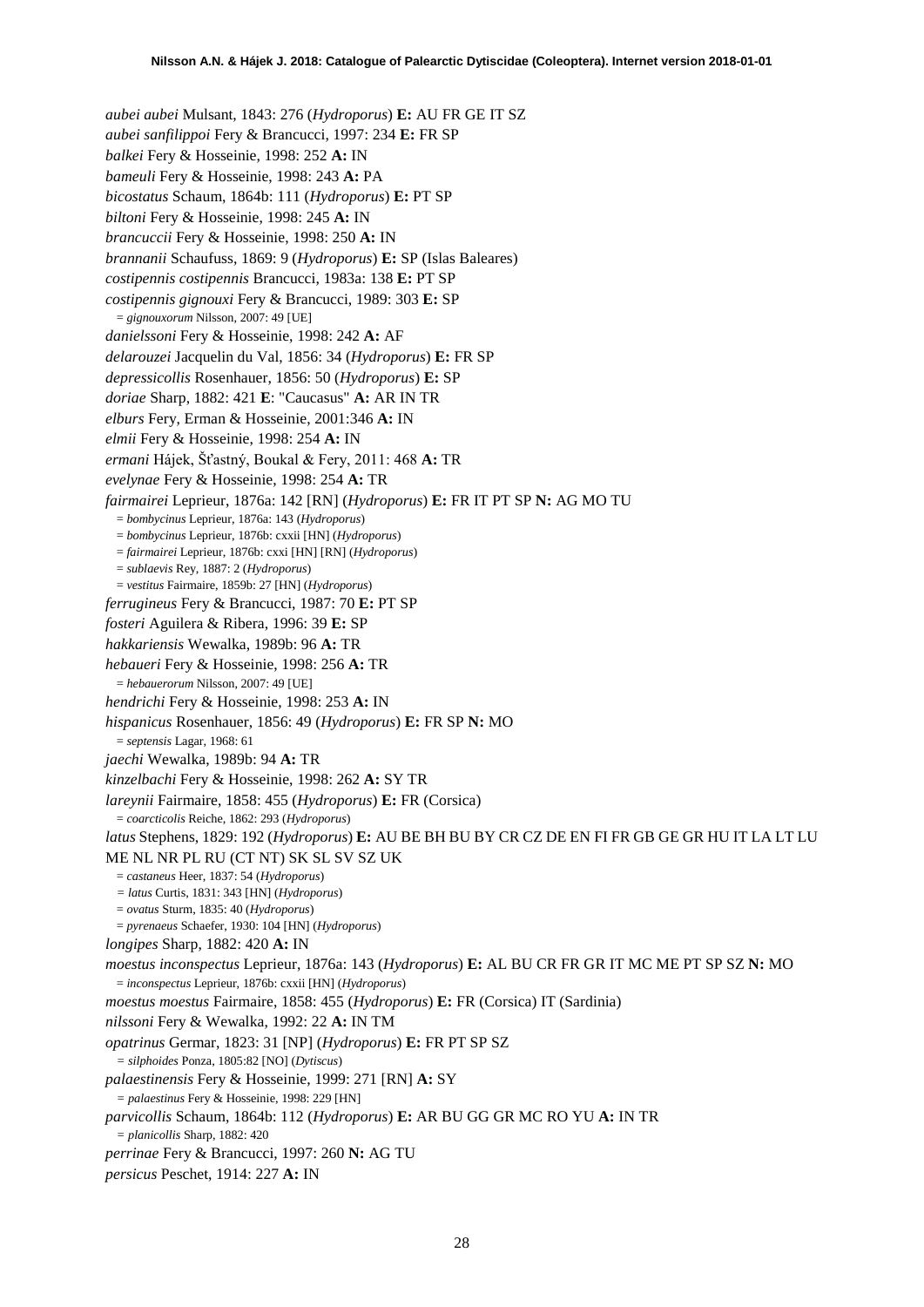*peyerimhoffi* Régimbart, 1906a: 204 (*Hydroporus*) **N:** AG *platynotus mazzoldii* Fery & Brancucci, 1997: 242 **E:** GR *platynotus platynotus* Germar, 1834: pl. 3 (*Hydroporus*) **E:** AL AU BE BH BU CZ GE LU MC ME NL PL RO SB SK

= *murinus* Sturm, 1835: 42 (*Hydroporus*)

= *platynotus* Lacordaire in Boisduval & Lacordaire, 1835: 330 [HN] (*Hydroporus*)

*riberai* Fery & Hosseinie, 1998: 255 **A:** IQ TR

*roberti* Fery & Hosseinie, 1998: 242 **A:** AF

*sahlbergi* Zimmermann, 1932: 106 **E:** GR TR **A:** TR

*schuberti* Wewalka, 1971: 138 **A:** TR

*semirufus* Germar, 1844: pl.3 (*Hydroporus*) **E:** FR IT

*syriacus* Wewalka, 1971: 141 **A:** TR

*tashk* Fery, Hasanshahi & Abbasipour, 2014: 1256 **A:** IN

*theryi* Peyerimhoff in Bedel, 1925: 356 (*Hydroporus*) **N:** MO

*toledoi* Fery, Erman & Hosseinie, 2001:342 **A:** TR

*vestitus* Gebler, 1848: 76 (*Hydroporus*) **A:** AF KZ RU (WS) TD UZ

*wewalkai* Fery & Fresneda, 1988b: 241 **E:** SP

*wittmeri* Wewalka, 1971: 130 **A:** TR

*witzgalli* Fery & Brancucci, 1997: 278 **A:** TR

*youngi* Fery & Hosseinie, 1998: 240 **A:** IN

#### **genus** *Nebrioporus* **Régimbart, 1906b: 237** type species *Hydroporus kilimandjarensis* Régimbart, 1906

= *Bistictus* Guignot, 1941: 59 type species *Hydroporus dubius* Aubé, 1838

= *Potamodytes* Zimmermann, 1919a: 184 [HN] type species *Dytiscus elegans* Panzer, 1794

= *Potamonectes* Zimmermann, 1921b: 87 [RN] type species *Dytiscus elegans* Panzer, 1794

= *Rhabdonectes* Houlbert, 1934: 68 type species *Hydroporus carinatus* Aubé, 1836

= *Zimmermannius* Guignot, 1941: 59 type species *Hydroporus canariensis* Bedel, 1881

*acuminatellus* Fairmaire, 1876: 49 (*Hydroporus*) **N:** AG

*airumlus* Kolenati, 1845: 85 (*Hydroporus*) **E:** AB AR GG PL RU (ST) UK **A:** AF CH (BEI GAN GUI HEB HEI HEN JIA LIA NMO SCH SHA SHN SHX XIN YUN) HP IN IS KA KI KZ MG PA RU (ES) TD TM TR UZ

*= amurensis* Sharp, 1882: 427 (*Deronectes*)

*= kashmirensis* Régimbart, 1899: 195 (*Hydroporus*)

= *rybinskii* Kinel, 1936: 199 (*Deronectes*)

= *sulphuricola* Zaitzev, 1951: 58 (*Deronectes*)

*amicorum* Toledo, 2009: 62 **E:** GR (Crete)

*anchoralis* Sharp, 1884: 442 (*Deronectes*) **A:** JA

*assimilis* Paykull, 1798: 236 (*Dytiscus*) **E:** AU BY CR CZ DE EN FI FR GB GE IR LA LT ME NR RU (CT NT) PL

### SV SZ **A:** RU (ES WS)

= *affinis* Sturm, 1835: 17 (*Hydroporus*)

= *frater* Kunze, 1818: 62 (*Hyphydrus*)

= *hyperboreus* Gyllenhal in C.R. Sahlberg, 1826: 175 (*Hyphydrus*)

*baeticus* Schaum, 1864b: 109 (*Hydroporus*) **E:** SP

= *mariae* Millán & Rocchi, 1991: 83 (*Potamonectes*)

*balli* Vazirani, 1970a: 127 (*Potamonectes*) **A:** HP PA UP

*banajai* Brancucci, 1980b: 106 (*Potamonectes*) **A:** SA

*brownei* Guignot, 1949b: 44 (*Potamonectes*) **A:** CH (GUI HUN SCH)

*bucheti bucheti* Régimbart in Sainte-Claire Deville, 1898: 89 (*Hydroporus*) **E:** FR IT

*bucheti cazorlensis* Lagar, Fresneda & Hernando, 1987: 93 (*Potamonectes*) **E:** SP

*canaliculatus* Lacordaire in Boisduval & Lacordaire, 1835: 328 (*Hydroporus*) **E:** AU BE CZ DE FR GB GE GR HU

IT LU NL PL PT SK SP SV SZ

= *pantherinus* Reclaire & Wiel, 1948: 222 (*Deronectes*)

*canariensis* Bedel, 1881: 265 [RN] (*Hydroporus*) **N:** CI

= *gomerensis* Guignot, 1949a: 6 (*Potamonectes*)

= *tesselatus* Aubé, 1838b: 516 [HN] (*Hydroporus*)

*carinatus* Aubé, 1838b: 485 (*Hydroporus*) **E:** PT SP

= *carinatus* Aubé, 1838a: 238 [HN] (*Hydroporus*)

*ceresyi* Aubé, 1838b: 543 (*Hydroporus*) **E:** BU CR FR GR IT MA PT SP UK **N:** AG CI EG LB MO MR TU **A**: CY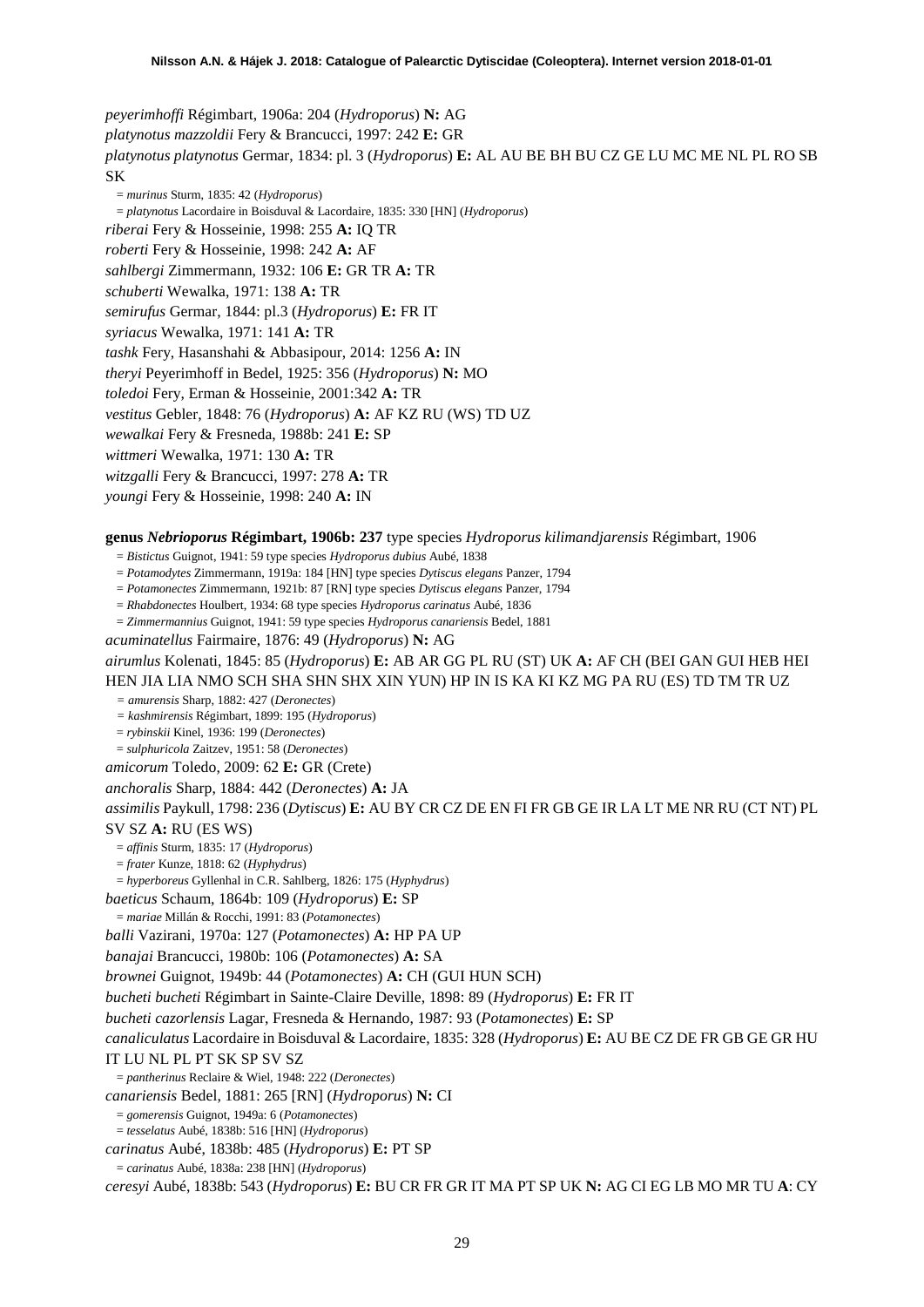IN IQ IS SI SY TM TR = *ceresyi* Aubé, 1838a: 260 [HN] (*Hydroporus*) = *lyellii* Wollaston, 1857: 26 (*Hydroporus*) *= salinus* Joly, 1840: 42 (*Hydroporus*) = *undecimlineellus* Fairmaire, 1877: 141 (*Hydroporus*) *clarkii* Wollaston, 1862: 438 (*Hydroporus*) **E:** IT PT SP **N:** AG CI MO TU **A:** TR = *andalusiae* Clark, 1862c: 469 (*Hydroporus*) = *subtruncatus* Fairmaire, 1876: 49 (*Hydroporus*) = *unilineatus* Báguena Corella, 1935: 88 (*Hydroporus*) *croceus* Angus, Fresneda & Fery, 1993: 298 **E:** SP *crotchi* Preudhomme de Borre, 1871a: xiii (*Hydroporus*) **N:** EG **A:** IS SA SI = *moestus* Walker, 1871: 10 [HN] (*Hydroporus*) = *schweinfurthi* Zimmermann, 1921b: 87 (*Deronectes*) = *walkeri* Branden, 1885: 49 [RN] (*Deronectes*) *depressus* Fabricius, 1775: 233 (*Dytiscus*) **E:** BY CZ DE EN FI GB GE HU IR LA LT NR PL RU (CT NT ST) SL SV UK **A:** MG RU (ES WS) **NAR** = *boristhenicus* Hochhuth, 1871: 233 (*Hydroporus*) *= intermedius* Franck, 1935: 239 (*Deronectes*) = *latescens* Falkenström, 1932a: 185 (*Deronectes*) = *neuhoffii* Cederhielm, 1798: 32 (*Dytiscus*) *dubius* Aubé, 1838b: 517 (*Hydroporus*) **N:** MR = *vigilans* Wollaston, 1854: 86 (*Hydroporus*) *elegans* Panzer, 1794: 24/t.5 (*Dytiscus*) **E:** AU BE BH CR CZ FR GB GE HU IT LS LU NL PT SK SL SP SZ = *brevis* Sturm, 1835: 9 [HN] (*Hydroporus*) = *marginicollis* Aubé, 1838a: 229 [HN] (*Hydroporus*) = *marginicollis* Aubé, 1838b: 507 (*Hydroporus*) = *pallidus* Heer, 1837: 54 (*Hydroporus*) *fabressei* Régimbart, 1901b: 324 (*Hydroporus*) **E:** FR PT SP *fenestratus* Germar, 1836: t.3 (*Hydroporus*) **E:** IT = *fenestratus* Aubé, 1838a: 233 (*Hydroporus*) [HN] = *fenestratus* Aubé, 1838b: 512 (*Hydroporus*) [HN] = *schaumei* Aubé, 1842: 229 (*Hydroporus*) *formaster formaster* Zaitzev, 1908d: 269 (*Hydroporus*) **A:** CH (GAN XIN) MG RU (ES WS) *formaster jaechi* Toledo, 1998: 77 **A:** CH (QIN XIZ) *hostilis* Sharp, 1884: 448 (*Deronectes*) **A:** CH (JIL LIA SCH TAI) JA NC RU (FE) SC *indicus* Sharp, 1882: 431 (*Deronectes*) **A:** AF AP CH (XIZ) HP KA NP PA UP *= manii* Vazirani, 1970a: 124 (*Potamonectes*) *insignis* Klug, 1834: t.33/10 (*Hydroporus*) **N:** EG **A:** SA SI YE = *princeps* Sharp, 1882: 428 (*Deronectes*) = *semiclusus* Walker, 1871: 10 (*Hydroporus*) *kiliani* Peyerimhoff, 1929: 169 (*Hydroporus*) **N:** AG **AFR** *laeviventris* Reiche & Saulcy, 1855: 642 (*Hydroporus*) **A:** CY LE SY TR = *scutellaris* Sharp, 1882: 426 (*Deronectes*) *lanceolatus* Walker, 1871: 11 (*Hydroporus*) **N:** EG **A:** IN IQ IS JO KU SA SI SY TR = *arabicus* Sharp, 1882: 429 (*Deronectes*) = *islamiticus* Sharp, 1882: 430 (*Deronectes*) *laticollis* Zimmermann, 1933: 163 (*Deronectes*) **A:** CH (SHN) *luctuosus* Aubé, 1838b: 514 (*Hydroporus*) **E:** BH CR FR GR IT ME SL SP YU **A:** TR *= flavopunctatus* Pic, 1895: 10 (*Deronectes*) = *luctuosus* Aubé, 1838a: 235 [HN] (*Hydroporus*) = *lugubris* Ragusa, 1887: 227 [HN] (*Hydroporus*) = *sericeus* Costa, 1847b: 99 [HN] (*Hydroporus*) *martinii* Fairmaire, 1858: 455 (*Hydroporus*) **E:** FR (Corsica) *mascatensis* Régimbart, 1897: 206 (*Hydroporus*) **A:** AE AF IN OM PA *melanogrammus* Régimbart, 1899: 199 (*Hydroporus*) **A:** BT CH (YUN) HP NP UP *= satie* Vazirani, 1980: 28 (*Potamonectes*) *millingeni* J. Balfour-Browne, 1951: 188 (*Potamonectes*) **A:** YE *nemethi* Guignot, 1950c: 153 (*Potamonectes*) **N:** MO *nipponicus* Takizawa, 1933: 177 (*Deronectes*) **A:** JA *ressli* Wewalka, 1974: 108 (*Potamonectes*) **A:** AF IN TD TM UZ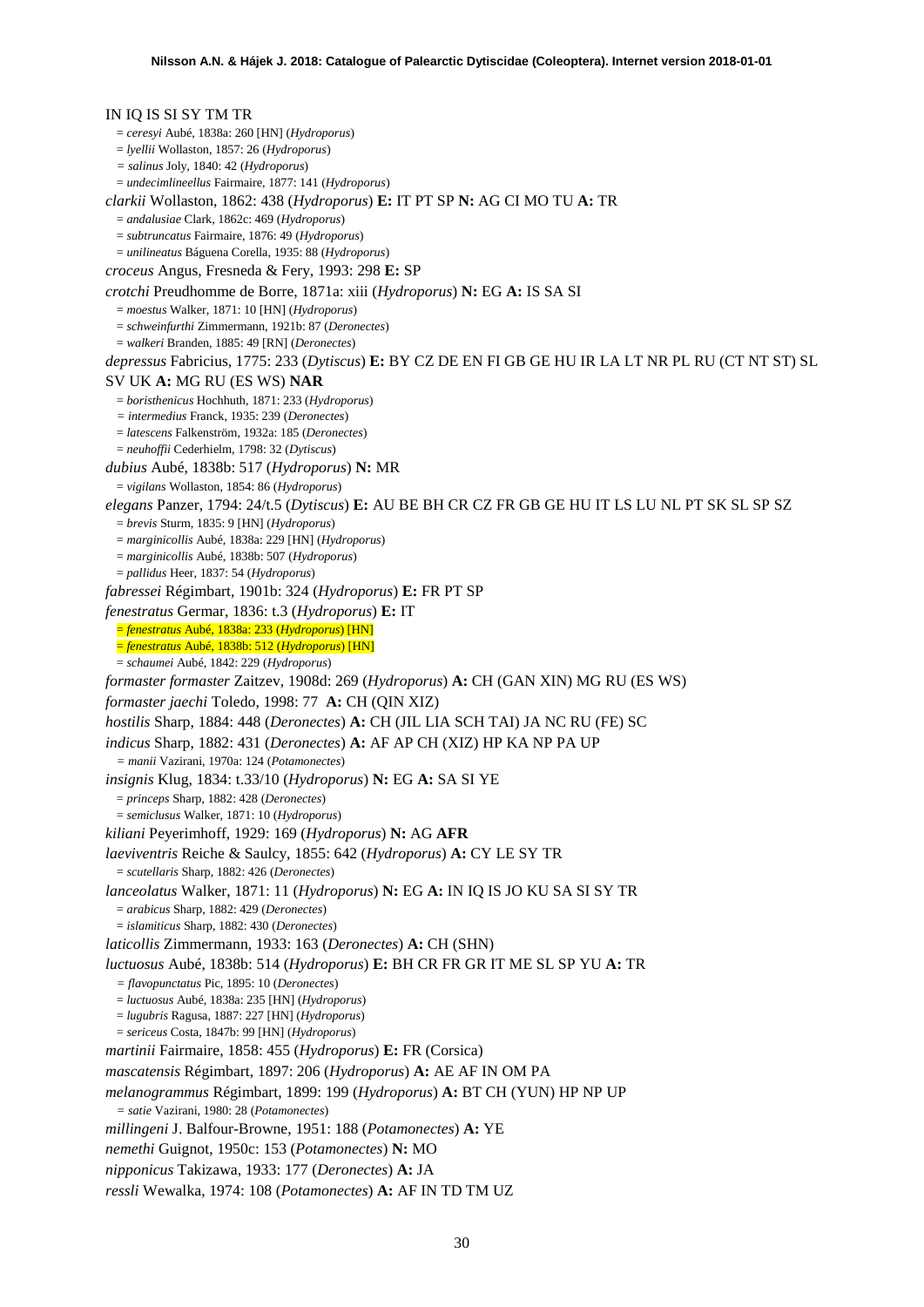*sagartus* Toledo, 2009: 71 **A:** IN *sansii* Aubé, 1838b: 509 (*Hydroporus*) **E:** FR IT SP = *sansii* Aubé, 1838a: 230 [HN] (*Hydroporus*) *sardus* Gemminger & Harold, 1868: 440 [RN] (*Hydroporus*) **E:** GR IT = *affinis* Aubé, 1838a: 232 [HN] (*Hydroporus*) = *affinis* Aubé, 1838b: 511 [HN] (*Hydroporus*) = *genei* A. Villa & G.B. Villa, 1838: 62 [HN] (*Hydroporus*) *schoedli* Fery, Fresneda & Millán, 1996: 324 **N:** AG TU *seriatus* Sharp, 1882: 429 (*Deronectes*) **A:** SA YE *sichuanensis* Hendrich & Mazzoldi, 1995: 4 **A:** CH (SCH) *simplicipes* Sharp, 1884: 442 (*Deronectes*) **A:** JA RU (FE) *stearinus stearinus* Kolenati, 1845: 84 (*Hydroporus*) **E:** AB AR **N:** EG **A:** AF IN IS LE SY TR = *rufino* J.R. Sahlberg, 1913: 43 (*Deronectes*) = *turca* Seidlitz, 1887: 55 (*Deronectes*) = *variegatus* Aubé, 1838a: 236 [HN] (*Hydroporus*) = *variegatus* Aubé, 1838b: 518 [HN] (*Hydroporus*) *stearinus suavis* Sharp, 1882: 430 (*Deronectes*) **E:** AL BH BU CR GR MC ME SB **A:** TR = *infuscatus* J.R. Sahlberg, 1913: 42 (*Deronectes*) *steppensis* Motschulsky, 1860c: 516 (*Hydroporus*) **E:** KZ RU (ST) = *scythus* Schaum, 1864b: 110 (*Hydroporus*) **genus** *Oreodytes* **Seidlitz, 1887: 57** type species *Hyphydrus borealis* Gyllenhal in C.R. Sahlberg, 1826 (= *Dytiscus alpinus* Paykull, 1798) = *Deuteronectes* Guignot, 1945b: 7 type species *Hydroporus picturatus* Horn, 1883 = *Nectoporus* Guignot, 1950b: 26 type species *Hydroporus abbreviatus* Fall, 1923 = *Neonectes* J. Balfour-Browne, 1944b: 189 type species *Hydroporus natrix* Sharp, 1884 *alpinus* Paykull, 1798: 226 (*Dytiscus*) **E:** FI GB NR RU (CT NT) SV **A:** RU (FE WS) = *bidentatus* Gyllenhal, 1808: 525 (*Hyphydrus*) = *borealis* Gyllenhal in C.R. Sahlberg, 1826: 174 (*Hyphydrus*) *angelinii* Fery, 2015: 40 **E:** GR *babai* Satô, 1990: 102 **A:** CH (TAI) *dauricus* Motschulsky, 1860a: 100 (*Hydrocoptus*) **A:** RU (ES FE) **NAR** = *leechi* Zimmerman, 1985: 110 = *recticollis* Fall, 1926: 140 (*Hydroporus*) *davisii davisii* Curtis, 1831: 343 (*Hydroporus*) **E:** AL AR AU BH BU CR CZ FR GB GE GG GR IR IT ME PL RO RU (ST) SK SL SZ UK **A:** TR *= montanus* Zimmermann, 1915: 218 [HN] (*Hydroporus*) *davisii rhianae* R. Carr, 2001:183 **E:** SP *jakovlevi* Zaitzev, 1905d: 25 (*Hydroporus*) **A:** RU (ES) = *nobilis* Poppius, 1905: 10 (*Hydroporus*) *kanoi* Kamiya, 1938: 23 (*Deronectes*) **A:** JA *meridionalis* Binaghi & Sanfilippo, 1971: 216 **E:** IT *mongolicus* Brinck, 1943b: 155 (*Deronectes*) **A:** MG *natrix* Sharp, 1884: 443 (*Hydroporus*) **A:** CH (JIL LIA) JA NC RU (FE) *okulovi* Lafer, 1988: 52 **A:** RU (ES FE) *sanmarkii alienus* Sharp, 1873a: 261 (*Hydroporus*) **E:** PT SP *sanmarkii sanmarkii* C.R. Sahlberg, 1826: 172 (*Hyphydrus*) **E:** AN AU BE BH BU BY CZ DE FI FR GB GE IC IR IT LU MC ME NL NR PL RO RU (CT NT) SB SK SL SP SV SZ UK **A:** CH (JIL) JA MG RU (FE WS) **NAR** = *fluviatilis* Stephens, 1828: 46 (*Hygrotus*) = *rivalis* Gyllenhal, 1827: 384 (*Hyphydrus*) = *stephensii* Stephens, 1835: 391 (*Hygrotus*) *septentrionalis* Gyllenhal in C.R. Sahlberg, 1826: 173 (*Hyphydrus*) **E:** AU CZ FI FR GB GE IR IT ME NR PL PT RU (NT) SL SP SV SZ **A:** MG RU (ES WS) TR = *devillei* Régimbart, 1901b: 326 (*Hydroporus*) = *fluviatilis* Sturm, 1835: 23 [HN] (*Hydroporus*) = *helveticus* Régimbart, 1901b: 326 (*Hydroporus*)

*shorti* Shaverdo & Fery, 2006: 37 **A:** MG RU (ES)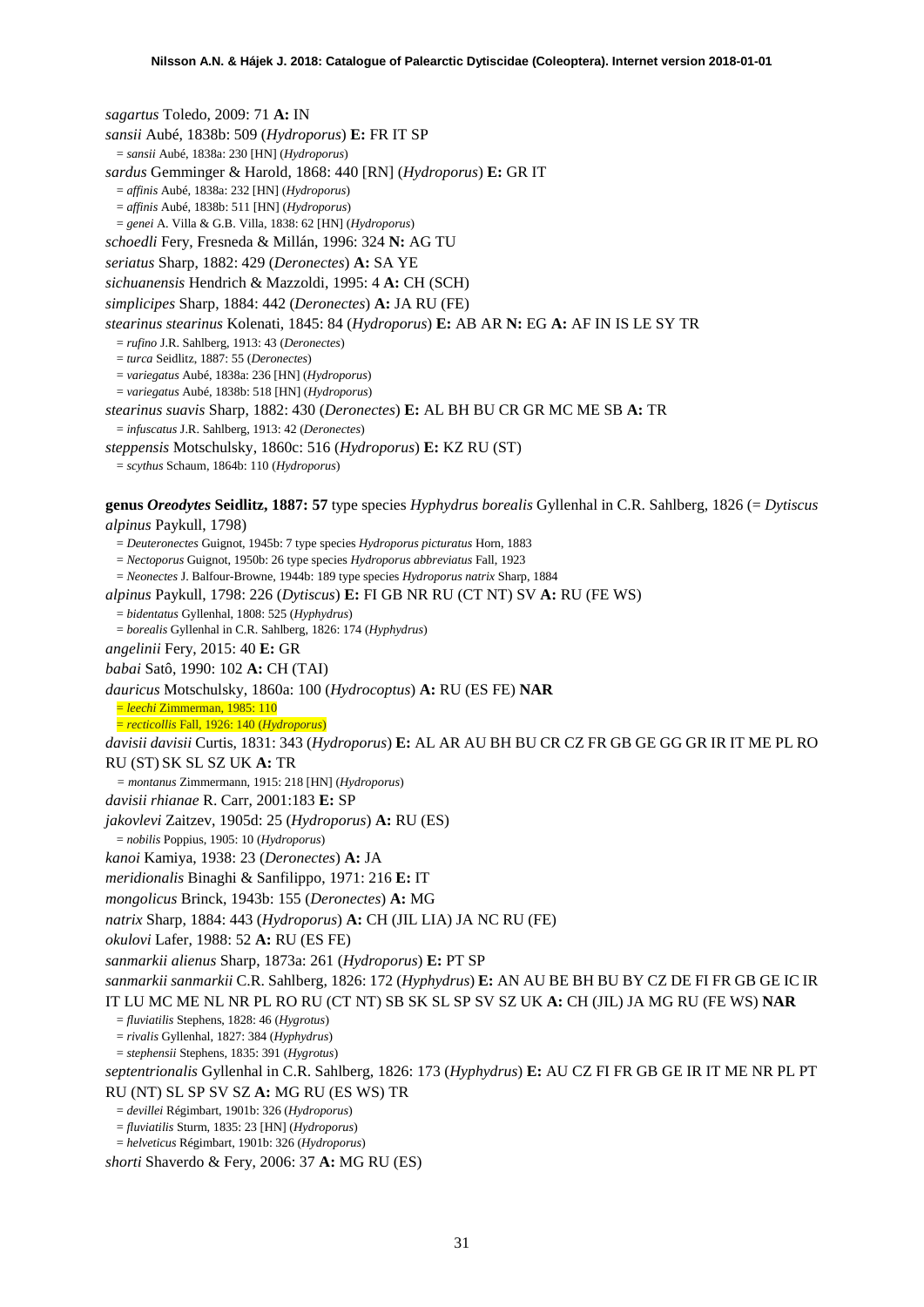**genus** *Scarodytes* **Gozis, 1914: 110** type species *Dytiscus halensis* Fabricius, 1787 = *Rhiacodytes* Ádám, 1996: 19 type species *Dytiscus halensis* Fabricius, 1787 *antoni* Fery & Šťastný, 2007: 880 **E:** CR IT *costatus* Aykut & Fery, 2017: 397 **A:** TR *fuscitarsis* Aubé, 1838b: 538 (*Hydroporus*) **E:** IT (Sardinia) = *fuscitarsis* Aubé, 1838a: 255 [HN] (*Hydroporus*) *halensis* Fabricius, 1787: 192 (*Dytiscus*) **E:** AL AR AU BE BH BU BY CR CZ DE EN FI FR GB GE GG GR HU IT LA LT LU MC MD ME NL NR PL PT RO RU (CT NT ST) SK SL SP SV SZ UK YU **N:** AG EG MO TU **A:** IN IS LE SI SY TR = *amoenus* J.R. Sahlberg, 1908: 22 [HN] (*Hydroporus*) = *areolatus* Duftschmid, 1805: 274 (*Dytiscus*) = *areolatus* Gravenhorst, 1807: 105 [HN] (*Dytiscus*) = *ibericus* Régimbart, 1901b: 326 (*Hydroporus*) = *kaszonensis* Csiki, 1946: 631 = *nubilus* Gmelin, 1790: 1957 (*Dytiscus*) = *reticulosus* Falkenström, 1939: 18 *malickyi* Wewalka, 1977: 139 **E:** GR **A:** TR *margaliti* Wewalka, 1977: 142 **A:** IS SY *nigriventris* Zimmermann, 1919a: 192 (*Deronectes*) **E:** FR (Corsica) *pederzanii* Angelini, 1973: 51 **E:** GR IT *roberti* Fery, 2011b: 384 **E:** GR *ruffoi* Franciscolo, 1961: 159 **E:** IT *savinensis cercyrae* Fery & Šťastný, 2007: 887 **E:** GR (Corfu) *savinensis savinensis* Zimmermann, 1933: 189 (*Deronectes*) **E:** AL CR GR ME

### **genus** *Stictotarsus* **Zimmermann, 1919a: 184** type species *Dytiscus duodecimpustulatus* Fabricius, 1792

*bertrandi* Legros, 1956: 134 (*Deronectes*) **E:** PT SP *duodecimpustulatus* Fabricius, 1792: 197 (*Dytiscus*) **E:** AU BE CZ DE FR GB GE IR IT LU NL NR PL PT SP SV SZ

= *duodecimpustulatus* Olivier, 1795: 31 (*Dytiscus*) [HN]

= *fluminum* Munster, 1932: 85

= *heeri* Jacquet, 1925: 41 (*Hydroporus*)

*maghrebinus* Mazzoldi & Toledo, 1998: 212 **N:** AG MO

*procerus* Aubé, 1838b: 505 (*Hydroporus*) **E:** FR (Corsica) IT (Sardinia) **N:** AG MO TU

= *duodecimmaculatus* Régimbart, 1877e: 185 (*Hydroporus*)

= *duodecimmaculatus* Régimbart, 1877f: cxxxiii [HN] (*Hydroporus*)

**genus** *Trichonectes* **Guignot, 1941: 58** type species *Potamonectes otini* Guignot, 1941 *otini* Guignot, 1941: 57 (*Potamonectes*) **E:** SP **N:** MO

subtribe Hydroporina Aubé, 1836

**genus** *Hydrocolus* **Roughley & Larson in Larson et al., 2000: 407** type species *Hydroporus paugus* Fall, 1923 *sahlbergi* Nilsson, 2001: 9 [RN] **E:** FI NR RU (NT) SV **A:** RU (ES)

*= picicornis* J.R. Sahlberg, 1874: xiii [HN] (*Hydroporus*)

*= picicornis* J.R. Sahlberg, 1875: 152 [HN] (*Hydroporus*)

### **genus** *Hydroporus* **Clairville, 1806: 182** type species *Dytiscus fusculus* Schrank, 1781 (*= Dytiscus planus* Fabricius, 1782)

- = *Hydatoporus* Gistel, 1856: 355 type species *Dytiscus palustris* Linnaeus, 1760
- = *Hydrocoptus* Motschulsky, 1853: 5 type species *Dytiscus tristis* Paykull, 1798

= *Hydroporidius* Guignot, 1949a: 9 type species *Hydroporus melanarius* Sturm, 1835

- = *Hydroporinus* Guignot, 1945a: 22 type species *Hydroporus neglectus* Schaum, 1845
- = *Hydrotarsus* Falkenström, 1938: 4 type species *Hydrotarsus lundbladi* Falkenström, 1938
- = *Schizoporus* Ádám, 1996: 20 type species *Hydroporus angustatus* Sturm, 1835
- = *Sternoporus* Falkenström, 1930: 24 type species *Hydroporus longicornis* Sharp, 1871

= *Suphrodytes* Gozis, 1914: 110 type species *Dytiscus dorsalis* Fabricius, 1787

*acutangulus* Thomson, 1856: 202 **E:** FI NR RU (NT) SV **A**: MG RU (ES FE WS)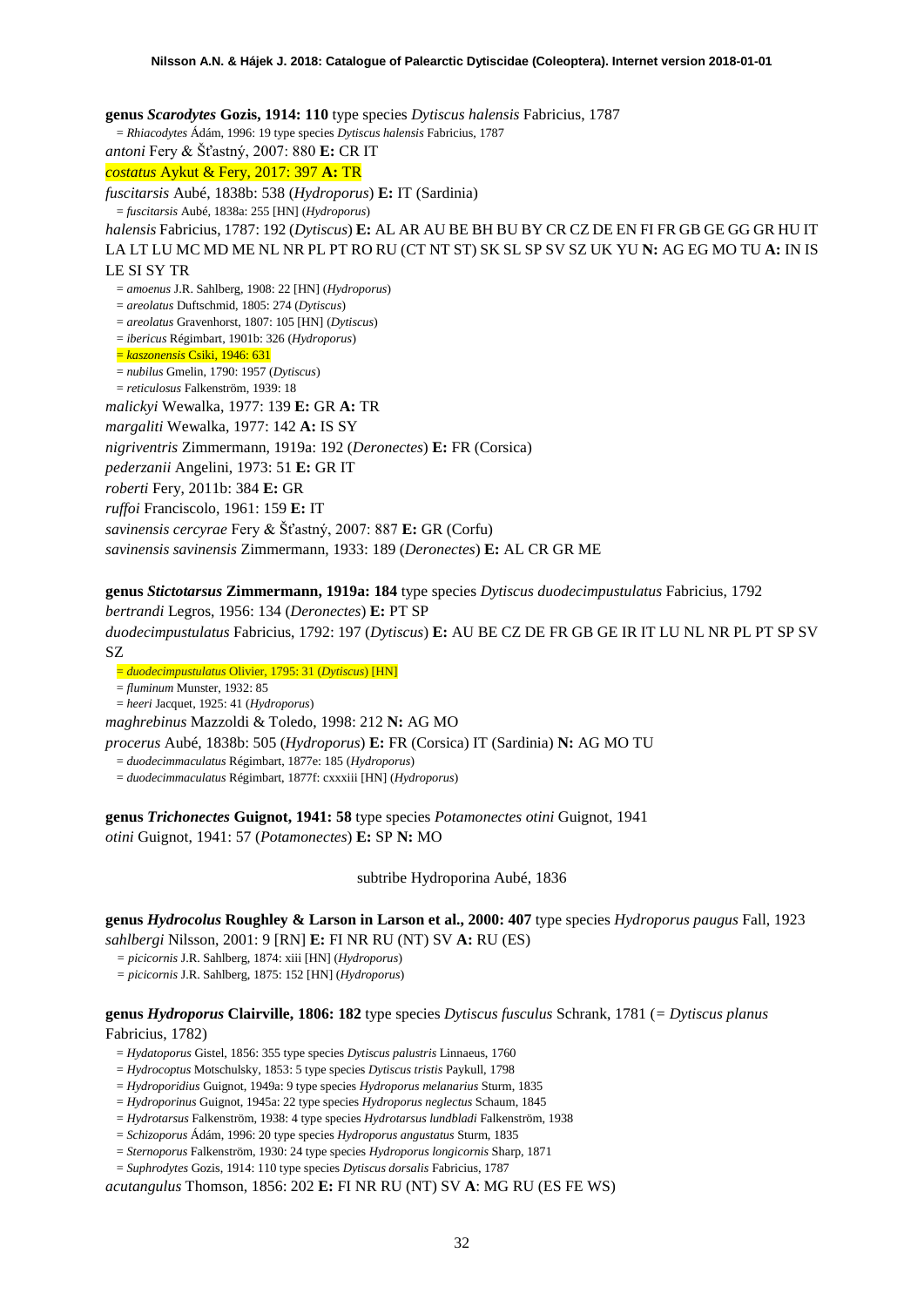= *aenescens* J.R. Sahlberg, 1880: 50 = *pectoralis* J.R. Sahlberg, 1880: 51 [HN] = *punctatulus* J.R. Sahlberg, 1889: 221 = *sumakovi* Poppius, 1912: 107 = *zaitzevi* Jacobson, 1908: 425 [RN] *amguemensis* Shaverdo, 2003:59 **A:** RU (FE) *ampliatus ampliatus* Zaitzev, 1927: 13 **E:** RU (ST) **A:** AR IN *ampliatus colchicus* Bilyashiwsky, 2004: 47 **E:** GG *analis* Aubé, 1838b: 592 **E:** FR (Corsica) IT **N:** AG TU = *analis* Aubé, 1838a: 294 [HN] *anatolicus anatolicus* J. Balfour-Browne, 1963: 2 **A:** TR *anatolicus koksali* Hájek & Fikáček, 2010: 1635 **A:** TR *angusi* Nilsson, 1990b: 33 **A:** CH (JIL) JA MG RU (ES FE) *angustatus* Sturm, 1835: 53 **E:** AR AU BE BH BU BY CR CZ DE EN FI FR GB GE GG HU IR IT LA LS LT LU MC MD NL NR PL RO RU (CT NT ST) SB SK SL SV SZ UK **A:** IN KZ RU (ES WS) TR = *acuminatus* Sturm, 1835: 74 *apenninus* Pederzani & Rocchi, 2005: 319 **E:** IT *artvinensis* Fery & Erman, 2009: 9 **A:** TR *askalensis* Wewalka, 1992: 56 **A:** TR *basinotatus* Reiche, 1864: 234 **E:** SP **N:** MO = *venator* Sharp, 1882: 465 *bergmani* Nilsson, 1995: 23 **A:** RU (FE) *bithynicus* Hernando, Aguilera, Castro & Ribera, 2012: 38 **A:** TR *bodemeyeri bodemeyeri* Ganglbauer, 1900: 139 **E:** GR **A:** TR = *collarti* Guignot, 1949a: 7 *bodemeyeri cariaensis* Hájek & Fikáček, 2010:1642 **E:** GR (Rhodes) **A:** TR *bodemeyeri guignoti* Gschwendtner, 1935c: 205 **E:** AL BU GR = *bulgaricus* Hlisnikovský, 1955b: 100 *brancoi brancoi* Rocchi, 1981: 150 **E:** PT SP *brancoi gredensis* Fery, 1999: 234 **E:** PT SP *brancuccii* Fery, 1987: 65 **E:** PT SP *brevis* R.F. Sahlberg, 1834: 3 **E:** BY DE EN FI GE LA NR PL RU (CT NT) SV **A:** RU (ES WS) *breviusculus* Poppius, 1905: 14 **A:** CH (JIL) RU (ES FE) *brucki* Wehncke, 1875b: 234 **E:** GR **A:** CY LE TR *cagrankaya* Fery & Erman, 2009: 3 **A:** TR *cantabricus* Sharp, 1882: 457 **E:** SP *carli* Wewalka, 1992: 52 **A:** YE *compunctus* Wollaston, 1865: 65 **N:** CI *constantini* Hernando & Fresneda, 1996: 155 **E:** SP *crinitisternus* Shaverdo & Fery, 2001:34 **A:** KZ MG *cuprescens* K.W. Miller & Fery, 1995: 405 **A:** CY *decipiens* Sharp, 1878a: 113 **E:** PT SP *discretus discretus* Fairmaire & Brisout in Fairmaire, 1859b: 28 [CN] **E:** AL AU BE BH BU BY CR CZ DE EN FI FR GB GE GG GR HU IR IT LA LS LT LU MC ME NL NR PL PT RO RU (CT NT ST) SB SK SL SP SV SZ UK **N:** MO **A:** AF CH (XIN) CY IN KA NP PA RU (ES) TR = *alpestris* Falkenström, 1939: 15 = *corsicus* Wehncke, 1872a: 163 = *cyprius* Régimbart, 1878b: 352 = *lundbladi* Falkenström, 1939: 12 = *maurus* Sharp, 1882: 463 = *neuter* Fairmaire & Laboulbène, 1855: 205 [SN] = *pescheti* Guignot, 1930: 191 = *sublaevis* Falkenström, 1922b: 184 [HN] *discretus tatricus* Kinel, 1949: 396 **E:** PL *distinguendus* Desbrochers des Loges, 1871: 338 **E:** FR GR (Corfu) IT **N:** AG

- = *avunculus* Fairmaire, 1872: lxxii
- = *gridellii* Focarile, 1960: 68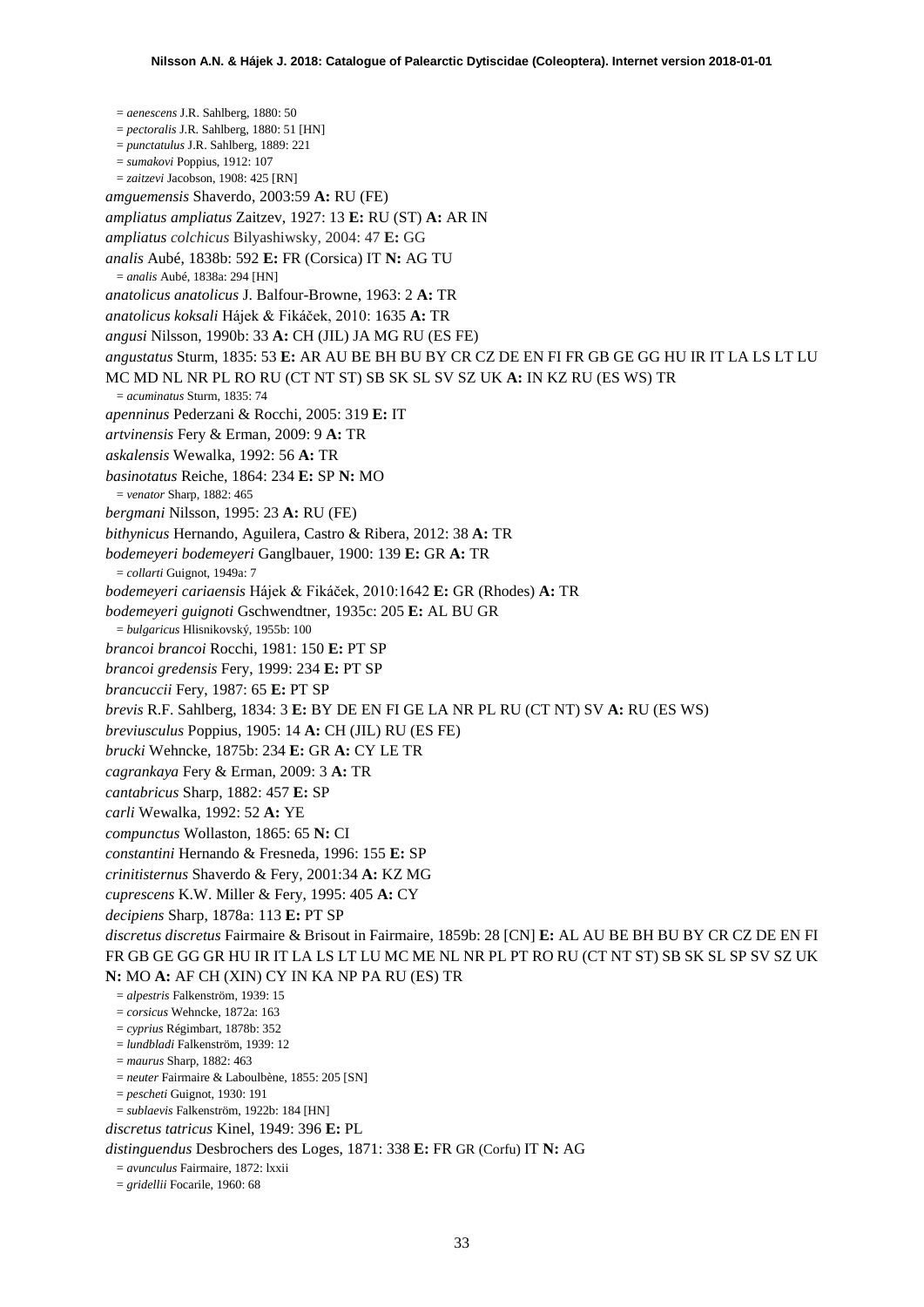*dobrogeanus* Ieniştea, 1962: 424 **E:** AU BH BU CZ GR HU IT ME RO SK UK **A:** CY TR *dorsalis* Fabricius, 1787: 192 (*Dytiscus*) **E:** AU BE ?BH ?BU BY CR CZ DE EN FI FR GB GE ?HU IR IT LA ?LT ?LU ?MD NR PL RU (CT) SK ?SL SV SZ ?YU **A:** ?KI RU (WS)[\\*](#page-33-0) = *dubius* Melsheimer, 1844: 29 [HN] = ? *fimbriatus* Schrank, 1781: 203 (*Dytiscus*) = *marginalis* Schilsky, 1889: 346 = ? *punctatus* O.F. Müller, 1776: 73 [HN] (*Dytiscus*) = *quadricolor* Gmelin, 1790: 1956 (*Dytiscus*) = *rufifrons* Fabricius, 1792: 198 [HN] (*Dytiscus*) *elongatulus* Sturm, 1835: 52 **E:** AU BE BY CZ DE EN FI FR GB GE LA LT NL NR PL RU (CT NT) SK SV UK **A:**  MG RU (ES WS) = *eugeniae* Zaitzev, 1909: 63 = *lenensis* Poppius, 1905: 15 *emergens* Vorst & Fery, 2014: 146 **A:** TR *errans* Sharp, 1882: 462 **N:** CI *erythrocephalus* Linnaeus, 1758: 412 (*Dytiscus*) **E:** AB AU BE BH BU BY CR CZ DE EN FA FI FR GB GE GG HU IR IT LA LT LU ME NL NR PL RO RU (CT NT ST) SK SL SV SZ UK **A:** IN KZ RU (ES WS) TR = *deplanatus* Gyllenhal in C.R. Sahlberg, 1826: 178 (*Hyphydrus*) = *derelictus* Clark, 1862c: 471 = *faroensis* Mjöberg, 1917: 10 = *sericeus* Eschscholtz, 1818: 459 (*Dytiscus*) = *subcostatus* Gerhardt, 1909: 2 *erzurumensis* Erman & Fery, 2000:172 **A:** TR *esseri* Fery & Hendrich, 2011a: 39 **A:** TR *ferrugineus* Stephens, 1829: 193 **E:** AU BE BU CR CZ FR GB GE HU IT LU ME PL RO SK SL SZ UK = *victor* Aubé, 1838a: 300 [HN] = *victor* Aubé, 1838b: 598 *feryi* Wewalka, 1992: 54 **N:** AG TU *figuratus* Gyllenhal in C.R. Sahlberg, 1826: 175 (*Hyphydrus*) **E:** AU BE BY CR CZ DE FI FR GB GE IR NL NR PL RU (CT NT ST) SK SV UK **A:** RU (ES WS) = *eljasi* Wirén, 1968: 114 = *maeklini* Zaitzev, 1910a: 29 [RN] = *sibiricus* Mäklin, 1881: 22 [HN] = *transversalis* Dalla Torre, 1877: 61 *foveolatus* Heer, 1840: 157 **E:** AU BH FR GE HU IT PL SP SZ = *apfelbecki* Ganglbauer, 1891: 475 = *atropos* Mulsant & Godart, 1860: 179 = *nivalis* Heer, 1840: 157 *fuscipennis* Schaum in Schaum & Kiesenwetter, 1867: 64 [RN] **E:** AU BY DE EN FI GE HU LA LT MC NR PL RU (CT NT ST) SB SK SV UK **A:** JA KZ MG RU (ES FE WS) TM **NAR** = *criniticoxis* Larson, 1975: 301 = *flavipennis* Munster, 1932: 84 = *piceus* Sturm, 1835: 66 [HN] = *puberulus* Mannerheim, 1853: 163 [HN] *galloprovincialis* Manuel, 2013: 456 **E:** FR *geniculatus* Thomson, 1856: 200 **E:** FI NR RU (NT) SV **A:** MG RU (ES WS) **NAR** = *opacus* Wehncke, 1872a: 163 = *pilipes* J.R. Sahlberg, 1921: 3 = *subseriatus* J.R. Sahlberg, 1910: 171 *georgicus* Bilyashiwsky, 2004:44 **E:** GG *glabriusculus* Aubé, 1838b: 614 **E:** BY DE FI GB GE IR LA LT NL NR PL RU (NT) SV **A:** RU (ES WS) *= glabriusculus* Aubé, 1838a: 312 [HN] *glasunovi dolini* Fery & Šťastný, 2010: 1012 **A:** KI KZ UZ *glasunovi glasunovi* Zaitzev, 1905d: 26 **A:** AF CH (XIN) KI TD UZ = *macrocephalus* Gschwendtner, 1923: 100 *goldschmidti* Gschwendtner, 1923: 101 **A:** CH (XIN) KI UZ *= recidivus* Gschwendtner, 1923: 103

<span id="page-33-0"></span> <sup>\*</sup> Two species were currently recognised by Bergsten et al. (2012). The occurrence of *H. dorsalis* in countries marked with question mark has to be revised with the respect to that fact.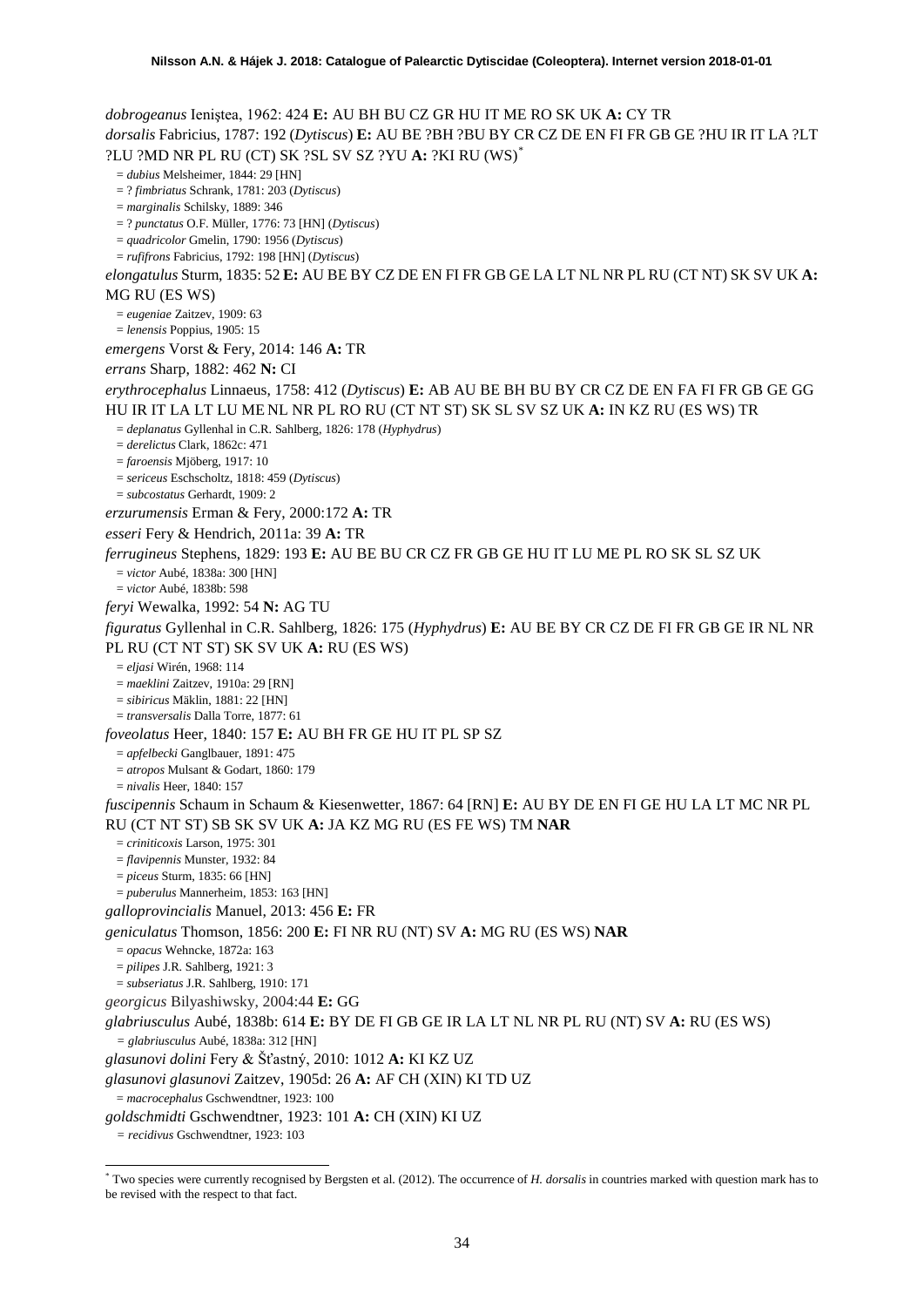*golestanensis* Hájek, 2016: 497 **A:** IN *gueorguievi* Wewalka, 1975a: 91 **E:** BU *guernei* Régimbart in Alluaud, 1891: 202 **E:** AZ *gyllenhalii* Schiødte, 1841: 434 **E:** AU BE BU BY CR CZ DE FI FR GB GE IR IT LU NL NR PL PT RU (NT) SK SP SV *hajeki* Fery, 2009: 546 **A:** IN *hebaueri* Hendrich, 1990: 244 **E:** AL BH BU GR HU ME SK TR *hellenicus* Mazzoldi & Toledo, 1992: 183 **E:** GR *holzschuhi* Fery, 2009: 540 **A:** TR *humilis* Klug, 1834: t.33/11 **N:** EG **A:** IS SI = *sinaicus* Wewalka, 1984: 133 *hygrotoides* Fery, 2000: 1248 [RN] **A:** CH (JIX BEI) *= discedens* Sharp, 1882: 396 [HN] (*Coelambus*) *ijimai* Nilsson & Nakane, 1993: 424 **A:** JA *incognitus* Sharp, 1869: 84 **E:** AU BE BY CZ DE EN FI FR GB GE HU IR IT LA LT LU NL NR PL PT RO RU (CT NT ST) SK SL SP SV SZ UK **A:** KZ RU (ES WS) = *discedens* Régimbart, 1877c: 194 = *discedens* Régimbart, 1877d: cxxxix [HN] = *ellypticus* Petri, 1912: 44 = *seidlitzi* Gerhardt, 1899a: 5 *incommodus* Fery, 2006: 24 **E:** AU SK *ineptus* Sharp, 1882: 462 **A:** SY *inscitus* Sharp, 1882: 463 **A:** IN IQ KU TR[7](#page-51-4) *jacobsoni* Zaitzev, 1927: 17 **E:** GG RU (ST) *jelineki* Fery, 2009: 535 **A:** IN TR *jonicus caucasicus* Zaitzev, 1927: 12 **E:** AR GG **A:** TR *jonicus jonicus* L. Miller, 1862: 276 **E:** AL BH BU CR GR IT MC ME SL *jurjurensis* Régimbart, 1895: 29 **N:** AG = *djurdjurensis* Bedel, 1925: 371 [UE] *kabakovi* Fery & Petrov, 2006:88 **A:** MG RU (ES) *kasyi* Wewalka, 1984: 132 **A:** CY SY TR *kozlovskii* Zaitzev, 1927: 15 **E:** AR BU GG MC RO RU (ST) **A:** IN LE TR *kraatzii* Schaum in Schaum & Kiesenwetter, 1867: 66 **E:** AU BH BU CZ EN FR GE IT PL SK SZ UK = *hedwigae* Schenkling, 1917: 52 [UE] = *hedwigi* Reitter, 1897: 45 = *kraatzii* Schaum in Kraatz, 1868: 384 [HN] *kryshtali* Bilyashivsky, 1993: 15 **E:** UK *kurdistanicus* Hájek & Fikáček, 2010:1646 **A:** TR *lapponum* Gyllenhal, 1808: 532 (*Hyphydrus*) **E:** FI NR RU (NT) SV **A:** KZ RU (ES WS) **NAR** = *kolstromi* J.R. Sahlberg, 1875: 145 = *labradorensis* Fall, 1923: 71 = *obtusipennis* J.R. Sahlberg, 1875: 146 *laticollis* Zimmermann, 1922: 20 **A:** RU (FE) *lenkoranensis* Fery, 1999: 255 **E:** AB GG *libanus* Régimbart, 1901a: 101 **A:** LE TR *limbatus* Aubé, 1838b: 591 **E:** AZ[8](#page-51-5) FR IT PT SP **N:** AG LB MO TU = *limbatus* Aubé, 1838a: 292 [HN] *lluci* Fery, 1999: 244 **E:** SP (Islas Baleares) *longicornis* Sharp, 1871: 205 [RN] **E:** AU BE BU BY CZ DE FI FR GB GE HU IR IT LA LT LU NR PL RU (CT NT) SV SZ UK **A:** RU (WS) = *parallelus* Sharp, 1869: 84 [HN] *longulus* Mulsant & Rey, 1861: 305 **E:** AU BE FR GB GE IR IT LU NL SP SZ = *celatus* Clark, 1862c: 473 *lucasi* Reiche in Marseul, 1866: 19 [RN] [NP] **E:** BH FR IT GR PT SP **N:** AG CI LB MO TU = *basiclarior* Gozis, 1914: 164 [RN] = *bonnairii* Fairmaire, 1872: lxxii = *confusus* Lucas, 1846: 96 [HN]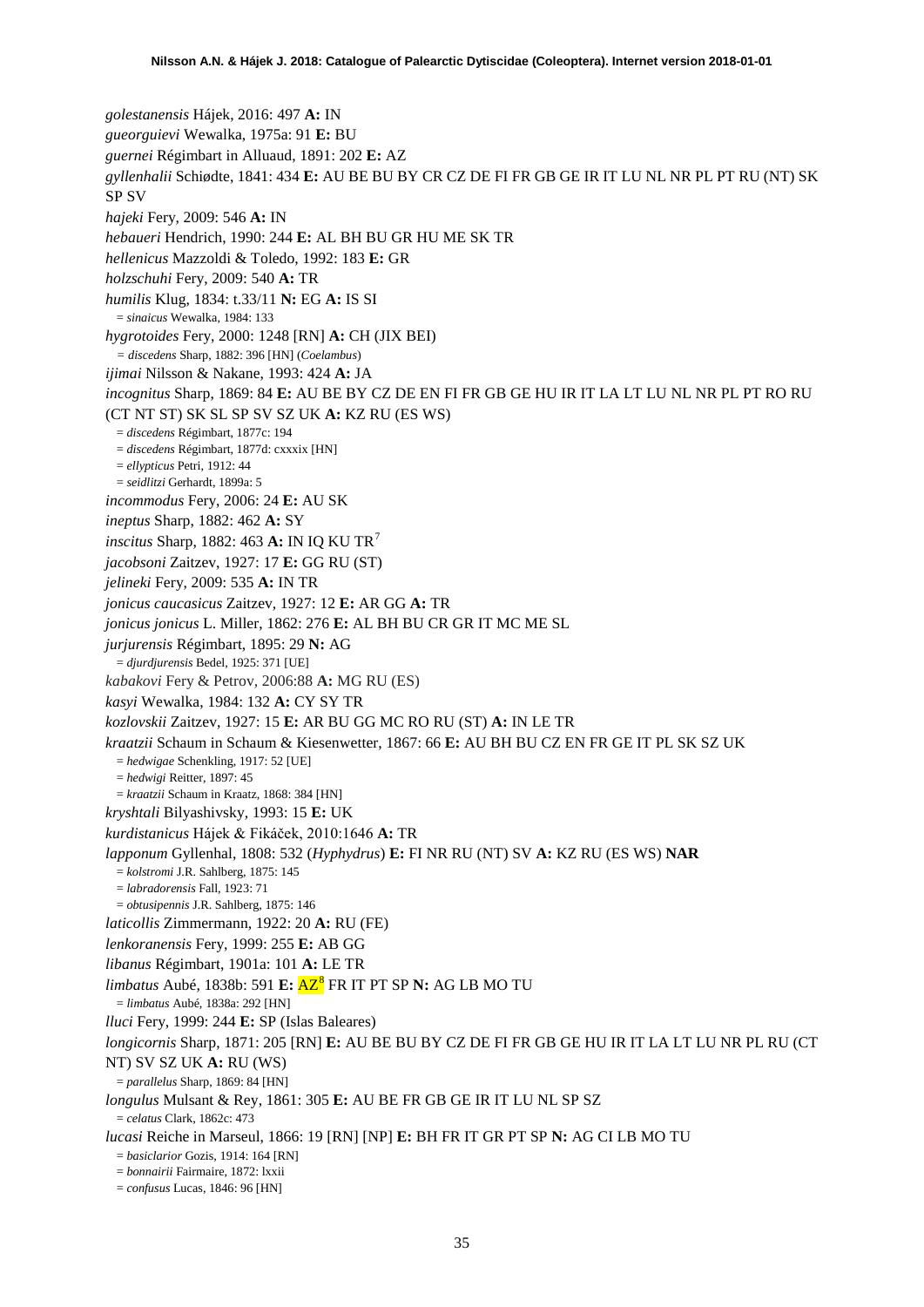= *lucasii* Reiche in Reiche & Lallemant, 1872: 24 [RN] [HN] = *nigriceps* Schaum, 1864b: 110 [HN] *= perplexus* Schaum, 1847: 39 [RN] [NO] *lundbergi* Fery & Erman, 2009: 8 **A:** TR *lundbladi* Falkenström, 1938: 4 (*Hydrotarsus*) **N:** MR *macedonicus* Fery & Pesic, 2006: 596 **E:** MC ME *marginatus* Duftschmid, 1805: 269 (*Dytiscus*) **E:** AL AR AU BE BH BU CR CZ FR GB GE GG GR HU IT MC NL PL RU (ST) SB SK SL SP SZ TR UK **N:** AG MO **A:** IN IS KZ TR = *bosnicus* Apfelbeck, 1909: 496 = *pallens* Zimmermann, 1915: 222 [HN] *mariannae* Wewalka, 1974: 106 **A:** IS *martensi* Brancucci, 1981: 180 **A:** KA *melanarius* Sturm, 1835: 59 **E:** AU BE BH BY CR CZ DE EN FI FR GB GE HU IR IT LA LS LT LU NL NR PL RO RU (CT NT ST) SB SK SL SV SZ UK **A:** KZ RU (WS) = *montanus* Helliesen, 1890: 23 = *monticola* Sharp, 1869: 84 = *munsterii* Helliesen, 1890: 22 = *obscuricornis* J.R. Sahlberg, 1921: 3 = *ruficornis* Zetterstedt, 1838: 139 *memnonius* Nicolai, 1822: 33 **E:** AB AU BE BH BU BY CR CZ DE EN FA FI FR GB GE GR HU IR IT LA LS LT LU NL NR PL RU (CT NT ST) SK SL SP SV SZ UK **N:** AG EG MO TU **A:** TR = *castaneus* Aubé, 1838a: 302 [HN] = *castaneus* Aubé, 1838b: 600 [HN] = *incertus* Aubé, 1838a: 306 [HN] = *incertus* Aubé, 1838b: 607 = *insularis* Sharp, 1882: 457 = *jugularis* Babington, 1832: 328 = *niger* Sturm, 1835: 44 [HN] = *revelierei* Sharp, 1882: 458 = *subelongatus* Stephens, 1835: 392 *morio* Aubé, 1838b: 610 **E:** AU BE BY CZ DE EN FI FR GB GE IR LA LT NL NR PL RU (CT NT) SK SV **A:** JA MG RU (ES FE WS) **NAR** = *atriceps* Crotch, 1870: 96 [RN] = *caliginosus* LeConte, 1850: 215 = *caminarius* Motschulsky, 1860a: 100 = *lugubris* Motschulsky, 1845a: 353 [HN] = *melancholicus* Motschulsky, 1860a: 100 [RN] = *morio* Aubé, 1838a: 307 [HN] = *scaphiformis* Sharp, 1871: 205 = *valliger* Hellén, 1929: 36 = *watanabei* Takizawa, 1933: 174 *multiguttatus* Régimbart, 1878b: 351 **A:** IS JO SY = *ortali* Wewalka, 1984: 136 *nanpingensis* Toledo & Mazzoldi, 1996: 241 **A:** CH (GAN SCH) *neclae* Erman & Fery, 2006: 41 **A:** TR *necopinatus necopinatus* Fery, 1999: 248 **E:** PT SP *necopinatus robertorum* Fery, 1999: 250 **E:** FR GB (Channel Isles) *necopinatus roni* Fery, 1999: 253 **E:** GB *neglectus* Schaum, 1845: 409 **E:** AU BE BY CZ DE EN FI FR GB GE HU IR LA LT LU NL NR PL RU (CT NT) SK SV SZ UK **A:** RU (WS) = *incrassatus* Thomson, 1871: 366 *nevadensis* Sharp, 1882: 481 **E:** PT SP *nigellus* Mannerheim, 1853: 163 **E:** AN AR AU BU DE FI FR GE GG IT LA NR PL RU (CT) SP SV SZ **A:** CH (QIN, SCH) IN KI KZ MG RU (FE WS) TR **NAR** = *bungei* Zaitzev, 1910a: 31 = *mtiula* Zaitzev, 1927: 14 = *obscuripes* Motschulsky, 1860a: 100 = *pyrenaeus* Wehncke, 1872a: 163 = *sieversi* J.R. Sahlberg, 1910: 173 = *tungus* Zaitzev, 1910a: 32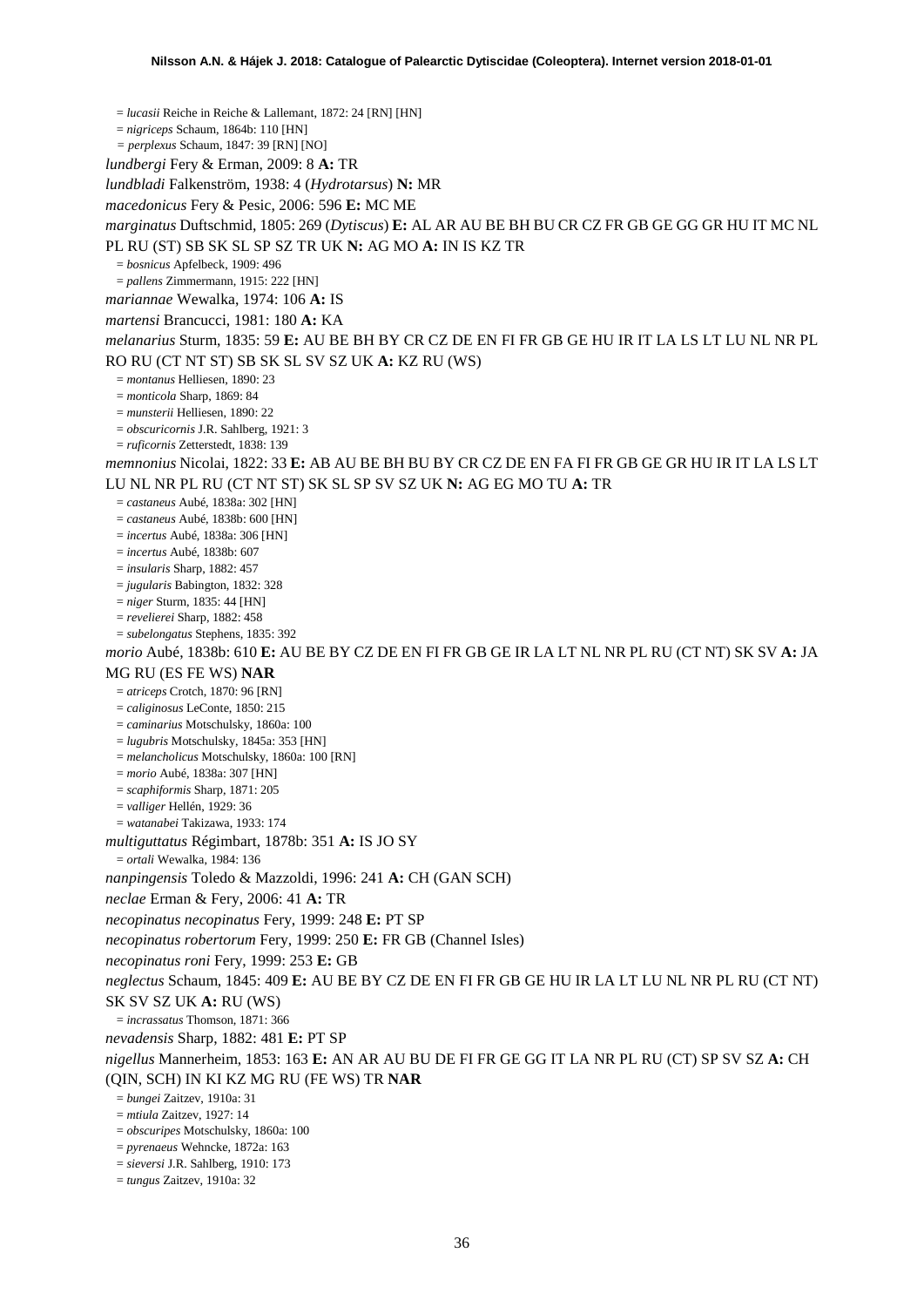*nigrita* Fabricius, 1792: 201 (*Dytiscus*) **E:** AU BE BH BU BY CR CZ DE EN FA FI FR GB GE HU IC IR IT LA LT LU MC NL NR PL PT RO RU (CT NT ST) SK SL SP SV SZ UK **A:** KI KZ RU (ES WS) = *bisbiguttatus* J.R. Sahlberg, 1921: 1 = *convexior* Seidlitz, 1887: 67 = *glabellus* Thomson, 1867: 80 *= melaenus* Nicolai, 1822: 34 = *monilicornis* J.R. Sahlberg, 1875: 154 = *obovatus* J.R. Sahlberg, 1880: 52 = *subalpinus* Thomson, 1871: 365 = *trivialis* Stephens, 1828: 59 *normandi alhambrae* Fery, 1999: 242 **E:** SP *normandi ifnii* Fery, 1999: 241 **N:** MO *normandi ifranensis* Fery, 1999: 239 **N:** MO *normandi normandi* Régimbart, 1903b: 254 **E:** FR PT SP *notabilis* LeConte, 1850: 216 **E:** FI NR RU (CT NT) SV **A:** MG RU (ES FE WS) **NAR** = *arcticus* Thomson, 1856: 197 = *fennicus* Seidlitz, 1887: 66 = *tomentosus* Poppius, 1905: 12 *notatus* Sturm, 1835: 62 **E:** BY CZ DE EN FI FR GE HU LA LT NL PL RU (CT NT) SV UK **A:** RU (ES WS) = *sacha* Zaitzev, 1910a: 30 *oasis* Wewalka, 1992: 53 **N:** EG *obscurus* Sturm, 1835: 65 **E:** AU BE BY CR CZ DE EN FI FR GB GE HU IR LA LT LU NL NR PL RU (CT NT ST) SK SV SZ UK **A:** RU (WS) **NAR** = *hockingi* Larson, 1975: 296 *obsoletus* Aubé, 1838b: 597 **E:** CR DE FR GB GE GR IR IT NR PT SP SV **N:** AG LB MO MR TU **A:** SY TR = *obsoletus* Aubé, 1838a: 298 [HN] *paganettianus* Scholz, 1923: 183 **E:** PT SP *palustris* Linnaeus, 1760: 216 (*Dytiscus*) **E:** AB AN AR AU BE BH BU BY CR CZ DE EN FA FI FR GB GE GG GR HU IR IT LA LS LT LU MC ME NL NR PL RO RU (CT NT ST) SK SL SP SV SZ UK YU **A:** IN MG RU (ES WS) TR = *apicalis* Schilsky, 1888: 183 = *buresi* Mařan, 1938: 95 = *cambriensis* Curtis, 1831: 343 = *cristatomarginatus* Goeze, 1777: 625 (*Dytiscus*) = *fimbriatus* Gmelin, 1790: 1957 [HN] (*Dytiscus*) = *fuscorufus* Munster, 1927: 160 = *lituratus* Fabricius, 1781: 296 (*Dytiscus*) = *proximus* Stephens, 1828: 55 = *sexpustulatus* Fabricius, 1777: 239 (*Dytiscus*) = *styriacus* Seidlitz, 1887: 70 = *tinctus* Clark, 1862b: 326 = *variegatus* Geoffroy in Fourcroy, 1785: 68 (*Dyticus*) *pfefferi* Wewalka, 1974: 107 [RN] **E:** GR = *orientalis* Hlisnikovský, 1955a: 87 [HN] *pilosus* Guignot, 1949a: 5 (*Hydrotarsus*) **N:** CI *planus* Fabricius, 1782: 501 (*Dytiscus*) **E:** AB AL AR AU BE BH BU BY CR CZ DE EN FI FR GB GE GG GR HU IR IT LA LT LU MC NL NR PL PT RO RU (CT NT ST) SK SL SP SV SZ TR UK YU **N:** AG MO **A:** IN IQ KI KZ LE RU (WS) TM TR *= flavipes* Dalla Torre, 1879: 40 = *frisius* Verhoeff, 1891: 23 = *fuscatus* Stephens, 1828: 62 = *fusculus* Schrank, 1781: 203 (*Dytiscus*) = *holosericeus* Marsham, 1802: 427 (*Dytiscus*) = *humeralis* Marsham, 1802: 422 (*Dytiscus*) = *lividus* Geoffroy in Fourcroy, 1785: 68 (*Dyticus*) = *nigricans* Schrank, 1781: 205 (*Dytiscus*) = *nigriceps* Preller, 1862: 23 = *pallescens* Seidlitz, 1887: 72

= *sordidus* Herbst, 1784: 126 (*Dytiscus*)

*polaris* Fall, 1923: 92 **A:** RU (FE – Wrangel Island) **NAR**

= *subvirescens* Fall, 1923: 93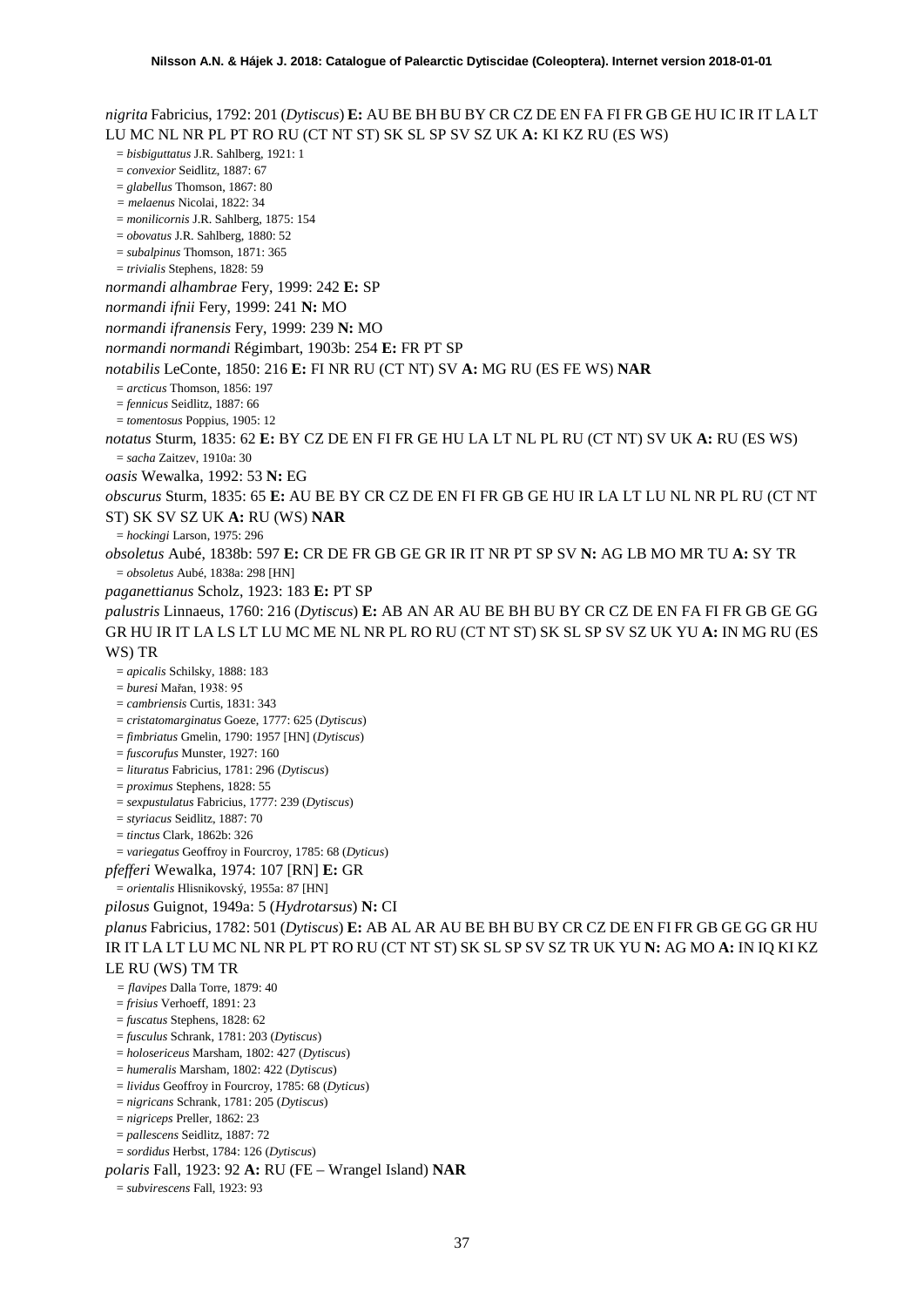*productus* Fairmaire, 1880a: 248 **N:** AG TU = *occultus* Sharp, 1882: 456 *pseudopubescens* Zimmermann, 1919a: 166 **A:** RU (ES WS) = *punctatissimus* Poppius, 1905: 14 [HN] *puberulus* LeConte, 1850: 215 **E:** FI NR RU (NT) SV **NAR** = *levanderi* J.R. Sahlberg, 1889: 221 *pubescens* Gyllenhal, 1808: 536 (*Hyphydrus*) **E:** AB AL AU BE BH BU CR CZ DE EN FA FI FR GB GE GG GR IR IT LA LT LU MC ME NL NR PL PT RO RU (CT NT ST) SB SK SL SP SV SZ TR UK **N:** AG LB MO TU **A:**  CY IN IS JO LE SY TR = *antidotus* Sharp, 1882: 462 = *caliginosus* Stephens, 1839: 69 = *estrellensis* Schaufuss, 1882a: 559 = *fulvipennis* Munster, 1932: 84 = *roseni* Zimmermann, 1919a: 175  $=$  *scaphula* Sturm, 1835; 58 = *scopularis* Schiødte, 1841: 439 *punctipennis* J.R. Sahlberg, 1880: 50 **A:** RU (ES WS) *regularis* Sharp, 1882: 482 **E:** FR (Corsica) *rifensis* Manuel, 2014: 93 **N**: MO *rufifrons* O.F. Müller, 1776: 73 (*Dytiscus*) **E:** AU BE BY CR CZ DE EN FI FR GB GE HU IT LA LT NL NR PL RO RU (CT NT ST) SK SL SV SZ UK **A:** RU (ES WS) = *duftschmidti* Rye, 1872: 47 [RN] = *intermedius* J.R. Sahlberg, 1880: 49 = *piceus* Stephens, 1828: 62 *= ruficeps* Nicolai, 1822: 33 = *rufifrons* Duftschmid, 1805: 270 [HN] (*Dytiscus*) *sabaudus sabaudus* Fauvel, 1865: 276 **E:** AU BU CZ FR GE IT MC PL SK SL SP SZ UK = *alticola* Sharp, 1882: 468 = *scholzi* W. Kolbe, 1899: 24 *sabaudus sierranevadensis* Shaverdo, 2004: 24 **E:** SP *saghaliensis* Takizawa, 1933: 173 **A:** JA RU (FE) *sanfilippoi* Ghidini, 1958: 13 **E:** IT *sardomontanus* Pederzani, Rocchi & Schizzerotto, 2004: 129 **E:** IT (Sardinia) *scalesianus* Stephens, 1828: 57 **E:** AU BE BY CZ DE EN FI FR GB GE HU IR LA LT NL NR PL RU (CT NT) SV UK **A:** RU (WS) = *pygmaeus* Sturm, 1835: 73 [HN] *sejilashan* Jia, Zhao & Fery, 2012: 58 **A:** CH (XIZ) *semenowi* Jakovlev, 1897: 41 **E:** FI NR RU (CT NT) SV = *afflatus* Scholz, 1917: 250 = *longitarsis* J.R. Sahlberg, 1910: 168 *shaverdoae* Fery, 2009: 547 **E:** AR *sibiricus* J.R. Sahlberg, 1880: 49 **A:** MG RU (ES FE WS) **NAR** = *boreus* Gordon, 1981: 106 *= sibiricus* Sharp, 1882: 466 [HN] *sivrikaya* Fery & Erman, 2009: 6 **A:** TR *springeri* J. Müller, 1924: 72 **E:** IT SL *striola* Gyllenhal in C.R. Sahlberg, 1826: 181 (*Hyphydrus*) **E:** AU BE BH BY CZ DE EN FI FR GB GE HU IR IT LA LT LU NL NR PL RO RU (CT NT ST) SB SV UK **A:** KZ RU (ES WS) **NAR** = *ambiguus* Aubé, 1838a: 287 [HN] = *ambiguus* Aubé, 1838b: 586 = *subtonsus* LeConte, 1855: 297 *= vittula* Erichson, 1837: 178 *submuticus* Thomson, 1874: 537 **E:** FI NR RU (CT NT) SV **A:** CH (JIL) JA MG RU (ES FE WS) = *konoi* Nakane, 1963: 25 = *penitus* Guignot, 1945a: 20 = *rubripes* J.R. Sahlberg, 1875: 151 *= rufipes* J.R. Sahlberg, 1874: xiii [HN] *talyschensis* Bilyashiwsky, 2004:45 **E:** AB *tatianae* Fery & Petrov, 2006:83 **A:** RU (WS)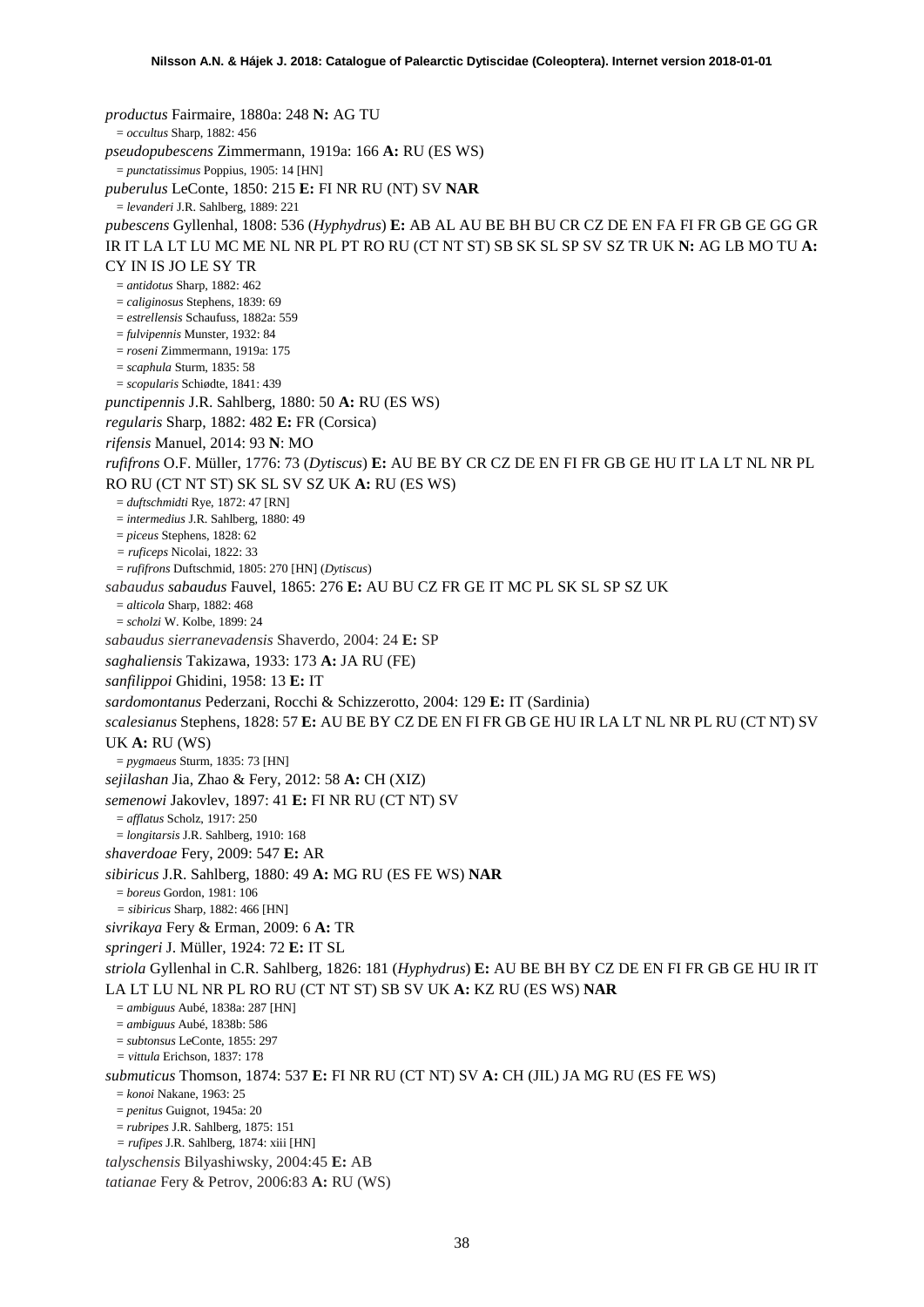*teres* Sharp, 1882: 458 **A:** JO SY *tessellatus* Drapiez, 1819c: 43 [NP] (*Dytiscus*) **E:** AB AL BE BH BU CR FR GB GG GR IR IT LA MA MC ME NL PT RU (ST) SP **N:** AG EG MO TU **A:** CY IN IQ IS JO[9](#page-51-6) LE SY TR = *chrysostomus* Gozis, 1914: 161 = *habelmanni* Wehncke, 1876b: 76 = *nigricollis* Desbrochers des Loges, 1871: 339 = *nigricollis* Fairmaire, 1872: lxxii [HN] *= pueli* Barthe, 1916: 245 = *xanthopus* Stephens, 1835: 393 *thracicus* Guéorguiev, 1966: 71 **E:** AR BU GG GR RU (ST) **A:** TR *tibetanus* Zaitzev, 1953: 169 **A:** CH (SCH XIZ) *tokui* Satô, 1985a: 51 **A:** JA *toledoi* Fery & Erman, 2009: 8 **A:** TR *toubkal* Fery & Hájek, 2013: 602 **N:** MO *transgrediens* Gschwendtner, 1923: 109 **E:** AB AR GG RU (ST) UK **A:** IN KI TM TR = *ponticus* Zaitzev, 1927: 16 *tristis* Paykull, 1798: 232 (*Dytiscus*) **E:** AU BE BH BU BY CR CZ DE EN FI FR GB GE HU IR IT KZ LA LS LT LU MC NL NR PL RU (CT NT) SB SK SL SV SZ UK **A:** JA RU (ES FE WS) **NAR** = *ampliceps* J.R. Sahlberg, 1921: 2 = *ruficapillus* Mannerheim, 1852: 304 = *varians* LeConte, 1850: 215 *tuvaensis* Pederzani, 2001:234 **A:** RU (ES) *uenoi* Nakane, 1963: 25 **A:** CH (HEI JIL QIN) JA MG RU (ES FE) *umbrosus* Gyllenhal, 1808: 538 (*Hyphydrus*) **E:** AU BE BY CZ DE EN FI FR GB GE HU IR LA LT LU NL NR PL RU (CT NT ST) SK SV SZ UK **A:** KZ RU (ES FE WS) = *minutus* Stephens, 1828: 59 *vagepictus* Fairmaire & Laboulbène, 1855: 208 **E:** FR PT SP *vespertinus* Fery & Hendrich, 1988: 145 **E:** PT SP *yakutiae* Nilsson, 1990b: 34 **A:** RU (FE) *zimmermanni* J. Müller, 1926: 288 **E:** BH CR ME SL = *bicolor* J. Müller, 1933: 202

subtribe Siettitiina Smrž, 1982

**genus** *Etruscodytes* **Mazza, Cianferoni & Rocchi, 2013: 235** type species *Etruscodytes nethuns* Mazza, Cianferoni & Rocchi, 2013 *nethuns* Mazza, Cianferoni & Rocchi, 2013: 236 **E:** IT

**genus** *Graptodytes* **Seidlitz, 1887: 57** type species *Dytiscus granularis* Linnaeus, 1767

*aequalis* Zimmermann, 1918: 69 [NP] (*Hydroporus*) **E:** PT SP **N:** MO

= *octolineatus* Schaufuss, 1882a: 559 [NO] (*Hydroporus*)

*atlantis* Théry, 1933: 129 (*Hydroporus*) **N:** MO

*aurasius* Jeannel, 1907: 18 (*Hydroporus*) **N:** AG TU

*bilineatus* Sturm, 1835: 68 (*Hydroporus*) **E:** AL AU BE BH BU BY CR CZ DE FI FR GB GE GG GR HU IR IT LA LT LU MC NL PL RO RU (CT NT ST) SB SK SL SP SV SZ UK **A:** KZ RU (ES WS) TR

= *dalmatinus* Zimmermann, 1932: 81

= *hopffgarteni* Schilsky, 1892: 193 (*Hydroporus*)

= *narentinus* Zimmermann, 1915: 220 (*Hydroporus*)

= *nigritarsis* Sharp, 1882: 453 (*Hydroporus*)

= *pervasus* Gozis, 1914: 120 (*Hydroporus*)

= *pallipes* Sturm, 1826: 155 (*Hydroporus*) [RN]

*bremondi* Guignot, 1934: 217 **N:** MO

*bussleri* Fery, 1994: 399 **A:** IS SY

*castilianus* Fery, 1995: 40 **E:** SP

*delectus* Wollaston, 1864: 76 (*Hydroporus*) **N:** CI

*eremitus* Ribera & Faille, 2010: 6 **N:** MO

*flavipes* Olivier, 1795: 38 [NP] (*Dytiscus*) **E:** BE BH BU CR FR GB GE GR IT LU ME NL PT SL SP SZ TR **N:** AG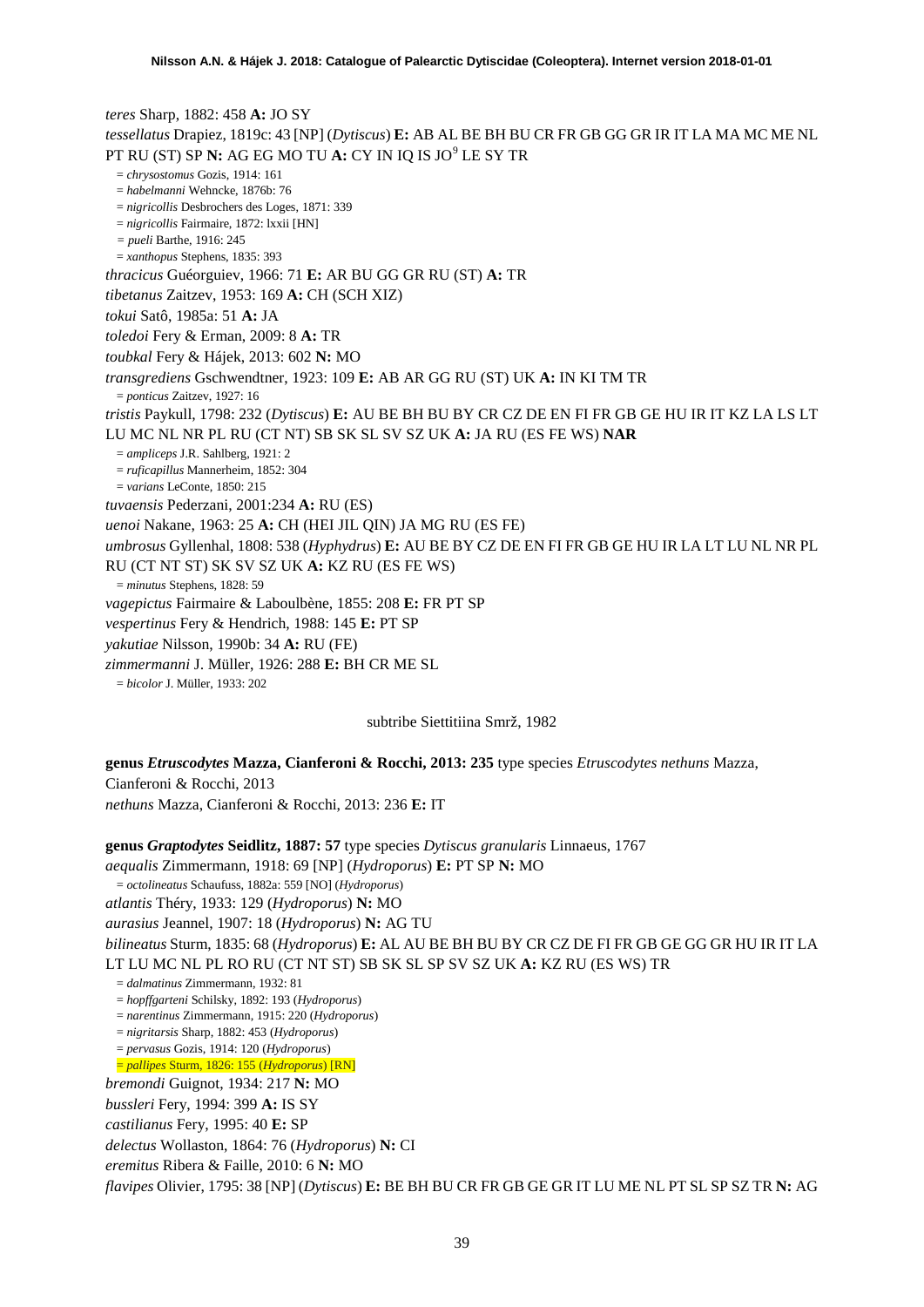## MO TU **A:** TR = *cebennicus* Guignot, 1932: 410 = *concinnus* Stephens, 1835: 392 (*Hydroporus*) = *manducus* Schaufuss, 1882a: 559 (*Hydroporus*) = *marmoratus* Stephens, 1835: 438 (*Hydroporus*) = *portalegrensis* Schaufuss, 1882a: 559 (*Hydroporus*) *fractus* Sharp, 1882: 454 (*Hydroporus*) **E:** BU FR GR IT PT SP **N:** AG TU = *exsanguis* Bedel, 1925: 364 (*Hydroporus*) = *gracilis* Wehncke, 1872a: 136 (*Hydroporus*) *granularis* Linnaeus, 1767: 667 (*Dytiscus*) **E:** AU BE BH BU BY CR CZ DE EN FI FR GB GE GR HU IR IT LA LS LT LU NL NR PL RO RU (CT NT ST) SK SL SV SZ UK = *funestus* Schilsky, 1888: 183 (*Hydroporus*) = *istrus* J. Müller, 1926: 290 = *pseudopictus* Zaitzev, 1928: 12 = *rhodanensis* Schaefer, 1952: 35 = *suturalis* P.W.J. Müller, 1821: 225 (*Hyphydrus*) = *unilineatus* Schrank, 1781: 204 (*Dytiscus*) *ignotus* Mulsant & Rey, 1861: 307 (*Hydroporus*) **E:** CR FR GR IT PT SP **N:** AG MO TU *= bihamatus* Chevrolat, 1861: 149 (*Hydroporus*) = *fallaciosus* Guignot, 1932: 402 = *ypsilon* Reiche in Grenier, 1863: 127 (*Hydroporus*) *kuchtae* Breit, 1908: 59 (*Hydroporus*) **E:** SP (Balearic Islands) *laeticulus* Sharp, 1882: 453 (*Hydroporus*) **N:** AG MO TU *pictus* Fabricius, 1787: 194 (*Dytiscus*) **E:** AU BE BH BU BY CR DE EN FI FR GB GE HU IR IT LA LS LT LU MC ME NL NR RO RU (CT NT ST) SK SL SZ UK YU = *arcuatus* Panzer, 1795a: 75 (*Dytiscus*) = *cruciatus* Schilsky, 1890: 182 (*Hydroporus*) = *flexuosus* Marsham, 1802: 425 (*Dytiscus*) = *fortiterpunctatus* Guignot, 1932: 396 *pietrii* Normand, 1933: 297 **N:** AG TU *sedilloti phrygius* Guignot, 1942a: 18 **E:** GR MC TR **A:** TR = *pseudophrygius* Guéorguiev, 1965a: 494 *sedilloti sedilloti* Régimbart, 1878b: 352 (*Hydroporus*) **A:** CY IS SY *siculus* Fery, 1995: 41 **E:** IT (Sicily) *snizeki* Hendrich, 1993: 392 **A:** UZ *varius* Aubé, 1838b: 637 (*Hydroporus*) **E:** AU BU FR GE GR IT MA PT SP YU **N:** MO = *pauper* Schneider, 1903: 51 (*Hydroporus*) = *varius* Aubé, 1838a: 334 [HN] (*Hydroporus*) *veterator behningi* Zaitzev, 1927: 11 **A:** TR *veterator veterator* Zimmermann, 1918: 67 [NP] (*Hydroporus*) **E:** BU CR GR IT MC ME = *montenegrinus* Schaufuss, 1882a: 559 [NO] (*Hydroporus*) **genus** *Iberoporus* **Castro & Delgado, 2001:34** type species *Iberoporus cermenius* Castro & Delgado, 2001 *cermenius* Castro & Delgado, 2001:35 **E:** SP

**genus** *Metaporus* **Guignot, 1945b: 6** type species *Hydroporus meridionalis* Aubé, 1838 *meridionalis* Aubé, 1838b: 629 (*Hydroporus*) **E:** FR IT PT SP **N:** AG MO TU = *lusitanicus* Scholz, 1916: 172 (*Hydroporus*) = *meridionalis* Aubé, 1838a: 327 [HN] (*Hydroporus*) = *scriptus* Régimbart, 1895: 24 (*Hydroporus*) *orientalis* Toledo & Hosseinie, 2003: 59 **A:** IN

**genus** *Porhydrus* **Guignot, 1945b: 6** type species *Dytiscus lineatus* Fabricius, 1775 *genei* Aubé, 1838b: 631 (*Hydroporus*) **E:** BH CR FR GR IT **N:** AG MO = *genei* Aubé, 1838a: 328 [HN] (*Hydroporus*) *lineatus* Fabricius, 1775: 234 (*Dytiscus*) **E:** AB AL AU BE BH BU BY CR CZ DE EN FI FR GB GE GG GR HU IR IT LA LT LU MC MD ME NL NR PL RO RU (CT NT ST) SK SL SV SZ TR UK YU **A:** IN RU (WS) = *ovalis* Marsham, 1802: 425 [HN] (*Dytiscus*) = *parvulus* Herbst, 1784: 127 [HN] (*Dytiscus*)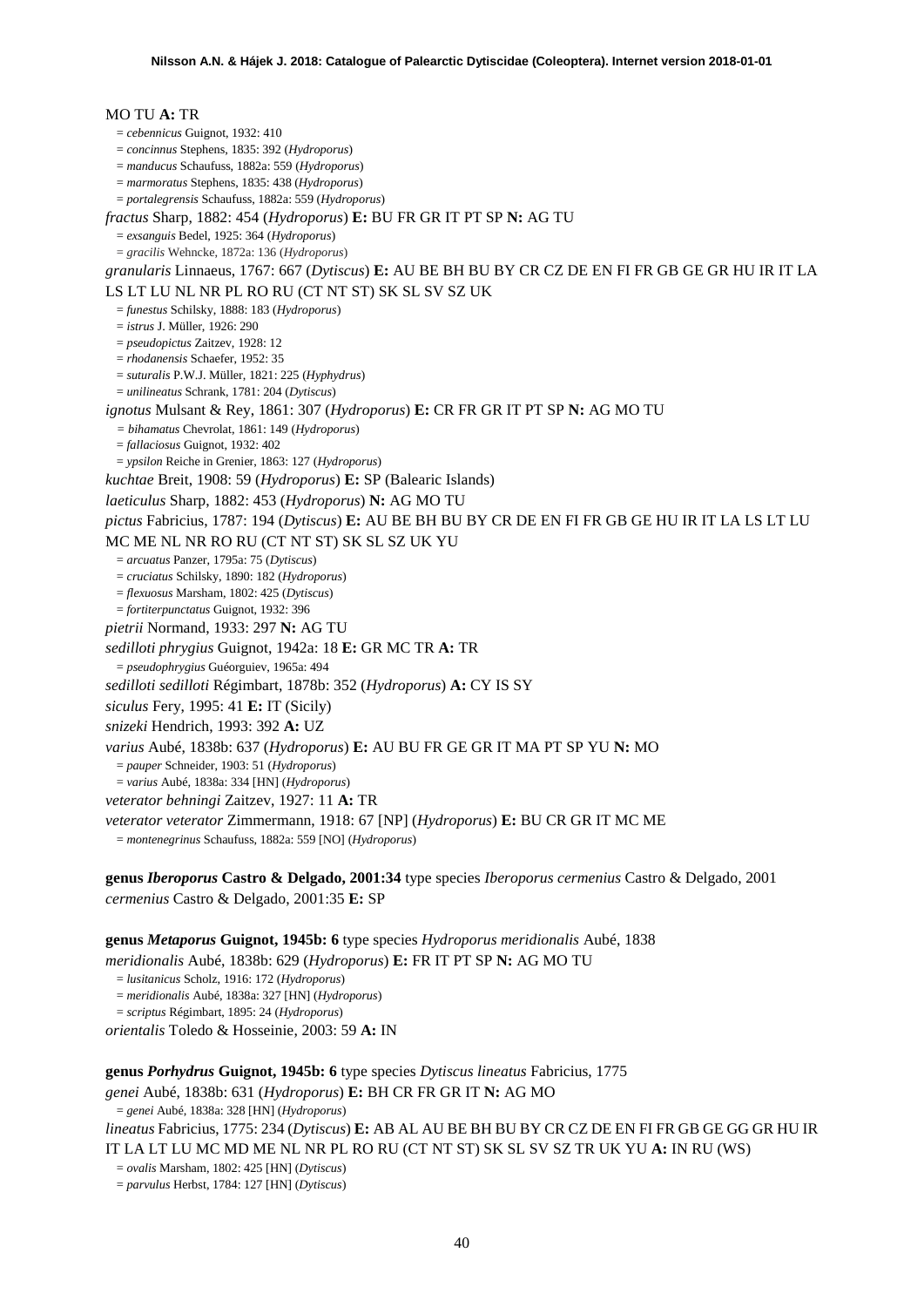= *pygmaeus* Fabricius, 1792: 200 (*Dytiscus*) = *quadrilineatus* Drapiez, 1819d: 198 [HN] (*Dytiscus*) = *thoreii* Clark, 1862a: 409 (*Hydroporus*) = *velox* O.F. Müller, 1776: 73 (*Dytiscus*) *obliquesignatus* Bielz, 1852: 16 (*Hydroporus*) **E:** AU BH BU BY CR HU IT RO RU (ST) SB SK SL UK **A:** KZ RU  $(WS)$ 

*vicinus* Aubé, 1838b: 627 (*Hydroporus*) **E:** PT **N:** MO

**genus** *Rhithrodytes* **Bameul, 1989: 482** type species *Dytiscus crux* Fabricius, 1792 *agnus* Foster, 1992: 249 **E:** PT *argaensis* Bilton & Fery, 1996: 919 **E:** PT *bimaculatus* Dufour, 1852: 319 (*Hydroporus*) **E:** FR SP = *jucundus* Perris, 1869: 7 (*Hydroporus*) *crux* Fabricius, 1792: 199 (*Dytiscus*) **E:** FR IT SZ = *fasciatus* Aubé, 1838a: 347 [HN] (*Hydroporus*) = *fasciatus* Aubé, 1838b: 640 [HN] (*Hydroporus*) = *fasciatus* Clark, 1855: 4858 [HN] (*Hydroporus*) *dorsoplagiatus* Fairmaire, 1880a: 247 (*Hydroporus*) **N:** AG *minimus* Fery, 2016: 433 **N:** AG *numidicus* Bedel, 1889: 286 (*Hydroporus*) **N:** AG TU *sexguttatus* Aubé, 1838b: 632 (*Hydroporus*) **E:** FR (Corsica) IT (Elba, Monte Christo, Sardinia) = *sexguttatus* Aubé, 1838a: 330 [HN] (*Hydroporus*)

**genus** *Siettitia* **Abeille de Perrin, 1904: 226** type species *Siettitia balsetensis* Abeille de Perrin, 1904 *avenionensis* Guignot, 1925: 23 **E:** FR *balsetensis* Abeille de Perrin, 1904: 227 **E:** FR

**genus** *Stictonectes* **Brinck, 1943c: 139** [RN] type species *Dytiscus lepidus* Olivier, 1795 = *Stictonotus* Zimmermann, 1930: 94 [HN] type species *Dytiscus lepidus* Olivier, 1795 *abellani* Millán, Picazo & Fery in Millán, Picazo, Fery, Moreno & Sánchez-Fernández, 2013: 534 **E:** PT SP *azruensis* Théry, 1933: 130 (*Hydroporus*) **N:** MO *canariensis* Machado, 1987: 42 **N:** CI (Gran Canaria) *epipleuricus* Seidlitz, 1887: 59 (*Hydroporus*) **E:** FR PT SP *escheri* Aubé, 1838b: 646 (*Hydroporus*) **E:** IT PT SP **N:** AG MO TU = *bicruciatus* Germar, 1838: 20 (*Hydroporus*) = *escheri* Aubé, 1838a: 354 [HN] (*Hydroporus*) = *gallicus* Seidlitz, 1887: 60 (*Hydroporus*) = *leprieurii* Reiche, 1864: 235 (*Hydroporus*) *formosus* Aubé, 1838b: 644 (*Hydroporus*) **E:** PT SP **N:** AG MO TU = *formosus* Aubé, 1838a: 353 [HN] (*Hydroporus*) *lepidus* Olivier, 1795: 32 (*Dytiscus*) **E:** FR GB GE IR IT PT SL SP SZ **N:** MO = *bifoveolatus* Zimmermann, 1918: 61 (*Hydroporus*) = *fauconneti* Pic, 1930: 13 (*Deronectes*) = *scitulus* Stephens, 1828: 49 (*Hygrotus*) *occidentalis* Fresneda & Fery, 1990: 73 **E:** PT SP *optatus* Seidlitz, 1887: 60 (*Hydroporus*) **E:** FR IT PT SP **N:** AG MO TU = *densatus* Peyerimhoff, 1931: 23 *rebeccae* Bilton, 2012: 44 **E:** PT SP *rufulus* Aubé, 1838b: 641 (*Hydroporus*) **E:** FR (Corsica) IT (Sardinia) = *ramburi* Reiche, 1862: 293 (*Hydroporus*) = *rufulus* Aubé, 1838a: 349 [HN] (*Hydroporus*) *samai* Schizzerotto, 1988: 539 **N:** AG TU

subtribe unknown

**genus** *Tassilodytes* **Fery & Bouzid, 2016: 467** type species *Graptodytes parisii* Gridelli, 1939 *parisii* Gridelli, 1939: 408 (*Graptodytes*) **N:** AG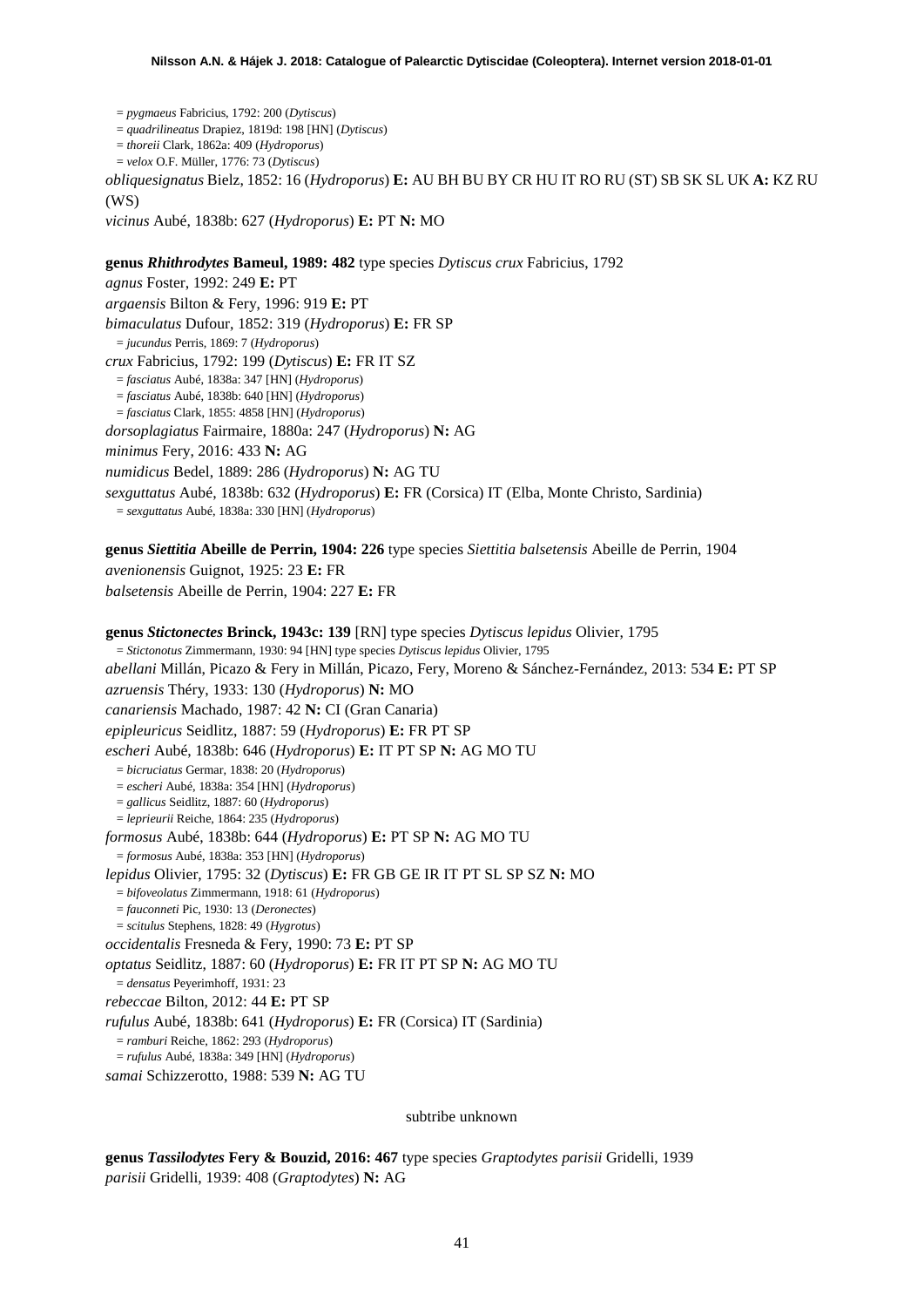tribe Hydrovatini Sharp, 1880

**genus** *Hydrovatus* **Motschulsky, 1853: 4** type species *Hyphydrus cuspidatus* Kunze, 1818

= *Hydatonychus* H.J. Kolbe, 1883: 402 type species *Hydatonychus crassicornis* H.J. Kolbe, 1883

= *Oxynoptilus* Schaum in Schaum & Kiesenwetter, 1867: 28 type species *Hyphydrus cuspidatus* Kunze, 1818

*= Pseudhydrovatus* Peschet, 1924: 140 type species *Pseudhydrovatus antennatus* Peschet, 1924

= *Vathydrus* Guignot, 1954c: 197 type species *Hydrovatus sordidus* Sharp, 1882 (= *Hydrovatus acuminatus* Motschulsky, 1860)

*acuminatus* Motschulsky, 1860d: 42 **N:** EG LB **A**: CH (FUJ GUA GUX HAI HKG HUB HUN JIA JIX SHA TAI XIZ YUN) IN IQ IS JA NP OM PA SA SC[10](#page-51-7) SY TR YE (Socotra) **AFR AUR ORR**

= *affinis* Régimbart, 1895: 108 = *badius* Clark, 1863: 424 (*Hydroporus*) = *consanguineus* Régimbart, 1880: 212 = *ferrugineus* Zimmermann, 1919a: 127 [RN] = *furvus* Guignot, 1950b: 25 = *humilis* Sharp, 1882: 327 = *malaccae* Clark, 1863: 425 (*Hydroporus*) = *obscurus* Motschulsky, 1860d: 43 = *obscurus* Régimbart, 1895: 108 [HN] = *sordidus* Sharp, 1882: 327 *aristidis* Leprieur, 1879a: 106 **N:** EG **A:** IS SA **AFR** = *aristidis* Leprieur, 1879b: lxxxii [HN] *bonvouloiri* Sharp, 1882: 335 **A:** AF CH (FUJ TAI YUN) JA PA **ORR** = *loochooensis* Kamiya, 1938: 10 *castaneus* Motschulsky, 1855a: 82 **A:** CH (XIZ) **ORR** *clypealis* Sharp, 1876: 61 **E:** CR FR GB IR IT PT SB SP **N:** AG EG MO TU *compactus* Sharp, 1882: 333 **N:** EG **AFR** *confertus* Sharp, 1882: 329 **A:** BT CH (FUJ GUX HAI HUN SHG YUN) NP PA UP **ORR** *cuspidatus* Kunze, 1818: 68 (*Hyphydrus*) **E:** AB AL AR AU BE BU CR CZ DE FR GE GG GR HU IT LU MC MD NL PL PT RO RU (CT ST) SB SK SL SP SV SZ UK **N:** AG EG LB MO TU **A:** CY IN IQ IS KI LE SI SY TM TR UZ **AFR** = *maculatus* Sharp, 1882: 322 [HN] = *maculosus* Zimmermann, 1919a: 126 [RN] = *simplex* Sharp, 1882: 322 *deserticola joyceae* Nilsson, 2001: 10 [RN] **N:** EG **AFR** = *badius* Omer-Cooper, 1931: 760 [HN] *irakensis* Abdul-Karim & Ali, 1986: 280 **A:** IQ *japonicus* Takizawa, 1933: 166 **A:** JA *longicornis* Sharp, 1882: 323 **N:** EG **AFR** = *berdoa* Bruneau de Miré & Legros, 1963: 850 *meridionalis* Abdul-Karim & Ali, 1986: 281 **A:** IQ *obtusus* Motschulsky, 1855a: 82 **A:** CH (FUJ HAI HUB ZHE) **ORR** = *acutus* Sharp, 1882: 330 *picipennis* Motschulsky, 1860d: 40 **A:** CH (XIZ) **ORR** *pinguis* Régimbart, 1892a: 114 **A:** CH (YUN) NP **ORR** *pumilus* Sharp, 1882: 331 **A:** JA **ORR** *remotus* Biström & Watanabe, 2017: 6 **A:** JA (Ryukyus: Iriomote) *rufoniger rufoniger* Clark, 1863: 423 (*Hyphydrus*) **A:** CH (MAC) "China" **ORR** = *atricolor* Régimbart, 1880: 212 *seminarius* Motschulsky, 1860d: 42 **A:** BT CH (JIX TAI) JA NP PA **ORR** = *fusculus* Sharp, 1882: 326 = *matsuii* Nakane, 1990b: 198 = *tinctus* Sharp, 1882: 328 *stridulus* Biström, 1997: 529 **A:** JA[11](#page-51-8) **ORR** *subrotundatus* Motschulsky, 1860d: 41 **A:** CH (FUJ GUX HUN YUN) NP **ORR** = *carbonarius* Clark, 1863: 423 (*Hydroporus*) = *elevatus* Sharp, 1882: 328

= *ferrugatus* Régimbart, 1877a: lxxix [HN]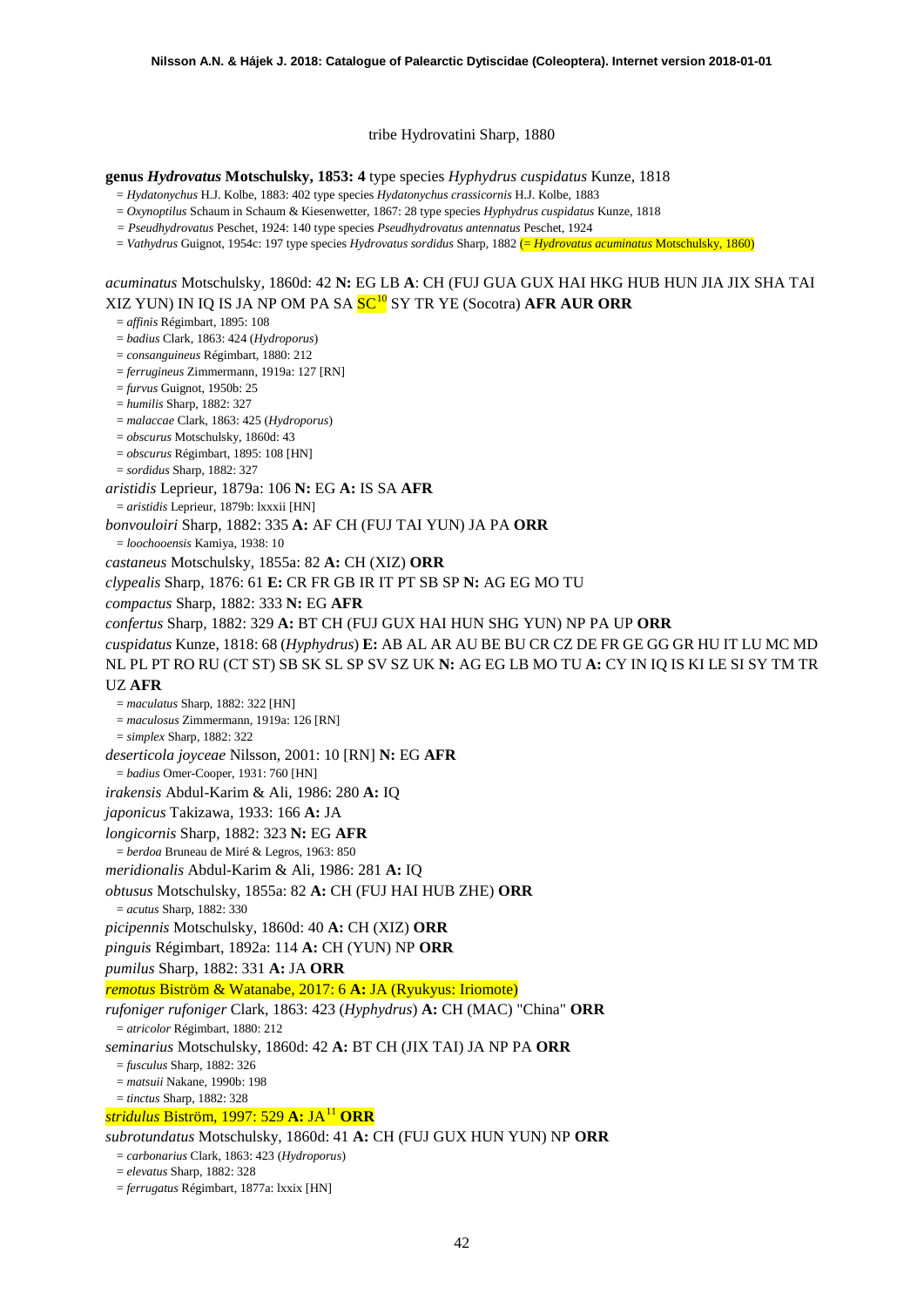= *ferrugatus* Régimbart, 1877h: 122 = *fuscobrunneus* Clark, 1863: 424 (*Hydroporus*) = *javanus* Csiki, 1938: 126 = *orientalis* Sharp, 1882: 805 *subtilis* Sharp, 1882: 329 **A:** CH (MAC TAI XIZ) JA SC **ORR** = *adachii* Kamiya, 1932: 4 *villiersi* Guignot, 1955a: 860 **N:** EG **A:** IS SI **AFR** *= albertianus* Guignot, 1959c: 165 = *browneanus* Guignot, 1959b: 140 = *uncus* Guignot, 1959c: 164 *yagii* Kitayama, M. Mori & Matsui, 1993: 1 **A:** JA

tribe Hygrotini Portevin, 1929

**genus** *Clemnius* **Villastrigo, Ribera, Manuel, Millán & Fery, 2017: 503** type species *Hyphydrus decoratus* Gyllenhal, 1810

**subgenus** *Clemnius* Villastrigo, Ribera, Manuel, Millán & Fery, 2017: 503 type species *Hyphydrus decoratus* Gyllenhal, 1810

*decoratus* Gyllenhal, 1810: xvi (*Hyphydrus*) **E:** AU BE BH BU BY CR CZ DE EN FI FR GB GE HU IR IT LA LS LT LU NL NR PL RO RU (CT NT ST) SB SK SL SV SZ UK **A:** KZ RU (ES WS)

= *unicolor* Schilsky, 1888: 183 (*Hygrotus*)

### **genus** *Hygrotus* **Stephens, 1828: 38** type species *Dytiscus inaequalis* Fabricius, 1777

**subgenus** *Coelambus* Thomson, 1860: 13 type species *Dytiscus confluens* Fabricius, 1787 *ahmeti* Hájek, Fery & Erman, 2005: 262 **A:** TR

*caspius* Wehncke, 1875b: 234 (*Hydroporus*) **E:** KZ RU (CT ST) **A:** CH (GAN HEB NMO QIN SHA XIN) KZ MG RU (ES WS) TM

= *reitteri* Zaitzev, 1908d: 268 (*Coelambus*)

*= trilineatus* Feng, 1936: 6 (*Coelambus*)

*confluens* Fabricius, 1787: 193 (*Dytiscus*) **E:** AB AR AU AZ BE BH BU BY CR CZ DE EN FR GB GE GG GR HU IR IT LS LU MA MC MD ME NL NR PL PT RU (CT ST) SK SL SP SV SZ UK YU **N:** AG CI EG LB MO MR TU **A:** AE AF CY HP IN IQ IS JO KA KZ KU PA RU (ES) SA SI SY TM TR UZ YE **AFR**

*enneagrammus* Ahrens, 1833: 645 (*Hydroporus*) **E:** AB BU GE GG KZ PL RO RU (ST) UK **A:** AF CH (XIN) IN KI KU KZ MG PA RU (WS) SY TD TM TR UZ

= *blandus* Germar, 1834: t.4 (*Hydroporus*)

= *puncticeps* Seidlitz, 1887: 43 (*Coelambus*)

= *tauricus* Motschulsky, 1860b: 303 (*Hydroporus*)

*flaviventris* Motschulsky, 1860b: 303 (*Hydroporus*) **E:** AB AR GE GG PL RU (ST) **A:** CH (QIN XIN) KA KI KZ MG PA RU (WS)

*nigrolineatus* Steven in Schönherr, 1808: 33 (*Hyphydrus*) **E:** AU BE BY CZ DE FI FR GB GE NL PL RU (ST) SV UK **A:** KZ MG RU (WS)

= *lautus* Schaum, 1843: 187 (*Hydroporus*)

*pallidulus* Aubé, 1850: 300 (*Hydroporus*) **E:** AB AU BU FR GG GR HU IT RO SP UK **N:** AG EG LB MO TU **A:**  IN SI SY TM TR

= *fulviventris* Costa, 1883: 85 (*Hydroporus*) *pectoralis* Motschulsky, 1860b: 303 (*Hydroporus*) **A:** KZ RU (ES WS)

**subgenus** *Hygrotus* Stephens, 1828: 38 type species *Dytiscus inaequalis* Fabricius, 1777

= *Dryephorus* Guignot, 1950c: 150 type species *Coelambus nodieri* Régimbart, 1895

= *Heroceras* Guignot, 1950c: 150 type species *Herophydrus descarpentriesi* Peschet, 1923

= *Herophydrus* Sharp, 1880: cxlviii type species: *Hydroporus hyphydroides* Perris, 1864 (= *Hyphydrus guineensis* Aubé, 1838)

*aequalis* Falkenström, 1932b: 192 **A:** CH (SCH)

*cleopatrae* Peyron, 1858: 398 (*Hydroporus*) **A:** IS TR

= *galileae* Wewalka, 1984: 131

= *gouini* Guignot, 1953b: 115

*guineensis* Aubé, 1838b: 455 (*Hyphydrus*) **E:** FR IT MA **N:** AG EG LB **A:** IS SA YE **AFR**

= *barbarus* Schaum in White, 1847: 34 [RN] (*Hydroporus*)

= *ferrugineus* Lucas, 1846: 98 [HN] (*Hydroporus*)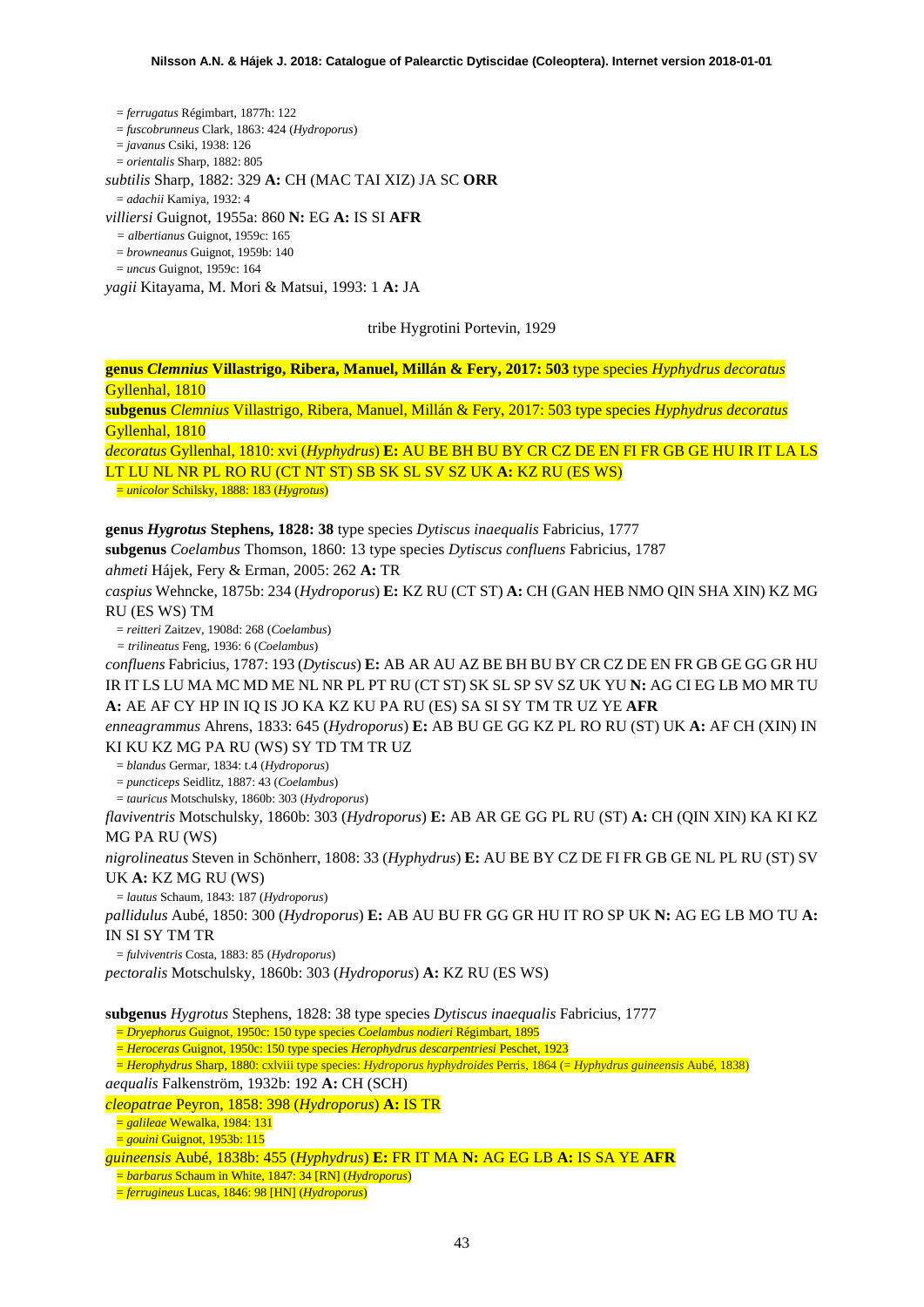= *hyphydroides* Perris, 1864: 277 (*Hydroporus*) = *inflatus* Reiche in Reiche & Lallemant, 1872: 24 [RN] (*Hydroporus*) = *mutatus* Gemminger & Harold, 1868: 437 [RN] (*Hydroporus*) = *ruficeps* Boheman, 1848: 253 [HN] (*Hydroporus*) = *turgidus* Erichson, 1843: 220 (*Hyphydrus*) = *umbrosus* Zimmermann, 1926: 29 *inaequalis* Fabricius, 1777: 239 (*Dytiscus*) **E:** AB AR AU BE BH BU BY CR CZ DE EN FI FR GB GE GG GR HU IR IT LA LS LT LU MC MD ME NL NR PL PT RO RU (CT NT ST) SB SK SL SP SV SZ UK **N:** AG MO **A:** CH (HEI JIL LIA NMO SHA) IN IS JA KI KZ LE MG RU (ES FE WS) SY TR = *dalmatinus* Zimmermann, 1915: 218 *= hokkaidensis* Satô, 1972: 54 = *minor* Costa, 1847b: 97 (*Hydroporus*) = *parvulus* Fabricius, 1792: 201 [HN] (*Dytiscus*) = *uhagonii* Seidlitz, 1887: 39 *musicus* Klug, 1834: t.33/12 (*Hydroporus*) **E:** AB AR BU CR GG GR IT MA RU (ST) SP UK **N:** AG CI EG LB MO TU **A:** AE AF CH (XIN) IN IQ IS JO KI KU KZ NP PA SA SI SY TD TM TR UP UZ YE **ORR** *= alei* Abdul-Karim & Ali, 1986: 276 = *fractilinea* Solsky, 1874: 134 (*Hydroporus*) *= interruptus* Sharp, 1882: 398 (*Coelambus*) *quinquelineatus* Zetterstedt, 1828: 234 (*Hyphydrus*) **E:** AU BY DE FI FR GB GE IR NR RU (CT NT ST) SV SZ **A:**  CH (NMO) KZ MG RU (ES FE WS) TD = *conjunctus* Munster, 1930: 339 = *disjunctus* Munster, 1932: 83 *rufus* Clark, 1863: 423 (*Hyphydrus*) **A:** CH (FUJ GUA GUX HAI HUB TAI) JA = *rotundatus* Gschwendtner, 1931b: 21 (*Hyphoporus*) *vaziranii* Nilsson, 1999b: 19 [RN] **A:** KA *= kashmirensis* Vazirani, 1970a: 118 [HN] (*Hydroporus*) *versicolor* Schaller, 1783: 313 (*Dytiscus*) **E:** AB AU BE BH BU BY CR CZ DE EN FI FR GB GE HU IR IT LA LT LU NL NR PL RO RU (CT NT ST) SB SK SL SV SZ UK **A:** RU (WS) = *affinis* Stephens, 1828: 48 = *collaris* Panzer, 1795a: 79 (*Dytiscus*) = *confluens* Munster, 1932: 83 [HN] = *recurvus* Marsham, 1802: 424 (*Dytiscus*) = *reticulatus* Fabricius, 1792: 200 (*Dytiscus*) = *semilineatus* Zimmermann, 1915: 218 **subgenus** *Hyphoporus* **Sharp, 1882: 389** type species *Hydroporus solieri* Aubé, 1838 *anitae* Vazirani, 1969b: 221 (*Hyphoporus*) **A:** PA UP *aper* Sharp, 1882: 390 (*Hyphoporus*) **A:** IN PA UP **ORR** *bertrandi* Vazirani, 1969b: 218 (*Hyphoporus*) **A:** PA *dehraduni* Vazirani, 1969b: 211 (*Hyphoporus*) **A:** UP *elevatus* Sharp, 1882: 390 (*Hyphoporus*) **A:** PA UP **ORR** *kempi* Gschwendtner, 1936: 368 (*Hyphoporus*) **A:** CH (YUN) **ORR** *nilghiricus* Régimbart, 1903c: 331 (*Hyphoporus*) **A:** PA **ORR** *pacistanus* Guignot, 1959a: 10 (*Hyphoporus*) **A:** AF PA *severini* Régimbart, 1892a: 115 (*Hyphoporus*) **A:** AF PA UP **ORR** *solieri* Aubé, 1838b: 554 (*Hydroporus*) **N:** EG **A:** IN KU SA SI = *innesi* Reitter, 1909: 31 = *letourneuxi* Pic, 1896: 141 = *posticalis* J.R. Sahlberg, 1913: 41 **subgenus** *Leptolambus* Villastrigo, Ribera, Manuel, Millán & Fery, 2017: 522 type species *Dytiscus impressopunctatus* Schaller, 1783 *armeniacus* Zaitzev, 1927: 5 (*Coelambus*) **E:** AR GG **A:** TR *chinensis* Sharp, 1882: 398 (*Coelambus*) **A:** CH (BEI HEB HEI JIL JIX LIA NMO SCH SHA TAI XIN ZHE) JA MG NC RU (FE) SC = *vittatus* Sharp, 1884: 441 (*Coelambus*)

*corpulentus* Schaum, 1864b: 109 (*Hydroporus*) **E:** RU (ST) UK **A:** KI KZ UZ = *leonhardi* Scholz, 1916: 168 (*Coelambus*)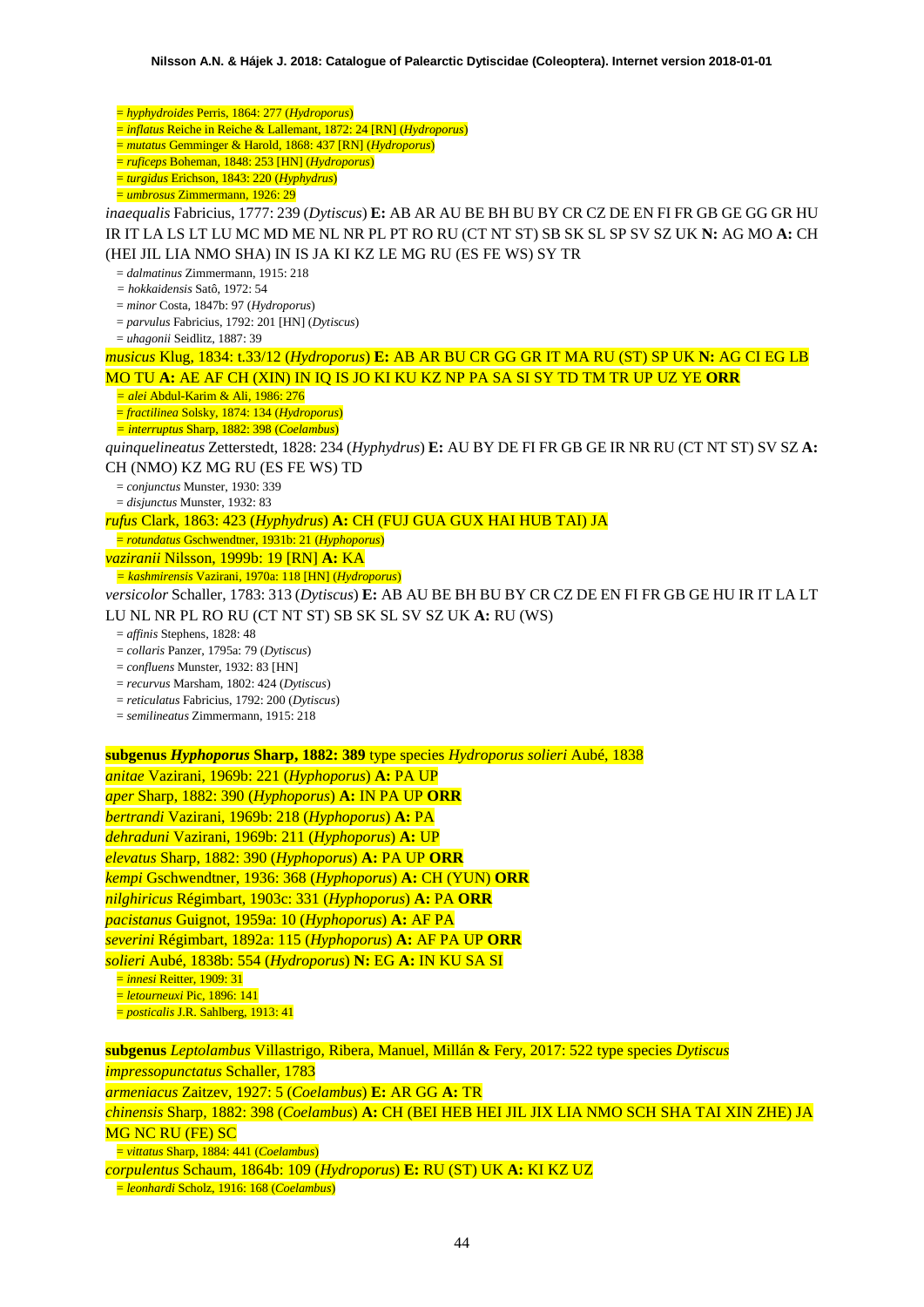*curvilobus* Fery, Sadeghi & Hosseinie, 2005: 31 **A:** IN *fresnedai* Fery, 1992c: 347 (*Coelambus*) **E:** SP *impressopunctatus* Schaller, 1783: 313 (*Dytiscus*) **E:** AB AR AU BE BH BU BY CR CZ DE EN FI FR GB GE GG HU IR IT LA LS LT LU MC MD NL NR PL RO RU (CT NT ST) SB SK SL SP SV SZ UK **A:** AF CH (GAN HEB HEI LIA NMO QIN SCH SHA XIN) IN JA KA KI KZ MG RU (ES FE WS) TM TR UZ **NAR** = *alternans* Gravenhorst, 1807: 104 (*Dytiscus*) = *decemlineatus* Mannerheim, 1853: 161 (*Hydroporus*) = *flavicans* Gmelin, 1790: 1957 (*Dytiscus*) *= hiurai* Satô, 1972: 54 (*Coelambus*) = *lineatus* O.F. Müller, 1776: 74 [HN] (*Dytiscus*) = *lineellus* Gyllenhal, 1808: 529 (*Hyphydrus*) = *opacus* Falkenström, 1932b: 192 (*Coelambus*) = *ovalis* Thunberg, 1784: 19 [HN] (*Dytiscus*) = *picipes* Fabricius, 1787: 192 (*Dytiscus*) = *punctatus* Marsham, 1802: 426 [HN] (*Dytiscus*) *= roborovskii* Zaitzev, 1953: 135 (*Coelambus*) = *similis* Kirby, 1837: 38 (*Hydroporus*) *inscriptus* Sharp, 1882: 404 (*Coelambus*) **N:** EG **A:** AE IN IQ KU OM SA SY TM UZ *= uzbekorum* Zaitzev, 1953: 140 (*Coelambus*) *lagari* Fery, 1992a: 115 (*Coelambus*) **E:** IT PT SP **N:** AG MO TU *lernaeus* Schaum, 1857: 153 (*Hydroporus*) **E:** BU GG GR MC RO **N:** EG **A:** AF IS KI SY TR UZ *marklini* Gyllenhal, 1813: 689 (*Hyphydrus*) **E:** AR BY DE EN FI FR GG LA NR PL RU (CT NT ST) SP SV UK **A:**  CH (GAN QIN XIZ) KZ MG RU (ES FE WS) TR UZ **NAR** = *astur* Sharp, 1882: 468 (*Hydroporus*) = *awajewi* Jakovlev, 1899: 508 (*Coelambus*) = *canadensis* Fall, 1919: 11 (*Coelambus*) = *lutzi* Reitter, 1908: 215 (*Hydroporus*) = *mistellus* Marseul, 1882: 98 (*Hydroporus*) = *mixtus* Fischer von Waldheim, 1829: 27 (*Hydroporus*) = *pallens* Aubé, 1838a: 358 [HN] (*Hydroporus*) = *pallens* Aubé, 1838b: 559 (*Hydroporus*) = *steppensis* Branden, 1885: 63 [RN] [HN] (*Hydroporus*) = *virgo* Fall, 1919: 12 (*Coelambus*) *novemlineatus novemlineatus* Stephens, 1829: 192 (*Hydroporus*) **E:** BE BU DE EN FI GB GE IR LT NL NR RU (NT) SV **A:** RU (FE WS) = *parallellus* Aubé, 1838a: 268 [HN] (*Hydroporus*) = *parallellus* Aubé, 1838b: 553 [HN] (*Hydroporus*) = *schoenherri* Aubé, 1838a: 267 [HN] (*Hydroporus*) = *schoenherri* Aubé, 1838b: 551 (*Hydroporus*) *orthogrammus* Sharp, 1882: 405 (*Coelambus*) **A:** IN IQ KU SA *parallellogrammus* Ahrens, 1812: 11 (*Dytiscus*) **E:** AB AL AU BE BH BU BY CR CZ DE EN FR GB GE GR HU IR IT LA LT LU MD NL NR PL RO RU (CT ST) SB SK SL SP SV SZ UK **A:** AF CH (BEI) ES IQ KI KZ MG RU (ES WS) TM TR UZ = *consobrinus* Kunze, 1818: 61 (*Hyphydrus*) *= distinctus* Feng, 1936: 7 (*Coelambus*) = *kaszabi* Guéorguiev, 1970: 253 (*Coelambus*) = *punctum* Gebler, 1829: 67 (*Hydroporus*) *polonicus polonicus* Aubé, 1842: 230 (*Hydroporus*) **E:** AB BY FI LA LT PL RU (CT NT ST) UK **A:** KZ RU (WS) *polonicus sahlbergi* Sharp, 1882: 402 [RN] (*Coelambus*) **A:** RU (ES) = *unguicularis* J.R. Sahlberg, 1880: 47 [HN] (*Coelambus*) *saginatus* Schaum, 1857: 154 (*Hydroporus*) **E:** BU CR GR IT KZ MC MD RU (ST) UK **N:** EG **A:** CY IN IS KZ LE SY TM TR = *elevatus* Sharp, 1882: 403 (*Coelambus*) = *mulsantis* Peyron, 1858: 400 (*Hydroporus*) *sanfilippoi* Fery, 1992a: 116 (*Coelambus*) **E:** IT (Sardinia) *semenowi* Jakovlev, 1899: 504 (*Coelambus*) **A:** CH (GAN) *stefanschoedli* Fery, Sadeghi & Hosseinie, 2005: 34 **A:** IN *unguicularis* Crotch, 1874: 73 (*Hydroporus*) **E**: RU (NT) **A:** CH (NMO) MG RU (ES FE WS) **NAR** = *mongolicus* Jakovlev, 1899: 506 (*Coelambus*)

*urgensis* Jakovlev, 1899: 507 (*Coelambus*) **A:** CH (GAN) KZ MG RU (ES) UZ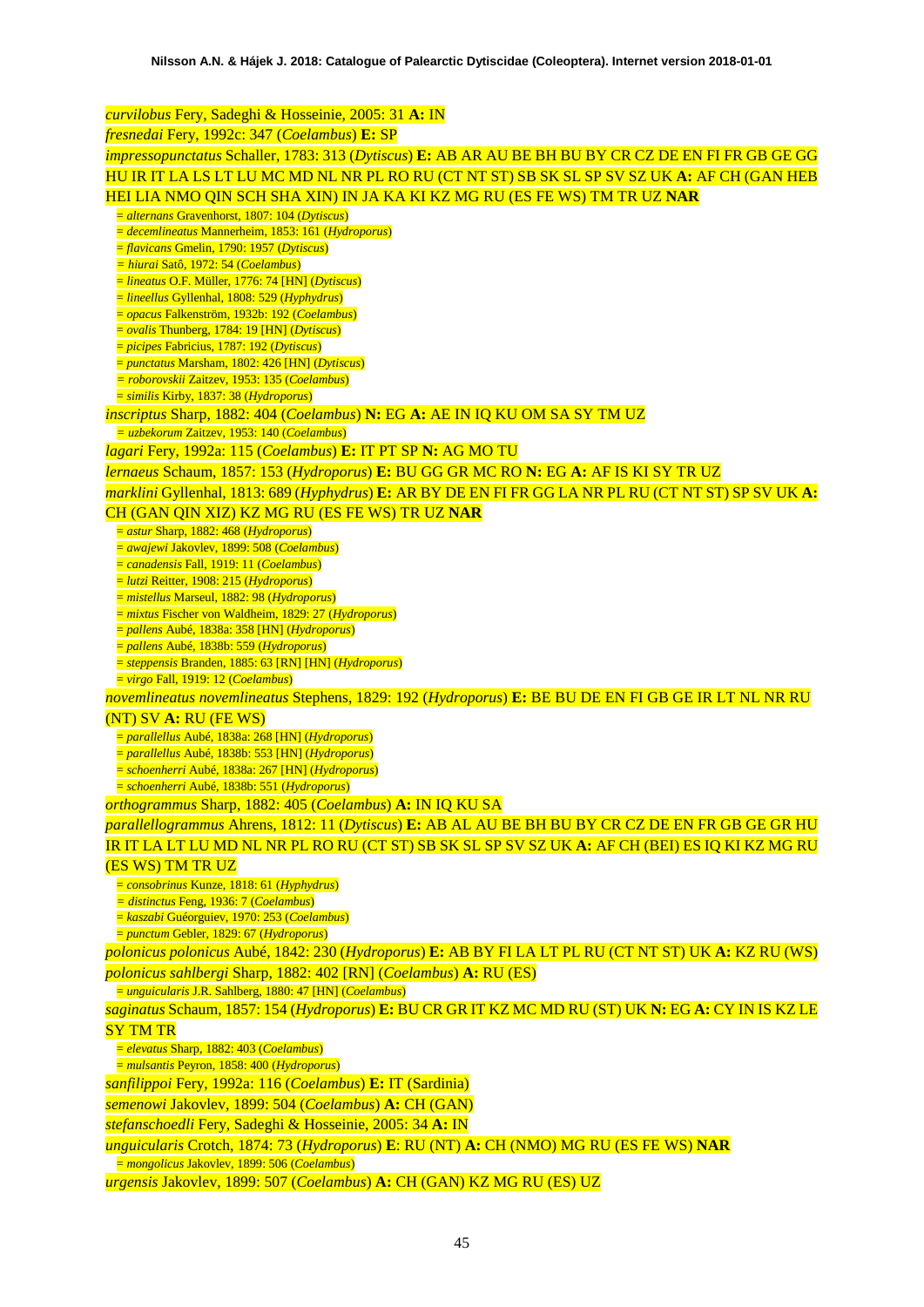### *zigetangco* Fery, 2003: 156 **A:** CH (GAN SCH XIZ) PA

tribe Hyphydrini Gistel, 1848

**genus** *Agnoshydrus* **Biström, Nilsson & Wewalka, 1997: 72** type species *Hydrovatus laccophiloides* Régimbart, 1888

*taiwanus* Wewalka & Wang, 2007:4 **A:** CH (TAI)

**genus** *Allopachria* **Zimmermann, 1924: 194** type species *Allopachria quadripustulata* Zimmermann, 1924 = *Nipponhydrus* Guignot, 1954c: 196 type species *Hyphydrus flavomaculatus* Kamiya, 1938 *bianae* Wewalka, 2010: 31 **A:** CH (GUA) *bimaculata* Satô, 1972: 51 (*Microdytes*) **A:** JA (Ryukyus) *dieterlei* Wewalka, 2000:117 **A:** CH (HUN) = *dieterlorum* Nilsson, 2007: 49 [UE] *dudgeoni* Wewalka, 2000:117 **A:** CH (GUX HKG JIX) *elongata* Bian & Ji, 2012: 29 **A:** CH (GUX) *ernsti* Wewalka, 2000: 117 **A:** CH (GUX) **ORR** *flavomaculata* Kamiya, 1838: 12 (*Hyphydrus*) **A:** CH (GUX) JA *friedrichi* Wewalka, 2000:113 **A:** CH (HUN) *froehlichi* Wewalka, 2000: 105 **A:** CH (HKG) *grandis* Bian & Ji, 2010: 61 **A:** CH (JIX) *guangdongensis* Wewalka, 2010: 30 **A:** CH (GUA) *hajeki* Wewalka, 2010: 32 **A:** CH (YUN) *hautmanni* Wewalka, 2000: 108 **A:** CH (ANH) *= hautmannorum* Nilsson, 2007: 49 [UE] *jaechi* Wewalka, 2000: 124 **A:** CH (HAI) *jendeki* Wewalka, 2000: 116 **A:** CH (YUN) *jilanzhui* Wewalka, 2000: 109 **A:** CH (GUX HUN) *komareki* Wewalka, 2010: 33 **A:** CH (GUA GUX) *liselotteae* Wewalka, 2000: 113 **A:** CH (GUX) *longyanensis* Ji, Guo & Bian, 2014: 194 **A:** CH (FUJ) *manfredi* Wewalka, 2010: 34 **A:** CH (GUA) *miaowangi* Wewalka, 2010: 29 **A:** CH (JIX ZHE) *quadrimaculata* Satô, 1981: 70 (*Nipponhydrus*) **A:** NP *schillhammeri* Wewalka, 2000: 108 **A:** CH (HUN) *schoenmanni* Wewalka, 2000: 113 **A:** CH (ANH ZHE) *scholzi* Wewalka, 2000: 116 **A:** CH (YUN) = *scholzorum* Nilsson, 2007: 49 [UE] *taiwana* Satô, 1990: 101 (*Microdytes*) **A:** CH (TAI) *wangi* Wewalka & Nilsson in Nilsson & Wewalka, 1994: 991 **A:** CH (TAI) *weinbergeri* Wewalka, 2000: 112 **A:** CH (FUJ) = *weinbergerorum* Nilsson, 2007: 49 [UE] *wuzhifengensis* Bian & Ji, 2010: 60 **A:** CH (JIX) *yanfengi* Bian & Ji, 2012: 31 **A:** CH (GUX) *yiae* Bian, Guo & Ji, 2013: 85 **A:** CH (CHQ)

**genus** *Dimitshydrus* **Uéno, 1996: 36** type species *Dimitshydrus typhlops* Uéno, 1996 *typhlops* Uéno, 1996: 42 **A:** JA

### **genus** *Hyphydrus* **Illiger, 1802: 299** type species *Dytiscus gibbus* Fabricius, 1777 (= *Dytiscus ovatus* Linnaeus, 1760)

= *Actobaena* Gistel, 1856: 355 type species *Hyphydrus fabricii* Cristofori, 1832 (= *Dytiscus ovatus* Linnaeus, 1760)

*= Allophydrus* Zimmermann, 1930: 65 type species *Hyphydrus major* Sharp, 1882 (= *Hyphydrus grandis* Laporte, 1835)

= *Apriophorus* Guignot, 1936b: 12 type species *Hyphydrus lyratus* Swartz, 1808

= *Aulacodytes* Guignot, 1936b: 12 type species *Hyphydrus impressus* Klug, 1832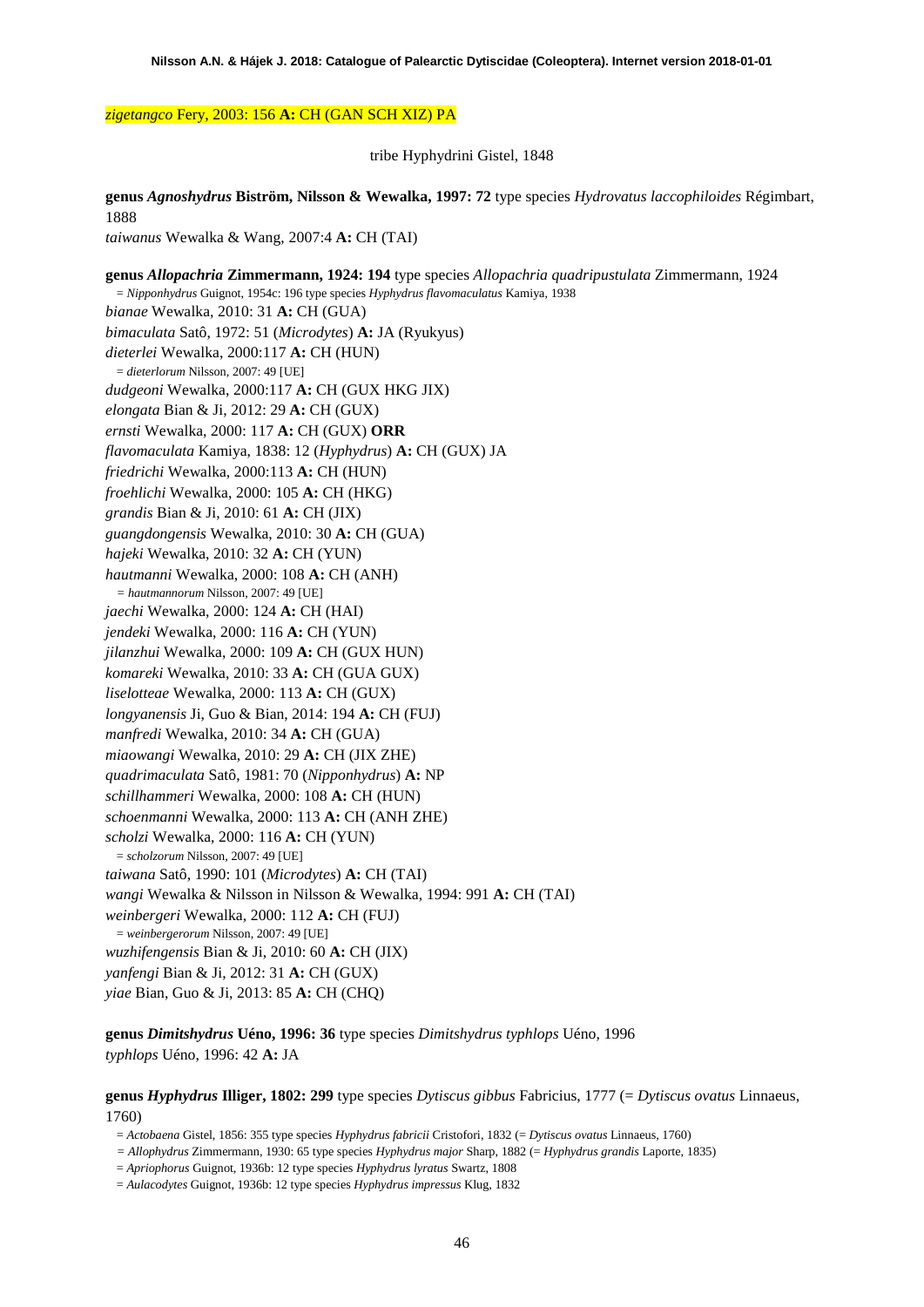= *Pachytes* Montrouzier, 1860: 244 type species *Pachytes elegans* Montrouzier, 1860 *anatolicus* Guignot, 1957b: 91 **E:** BH CR GR HU IT MC ME RU (ST) SB SK UK[12](#page-51-9) **A:** TR = *carrarai* Sanfilippo, 1963: 77 *aubei* Ganglbauer, 1891: 448 [RN] **E:** AU BH BU CR FR GB GR IT MA ME PT SL SP SZ **N:** AG LB MO TU **A:**  $TR^{12}$ = *variegatus* Aubé, 1838a: 372 [HN] = *variegatus* Aubé, 1838b: 466 [HN] *birmanicus* Régimbart, 1888: 614 **A:** BT CH (YUN) **ORR** *cycloides* Régimbart, 1889b: 56 **N:** EG **AFR** = *circularis* Régimbart, 1895: 53 = *lamottei* Legros, 1958: 212 = *malawiensis* Omer-Cooper, 1971: 279 = *nigeriensis* Omer-Cooper, 1971: 282 = *pelates* Guignot, 1953a: 1 *detectus* Falkenström, 1936a: 87 **A:** CH (FUJ GUI HEI HUB JIA JIX LIA SCH SHN ZHE) "Manchuria" = *chinensis* Hlisnikovský, 1955a: 85 = *pieli* Guignot, 1936c: 133 = *reductus* Hlisnikovský, 1955: 86 *dioscoridis* Hájek & Reiter, 2014: 74 **A:** YE (Socotra) *dongba* Šťastný, 2000:298 **A:** CH (YUN) *excoffieri* Régimbart, 1899: 210 **A:** CH (GAN HUB YUN) **ORR** *falkenstromi* Gschwendtner, 1939: 25 **A:** CH (BEI FUJ HEI JIA JIL LIA NMO SHN TIA) RU (FE) SC = *brincki* Guignot, 1946b: 72 *fangensis* Biström & Satô, 1988: 47 **A:** CH (HAI) **ORR** *grandis* Laporte, 1835: 107 **N:** EG SI **AFR** = *major* Sharp, 1882: 375 *gschwendtneri* Guignot, 1942a: 17 [RN] **A:** AF HP PA SD = *indicus* Gschwendtner, 1936: 367 [HN] = *lindemannae* Guignot, 1959a: 8 = *nalinie* Vazirani, 1969a: 311 [RN] *holmeni* Biström, 1983: 107 **A:** BT NP *japonicus japonicus* Sharp, 1873b: 54 **A:** JA RU (FE) SC = *frontalis* Sharp, 1882: 381 = *paromoeus* Guignot, 1954d: 40 *japonicus vagus* Brinck, 1943d: 127 **A:** CH (GUI GUX HEB HUN SHG LIA SCH SHA TAI YUN) NC *laeviventris laeviventris* Sharp, 1882: 381 **A:** JA *laeviventris tsugaru* Nakane, 1993: 2 **A:** JA *lyratus flavicans* Régimbart, 1892a: 115 **A:** PA UP **ORR** *lyratus lyratus* Swartz in Schönherr, 1808: 29 **A:** CH (FUJ GUA GUI GUX HAI HKG HUB MAC TAI XIZ YUN) JA **AUR ORR** = *bisulcatus* Clark, 1863: 422 = *fossulipennis* W.J. MacLeay, 1871: 122 (*Hydroporus*) = *nigronotatus* Clark, 1863: 421 *maculatus* Babington, 1842: 12 **N:** AG CI EG LB **AFR** = *africanus* Sharp, 1882: 376 = *crassus* Wollaston, 1868: 33 *orientalis* Clark, 1863: 419 **A:** CH (BEI FUJ GAN GUA GUI GUX HAI HEB HKG HUB JIA JIX SCH SHG SHN TAI YUN XIN XIZ ZHE) JA **ORR** = *eximius* Clark, 1863: 421 *ovatus* Linnaeus, 1760: 547 (*Dytiscus*) **E:** AL AU BE BH BU BY CR CZ DE EN FI FR GB GE GG GR HU IR IT LA LS LT LU MC ME NL NR PL RO RU (CT NT ST) SB SK SL SV SZ UK **A:** IN[13](#page-51-10) KZ RU (ES WS) TR = *fabricii* Cristofori, 1832: 14 = *ferrugineus* Linnaeus, 1767: 666 (*Dytiscus*) = *gibbus* Fabricius, 1777: 238 (*Dytiscus*) = *grossus* O.F. Müller, 1776: 72 (*Dytiscus*) = *ovalis* Illiger, 1798: 271 [HN] (*Dytiscus*) = *sphaericus* De Geer, 1774: 402 (*Dytiscus*) = *variegatus* Stephens, 1828: 45 *pictus* Klug, 1834: t.33/9 **N:** EG LB **A:** AE IN IS OM SA SI YE **AFR** = *lugubris* Preudhomme de Borre, 1871b: x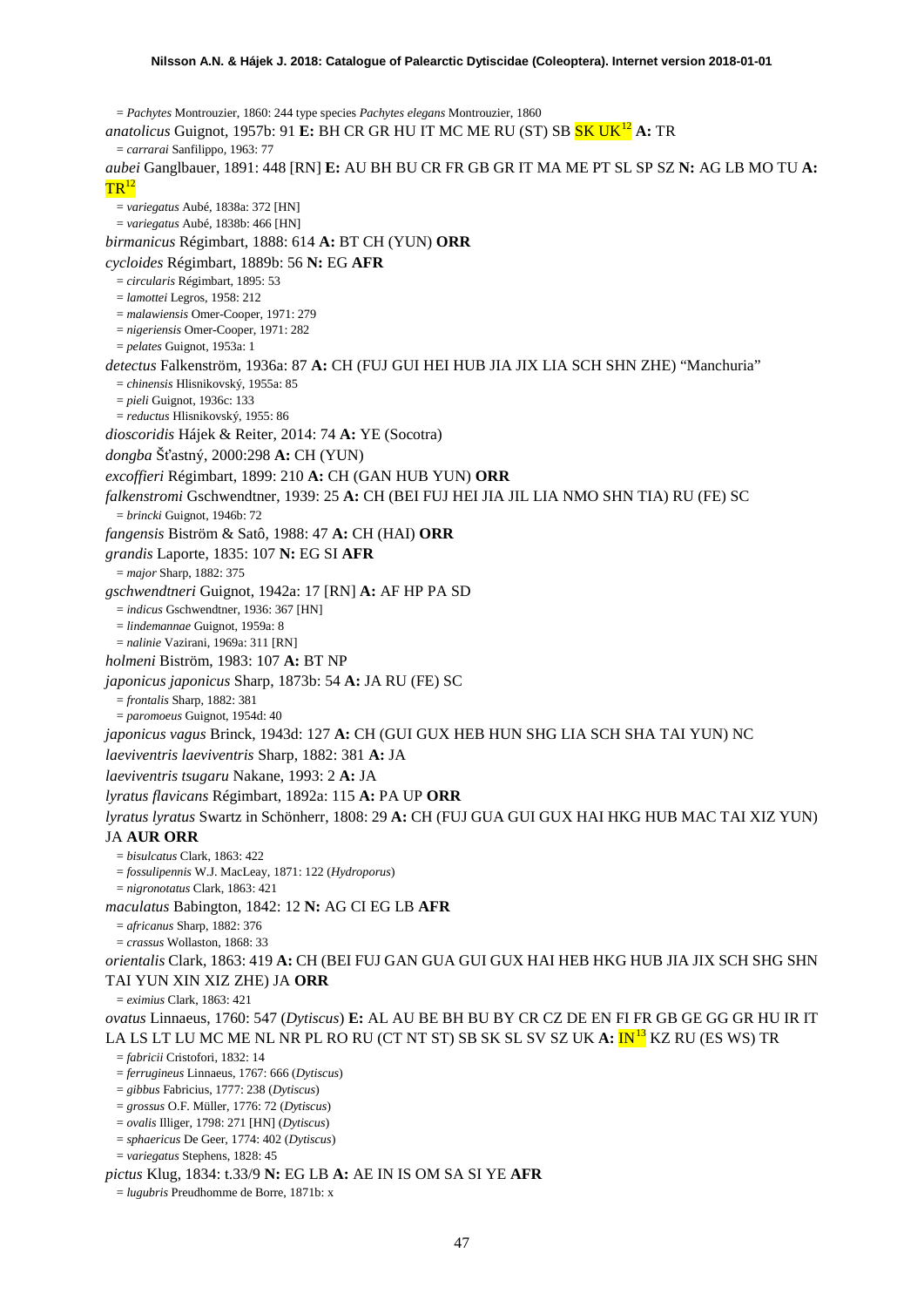*pulchellus* Clark, 1863: 420 **A:** CH (FUJ GUA GUX HAI HUN JIX LIA TAI) JA **ORR** = *jeanneli* Guignot, 1935a: 269 = *orbicularis* Régimbart, 1899: 212 = *wui* Gschwendtner, 1933: 161 *renardi* Severin, 1890: cxci **A:** BT HP NP SD UP **ORR** *sanctus* Sharp, 1882: 380 **A:** IS JO SY TR12 *sumatrae* Régimbart, 1880: 211 **A:** CH (YUN) **ORR** = *assamensis* Vazirani, 1969a: 309

**genus** *Microdytes* **J.Balfour-Browne, 1946: 106** type species *Microdytes belli* J.Balfour-Browne, 1946 *bistroemi* Wewalka, 1997: 20 **A:** CH (JIX) *championi* J. Balfour-Browne, 1946: 107 **A:** NP SD UP *elgae* Hendrich, Balke & Wewalka in Hendrich & Balke, 1995: 42 **A:** AP BT **ORR** *hainanensis* Wewalka, 1997: 25 **A:** CH (HAI) *heineri* Wewalka, 2011: 23 **A:** CH (YUN) **ORR** *huangyongensis* Bian, Zhang & Ji, 2015: 469 **A**: CH (ZHE) *lotteae* Wewalka, 1998: 64 **A:** CH (FUJ) *maculatus* Motschulsky, 1860d: 42 (*Hydrovatus*) **A:** CH (YUN) **ORR** *nilssoni* Wewalka, 1997: 30 **A:** CH (ANH GUX HUB HUN) *satoi* Wewalka, 1997: 33 **A:** CH (GUI GUX) *schoenmanni* Wewalka, 1997: 34 **A:** CH (YUN) NP SD **ORR** *shepardi* Wewalka, 1997: 37 **A:** CH (YUN) **ORR** *shunichii* Satô, 1995: 313 **A:** CH (HKG YUN) **ORR** = *holzmanni* Wewalka & Wang, 1998: 66 = *holzmannorum* Nilsson, 2007: 51 [UE] *sinensis* Wewalka, 1997: 38 **A:** CH (ANH HUN JIX) *tomokunii* Satô, 1981: 68 **A:** NP *trontelji* Wewalka, Ribera & Balke, 2007:61 **A:** CH (HAI)

*uenoi* Satô, 1972: 49 **A:** CH (ANH FUJ GUI HUN SCH TAI ZHE) JA

*wewalkai* Bian & Ji, 2009: 37 **A:** CH (HAI)

tribe Laccornini Wolfe & Roughley, 1990

**genus** *Laccornis* **Gozis, 1914: 111** type species *Hydroporus oblongus* Stephens, 1835 = *Agaporus* Zimmermann, 1919a: 147 type species *Hydroporus oblongus* Stephens, 1835 *kocae* Ganglbauer, 1904: 352 (*Hydroporus*) **E:** AU CR HU RU (ST) SK UK = *breviusculus* Gschwendtner, 1935c: 206 *oblongus* Stephens, 1835: 437 (*Hydroporus*) **E:** AU BE BY CZ DE EN FI FR GB GE HU IR LA LT NL NR PL RU (CT NT ST) SK SV **A:** RU (ES WS) **NAR** = *bohemani* Thomson, 1856: 198 (*Hydroporus*) = *nitidus* Sturm, 1835: 38 (*Hydroporus*)

tribe Methlini Branden, 1885

**genus** *Methles* **Sharp, 1882: 317** type species *Methles punctipennis* Sharp, 1882 (= *Hydroporus cribratellus* Fairmaire, 1880)

*cribratellus* Fairmaire, 1880a: 248 (*Hydroporus*) **E:** IT PT SP **N:** AG EG **A:** SA **AFR**

= *punctipennis* Sharp, 1882: 490

= *umbrosus* Gschwendtner, 1930: 210

*rectus* Sharp, 1882: 490 **A:** IN IQ

*spinosus* Sharp, 1882: 489 **N:** EG **A:** CY IS SI SY TR **AFR**

tribe Pachydrini Biström, Nilsson & Wewalka, 1997

**genus** *Heterhydrus* **Fairmaire, 1869: 186** type species *Heterhydrus agaboides* Fairmaire, 1869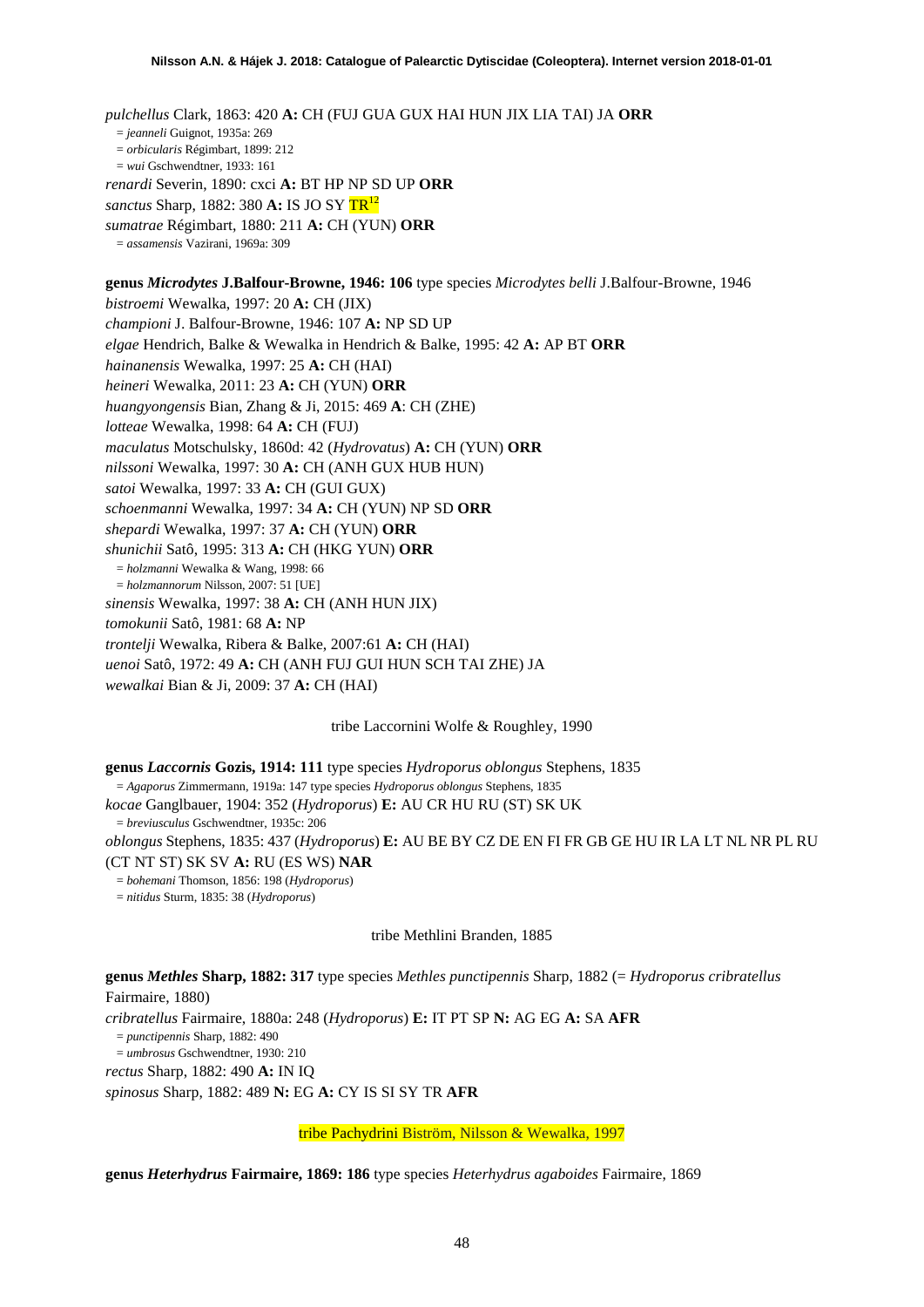*senegalensis* Laporte, 1835: 106 (*Hyphydrus*) **N:** EG SI **AFR**

tribe Vatellini Sharp, 1880

**genus** *Derovatellus* **Sharp, 1882: 282** type species *Vatellus lentus* Wehncke, 1876 *bisignatus* Ahlwarth, 1921: 442 **N:** EG **AFR** = *nyasaensis* Omer-Cooper, 1958: 250

incertae sedis (Hydroporinae)

**genus** *Morimotoa* **Uéno, 1957: 260** type species *Morimotoa phreatica* Uéno, 1957 *gigantea* Uéno, 1996: 33 **A:** JA *morimotoi* Uéno, 1996: 29 **A:** JA *phreatica miurai* Uéno, 1957: 273 **A:** JA *phreatica phreatica* Uéno, 1957: 268 **A:** JA

> subfamily **Laccophilinae** Gistel, 1848 tribe Agabetini Branden, 1885

**genus** *Agabetes* **Crotch, 1873: 398** type species *Colymbetes acuductus* Harris, 1828 *svetlanae* Nilsson, 1989: 36 **A:** IN

tribe Laccophilini Gistel, 1848

**genus** *Japanolaccophilus* **Satô, 1972: 57** type species *Neptosternus niponensis* Kamiya, 1939 *niponensis* Kamiya, 1939: 32 (*Neptosternus*) **A:** JA

**genus** *Laccophilus* **Leach, 1815: 84** type species *Dytiscus minutus* Linnaeus, 1758

*anticatus anticatus* Sharp, 1890: 341 **A:** UP **ORR**

= *wewalki* Vazirani, 1975: 487

*biguttatus* Kirby, 1837: 69 **E:** FI NR RU (NT) SV **A:** CH (HEB NMO) MG RU (ES WS) **NAR**

= *apicicornis* Reitter, 1899: 198

= *fengi* Guignot, 1942b: 86 [RN]

= *inconspicuus* Fall, 1917: 164

= *pallidulus* Zimmermann, 1930: 50

= *strohmi* Thomson, 1874: 535 = *uniformis* Feng, 1936: 1 [HN]

*chinensis* Boheman, 1858: 21 **A:** BT CH (ANH FUJ GUA GUI HAI HKG HUN JIX SCH TAI XIZ YUN) HP JA NP PA SD UP **ORR**

*continentalis* Gschwendtner, 1935b: 16 **A:** YE (Socotra) **AFR**

= *perplexus* Omer-Cooper, 1970b: 288

*demoflysi* Normand, 1938: 343 **N:** TU

*difficilis* Sharp, 1873b: 53 **A:** CH (BEI FUJ GUA GUI HAI HEI HUB HUN JIA JIL JIX LIA SCH SHG SHN SHX ZHE YUN) JA NC RU (FE) SC

*dikinohaseus* Kamite, Hikida & Satô, 2005:624 **A:** JA

*ellipticus* Régimbart, 1889a: 152 **A**: CH (FUJ GUA HAI XIZ) **ORR**

### *flexuosus* Aubé, 1838b: 430 **A:** CH (FUJ GUA GUI HAI HKG HUB JIA TAI) HP IN JA NP PA SD UP **ORR** = *chloroticus* Régimbart, 1887: 267

= *cognatus* Sharp, 1882: 316

= *formosanus* Takizawa, 1932: 22

= *solutus* Sharp, 1882: 315

*hyalinus* De Geer, 1774: 406 (*Dytiscus*) **E:** AB AL AR AU BE BH BU BY CR CZ DE EN FI FR GB GE GG GR HU IR IT LA LT LU MA MC MD ME NL NR PL PT RO RU (NT ST) SK SL SP SV SZ UK YU **N:** AG CI EG LB MO TU **A:** CY IN IQ IS KI LE RU (ES WS) SY TM TR UZ

= *cyprioticus* Mouchamps, 1956: 3

= *hyalinus* Marsham, 1802: 420 (*Dytiscus*)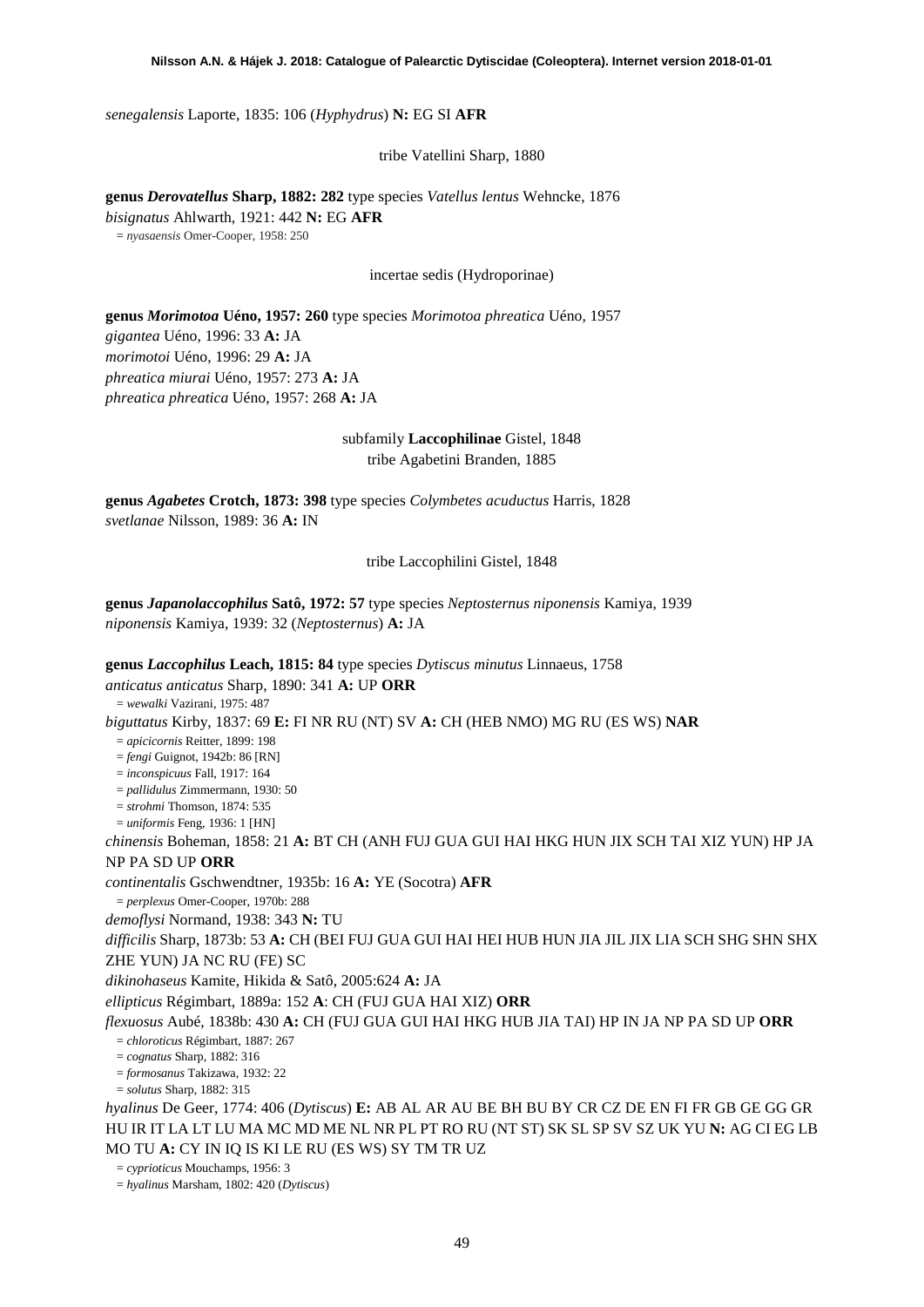= *inflatus* Wollaston, 1864: 79 = *interruptus* Panzer, 1795a: 80 (*Dytiscus*) = *kusteri* Marseul, 1866: 19 [RN] = *marmoratus* Geoffroy in Fourcroy, 1785: 70 (*Dyticus*) = *marmoreus* Olivier, 1795: 20 (*Dytiscus*) = *pictus* Küster, 1851: 9 [HN] *= testaceus* Aubé, 1837: 214 *indicus* Gschwendtner, 1936: 366 **A:** PA **ORR** = *sindensis* Vazirani, 1969a: 247 *inefficiens* Walker, 1859: 51 (*Hydroporus*) **A:** IN NP PA UP **ORR** = *basalis* Motschulsky, 1860d: 45 *inobservatus* Biström, Nilsson & Bergsten, 2015: 63 **A**: YE **AFR** *kempi holmeni* Brancucci, 1983b: 276 **A:** CH (YUN) **ORR** *kempi kempi* Gschwendtner, 1936: 366 **A:** SD *kobensis* Sharp, 1873b: 53 **A:** CH (FUJ GUX HUN SHN TAI) JA SC *komareki* Hájek & Brancucci, 2015: 320 **A:** CH (GUA GUX) *lewisioides* Brancucci, 1983b: 272 **A:** CH (HEB JIA NMO SHG) RU (FE) SC *lewisius* Sharp, 1873b: 52 **A:** CH (ANH BEI FUJ HEB HUN JIA JIL JIX SCH SHG SHN ZHE) JA *maindroni maindroni* Régimbart, 1897: 207 **A:** AE OM *maindroni persicus* Brancucci, 1983b: 286 **A:** IN PA *mateui* Omer-Cooper, 1970b: 285 **N:** AG *medialis* Sharp, 1882: 309 **A:** BT CH (GUA YUN) SD **ORR** = *birmanicus* Régimbart, 1891: 538 = *cingulifer* Guignot, 1956c: 60 = *lucasseni* Régimbart, 1893: 106 *minutus* Linnaeus, 1758: 412 (*Dytiscus*) **E:** AB AL AR AU BE BH BU BY CR CZ DE EN FI FR GB GE GG GR HU IR IT LA LT LU MA MC MD ME NL NR PL PT RO RU (NT ST) SK SL SP SV SZ UK YU **N:** AG LB MO TU **A:** AF CH (XIN YUN) C[Y](#page-22-0)<sup>4</sup> IN IQ IS JO KA KI KZ MG PA RU (ES WS) SY TD TM TR UZ **ORR** = *cimicoides* O.F. Müller, 1776: 72 (*Dyticus*) = *gibbus* Gmelin, 1790: 1957 (*Dytiscus*) = *gilvus* O.F. Müller, 1776: 72 (*Dyticus*) = *melanophtalmos* Geoffroy in Fourcroy, 1785: 68 (*Dyticus*) = *obscurus* Panzer, 1795a: 77 (*Dytiscus*) = *striatus* Depoli, 1930: 141 = *variolosus* Herbst, 1784: 128 (*Dytiscus*) = *virescens* Brahm, 1790: 27 [HN] (*Dytiscus*) *nakajimai* Kamite, Hikida & Satô, 2005:622 **A:** JA (Ryukyus) *pallescens* Régimbart, 1903a: 14 **A:** YE (Socotra) **AFR** *parvulus obtusus* Sharp, 1882: 311 **A:** CH (FUJ GUA GUX HAI HUB HUN SCH XIZ YUN) **ORR** = *derasus* Sharp, 1882: 311 = *dispersus* Sharp, 1882: 312 *parvulus parvulus* Aubé, 1838b: 429 **A:** AP BT HP NP PA UP **ORR** = *orientalis* Aubé, 1838b: 431 = *proteus* Régimbart, 1877g: 110 = *proteus* Régimbart, 1877a: lxxix [HN] = *undulifer* Motschulsky, 1860d: 44 *pictipennis* Sharp, 1882: 305 **A:** OM SA YE **AFR** = *discretus* Sharp, 1882: 305 = *wehnckei* Sharp, 1882: 306 *poecilus* Klug, 1834: pl. 33/8 **E:** AB AL AR AU BE BH BU CR CZ EN FR GB GE GG GR HU IT LA LS LT LU MC ME NL NR PL RO RU (ST) SK SL SP SV SZ UK [Y](#page-22-0)U **N:** AG EG MO **A:** AF CH (XIN) <mark>CY<sup>4</sup></mark> IN IQ IS KI KU KZ LE SA SI SY TD TM TR UZ  $=$  *latior* Pic, 1896; 140 = *parumpunctatus* Schneider, 1903: 51 *= ponticus* Sharp, 1882: 311 = *variegatus* Germar & Kaulfuss, 1816: t. 6 [HN] (*Dytiscus*) *pulicarius* Sharp, 1882: 313 **A:** CH (HKG) JA **ORR** = *chibi* Satô, 1972: 56 = *mjobergi* Zimmermann, 1927b: 4 = *planitarsis* Régimbart, 1891: 539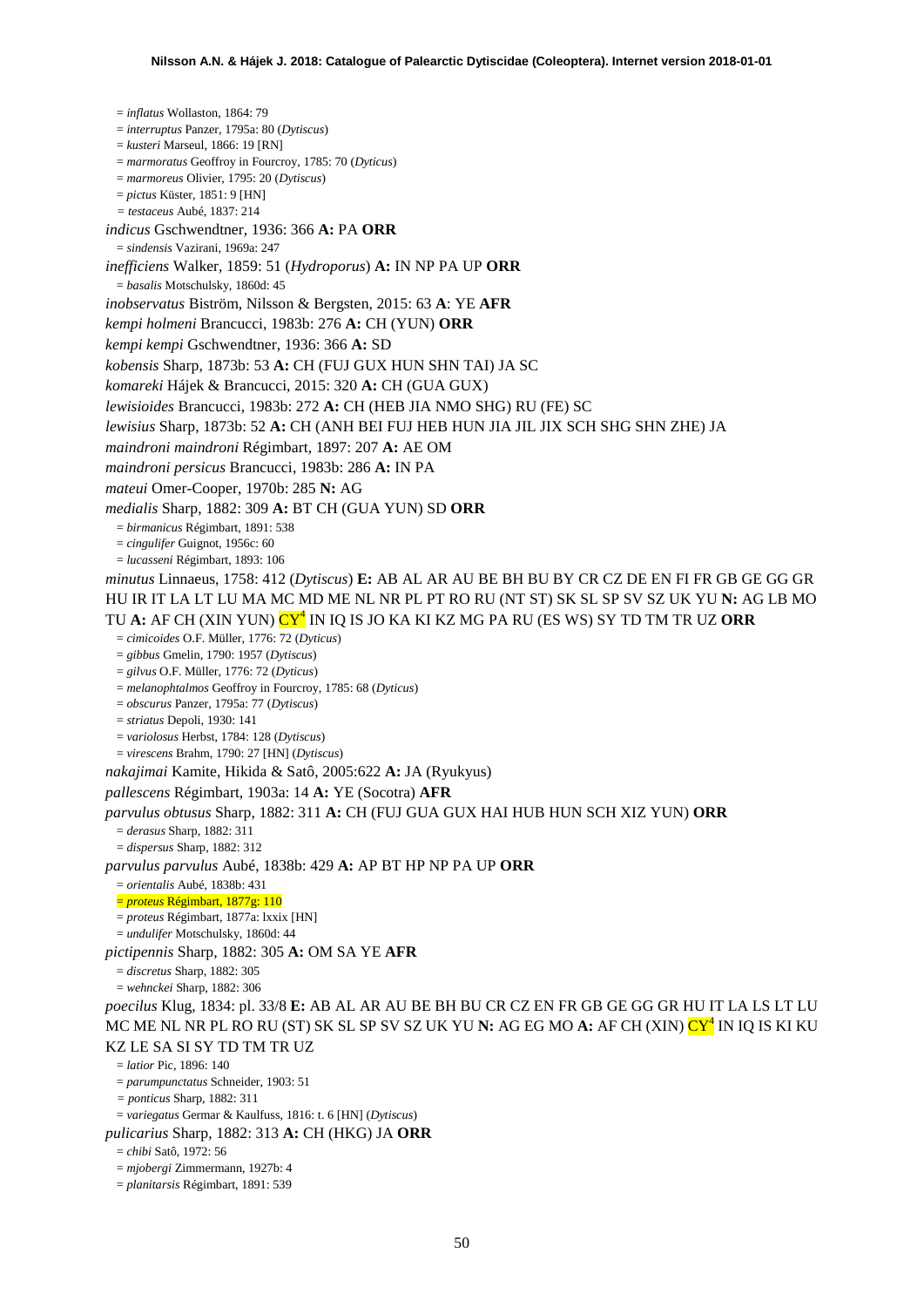<span id="page-50-1"></span><span id="page-50-0"></span>*punctatissimus* Brancucci, 1983b: 368 **A:** NP PA UP **ORR** *restrictus* Sharp, 1882: 315 **N**: EG **AFR** = *evanescens* Régimbart, 1895: 134 *sharpi* Régimbart, 1889a: 151 **A:** CH (ANH BEI FUJ GUA GUI GUX HAI HEB HKG HUB HUN JIA JIL JIX LIA SCH SHX TAI YUN ZHE) HP IN JA NP PA SA SC SD UP YE **AUR ORR** = *samosir* Csiki, 1938: 125 = *similis* Régimbart, 1889a: 150 *siamensis siamensis* Sharp, 1882: 306 **A:** CH (YUN) **ORR** *siamensis taiwanensis* Brancucci, 1983b: 302 **A:** CH (FUJ GUA GUX HAI JIX TAI YUN) *sordidus* Sharp, 1882: 302 **N:** EG LB **A:** IN SA SI YE *sublineatus* Sharp, 1882: 305 **A:** SA YE *tonkinensis* Brancucci, 1983b: 258 **A:** CH (HAI) **ORR** *transversalis lituratus* Sharp, 1882: 313 **A:** CH (FUJ GUA HAI HKG YUN) **ORR** *uniformis* Motschulsky, 1860d: 46 **A:** CH (FUJ GUA HUB) UP **ORR** = *rufulus* Régimbart, 1888: 611 = *weyersi* Régimbart, 1900a: 147 *vagelineatus* Zimmermann, 1922: 19 **A:** CH (ANH FUJ HUB JIA JIX YUN ZHE) JA RU (FE) SC *wittmeri* Brancucci, 1983b: 260 **A:** CH (YUN) **ORR**

**genus** *Laccoporus* **J. Balfour-Browne, 1938: 103** type species *Laccoporus viator* J. Balfour-Browne, 1938 (= *Laccophilus nigritulus* Gschwendtner, 1936) *nigritulus* Gschwendtner, 1936: 367 (*Laccophilus*) **A:** CH (XIZ) *= viator* J. Balfour-Browne, 1938: 104

**genus** *Neptosternus* **Sharp, 1882: 286** type species *Neptosternus ornatus* Sharp, 1882 *circumductus* Régimbart, 1899: 268 **A:** IN UP **ORR** *coomani* Peschet, 1923: 175 **A:** CH (GUA GUX HAI HKG) **ORR** *hydaticoides* Régimbart, 1877a: lxxix (*Laccophilus*) **A:** CH (GUX HAI HKG TAI) **ORR** = *tenasserimus* Guignot, 1956d: 452 = *yanbini* Bian & Ji, 2009: 36 *maculatus* Hendrich & Balke, 1997: 62 **A:** CH (GUA) **ORR** *ornatus* Sharp, 1882: 317 **N:** AG **AFR** = *rotroui* Pic, 1924: 21 (*Laccophilus*) = *tropicus* Guignot, 1954b: 6 = *meridianus* Omer-Cooper, 1970a: 66 = *nigeriensis* Omer-Cooper, 1970a: 67 *punctatus* Zhao, Hájek, Jia & Pang, 2012: 206 **A:** CH (GUA) *strnadi* Hendrich & Balke, 1997: 64 **A:** CH (YUN) **ORR** *taiwanensis* Hendrich & Balke, 1997: 65 **A:** CH (TAI)

*wewalkai* Balke, Hendrich & C.M.Yang, 1997: 372 **A:** CH (GUX) **ORR**

**genus** *Philodytes* **J. Balfour-Browne, 1939b: 479** type species *Laccophilus umbrinus* Motschulsky, 1855 *umbrinus* Motschulsky, 1855a: 83 (*Laccophilus*) **N:** AG EG **A:** SI **AFR**

= *luridus* Schaum, 1864a: 107 (*Laccophilus*)